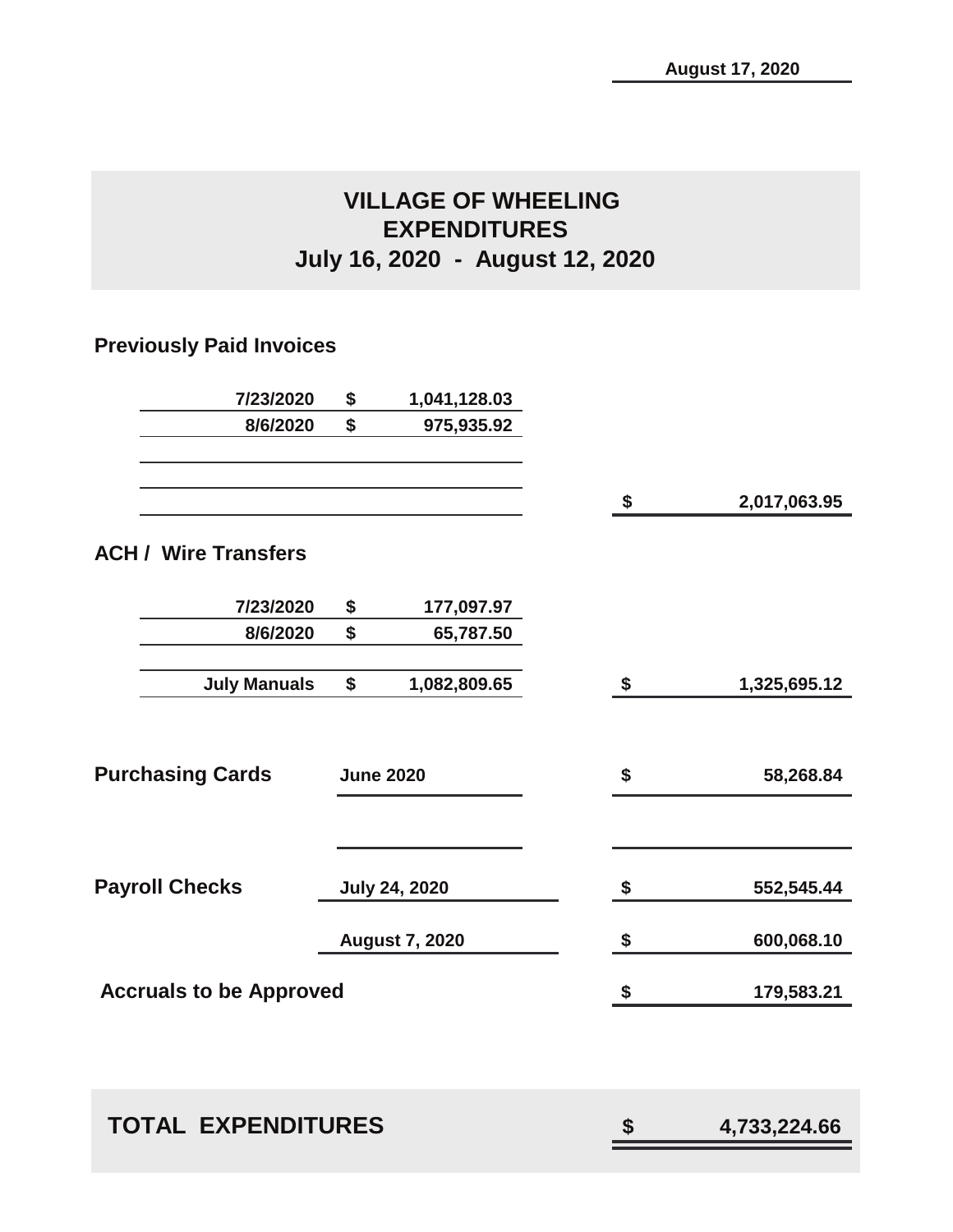SUNGARD PENTAMATION SUNGARD PENTAMATION SUNG PAGE NUMBER: 1 VILLAGE OF WHEELING **ACCTPA51** TIME: 11:05:45 CASH REQUIREMENTS - CHECK FORMAT - DUE DATE: 07/23/2020

ACCOUNTING PERIOD: 7/20

| <b>VENDOR</b>                        | <b>ORGANIZATION</b> | <b>ACCOUNT</b> | PURCHASE OR | INVOICE      | AMOUNT                | DESCRIPTION          |
|--------------------------------------|---------------------|----------------|-------------|--------------|-----------------------|----------------------|
| 10011<br><b>AGEOPTIONS</b>           | 5500                | 5299           | 20001365    | $4 - 6 - 20$ | 1,300.00              | REFUND GRANT FUNDS   |
| TOTAL CHECK                          |                     |                |             |              | 1,300.00              |                      |
| 7960<br>BLUE CROSS/BLUE SHIELD OF IL | 2100                | 5242           | 20001424    |              | 500.00                | L DAWSON INS-AUG/SEP |
| TOTAL CHECK                          |                     |                |             |              | 500.00                |                      |
| 8013<br>BLUE MEDICARE RX (PDP)       | 2100                | 5242           | 20001366    |              | 73.60                 | L DAWSON RX-AUG      |
| TOTAL CHECK                          |                     |                |             |              | 73.60                 |                      |
| 345                                  | 2200                | 5312           | 20001332    | 83615193     | 1,663.06              | MEDICAL SUPPLIES     |
| BOUND TREE MEDICAL, LLC              | 2200                | 5105           | 20001303    | 83684512     | 2,538.56              | N95 MASKS            |
| TOTAL CHECK                          | 2200                | 5105           | 20001302    | 83684513     | 8,890.00<br>13,091.62 | STERILE GLOVES       |
| 10880<br>BUILDERS PAVING LLC         | 11                  | 5508           | 20001131    | 2001801      | 577,147.17            | 2020 STREET PROGRAM  |
| TOTAL CHECK                          |                     |                |             |              | 577,147.17            |                      |
| 3006<br>CHRISTOPHER B BURKE ENGINEER | 4510                | 5206           | 16001160    | 159528       | 242.00                | BUFFALO CREEK STUDY  |
| TOTAL CHECK                          |                     |                |             |              | 242.00                |                      |
| 397<br>CALL ONE                      | 1600                | 5238           | 20001396    | 294922       | 17,561.79             | PHONE SERVICE-JUL    |
| TOTAL CHECK                          |                     |                |             |              | 17,561.79             |                      |
| 9029                                 | 4100                | 5345           | 20001385    | 4443         | 2,173.45              | N. STANDPIPE REPAIR  |
| CHRIS ELECTRIC CORP<br>TOTAL CHECK   | 4330                | 5503           | 20001388    | 4459         | 9,060.20<br>11,233.65 | SOUTH STATION PUMP   |
| 11457<br>CLEAR LAW INSTITUTE LLC     | 1800                | 5105           | 20001380    | 6393         | 250.00                | HARASSMENT TRAINING  |
| TOTAL CHECK                          |                     |                |             |              | 250.00                |                      |
| 12381<br>CONOCOPHILLIPS COMPANY      | 3420                | 5420           | 20001389    |              | 1,500.00              | 434/476 S MILW. DEED |
| TOTAL CHECK                          |                     |                |             |              | 1,500.00              |                      |
| 8639                                 | 1170                | 5209           | 20001392    | 2527269      | 415.55                | ENERGY SERVICE       |
| CONSTELLATION NEW ENERGY INC 1420    |                     | 5209           | 20001392    | 2527269      | 18.93                 | ENERGY SERVICE       |
|                                      | 1430                | 5209           | 20001392    | 2527269      | 1,230.84              | ENERGY SERVICE       |
|                                      | 2100                | 5209           | 20001392    | 2527269      | 312.21                | ENERGY SERVICE       |
|                                      | 4100                | 5209<br>5209   | 20001392    | 2527269      | 5,868.16              | ENERGY SERVICE       |
| TOTAL CHECK                          | 4200                |                | 20001392    | 2527269      | 2,081.49<br>9,927.18  | ENERGY SERVICE       |
| 5335                                 | 3200                | 5333           | 20001372    | I00172662    | 625.00                | CRAINS BUSINESS AD   |
| CRAIN COMMUNICATIONS INC             | 3500                | 5333           | 20001372    | I00172662    | 625.00                | CRAINS BUSINESS AD   |
|                                      | 3600                | 5333           | 20001372    | I00172662    | 625.00                | CRAINS BUSINESS AD   |
| TOTAL CHECK                          | 3900                | 5333           | 20001372    | I00172662    | 625.00<br>2,500.00    | CRAINS BUSINESS AD   |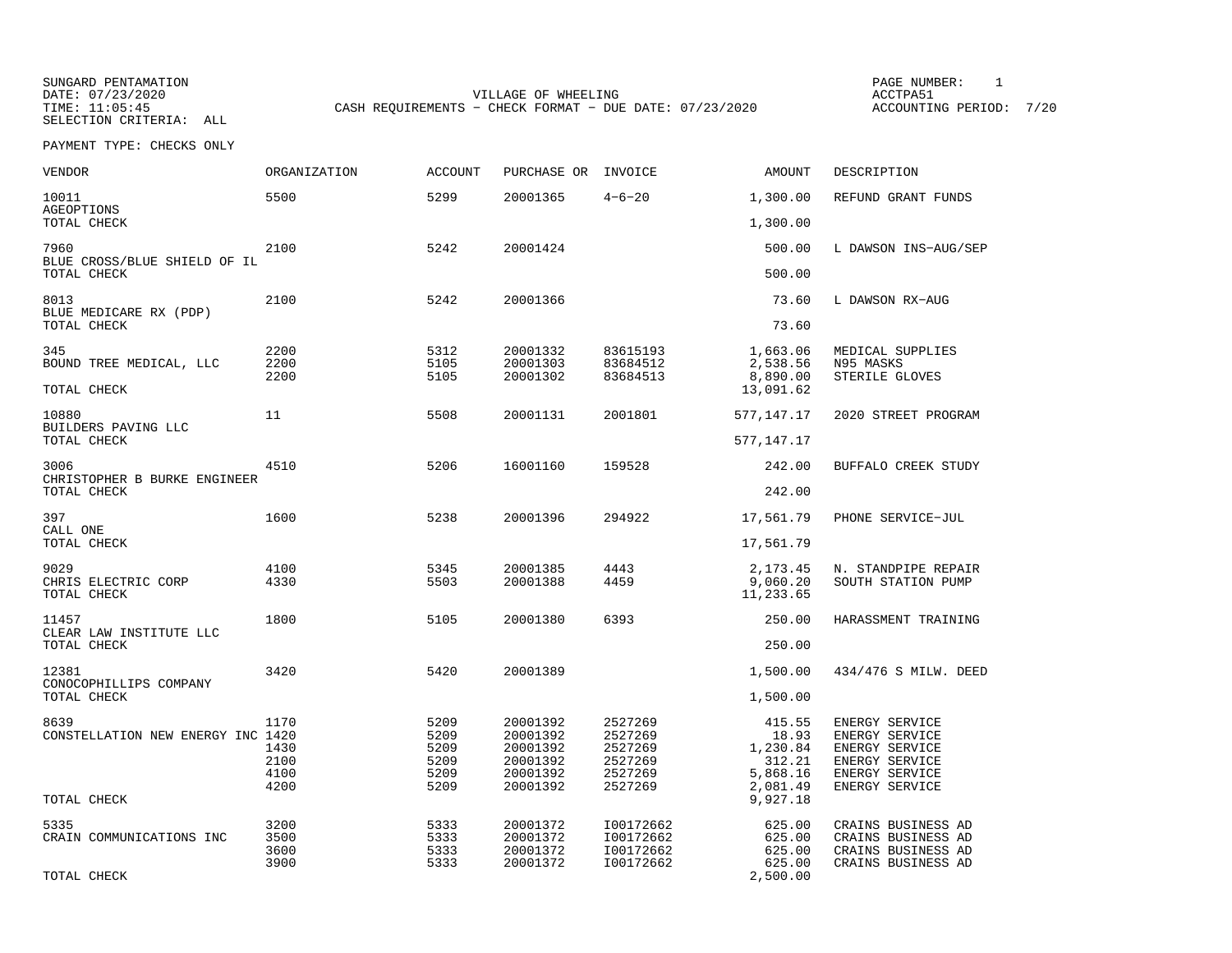SUNGARD PENTAMATION SUNGARD PENTAMATION SUNG PAGE NUMBER: 2 VILLAGE OF WHEELING **ACCTPA51** TIME: 11:05:45 CASH REQUIREMENTS - CHECK FORMAT - DUE DATE: 07/23/2020

ACCOUNTING PERIOD: 7/20

| VENDOR                                               | ORGANIZATION                                                                         | <b>ACCOUNT</b>                                                                       | PURCHASE OR INVOICE                                                                                                              |                                                                                                                      | AMOUNT                                                                                                                   | DESCRIPTION                                                                                                                                                                               |
|------------------------------------------------------|--------------------------------------------------------------------------------------|--------------------------------------------------------------------------------------|----------------------------------------------------------------------------------------------------------------------------------|----------------------------------------------------------------------------------------------------------------------|--------------------------------------------------------------------------------------------------------------------------|-------------------------------------------------------------------------------------------------------------------------------------------------------------------------------------------|
| 1564<br>LINDA DAWSON                                 | 2100                                                                                 | 5242                                                                                 | 20001314                                                                                                                         |                                                                                                                      | 318.00                                                                                                                   | 3RD QTR MED B REIMB                                                                                                                                                                       |
| TOTAL CHECK                                          |                                                                                      |                                                                                      |                                                                                                                                  |                                                                                                                      | 318.00                                                                                                                   |                                                                                                                                                                                           |
| 11446<br>VINCENZO DEFILIPPIS                         | 40                                                                                   | 2207                                                                                 | 20001334                                                                                                                         | 42732                                                                                                                | 40.72                                                                                                                    | WATER BILL REFUND                                                                                                                                                                         |
| TOTAL CHECK                                          |                                                                                      |                                                                                      |                                                                                                                                  |                                                                                                                      | 40.72                                                                                                                    |                                                                                                                                                                                           |
| 6413<br>DIXON ENGINEERING INC                        | 4330                                                                                 | 5206                                                                                 | 20000947                                                                                                                         | $20 - 6840$                                                                                                          | 8,775.00                                                                                                                 | REHAB TANK #5                                                                                                                                                                             |
| TOTAL CHECK                                          |                                                                                      |                                                                                      |                                                                                                                                  |                                                                                                                      | 8,775.00                                                                                                                 |                                                                                                                                                                                           |
| 11454<br><b>DURACLEAN</b><br>TOTAL CHECK             | 2200<br>2200<br>2200<br>2200<br>2200<br>2200<br>2200<br>2200<br>2200<br>2200<br>2200 | 5311<br>5311<br>5311<br>5311<br>5311<br>5311<br>5311<br>5311<br>5311<br>5311<br>5311 | 20000785<br>20000785<br>20000785<br>20000785<br>20000785<br>20000785<br>20000785<br>20000785<br>20000785<br>20000785<br>20000785 | 106505<br>106654<br>106723<br>106750<br>106902<br>107049<br>107298<br>107591<br>107705<br>107916<br>$CR - 10650 - 5$ | 325.00<br>325.00<br>545.00<br>325.00<br>325.00<br>325.00<br>325.00<br>325.00<br>325.00<br>325.00<br>$-50.00$<br>3,420.00 | FOG $FD-5/2$<br>FOG $FD-5/9$<br>CLEAN FD DUCTS-5/13<br>FOG FD-5/16<br>FOG $FD-5/23$<br>FOG $FD-5/30$<br>FOG $FD-6/6$<br>FOG $FD-6/20$<br>FOG $FD-6/27$<br>FOG $FD-7/4$<br>CONTRACT CREDIT |
| 12375<br>HALYNA DZUNDZA<br>TOTAL CHECK               | 01<br>01                                                                             | 4220<br>2255                                                                         | 20001340<br>20001341                                                                                                             | 02000034589<br>02000034590                                                                                           | 93.15<br>1,000.00<br>1,093.15                                                                                            | PERMIT REFUND<br><b>BOND REFUND</b>                                                                                                                                                       |
| 11400<br>GOVHR USA LLC<br>TOTAL CHECK                | 1800                                                                                 | 5206                                                                                 | 20000422                                                                                                                         | $3 - 07 - 20 - 221$                                                                                                  | 5,336.95<br>5,336.95                                                                                                     | RECRUIT ED DIRECTOR                                                                                                                                                                       |
| 12380<br>TORREYA HAMILTON<br>TOTAL CHECK             | 40                                                                                   | 2207                                                                                 |                                                                                                                                  | 554 BRIARWOO                                                                                                         | 97.52<br>97.52                                                                                                           | WATER BILL REFUND                                                                                                                                                                         |
| 5151<br>IL PUBLIC SAFETY AGENCY NETW<br>TOTAL CHECK  | 2100                                                                                 | 5207                                                                                 | 20001350                                                                                                                         | 00042518                                                                                                             | 1,200.00<br>1,200.00                                                                                                     | PIMS JUL-DEC                                                                                                                                                                              |
| 11462<br>JOHN NERI CONSTRUCTION CO IN<br>TOTAL CHECK | 4510                                                                                 | 5504                                                                                 | 20000936                                                                                                                         | 2                                                                                                                    | 328,849.48<br>328,849.48                                                                                                 | DUNHURST STORM SEWER IMP                                                                                                                                                                  |
| 12374<br>K1 EXPRESS INC<br>TOTAL CHECK               | 01                                                                                   | 2255                                                                                 | 20001342                                                                                                                         | 02000034636                                                                                                          | 1,000.00<br>1,000.00                                                                                                     | BOND REFUND                                                                                                                                                                               |
| 12377<br>NEIL KAISER<br>TOTAL CHECK                  | 40                                                                                   | 2207                                                                                 |                                                                                                                                  | 420 VIRGINIA                                                                                                         | 32.76<br>32.76                                                                                                           | WATER BILL REFUND                                                                                                                                                                         |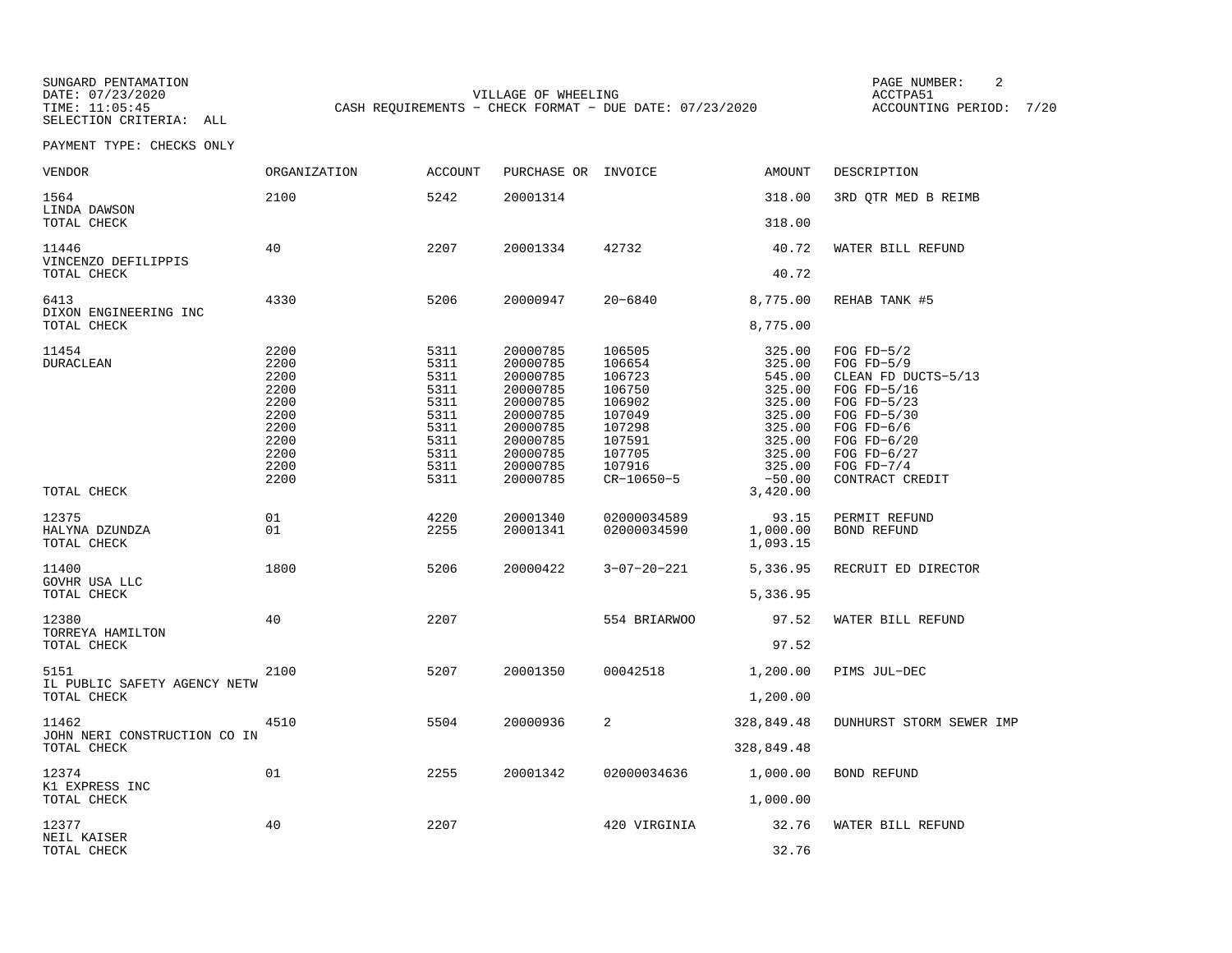SUNGARD PENTAMATION SUNGARD PENTAMATION SUNG PAGE NUMBER: 3 VILLAGE OF WHEELING **ACCTPA51** TIME: 11:05:45 CASH REQUIREMENTS - CHECK FORMAT - DUE DATE: 07/23/2020

ACCOUNTING PERIOD: 7/20

| VENDOR                                                   | <b>ORGANIZATION</b> | <b>ACCOUNT</b>       | PURCHASE OR INVOICE              |                          | <b>AMOUNT</b>                          | DESCRIPTION                                                 |
|----------------------------------------------------------|---------------------|----------------------|----------------------------------|--------------------------|----------------------------------------|-------------------------------------------------------------|
| 12379<br>KARDOS, AMANDA<br>TOTAL CHECK                   | 40                  | 2207                 |                                  | 219 E WAYNE              | 32.76<br>32.76                         | WATER BILL REFUND                                           |
| 12376<br>ERNEST KLEIN<br>TOTAL CHECK                     | 40                  | 2207                 |                                  | 940 VALLEY S             | 22.65<br>22.65                         | WATER BILL REFUND                                           |
| 11384<br>LOOP CLERKING SERVICE INC<br>TOTAL CHECK        | 1400                | 5206                 | 20001390                         | 56928                    | 112.00<br>112.00                       | RECORDING FEE                                               |
| 1792<br>MOTOROLA SOLUTIONS INC<br>TOTAL CHECK            | 2100<br>2100        | 5106<br>5106         | 20001347<br>20001348             | 8280976001<br>8280976103 | 47.45<br>219.00<br>266.45              | UNIFORM<br>UNIFORM                                          |
| 16<br>NCPERS-IL IMRF<br>TOTAL CHECK                      | 50                  | 2110                 |                                  |                          | 528.00<br>528.00                       | DED:052 NCPERS LIF                                          |
| 1934<br>NORTHERN ILLINOIS POLICE ALA 2100<br>TOTAL CHECK | 2100<br>2100        | 5317<br>5317<br>5317 | 20001353<br>20001352<br>20001354 | 13515<br>13524<br>13535  | 122.30<br>391.30<br>527.80<br>1,041.40 | LANGUAGE LINE-APR<br>LANGUAGE LINE-MAR<br>LANGUAGE LINE-MAY |
| 5629<br>PRECISION MIDWEST<br>TOTAL CHECK                 | 33                  | 5315                 | 20001261                         | 0016468-IN               | 24,975.00<br>24,975.00                 | SURVEYING EQUIPMENT                                         |
| 9153<br>PRECISION PAVEMENT MARKINGS<br>TOTAL CHECK       | 3420                | 5508                 | 20001262                         | 3586                     | 18,699.38<br>18,699.38                 | 2020 PAVEMENT MARKINGS                                      |
| 12373<br>OUEZADA TRUCKING INC<br>TOTAL CHECK             | 01                  | 2255                 | 20001344                         | 02000034659              | 1,000.00<br>1,000.00                   | BOND REFUND                                                 |
| 12382<br>KATHLEEN RESNICK<br>TOTAL CHECK                 | 40                  | 2207                 |                                  | 1036 KENILWO             | 59.22<br>59.22                         | WATER BILL REFUND                                           |
| 4948<br>SOIL AND MATERIAL CONSULTANT<br>TOTAL CHECK      | 3410                | 5206                 | 20001391                         | 45422                    | 650.00<br>650.00                       | TEST ST. MATERIAL                                           |
| 5415<br><b>STAPLES</b><br>TOTAL CHECK                    | 2100                | 5106                 | 20001346                         | 1629678203               | 193.26<br>193.26                       | OFFICE SUPPLIES                                             |
| 2631<br>TRANS UNION LLC<br>TOTAL CHECK                   | 2100                | 5231                 | 20000413                         | 06000341                 | 85.00<br>85.00                         | CREDIT REPORTS-JUN                                          |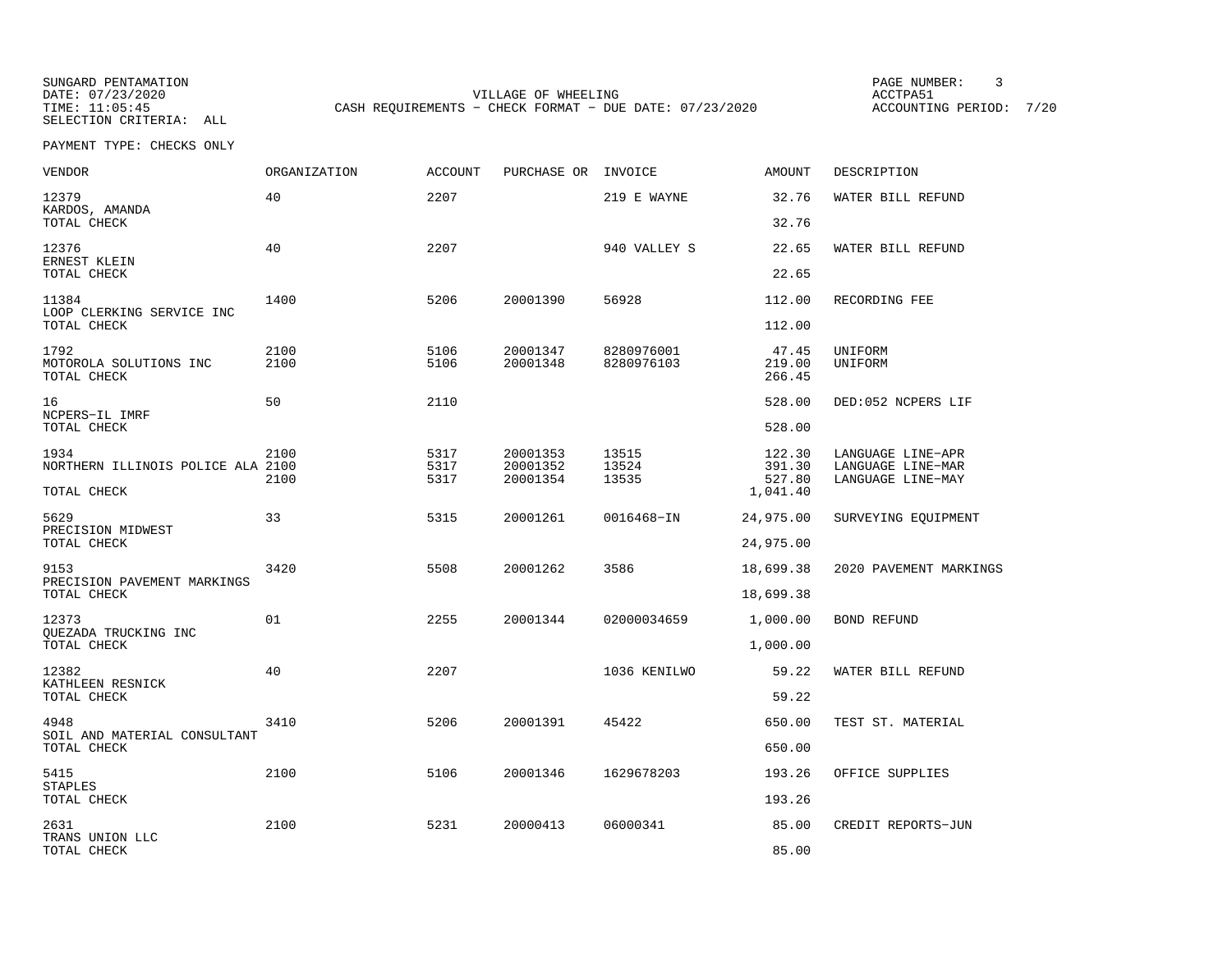SUNGARD PENTAMATION **PAGE NUMBER:** 4 DATE:  $07/23/2020$  ACCTPA51 ACCOUNTING PERIOD: 7/20 TIME: 11:05:45 CASH REQUIREMENTS - CHECK FORMAT - DUE DATE: 07/23/2020 SELECTION CRITERIA: ALLPAYMENT TYPE: CHECKS ONLYVENDOR ORGANIZATION ACCOUNT PURCHASE OR INVOICE AMOUNT DESCRIPTION2666 1600 5227 20000001 328T1T280 15.31 OVERNIGHT DELIVERY UPS 1600 5227 20000001 328T1T290 26.89 OVERNIGHT DELIVERY TOTAL CHECK 42.202700 2110 5231 20001338 9858027338 430.12 DATA SERVICE−JUL VERIZON WIRELESS TOTAL CHECK 430.12 5445 3420 5223 20001335 639−01 7,500.00 PRECONSTRUCTION FD#23 W.B. OLSON INC TOTAL CHECK 7,500.00TOTAL CASHABLE CHECKS 1,041,128.03  $\begin{array}{c} \cdot \\ \cdot \\ \cdot \end{array}$ .00 TOTAL EFT VOUCHERS TOTAL REPORT 1,041,128.03 TOTAL NUMBER OF CHECKS TO BE ISSUED − 39TOTAL NUMBER OF EFT VOUCHERS TO BE ISSUED − 0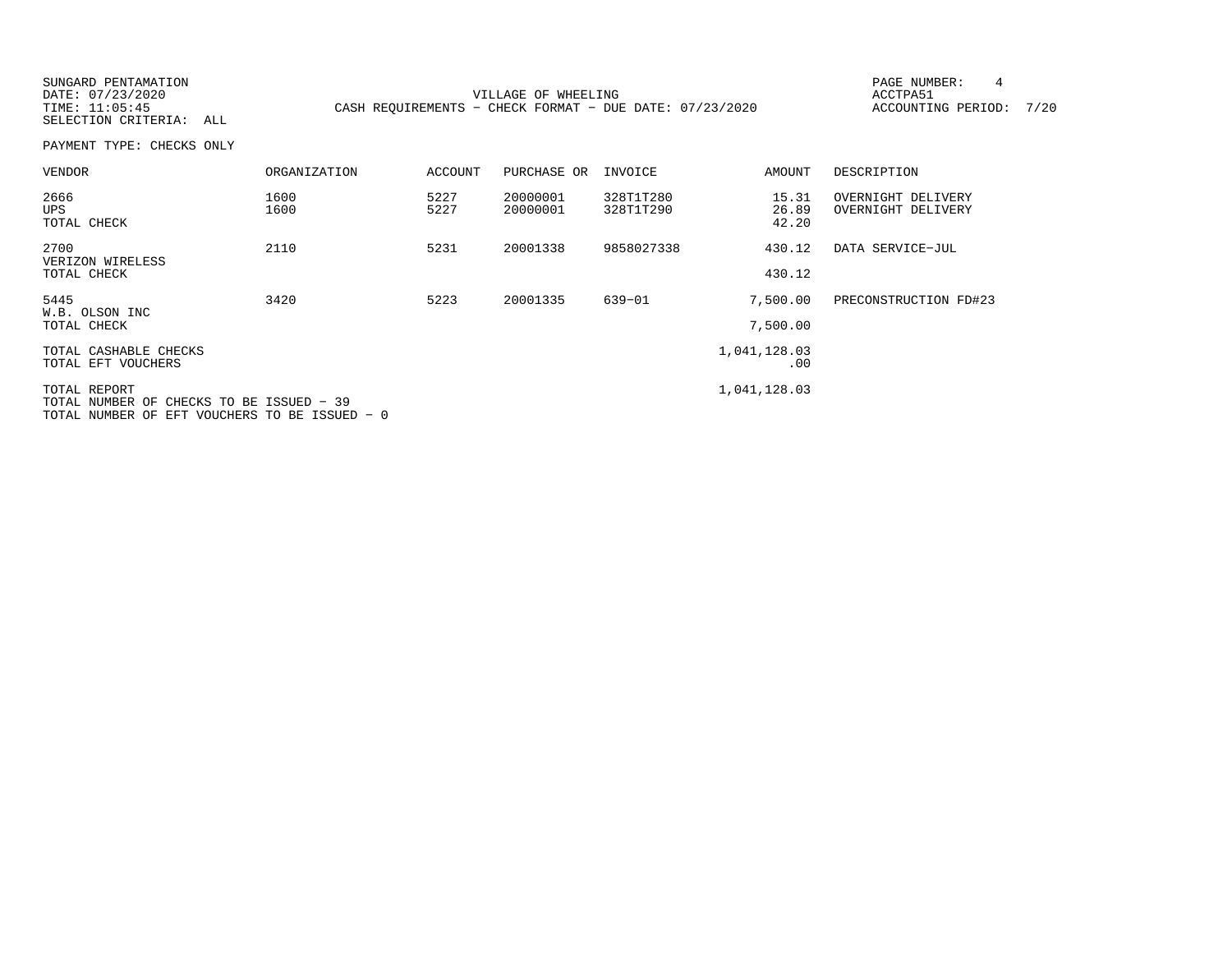SUNGARD PENTAMATION PAGE NUMBER: 1SELECTION CRITERIA: ALL

DATE: 08/06/2020 VILLAGE OF WHEELING ACCTPA51TIME: 10:47:52 CASH REQUIREMENTS - CHECK FORMAT - DUE DATE: 08/06/2020

ACCOUNTING PERIOD: 8/20

| VENDOR                                     | <b>ORGANIZATION</b>                                                                                          | <b>ACCOUNT</b>                                                                                               | PURCHASE OR                                                                                                                                                          | INVOICE                                                                                                                                  | <b>AMOUNT</b>                                                                                                                            | DESCRIPTION                                                                                                                                                                                                                                                      |
|--------------------------------------------|--------------------------------------------------------------------------------------------------------------|--------------------------------------------------------------------------------------------------------------|----------------------------------------------------------------------------------------------------------------------------------------------------------------------|------------------------------------------------------------------------------------------------------------------------------------------|------------------------------------------------------------------------------------------------------------------------------------------|------------------------------------------------------------------------------------------------------------------------------------------------------------------------------------------------------------------------------------------------------------------|
| 6255<br>AT&T MOBILITY                      | 1600                                                                                                         | 5239                                                                                                         | 20001467                                                                                                                                                             |                                                                                                                                          | 244.98                                                                                                                                   | CELLULAR SERVICE-JUL                                                                                                                                                                                                                                             |
| TOTAL CHECK                                |                                                                                                              |                                                                                                              |                                                                                                                                                                      |                                                                                                                                          | 244.98                                                                                                                                   |                                                                                                                                                                                                                                                                  |
| 256<br>ATLAS BOBCAT LLC<br>TOTAL CHECK     | 4100<br>33                                                                                                   | 5310<br>5401                                                                                                 | 20001399<br>20001374                                                                                                                                                 | BH4182<br>QA5020                                                                                                                         | 188.91<br>5,500.00<br>5,688.91                                                                                                           | LIFT KIT #872<br>2020 BOBCAT #808                                                                                                                                                                                                                                |
| 296<br>BAXTER & WOODMAN INC<br>TOTAL CHECK | 1400                                                                                                         | 5206                                                                                                         | 20000570                                                                                                                                                             | 0215256                                                                                                                                  | 2,450.00<br>2,450.00                                                                                                                     | BRIDGE INSPECTIONS                                                                                                                                                                                                                                               |
|                                            |                                                                                                              |                                                                                                              |                                                                                                                                                                      |                                                                                                                                          |                                                                                                                                          |                                                                                                                                                                                                                                                                  |
| 4655<br>CHICAGO TITLE INSURANCE COMP       | 1900                                                                                                         | 5218                                                                                                         | 20001465                                                                                                                                                             | 2002853LD-1                                                                                                                              | 850.00                                                                                                                                   | SEARCH/EXAM FEE                                                                                                                                                                                                                                                  |
| TOTAL CHECK                                |                                                                                                              |                                                                                                              |                                                                                                                                                                      |                                                                                                                                          | 850.00                                                                                                                                   |                                                                                                                                                                                                                                                                  |
| 5685<br>CHIPOTLE MEXICAN GRILL             | 01                                                                                                           | 4790                                                                                                         | 20001485                                                                                                                                                             | FD000377                                                                                                                                 | 166.25                                                                                                                                   | BUS. LICENSE REFUND                                                                                                                                                                                                                                              |
| TOTAL CHECK                                |                                                                                                              |                                                                                                              |                                                                                                                                                                      |                                                                                                                                          | 166.25                                                                                                                                   |                                                                                                                                                                                                                                                                  |
| 557<br>COMED                               | 11                                                                                                           | 5209                                                                                                         | 20000362                                                                                                                                                             |                                                                                                                                          | 3,088.74                                                                                                                                 | ELECTRIC-JUL                                                                                                                                                                                                                                                     |
| TOTAL CHECK                                |                                                                                                              |                                                                                                              |                                                                                                                                                                      |                                                                                                                                          | 3,088.74                                                                                                                                 |                                                                                                                                                                                                                                                                  |
| 8639<br>CONSTELLATION NEW ENERGY INC 1420  | 1170<br>1430<br>2100<br>4100<br>4200                                                                         | 5209<br>5209<br>5209<br>5209<br>5209<br>5209                                                                 | 20001392<br>20001392<br>20001392<br>20001392<br>20001392<br>20001392                                                                                                 |                                                                                                                                          | 500.15<br>18.93<br>1,295.52<br>382.52<br>5,528.16<br>1,432.49                                                                            | ELECTRIC-JUL<br>ELECTRIC-JUL<br>ELECTRIC-JUL<br>ELECTRIC-JUL<br>ELECTRIC-JUL<br>ELECTRIC-JUL                                                                                                                                                                     |
| TOTAL CHECK                                |                                                                                                              |                                                                                                              |                                                                                                                                                                      |                                                                                                                                          | 9,157.77                                                                                                                                 |                                                                                                                                                                                                                                                                  |
| 11464<br>COPENHAVER CONSTRUCTION INC       | 4510                                                                                                         | 5504                                                                                                         | 20000938                                                                                                                                                             | 3                                                                                                                                        | 136, 411.15                                                                                                                              | EASTCHESTER DRAINAGE IMPR                                                                                                                                                                                                                                        |
| TOTAL CHECK                                |                                                                                                              |                                                                                                              |                                                                                                                                                                      |                                                                                                                                          | 136, 411.15                                                                                                                              |                                                                                                                                                                                                                                                                  |
| 11454<br><b>DURACLEAN</b>                  | 2100<br>1220<br>4100<br>2100<br>1220<br>1220<br>2100<br>1220<br>2100<br>2100<br>1220<br>2100<br>1220<br>2100 | 5317<br>5299<br>5299<br>5317<br>5299<br>5299<br>5317<br>5299<br>5317<br>5317<br>5299<br>5317<br>5299<br>5317 | 20001415<br>20001397<br>20001406<br>20001416<br>20001401<br>20001402<br>20001417<br>20001403<br>20001418<br>20001419<br>20001404<br>20001420<br>20001405<br>20001421 | 107048<br>107050<br>107051<br>107297<br>107299<br>107592<br>107649<br>107706<br>107764<br>107791<br>107917<br>107953<br>108021<br>108068 | 875.00<br>385.00<br>150.00<br>875.00<br>535.00<br>535.00<br>875.00<br>535.00<br>450.00<br>875.00<br>535.00<br>875.00<br>535.00<br>875.00 | FOG PD-5/30<br>FOG VH & PW-5/30<br>FOG H2O STATION-5/30<br>FOG $PD-6/6$<br>FOG VH & PW-6/6<br>FOG VH & PW-6/20<br>FOG $PD-6/22$<br>FOG VH & PW-6/27<br>FOG CHURCH ROOM-6/29<br>FOG PD-6/29<br>FOG VH & $PW-7/4$<br>FOG PD-7/6<br>FOG VH & PW-7/11<br>FOG PD-7/13 |
| TOTAL CHECK                                | 1220                                                                                                         | 5299                                                                                                         | 20001407                                                                                                                                                             | 108147                                                                                                                                   | 535.00<br>9,445.00                                                                                                                       | FOG VH & PW-7/18                                                                                                                                                                                                                                                 |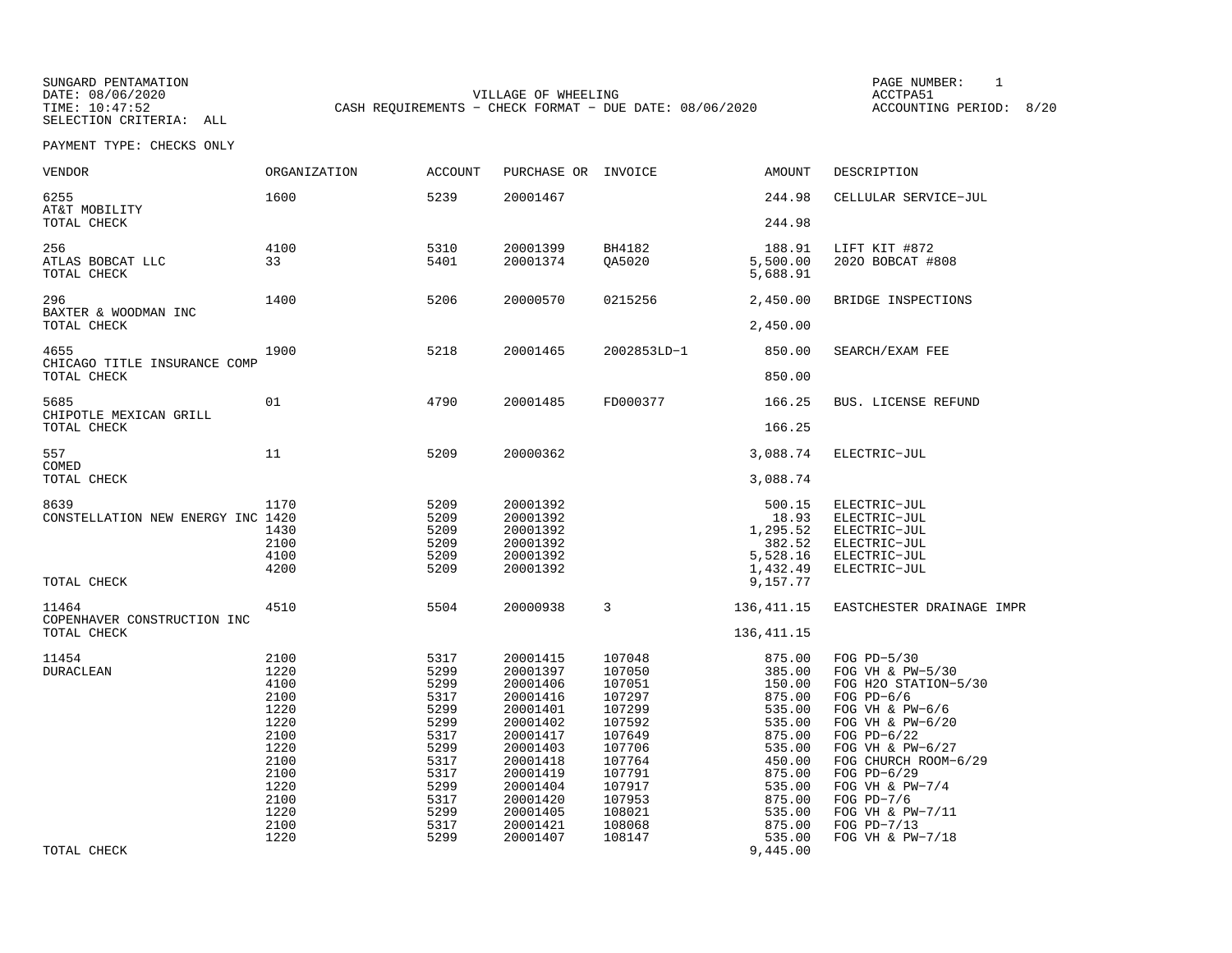SUNGARD PENTAMATION PAGE NUMBER: 2DATE: 08/06/2020 VILLAGE OF WHEELING ACCTPA51CASH REQUIREMENTS - CHECK FORMAT - DUE DATE: 08/06/2020

ACCOUNTING PERIOD: 8/20

| VENDOR                                                   | <b>ORGANIZATION</b>          | <b>ACCOUNT</b>                       | PURCHASE OR                                              | INVOICE                                                                      | <b>AMOUNT</b>                           | DESCRIPTION                                                                          |
|----------------------------------------------------------|------------------------------|--------------------------------------|----------------------------------------------------------|------------------------------------------------------------------------------|-----------------------------------------|--------------------------------------------------------------------------------------|
| 756<br>E J EQUIPMENT                                     | 4200<br>4200<br>4200<br>1420 | 5310<br>5310<br>5310<br>5310         | 20001414<br>20001414<br>20001414<br>20001410             | P02439<br>P21704<br>P22000<br>P22751                                         | 223.13<br>93.86<br>4,224.79<br>2,400.00 | REPAIR PARTS #932<br>REPAIR PARTS #932<br>REPAIR PARTS #932<br>STREET SWEEPER BROOMS |
| TOTAL CHECK                                              |                              |                                      |                                                          |                                                                              | 6,941.78                                |                                                                                      |
| 12391<br>FRANK FRASCO                                    | 01                           | 2255                                 | 20001470                                                 | 20070082                                                                     | 1,000.00                                | BOND REFUND                                                                          |
| TOTAL CHECK                                              |                              |                                      |                                                          |                                                                              | 1,000.00                                |                                                                                      |
| 9344<br>HOERR CONSTRUCTION INC                           | 4340                         | 5502                                 | 20000955                                                 | $120 - 384$                                                                  | 104,927.49                              | 2020 SEWER LINING                                                                    |
| TOTAL CHECK                                              |                              |                                      |                                                          |                                                                              | 104,927.49                              |                                                                                      |
| 9548<br>HOFFMAN HOUSE CATERING<br>TOTAL CHECK            | 5500<br>5500                 | 5299<br>5299                         | 20001057<br>20001479                                     | 9812005087<br>9812007089                                                     | 2,262.15<br>6,375.20<br>8,637.35        | CONGREGATE MEALS-MAY<br>CONGREGATE MEALS-JUL                                         |
| 1164<br>IL STATE TOLL HIGHWAY AUTHOR 2100                | 1240<br>2200<br>4100<br>4200 | 5205<br>5205<br>5205<br>5205<br>5205 | 20001398<br>20001398<br>20001398<br>20001398<br>20001398 | G12500005388<br>G12500005388<br>G12500005388<br>G12500005388<br>G12500005388 | 7.95<br>.75<br>1.20<br>12.60<br>6.00    | TOLLWAY FEES<br>TOLLWAY FEES<br>TOLLWAY FEES<br>TOLLWAY FEES<br>TOLLWAY FEES         |
| TOTAL CHECK                                              |                              |                                      |                                                          |                                                                              | 28.50                                   |                                                                                      |
| 4698<br>INDIAN TRAILS PUBLIC LIBRARY                     | 01                           | 2019                                 | 20001481                                                 |                                                                              | 100,620.08                              | UPTOWN 500 IMPACT FEE                                                                |
| TOTAL CHECK                                              |                              |                                      |                                                          |                                                                              | 100,620.08                              |                                                                                      |
| 12383<br>MARIUSZ MANKOWSKI                               | 01                           | 4215                                 | 20001454                                                 | 02000034828                                                                  | 100.00                                  | LICENSE REFUND                                                                       |
| TOTAL CHECK                                              |                              |                                      |                                                          |                                                                              | 100.00                                  |                                                                                      |
| 12393<br>GREGORY MARCHI                                  | 40                           | 2207                                 |                                                          | 521 COMMANCH                                                                 | 45.94                                   | WATER BILL REFUND                                                                    |
| TOTAL CHECK                                              |                              |                                      |                                                          |                                                                              | 45.94                                   |                                                                                      |
| 1706<br>METROPOLITAN WATER RECLAMATI                     | 4200                         | 5342                                 | 20001461                                                 |                                                                              | 16,511.41                               | SEWER AGREEMENT                                                                      |
| TOTAL CHECK                                              |                              |                                      |                                                          |                                                                              | 16,511.41                               |                                                                                      |
| 7051<br>MID AMERICAN WATER OF WAUCON 4200<br>TOTAL CHECK | 4100                         | 5344<br>5342                         | 20001408<br>20001408                                     | 230496W<br>230496W                                                           | 522.00<br>478.80<br>1,000.80            | PVC PIPES<br>PVC PIPES                                                               |
| 9511<br>NATIONAL WASH AUTHORITY LLC                      | 4100                         | 5345                                 | 20001383                                                 | 5517                                                                         | 6,800.00                                | STAND PIPE CLEANING                                                                  |
| TOTAL CHECK                                              |                              |                                      |                                                          |                                                                              | 6,800.00                                |                                                                                      |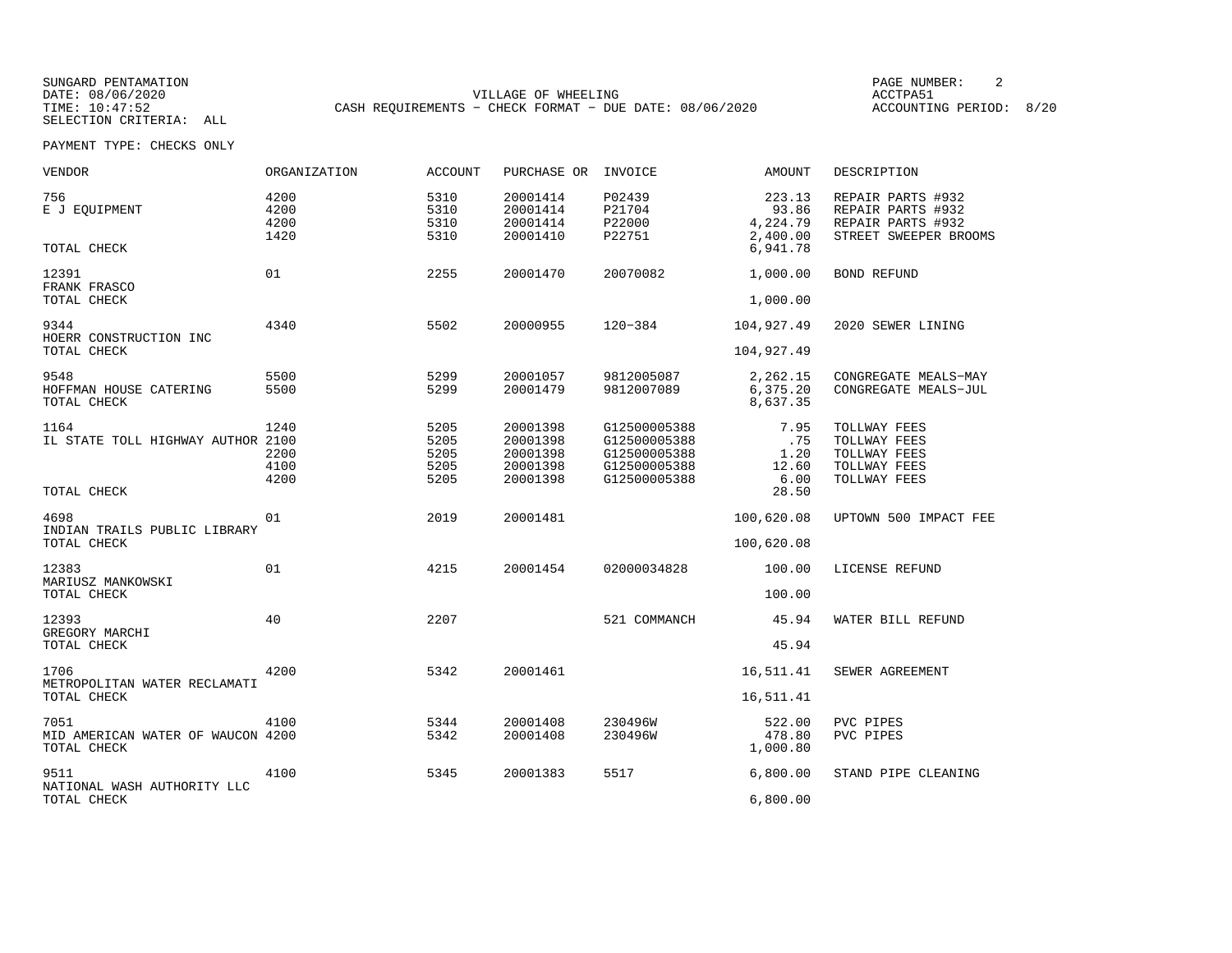SUNGARD PENTAMATION PAGE NUMBER: 3DATE: 08/06/2020 VILLAGE OF WHEELING ACCTPA51CASH REQUIREMENTS - CHECK FORMAT - DUE DATE: 08/06/2020

ACCOUNTING PERIOD: 8/20

| VENDOR                                        | ORGANIZATION                                         | <b>ACCOUNT</b>                                       | PURCHASE OR INVOICE                                                              |                  | AMOUNT                                                                          | DESCRIPTION                                                                                                                       |
|-----------------------------------------------|------------------------------------------------------|------------------------------------------------------|----------------------------------------------------------------------------------|------------------|---------------------------------------------------------------------------------|-----------------------------------------------------------------------------------------------------------------------------------|
| 5927<br>NICOR GAS<br>TOTAL CHECK              | 1170<br>1500<br>1600<br>2100<br>2200<br>4100<br>4200 | 5209<br>5209<br>5209<br>5209<br>5209<br>5209<br>5209 | 20001480<br>20001480<br>20001480<br>20001480<br>20001480<br>20001480<br>20001480 |                  | 40.23<br>415.16<br>1,202.55<br>417.77<br>360.13<br>125.00<br>128.55<br>2,689.39 | GAS SERVICE-JUL<br>GAS SERVICE-JUL<br>GAS SERVICE-JUL<br>GAS SERVICE-JUL<br>GAS SERVICE-JUL<br>GAS SERVICE-JUL<br>GAS SERVICE-JUL |
| 11463<br>PAN-OCEANIC ENGINEERING INC          | 4510                                                 | 5504                                                 | 20000944                                                                         | 1                | 173,853.16                                                                      | LONGTREE STORM BASIN                                                                                                              |
| TOTAL CHECK                                   |                                                      |                                                      |                                                                                  |                  | 173,853.16                                                                      |                                                                                                                                   |
| 12395<br>SHIN YOUNG PARK                      | 40                                                   | 2207                                                 |                                                                                  | 690 MILL CIR     | 53.24                                                                           | WATER BILL REFUND                                                                                                                 |
| TOTAL CHECK                                   |                                                      |                                                      |                                                                                  |                  | 53.24                                                                           |                                                                                                                                   |
| 2185<br>RED CENTER                            | 15                                                   | 5231                                                 | 20000851                                                                         | $301 - 20 - 08B$ | 31,397.00                                                                       | DISPATCH SERVICE-AUG                                                                                                              |
| TOTAL CHECK                                   |                                                      |                                                      |                                                                                  |                  | 31,397.00                                                                       |                                                                                                                                   |
| 3712<br>RICOH USA INC<br>TOTAL CHECK          | 1300                                                 | 5220                                                 | 20001394                                                                         | 5059909670       | 18.14<br>18.14                                                                  | CD COPIER FEE-JUN                                                                                                                 |
| 12392<br>DANIEL RODI<br>TOTAL CHECK           | 40                                                   | 2207                                                 |                                                                                  | 880 TANGLEWO     | 11.10<br>11.10                                                                  | WATER BILL REFUND                                                                                                                 |
| 12396<br><b>JUSTIN SAMPANG</b><br>TOTAL CHECK | 40                                                   | 2207                                                 |                                                                                  | 917 VALLEY S     | 56.82<br>56.82                                                                  | WATER BILL REFUND                                                                                                                 |
| 12394<br>TERRENCE SMITH<br>TOTAL CHECK        | 40                                                   | 2207                                                 |                                                                                  | 492 W LODGE      | 68.86<br>68.86                                                                  | WATER BILL REFUND                                                                                                                 |
| 4948                                          | 3410                                                 | 5508                                                 | 20001264                                                                         | 45462            | 4,000.00                                                                        | CCDD TEST-WILLOW RD                                                                                                               |
| SOIL AND MATERIAL CONSULTANT<br>TOTAL CHECK   |                                                      |                                                      |                                                                                  |                  | 4,000.00                                                                        |                                                                                                                                   |
| 4699                                          | 01                                                   | 2019                                                 | 20001483                                                                         |                  | 8,064.00                                                                        | UPTOWN 500 IMPACT FEE                                                                                                             |
| TOWNSHIP HIGH SCHOOL DISTRIC<br>TOTAL CHECK   |                                                      |                                                      |                                                                                  |                  | 8,064.00                                                                        |                                                                                                                                   |
| 2666                                          | 1600                                                 | 5227                                                 | 20000001                                                                         | 328T1T300        | 72.30                                                                           | OVERNIGHT DELIVERY                                                                                                                |
| <b>UPS</b><br>TOTAL CHECK                     |                                                      |                                                      |                                                                                  |                  | 72.30                                                                           |                                                                                                                                   |
| 10736                                         | 1170                                                 | 5232                                                 | 20000004                                                                         |                  | 500.00                                                                          | METRA LOT MAINT.-AUG                                                                                                              |
| WHEELING COMMERCIAL DEVELOPM<br>TOTAL CHECK   |                                                      |                                                      |                                                                                  |                  | 500.00                                                                          |                                                                                                                                   |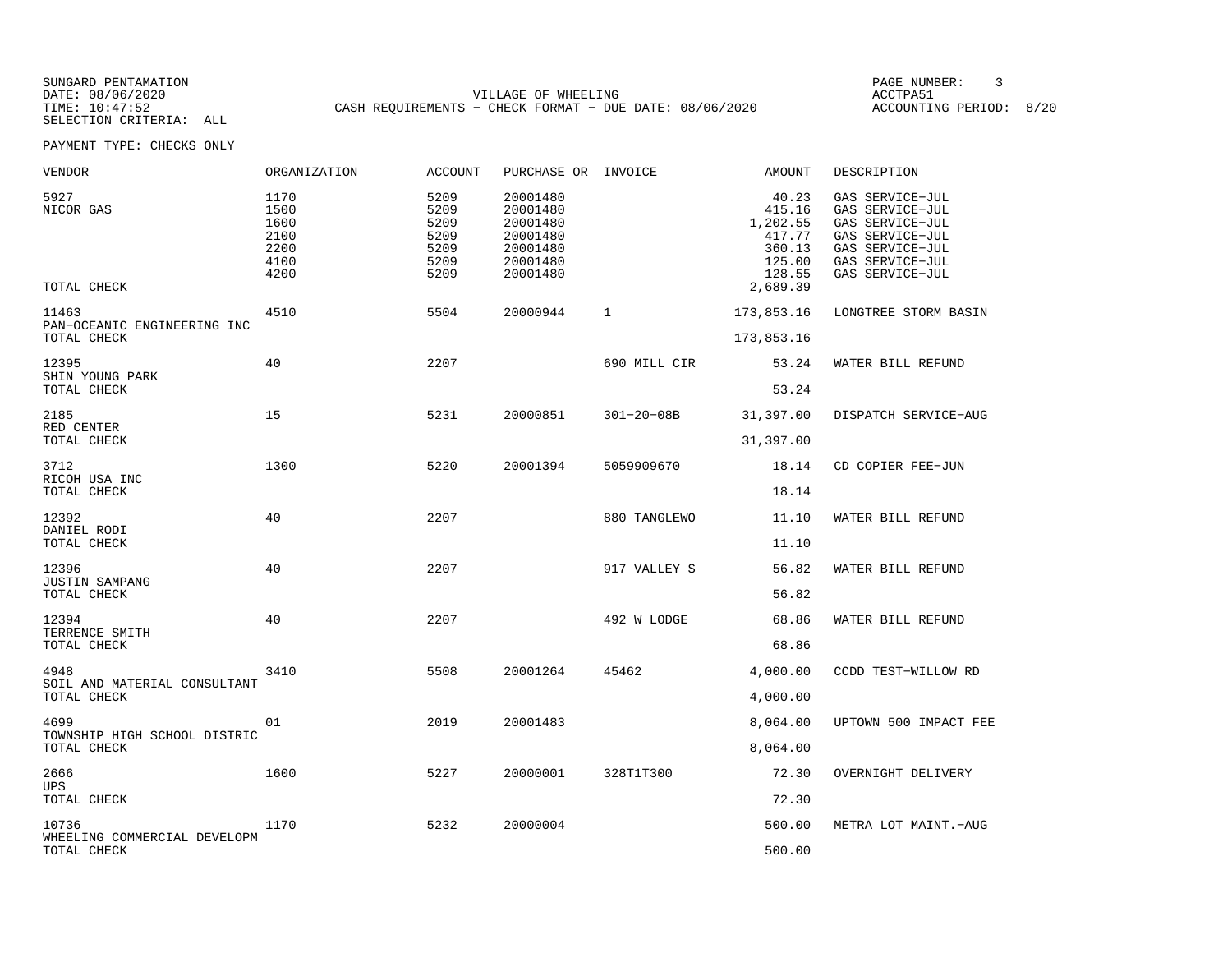| SUNGARD PENTAMATION<br>DATE: 08/06/2020<br>TIME: 10:47:52<br>SELECTION CRITERIA: ALL                      |                     |         | VILLAGE OF WHEELING<br>CASH REQUIREMENTS - CHECK FORMAT - DUE DATE: 08/06/2020 |                   | 4<br>PAGE NUMBER:<br>ACCTPA51<br>ACCOUNTING PERIOD: 8/20 |  |
|-----------------------------------------------------------------------------------------------------------|---------------------|---------|--------------------------------------------------------------------------------|-------------------|----------------------------------------------------------|--|
| PAYMENT TYPE: CHECKS ONLY                                                                                 |                     |         |                                                                                |                   |                                                          |  |
| VENDOR                                                                                                    | <b>ORGANIZATION</b> | ACCOUNT | PURCHASE OR INVOICE                                                            | AMOUNT            | DESCRIPTION                                              |  |
| 2802                                                                                                      | 01                  | 2019    | 20001484                                                                       | 317,381.36        | UPTOWN 500 IMPACT FEE                                    |  |
| WHEELING PARK DISTRICT<br>TOTAL CHECK                                                                     |                     |         |                                                                                | 317,381.36        |                                                          |  |
| 5812<br>WHEELING SCHOOL DISTRICT 21                                                                       | 01                  | 2019    | 20001482                                                                       | 23,654.40         | UPTOWN 500 IMPACT FEE                                    |  |
| TOTAL CHECK                                                                                               |                     |         |                                                                                | 23,654.40         |                                                          |  |
| TOTAL CASHABLE CHECKS<br>TOTAL EFT VOUCHERS                                                               |                     |         |                                                                                | 975,935.92<br>.00 |                                                          |  |
| TOTAL REPORT<br>TOTAL NUMBER OF CHECKS TO BE ISSUED - 34<br>TOTAL NUMBER OF EFT VOUCHERS TO BE ISSUED - 0 |                     |         |                                                                                | 975,935.92        |                                                          |  |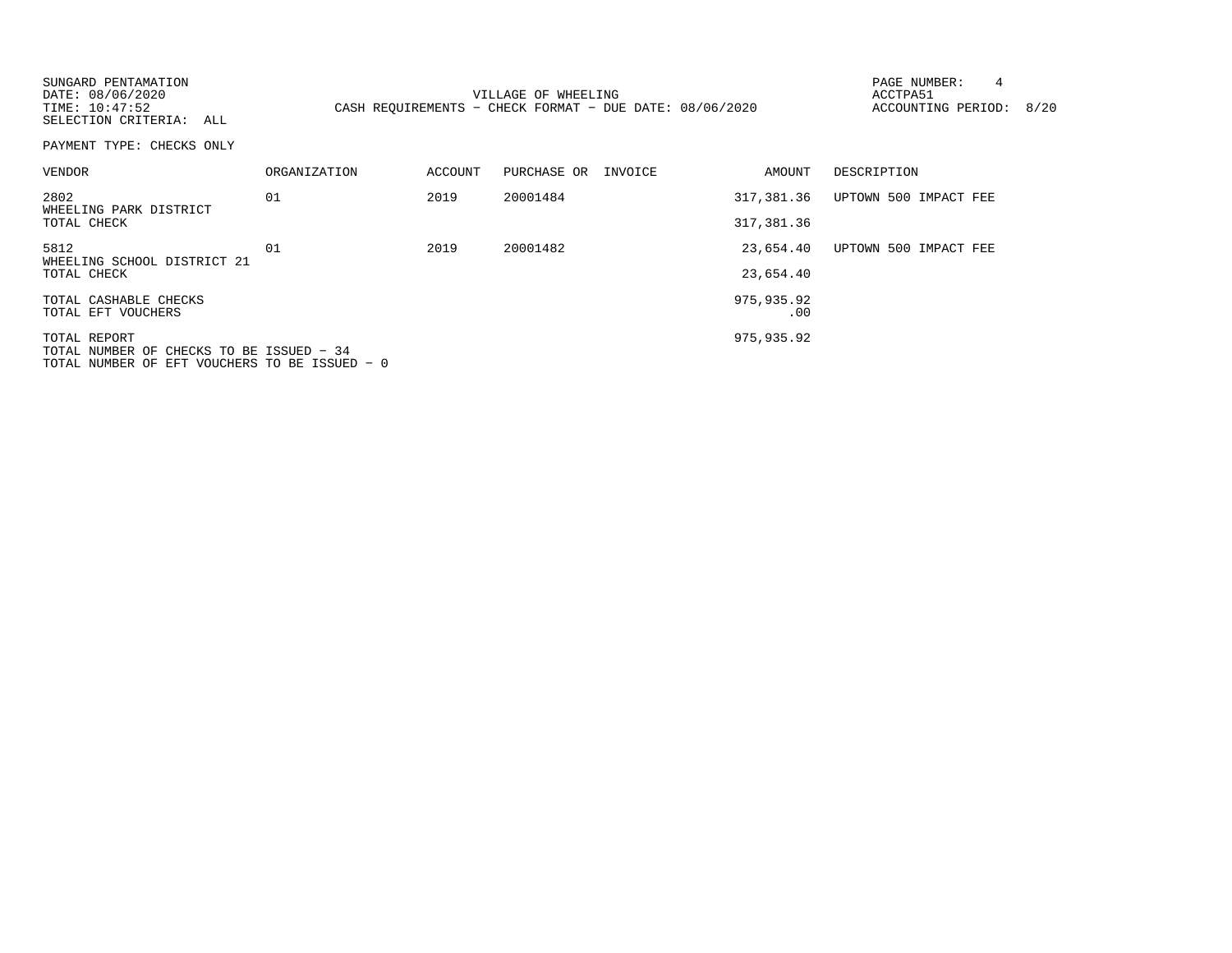SUNGARD PENTAMATION SUNGARD PENTAMATION SUNG PAGE NUMBER: 1 SELECTION CRITERIA: ALL

VILLAGE OF WHEELING **ACCTPA51** 

TIME: 11:07:02 CASH REQUIREMENTS - CHECK FORMAT - DUE DATE: 07/23/2020

ACCOUNTING PERIOD: 7/20

| VENDOR                                        | <b>ORGANIZATION</b>                  | <b>ACCOUNT</b>                       | PURCHASE OR                                              | INVOICE                                             | <b>AMOUNT</b>                                                               | DESCRIPTION                                                                                                 |
|-----------------------------------------------|--------------------------------------|--------------------------------------|----------------------------------------------------------|-----------------------------------------------------|-----------------------------------------------------------------------------|-------------------------------------------------------------------------------------------------------------|
| 7109<br>AECOM TECHNICAL SERVICES INC          | 4330                                 | 5206                                 | 20000526                                                 | 2000378833                                          | 515.52                                                                      | REPLACE LEAD LINE                                                                                           |
| TOTAL VOUCHER                                 |                                      |                                      |                                                          |                                                     | 515.52                                                                      |                                                                                                             |
| 8727<br>AEREX PEST CONTROL<br>TOTAL VOUCHER   | 1300                                 | 5210                                 | 20000222                                                 | 2339718                                             | 420.00<br>420.00                                                            | PEST CONTROL-JUN                                                                                            |
|                                               |                                      |                                      |                                                          |                                                     |                                                                             |                                                                                                             |
| 8768<br>AFSCME COUNCIL 31<br>TOTAL VOUCHER    | 50                                   | 2124                                 |                                                          |                                                     | 803.30<br>803.30                                                            | DED:094 AFSCME DUE                                                                                          |
|                                               |                                      |                                      |                                                          |                                                     |                                                                             |                                                                                                             |
| 7417<br>ARTISTIC FRAMING INC<br>TOTAL VOUCHER | 2100                                 | 5323                                 | 20001349                                                 | $6 - 4 - 20$                                        | 130.00<br>130.00                                                            | <b>BURNS PLAQUE</b>                                                                                         |
| 291                                           | 2200                                 | 5242                                 | 20001311                                                 |                                                     | 400.80                                                                      | 3RD QTR MED B REIMB                                                                                         |
| <b>BART BURNS</b><br>TOTAL VOUCHER            |                                      |                                      |                                                          |                                                     | 400.80                                                                      |                                                                                                             |
| 3044                                          | 2200                                 | 5242                                 | 20001312                                                 |                                                     | 607.20                                                                      | 3RD QTR MED B REIMB                                                                                         |
| JIM CALLANAN<br>TOTAL VOUCHER                 |                                      |                                      |                                                          |                                                     | 607.20                                                                      |                                                                                                             |
| 443<br>CDW-GOVERNMENT<br>TOTAL VOUCHER        | 2100                                 | 5313                                 | 20001361                                                 | ZFS9642                                             | 65.27<br>65.27                                                              | WEBCAM                                                                                                      |
| 8751<br>CIORBA GROUP INC<br>TOTAL VOUCHER     | 3410<br>4510<br>3410<br>4510<br>4510 | 5508<br>5504<br>5223<br>5504<br>5223 | 20000943<br>20000939<br>20001132<br>20000945<br>20000937 | 0024984<br>0024985<br>0024986<br>0024988<br>0024999 | 3, 153. 75<br>15,084.73<br>18,773.00<br>4,088.75<br>26, 255.93<br>67,356.16 | RECONSTRUCT WILLOW RD<br>EASTCHESTER SEWER<br>RESURFACING STREETS<br>LONGTREE BASIN<br>DUNHURST STORM SEWER |
| 7259                                          | 1900                                 | 5218                                 | 20001377                                                 | 12780                                               | 4,080.00                                                                    | LABOR LEGAL FEES                                                                                            |
| CLARK BAIRD SMITH LLP<br>TOTAL VOUCHER        |                                      |                                      |                                                          |                                                     | 4,080.00                                                                    |                                                                                                             |
| 11111                                         | 2100                                 | 5106                                 | 20001351                                                 |                                                     | 159.33                                                                      | UNIFORM                                                                                                     |
| MARGARET COOPER<br>TOTAL VOUCHER              |                                      |                                      |                                                          |                                                     | 159.33                                                                      |                                                                                                             |
| 2577<br>THOMAS COUNLEY                        | 2200                                 | 5242                                 | 20001313                                                 |                                                     | 403.80                                                                      | 3RD OTR MED B REIMB                                                                                         |
| TOTAL VOUCHER                                 |                                      |                                      |                                                          |                                                     | 403.80                                                                      |                                                                                                             |
| 642<br>DAN DIETER                             | 2200                                 | 5242                                 | 20001315                                                 |                                                     | 382.80                                                                      | 3RD QTR MED B REIMB                                                                                         |
| TOTAL VOUCHER                                 |                                      |                                      |                                                          |                                                     | 382.80                                                                      |                                                                                                             |
| 2599<br>TIMOTHY DOYLE<br>TOTAL VOUCHER        | 2200                                 | 5242                                 | 20001316                                                 |                                                     | 433.80<br>433.80                                                            | 3RD OTR MED B REIMB                                                                                         |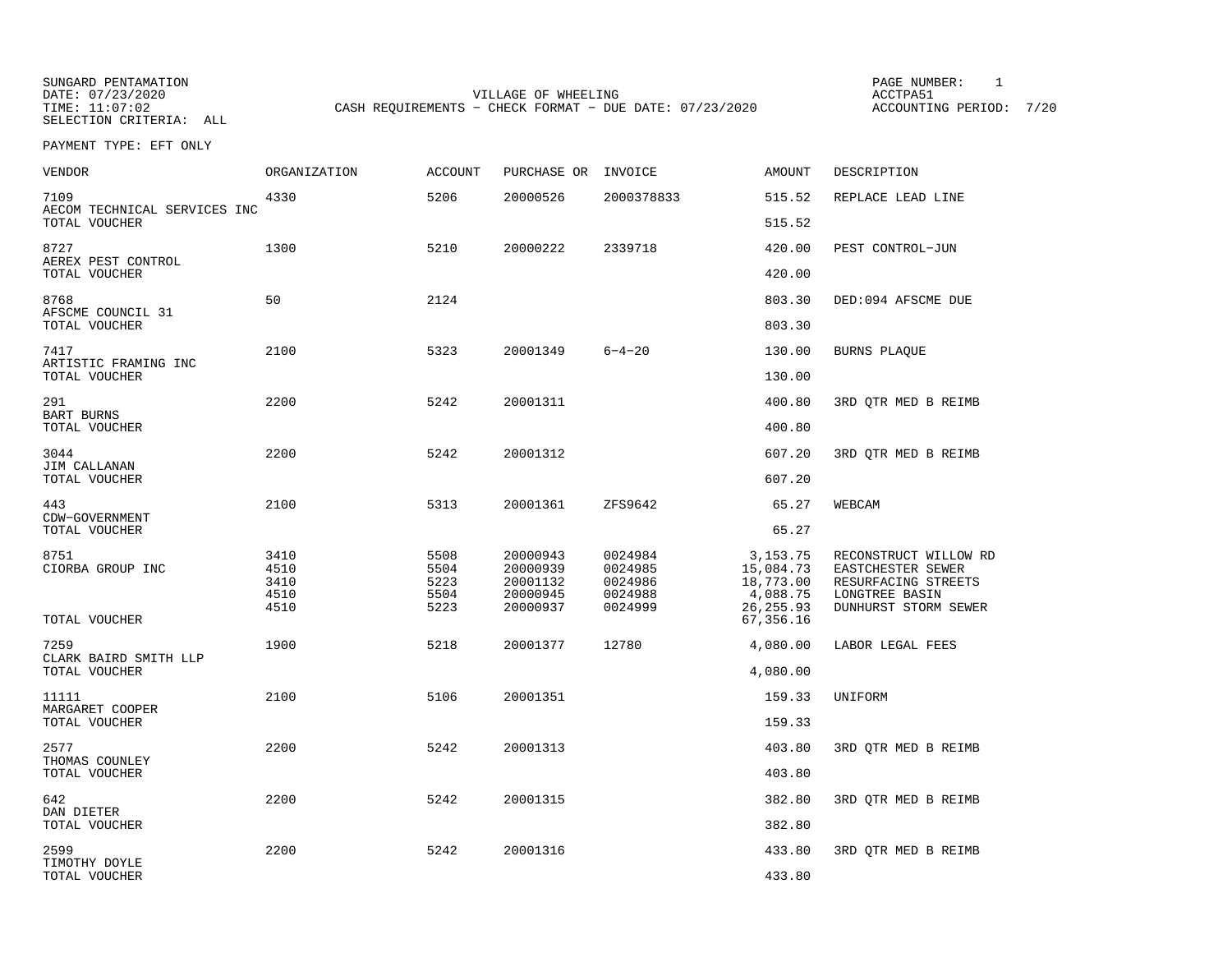SUNGARD PENTAMATION SUNGARD PENTAMATION SUNG PAGE NUMBER: 2 VILLAGE OF WHEELING **ACCTPA51** TIME: 11:07:02 CASH REQUIREMENTS - CHECK FORMAT - DUE DATE: 07/23/2020

ACCOUNTING PERIOD: 7/20

| VENDOR                                            | <b>ORGANIZATION</b>                                          | <b>ACCOUNT</b>                                               | PURCHASE OR                                                                                  | INVOICE                                                                                                      | AMOUNT                                                                                   | DESCRIPTION                                                                                                                                                                          |
|---------------------------------------------------|--------------------------------------------------------------|--------------------------------------------------------------|----------------------------------------------------------------------------------------------|--------------------------------------------------------------------------------------------------------------|------------------------------------------------------------------------------------------|--------------------------------------------------------------------------------------------------------------------------------------------------------------------------------------|
| 9461<br>DUKE'S ROOT CONTROL, INC.                 | 4340                                                         | 5502                                                         | 20000956                                                                                     | 17454                                                                                                        | 5,608.36                                                                                 | SEWER ROOT CONTROL                                                                                                                                                                   |
| TOTAL VOUCHER                                     |                                                              |                                                              |                                                                                              |                                                                                                              | 5,608.36                                                                                 |                                                                                                                                                                                      |
| 5370<br>FRANCE PUBLICATIONS<br>TOTAL VOUCHER      | 3200<br>3500<br>3600<br>3900<br>3200<br>3500<br>3600<br>3900 | 5333<br>5333<br>5333<br>5333<br>5333<br>5333<br>5333<br>5333 | 20001395<br>20001395<br>20001395<br>20001395<br>20001371<br>20001371<br>20001371<br>20001371 | 2020-34490<br>2020-34490<br>2020-34490<br>2020-34490<br>2020CI-542<br>2020CI-542<br>2020CI-542<br>2020CI-542 | 943.75<br>943.75<br>943.75<br>943.75<br>868.75<br>868.75<br>868.75<br>868.75<br>7,250.00 | SHOPPING CTR AD-MAY<br>SHOPPING CTR AD-MAY<br>SHOPPING CTR AD-MAY<br>SHOPPING CTR AD-MAY<br>SHOPPING CTR AD-JUN<br>SHOPPING CTR AD-JUN<br>SHOPPING CTR AD-JUN<br>SHOPPING CTR AD-JUN |
|                                                   |                                                              |                                                              |                                                                                              |                                                                                                              |                                                                                          |                                                                                                                                                                                      |
| 6024<br>HAEGER ENGINEERING LLC                    | 4510<br>3410<br>4330                                         | 5504<br>5206<br>5206                                         | 20000175<br>19002107<br>20000521                                                             | 85668<br>85718<br>85719                                                                                      | 10,080.00<br>1,500.00<br>5,000.00                                                        | LONGTREE BASIN-FINAL<br>ENG 2020 STREETLIGHTS<br>2021 WM DESIGN                                                                                                                      |
| TOTAL VOUCHER                                     |                                                              |                                                              |                                                                                              |                                                                                                              | 16,580.00                                                                                |                                                                                                                                                                                      |
| 4268<br>WILLIAM HENRY                             | 2200                                                         | 5242                                                         | 20001317                                                                                     |                                                                                                              | 391.80                                                                                   | 3RD QTR MED B REIMB                                                                                                                                                                  |
| TOTAL VOUCHER                                     |                                                              |                                                              |                                                                                              |                                                                                                              | 391.80                                                                                   |                                                                                                                                                                                      |
| 1328<br>JEFF HOFF                                 | 2200                                                         | 5242                                                         | 20001318                                                                                     |                                                                                                              | 421.80                                                                                   | 3RD OTR MED B REIMB                                                                                                                                                                  |
| TOTAL VOUCHER                                     |                                                              |                                                              |                                                                                              |                                                                                                              | 421.80                                                                                   |                                                                                                                                                                                      |
| 2240<br>ROBERT HOOS<br>TOTAL VOUCHER              | 2200                                                         | 5242                                                         | 20001319                                                                                     |                                                                                                              | 376.80<br>376.80                                                                         | 3RD QTR MED B REIMB                                                                                                                                                                  |
|                                                   |                                                              |                                                              |                                                                                              |                                                                                                              |                                                                                          |                                                                                                                                                                                      |
| 6327<br>JENNIFER WALES (KANCHES)<br>TOTAL VOUCHER | 50                                                           | 2138                                                         |                                                                                              |                                                                                                              | 388.50<br>388.50                                                                         | DED:199 MISC DEDUC                                                                                                                                                                   |
|                                                   |                                                              |                                                              |                                                                                              |                                                                                                              |                                                                                          |                                                                                                                                                                                      |
| 1309<br>JAMES JOHNSON<br>TOTAL VOUCHER            | 2200                                                         | 5242                                                         | 20001320                                                                                     |                                                                                                              | 385.80<br>385.80                                                                         | 3RD QTR MED B REIMB                                                                                                                                                                  |
|                                                   |                                                              |                                                              |                                                                                              |                                                                                                              |                                                                                          |                                                                                                                                                                                      |
| 950<br>GERALD KOEPPEN<br>TOTAL VOUCHER            | 2200                                                         | 5242                                                         | 20001321                                                                                     |                                                                                                              | 388.80<br>388.80                                                                         | 3RD OTR MED B REIMB                                                                                                                                                                  |
|                                                   |                                                              |                                                              |                                                                                              |                                                                                                              |                                                                                          |                                                                                                                                                                                      |
| 1460<br>KOLSSAK FUNERAL HOME LTD<br>TOTAL VOUCHER | 2100<br>2100                                                 | 5325<br>5325                                                 | 20001356<br>20001355                                                                         | $06 - 24 - 20$<br>$5 - 21 - 20$                                                                              | 495.00<br>495.00<br>990.00                                                               | TRANSPORT DECEASED<br>TRANSPORT DECEASED                                                                                                                                             |
| 10602<br>RICHARD KRAUSER                          | 2200                                                         | 5242                                                         | 20001322                                                                                     |                                                                                                              | 430.80                                                                                   | 3RD QTR MED B REIMB                                                                                                                                                                  |
| TOTAL VOUCHER                                     |                                                              |                                                              |                                                                                              |                                                                                                              | 430.80                                                                                   |                                                                                                                                                                                      |
| 4617                                              | 2200                                                         | 5242                                                         | 20001323                                                                                     |                                                                                                              | 607.20                                                                                   | 3RD OTR MED B REIMB                                                                                                                                                                  |
| GEORGE LAHEY<br>TOTAL VOUCHER                     |                                                              |                                                              |                                                                                              |                                                                                                              | 607.20                                                                                   |                                                                                                                                                                                      |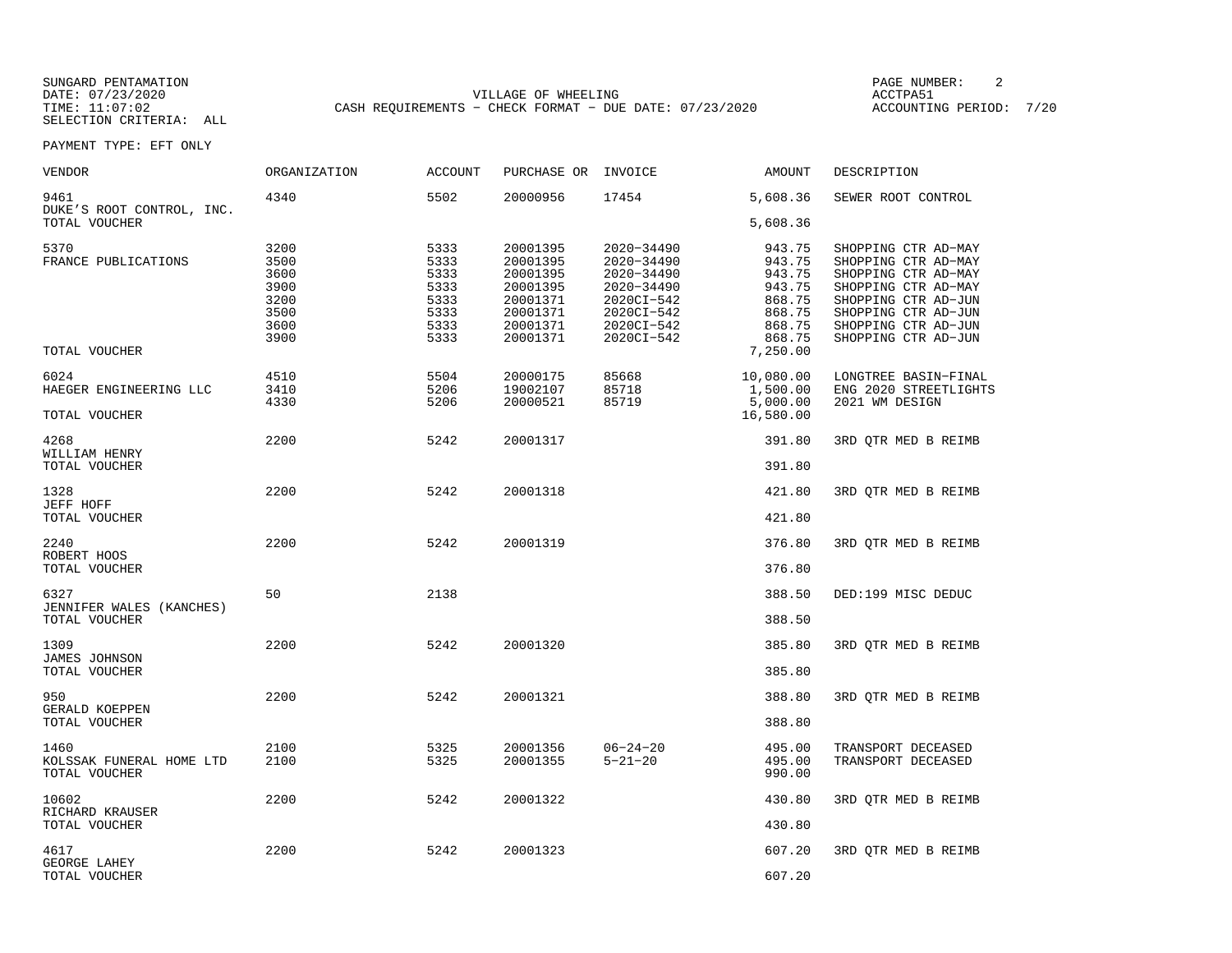SUNGARD PENTAMATION SUNGARD PENTAMATION SUNG PAGE NUMBER: 3 VILLAGE OF WHEELING **ACCTPA51** TIME: 11:07:02 CASH REQUIREMENTS - CHECK FORMAT - DUE DATE: 07/23/2020

ACCOUNTING PERIOD: 7/20

| <b>VENDOR</b>                                             | ORGANIZATION | ACCOUNT      | PURCHASE OR INVOICE  |                  | <b>AMOUNT</b>              | DESCRIPTION                              |
|-----------------------------------------------------------|--------------|--------------|----------------------|------------------|----------------------------|------------------------------------------|
| 1664<br>MCCANN INDUSTRIES INC                             | 4100         | 5310         | 20001368             | W03390           | 872.02                     | BUCKET PARTS #626                        |
| TOTAL VOUCHER                                             |              |              |                      |                  | 872.02                     |                                          |
| 11198<br>METROPOLITAN ALLIANCE OF POL                     | 50           | 2108         |                      |                  | 1,457.00                   | DED:096A MAP DUES                        |
| TOTAL VOUCHER                                             |              |              |                      |                  | 1,457.00                   |                                          |
| 10307<br>MUNICIPAL COLLECTION SERVICE 01<br>TOTAL VOUCHER | 01           | 4520<br>4512 | 20001362<br>20001363 | 017156<br>017157 | 150.00<br>646.69<br>796.69 | ADMIN TICKETS-JUN<br>COLLECT TICKETS-JUN |
| 10396<br>MUNICIPAL SYSTEMS INC<br>TOTAL VOUCHER           | 2100         | 5231         | 20000412             | 19299            | 700.00<br>700.00           | TICKET SOFTWARE-JUN                      |
|                                                           |              |              |                      |                  |                            |                                          |
| 1869<br>NATIONWIDE RETIREMENT SOLUTI                      | 50           | 2112         |                      |                  | 14,742.40                  | DED:040 457 NTWIDE                       |
| TOTAL VOUCHER                                             |              |              |                      |                  | 14,742.40                  |                                          |
| 2164                                                      | 2200         | 5242         | 20001324             |                  | 421.80                     | 3RD OTR MED B REIMB                      |
| RALPH PERRICONE<br>TOTAL VOUCHER                          |              |              |                      |                  | 421.80                     |                                          |
| 8483                                                      | 4200         | 5217         | 20000436             | 23383            | 1,678.03                   | DIVERSION CH. MAINT.                     |
| PIZZO AND ASSOCIATES LTD<br>TOTAL VOUCHER                 |              |              |                      |                  | 1,678.03                   |                                          |
| 2823                                                      | 2200         | 5242         | 20001325             |                  | 424.80                     | 3RD QTR MED B REIMB                      |
| WILLIAM STEWART<br>TOTAL VOUCHER                          |              |              |                      |                  | 424.80                     |                                          |
| 1329                                                      | 2200         | 5242         | 20001326             |                  | 404.80                     | 3RD OTR MED B REIMB                      |
| JEFF SUZUKI<br>TOTAL VOUCHER                              |              |              |                      |                  | 404.80                     |                                          |
| 10354                                                     | 1600         | 5333         | 20000318             | 68388            | 500.00                     | BUSINESS AD-JUL                          |
| SVET INTERNATIONAL PUBLISHIN<br>TOTAL VOUCHER             |              |              |                      |                  | 500.00                     |                                          |
| 6135<br>ANDREW TEICHEN                                    | 2100         | 5106         | 20001345             |                  | 182.21                     | UNIFORM                                  |
| TOTAL VOUCHER                                             |              |              |                      |                  | 182.21                     |                                          |
| 2228                                                      | 2200         | 5242         | 20001327             |                  | 433.80                     | 3RD OTR MED B REIMB                      |
| RICHARD THEOBALD<br>TOTAL VOUCHER                         |              |              |                      |                  | 433.80                     |                                          |
| 2735                                                      | 50           | 2107         |                      |                  | 19, 373.39                 | DED:012 FIRE PENS                        |
| WHEELING FIRE PENSION FUND<br>TOTAL VOUCHER               |              |              |                      |                  | 19,373.39                  |                                          |
| 2792                                                      | 50           | 2111         |                      |                  | 1,933.65                   | DED:091 FF ASC DUE                       |
| WHEELING FIREFIGHTER'S ASSN<br>TOTAL VOUCHER              |              |              |                      |                  | 1,933.65                   |                                          |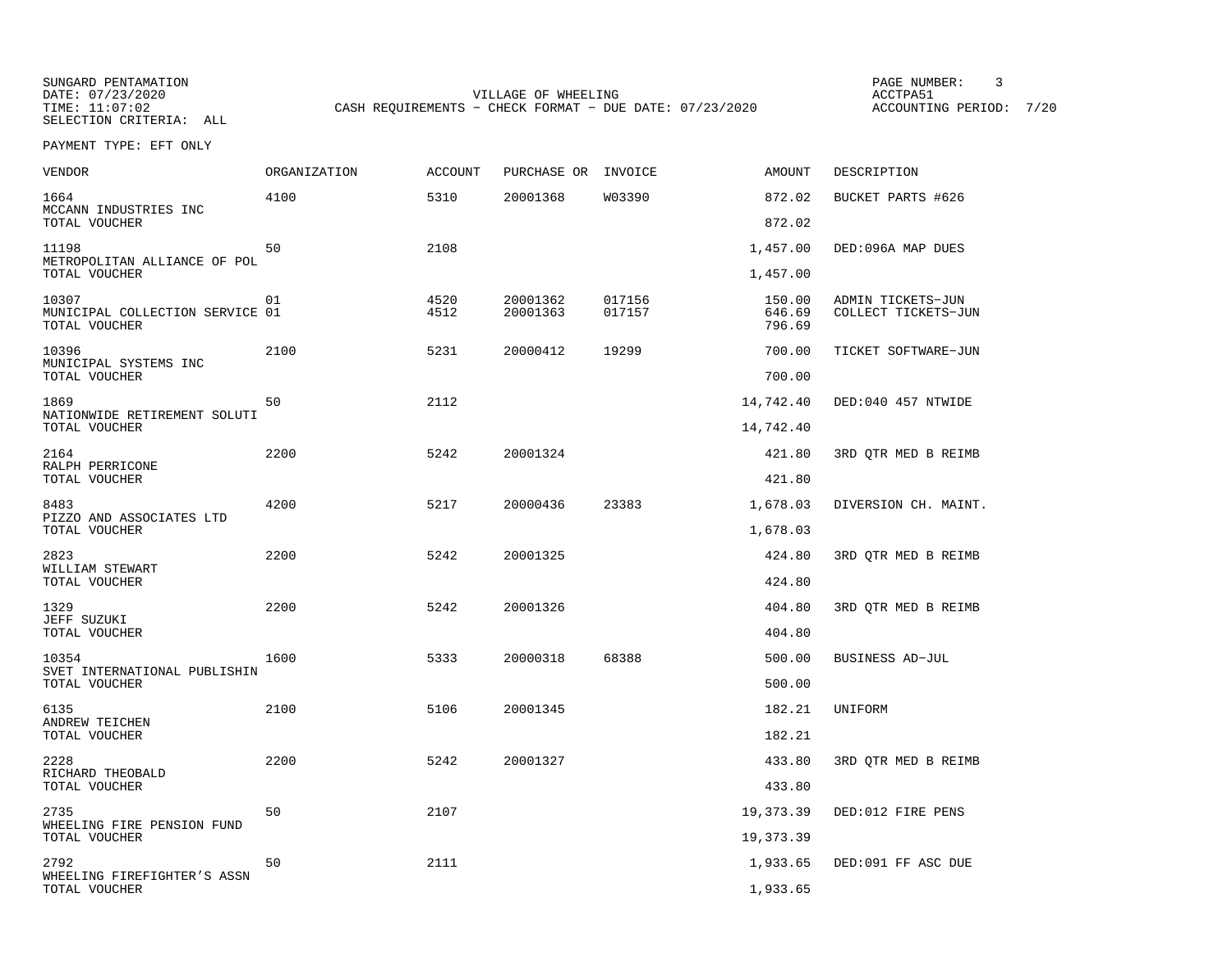| SUNGARD PENTAMATION<br>DATE: 07/23/2020<br>TIME: 11:07:02<br>SELECTION CRITERIA: ALL                      |                     |         | VILLAGE OF WHEELING<br>CASH REQUIREMENTS - CHECK FORMAT - DUE DATE: 07/23/2020 |      |                        | 4<br>PAGE NUMBER:<br>ACCTPA51<br>ACCOUNTING PERIOD: | 7/20 |
|-----------------------------------------------------------------------------------------------------------|---------------------|---------|--------------------------------------------------------------------------------|------|------------------------|-----------------------------------------------------|------|
| PAYMENT TYPE: EFT ONLY                                                                                    |                     |         |                                                                                |      |                        |                                                     |      |
| VENDOR                                                                                                    | <b>ORGANIZATION</b> | ACCOUNT | PURCHASE OR INVOICE                                                            |      | AMOUNT                 | DESCRIPTION                                         |      |
| 2736<br>WHEELING POLICE PENSION FUND<br>TOTAL VOUCHER                                                     | 50                  | 2106    |                                                                                |      | 22,699.54<br>22,699.54 | DED:011 POL PENS                                    |      |
| 6800<br>WINDY CITY GUIDE<br>TOTAL VOUCHER                                                                 | 1600                | 5333    | 20001370                                                                       | 5766 | 900.00<br>900.00       | RESTAURANT ROW ADS                                  |      |
| TOTAL CASHABLE CHECKS<br>TOTAL EFT VOUCHERS                                                               |                     |         |                                                                                |      | .00<br>177,097.97      |                                                     |      |
| TOTAL REPORT<br>TOTAL NUMBER OF CHECKS TO BE ISSUED - 0<br>TOTAL NUMBER OF EFT VOUCHERS TO BE ISSUED - 41 |                     |         |                                                                                |      | 177,097.97             |                                                     |      |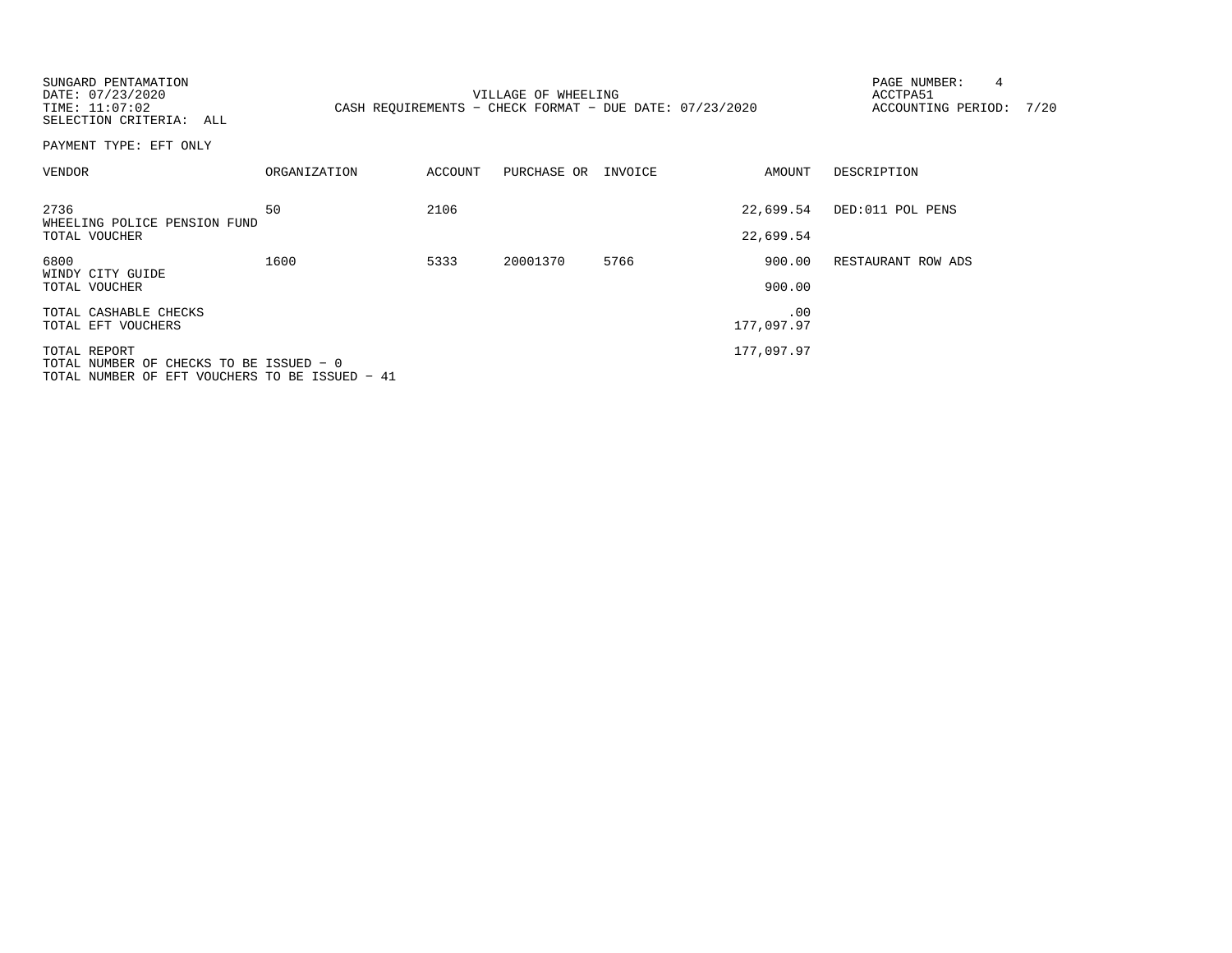SUNGARD PENTAMATION PAGE NUMBER: 1DATE: 08/06/2020 VILLAGE OF WHEELING ACCTPA51CASH REQUIREMENTS - CHECK FORMAT - DUE DATE: 08/07/2020

ACCOUNTING PERIOD: 8/20

| VENDOR                                      | ORGANIZATION                 | <b>ACCOUNT</b>               | PURCHASE OR INVOICE                          |                                                                              | AMOUNT                                           | DESCRIPTION                                                                             |
|---------------------------------------------|------------------------------|------------------------------|----------------------------------------------|------------------------------------------------------------------------------|--------------------------------------------------|-----------------------------------------------------------------------------------------|
| 8768<br>AFSCME COUNCIL 31                   | 50                           | 2124                         |                                              |                                                                              | 803.30                                           | DED:094 AFSCME DUE                                                                      |
| TOTAL VOUCHER                               |                              |                              |                                              |                                                                              | 803.30                                           |                                                                                         |
| 7218<br><b>AMTEC</b><br>TOTAL VOUCHER       | 1600<br>4310<br>1600<br>4310 | 5299<br>5299<br>5299<br>5299 | 20001466<br>20001466<br>20001466<br>20001466 | $4946 - 06 - 20$<br>$4946 - 06 - 20$<br>$4947 - 06 - 20$<br>$4947 - 06 - 20$ | 250.00<br>250.00<br>250.00<br>250.00<br>1,000.00 | REBATE REPORT<br>REBATE REPORT<br>REBATE REPORT<br>REBATE REPORT                        |
| 6327                                        | 50                           | 2138                         |                                              |                                                                              | 388.50                                           | DED:199 MISC DEDUC                                                                      |
| JENNIFER WALES (KANCHES)<br>TOTAL VOUCHER   |                              |                              |                                              |                                                                              | 388.50                                           |                                                                                         |
| 3040<br>BRYAN MEISINGER                     | 2200                         | 5310                         | 20001450                                     |                                                                              | 99.35                                            | EQUIPMENT REIMB.                                                                        |
| TOTAL VOUCHER                               |                              |                              |                                              |                                                                              | 99.35                                            |                                                                                         |
| 11198<br>METROPOLITAN ALLIANCE OF POL       | 50                           | 2108                         |                                              |                                                                              | 1,457.00                                         | DED:096A MAP DUES                                                                       |
| TOTAL VOUCHER                               |                              |                              |                                              |                                                                              | 1,457.00                                         |                                                                                         |
| 1869<br>NATIONWIDE RETIREMENT SOLUTI        | 50                           | 2112                         |                                              |                                                                              | 14,036.00                                        | DED:040 457 NTWIDE                                                                      |
| TOTAL VOUCHER                               |                              |                              |                                              |                                                                              | 14,036.00                                        |                                                                                         |
| 3294<br>NORTHEASTERN IL PUBLIC SAFET        | 2200                         | 5105                         | 20001437                                     | 17957                                                                        | 750.00                                           | TRAINING                                                                                |
| TOTAL VOUCHER                               |                              |                              |                                              |                                                                              | 750.00                                           |                                                                                         |
| 10925<br>HYMAN RIEBMAN                      | 1900                         | 5218                         | 20001292                                     |                                                                              | 1,500.00                                         | PROSECUTOR FEE-AUG                                                                      |
| TOTAL VOUCHER                               |                              |                              |                                              |                                                                              | 1,500.00                                         |                                                                                         |
| 2288<br>THE SALEM GROUP                     | 1400<br>1400<br>1400<br>1400 | 5103<br>5103<br>5103<br>5103 | 20000189<br>20000189<br>20000189<br>20000189 | 3550993<br>3554913<br>3558546<br>3562224                                     | 513.60<br>513.60<br>513.60<br>342.40             | ENG TEMP CLERK-7/4<br>ENG TEMP CLERK-7/11<br>ENG TEMP CLERK-7/18<br>ENG TEMP CLERK-7/25 |
| TOTAL VOUCHER                               |                              |                              |                                              |                                                                              | 1,883.20                                         |                                                                                         |
| 2735<br>WHEELING FIRE PENSION FUND          | 50                           | 2107                         |                                              |                                                                              | 19,382.02                                        | DED:012 FIRE PENS                                                                       |
| TOTAL VOUCHER                               |                              |                              |                                              |                                                                              | 19,382.02                                        |                                                                                         |
| 2792<br>WHEELING FIREFIGHTER'S ASSN         | 50                           | 2111                         |                                              |                                                                              | 1,933.65                                         | DED:091 FF ASC DUE                                                                      |
| TOTAL VOUCHER                               |                              |                              |                                              |                                                                              | 1,933.65                                         |                                                                                         |
| 2736<br>WHEELING POLICE PENSION FUND        | 50                           | 2106                         |                                              |                                                                              | 22,554.48                                        | DED:011 POL PENS                                                                        |
| TOTAL VOUCHER                               |                              |                              |                                              |                                                                              | 22,554.48                                        |                                                                                         |
| TOTAL CASHABLE CHECKS<br>TOTAL EFT VOUCHERS |                              |                              |                                              |                                                                              | .00<br>65,787.50                                 |                                                                                         |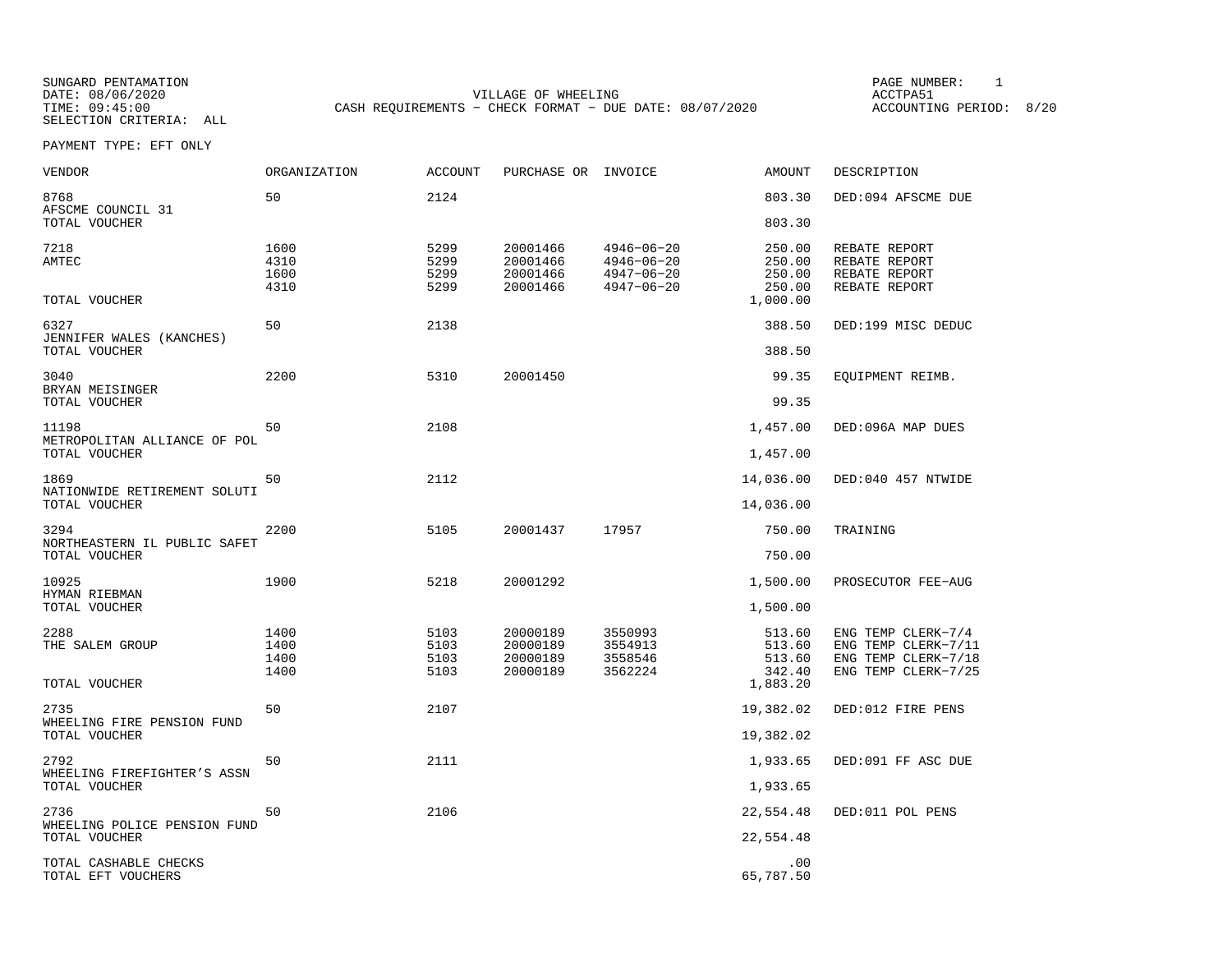SUNGARD PENTAMATION PAGE NUMBER: 2DATE: 08/06/2020 VILLAGE OF WHEELING ACCTPA51ACCOUNTING PERIOD: 8/20 TIME: 09:45:00 CASH REQUIREMENTS - CHECK FORMAT - DUE DATE: 08/07/2020 SELECTION CRITERIA: ALL

PAYMENT TYPE: EFT ONLY

VENDOR ORGANIZATION ACCOUNT PURCHASE OR INVOICE AMOUNT DESCRIPTION

TOTAL REPORT 65,787.50TOTAL NUMBER OF CHECKS TO BE ISSUED − 0TOTAL NUMBER OF EFT VOUCHERS TO BE ISSUED − 12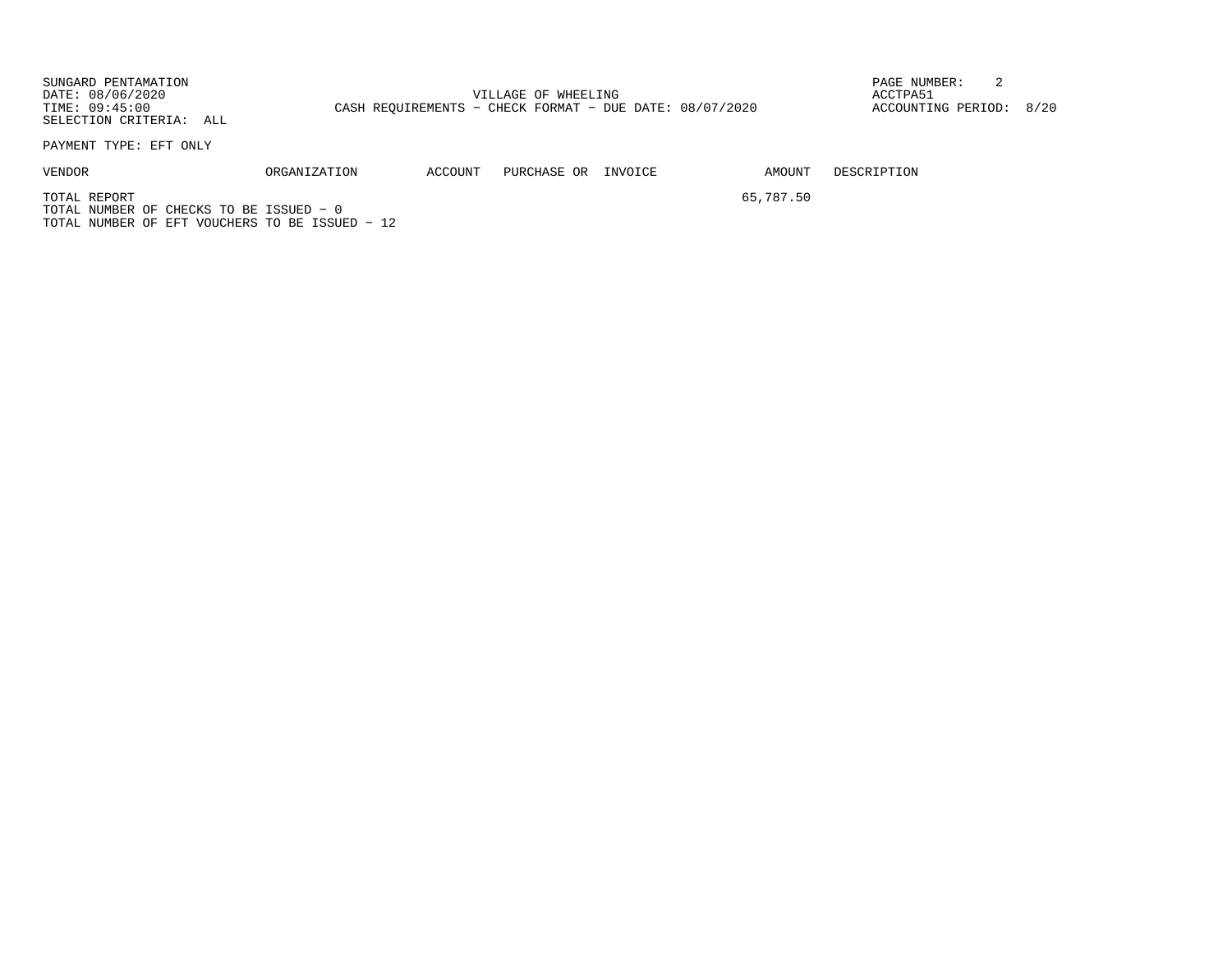#### SUNGARD PENTAMATION PAGE NUMBER: 1 DATE: 08/07/2020 VILLAGE OF WHEELING DAILY51TIME: 13:12:47 MANUAL CHECK ACTIVITY

SELECTION CRITERIA:ACCOUNTING PERIOD: 7/20

FUND − 01 − GENERAL FUND

| ORGANIZATION                                                               | <b>ACCOUNT</b><br>CONTROL | <b>VENDOR</b><br>DESCRIPTION                            |    | 1099 PURCHASE ORDE TRANSACT PROJ/TAS CASH ACCT<br>T/C INVOICE |                      | CHK DATE ACCOUNT CHECK NO |             | SALES TAX<br>USE TAX | DISC DATE<br>DISC AMT | CHECK AMT<br>NET PAYABLE   |
|----------------------------------------------------------------------------|---------------------------|---------------------------------------------------------|----|---------------------------------------------------------------|----------------------|---------------------------|-------------|----------------------|-----------------------|----------------------------|
| 01                                                                         | 4210<br>060220            | TREVINO CARPET & TIL N<br>BUSINESS LIC. REFUND 20 01986 |    |                                                               | 07/13/20<br>06/11/20 | 1003<br>43354             | V           | 0.00<br>0.00         | 0.00                  | $-69.25$<br>$-69.25$       |
| 01                                                                         | 2011<br><b>BS0720</b>     | IPBC<br>JULY HEALTH PREMIUMS 20                         | N  |                                                               | 07/02/20<br>07/02/20 | 1003<br>2020174           |             | 0.00<br>0.00         | 0.00                  | 93646.26<br>93646.26       |
| 01                                                                         | 2011<br><b>BS0720</b>     | <b>GUARDIAN</b><br>AUG DENTAL PREMIUM 20                | N  |                                                               | 07/28/20<br>07/28/20 | 1003<br>2020194           |             | 0.00<br>0.00         | 0.00                  | 466.58<br>466.58           |
| TOTAL GENERAL FUND CHECK AMT<br>TOTAL GENERAL FUND NET PAYABLE             |                           |                                                         |    |                                                               |                      |                           |             |                      |                       | 94043.59<br>94043.59       |
| 1160                                                                       | 5227<br><b>BS0720</b>     | POSTMASTER PERMIT 3 N<br>JULY WATER BILL POST 20        |    |                                                               | 07/27/20<br>07/27/20 | 1003<br>2020193           |             | 0.00<br>0.00         | 0.00                  | 43.01<br>43.01             |
| 1160                                                                       | 5231<br><b>BS0720</b>     | SOLID WASTE AGCY NOR N<br>AUG SWANCC FEES               | 20 |                                                               | 07/23/20<br>07/23/20 | 1003<br>20201840          |             | 0.00<br>0.00         | 0.00                  | 38788.00<br>38788.00       |
| 1160                                                                       | 5231<br><b>BS</b>         | SOLID WASTE AGCY NOR N<br>AUG SWANCC FEES               | 20 |                                                               | 07/23/20<br>07/23/20 | 1003<br>2020184           |             | 0.00<br>0.00         | 0.00                  | 38788.00<br>38788.00       |
| 1160                                                                       | 5231<br><b>BS0720</b>     | SOLID WASTE AGCY NOR N<br>AUG SWANCC FEES               | 20 |                                                               | 07/27/20<br>07/23/20 | 1003 200<br>20201840 V    |             | 0.00<br>0.00         | 0.00                  | $-38788.00$<br>$-38788.00$ |
| TOTAL VENDOR CHECK AMT<br>TOTAL VENDOR NET PAYABLE                         |                           |                                                         |    |                                                               |                      |                           |             |                      |                       | 38788.00<br>38788.00       |
| TOTAL SOLID WASTE SYSTEM CHECK AMT<br>TOTAL SOLID WASTE SYSTEM NET PAYABLE |                           |                                                         |    |                                                               |                      |                           |             |                      |                       | 38831.01<br>38831.01       |
| 1170                                                                       | 5236<br><b>BS0720</b>     | PASSPORT PARKING INC N<br>JUNE MOBILE PAY               | 20 |                                                               | 07/29/20<br>07/20/20 | 1003<br>2020195           |             | 0.00<br>0.00         | 0.00                  | 4.44<br>4.44               |
| TOTAL COMMUTER PARKING CHECK AMT<br>TOTAL COMMUTER PARKING NET PAYABLE     |                           |                                                         |    |                                                               |                      |                           |             |                      |                       | 4.44<br>4.44               |
| 1315                                                                       | 5297                      | LUCKY ENTERTAINMENT M<br>AMM02/20 ENTERTAINMENT 3/17    |    | 20000387-01<br>20 RF3172020                                   | 07/13/20<br>02/20/20 | 1003<br>42512             | $\mathbf V$ | 0.00<br>0.00         | 02/20/20<br>0.00      | $-200.00$<br>$-200.00$     |
| TOTAL SOCIAL SERVICES CHECK AMT<br>TOTAL SOCIAL SERVICES NET PAYABLE       |                           |                                                         |    |                                                               |                      |                           |             |                      |                       | $-200.00$<br>$-200.00$     |
| 1600                                                                       | 5227<br><b>BS0720</b>     | POSTMASTER PERMIT 3 N<br>VILLAGE NEWSLETTER P 20        |    |                                                               | 07/02/20<br>07/02/20 | 1003<br>2020175           |             | 0.00<br>0.00         | 0.00                  | 2803.74<br>2803.74         |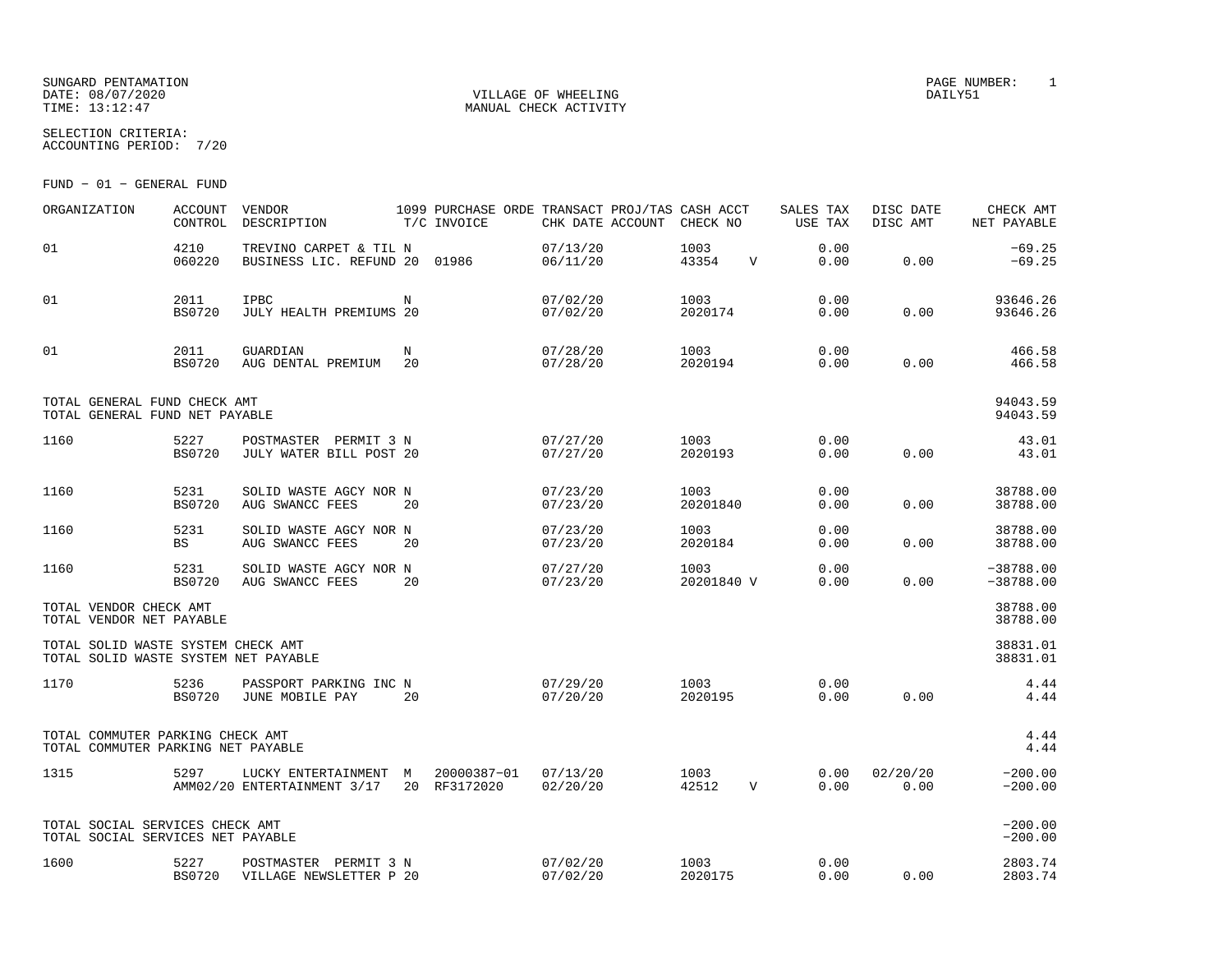#### SUNGARD PENTAMATION PAGE NUMBER: 2DATE:  $08/07/2020$  DAILY51 TIME:  $13:12:47$  MANUAL CHECK ACTIVITY

SELECTION CRITERIA:

ACCOUNTING PERIOD: 7/20

FUND − 01 − GENERAL FUND

| ORGANIZATION                                                               | <b>ACCOUNT</b><br>CONTROL | <b>VENDOR</b><br>DESCRIPTION              |         | T/C INVOICE | CHK DATE ACCOUNT     | 1099 PURCHASE ORDE TRANSACT PROJ/TAS CASH ACCT<br>CHECK NO | SALES TAX<br>USE TAX |              | DISC DATE<br>DISC AMT | CHECK AMT<br>NET PAYABLE |
|----------------------------------------------------------------------------|---------------------------|-------------------------------------------|---------|-------------|----------------------|------------------------------------------------------------|----------------------|--------------|-----------------------|--------------------------|
| TOTAL ADMIN & BOT CHECK AMT<br>TOTAL ADMIN & BOT NET PAYABLE               |                           |                                           |         |             |                      |                                                            |                      |              |                       | 2803.74<br>2803.74       |
| 1700                                                                       | 5299<br><b>BS0720</b>     | DISCOVERY BENEFITS<br>JUNE PROCESSING FEE | N<br>20 |             | 07/27/20<br>07/27/20 | 1003<br>2020192                                            |                      | 0.00<br>0.00 | 0.00                  | 324.00<br>324.00         |
| TOTAL FINANCE DEPARTMENT CHECK AMT<br>TOTAL FINANCE DEPARTMENT NET PAYABLE |                           |                                           |         |             |                      |                                                            |                      |              |                       | 324.00<br>324.00         |
| 2100                                                                       | 5115<br><b>BS0720</b>     | INTERNAL REVENUE SER N<br>720-V FILING    | 20      |             | 07/15/20<br>07/15/20 | 1003<br>20201830 V                                         |                      | 0.00<br>0.00 | 0.00                  | $-121.92$<br>$-121.92$   |
| 2100                                                                       | 5115<br><b>BS0720</b>     | INTERNAL REVENUE SER N<br>720-V FILING    | 20      |             | 07/15/20<br>07/15/20 | 1003<br>20201830                                           |                      | 0.00<br>0.00 | 0.00                  | 121.92<br>121.92         |
| 2100                                                                       | 5115<br><b>BS0720</b>     | INTERNAL REVENUE SER N<br>720-V FILING    | 20      |             | 07/15/20<br>07/15/20 | 1003<br>2020183                                            |                      | 0.00<br>0.00 | 0.00                  | 121.92<br>121.92         |
| TOTAL VENDOR CHECK AMT<br>TOTAL VENDOR NET PAYABLE                         |                           |                                           |         |             |                      |                                                            |                      |              |                       | 121.92<br>121.92         |
| TOTAL POLICE DEPARTMENT CHECK AMT<br>TOTAL POLICE DEPARTMENT NET PAYABLE   |                           |                                           |         |             |                      |                                                            |                      |              |                       | 121.92<br>121.92         |
| TOTAL GENERAL FUND CHECK AMT<br>TOTAL GENERAL FUND NET PAYABLE             |                           |                                           |         |             |                      |                                                            |                      |              |                       | 135928.70<br>135928.70   |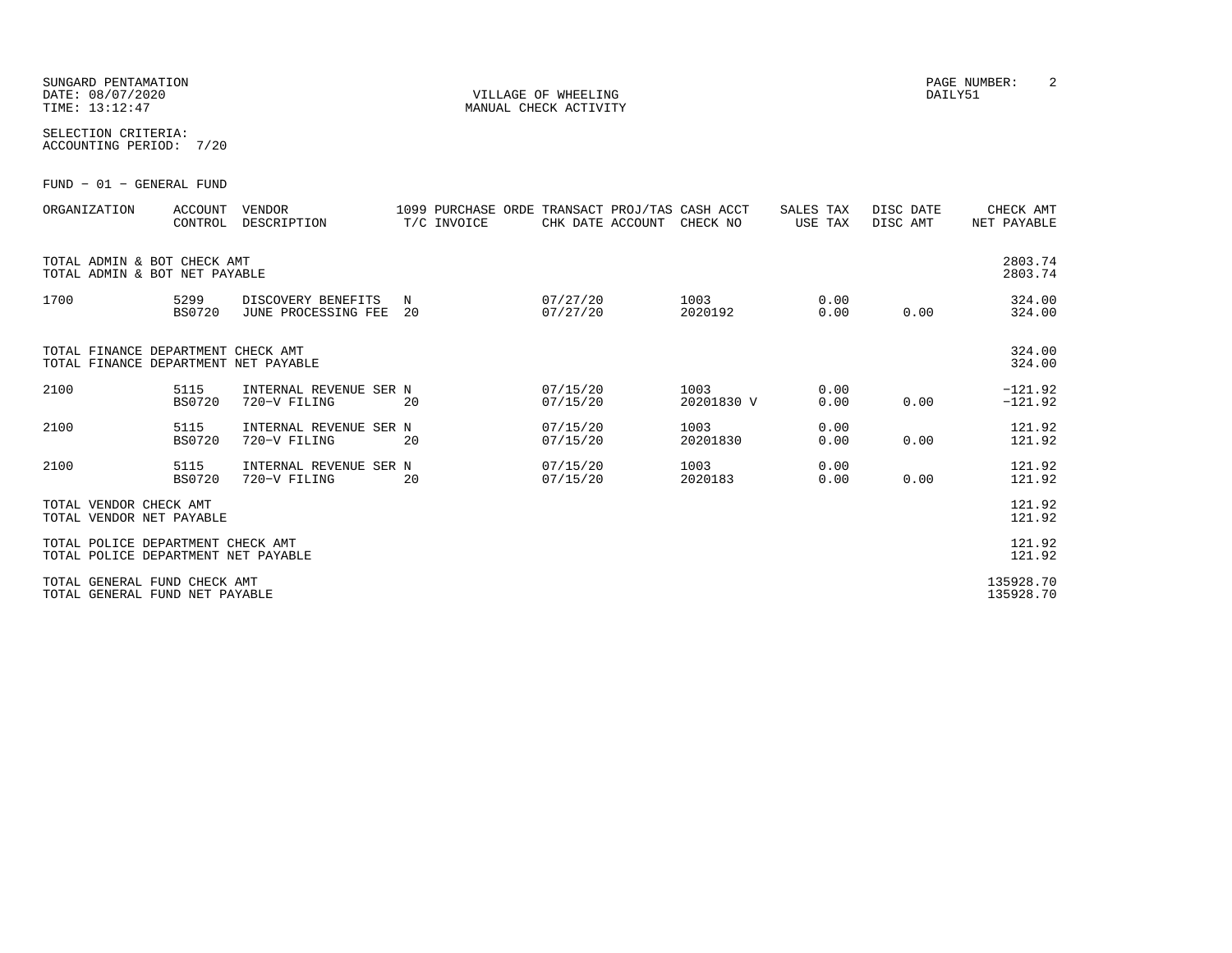DATE:  $08/07/2020$  DAILY51

TIME:  $13:12:47$  MANUAL CHECK ACTIVITY

SUNGARD PENTAMATION PAGE NUMBER: 3

SELECTION CRITERIA:ACCOUNTING PERIOD: 7/20

FUND − 23 − 2009 GEN OBLIG BOND FUND

| ORGANIZATION                             | ACCOUNT | VENDOR                                     | 1099 PURCHASE ORDE TRANSACT PROJ/TAS CASH ACCT |                  |          | SALES TAX | DISC DATE | CHECK AMT   |
|------------------------------------------|---------|--------------------------------------------|------------------------------------------------|------------------|----------|-----------|-----------|-------------|
|                                          | CONTROL | DESCRIPTION                                | T/C INVOICE                                    | CHK DATE ACCOUNT | CHECK NO | USE TAX   | DISC AMT  | NET PAYABLE |
| 23                                       | 5624    | BANK OF AMERICA, CHI N                     |                                                | 07/01/20         | 1003     | 0.00      |           | 27649.60    |
|                                          | BS0720  | 2009 GOBOND INT                            | 20                                             | 07/01/20         | 2020173  | 0.00      | 0.00      | 27649.60    |
|                                          |         |                                            |                                                |                  |          |           |           |             |
| TOTAL 2009 GEN OBLIG BOND FUND CHECK AMT |         |                                            |                                                |                  |          |           |           | 27649.60    |
|                                          |         | TOTAL 2009 GEN OBLIG BOND FUND NET PAYABLE |                                                |                  |          |           |           | 27649.60    |
| TOTAL 2009 GEN OBLIG BOND FUND CHECK AMT |         |                                            |                                                |                  |          |           |           | 27649.60    |
|                                          |         | TOTAL 2009 GEN OBLIG BOND FUND NET PAYABLE |                                                |                  |          |           |           | 27649.60    |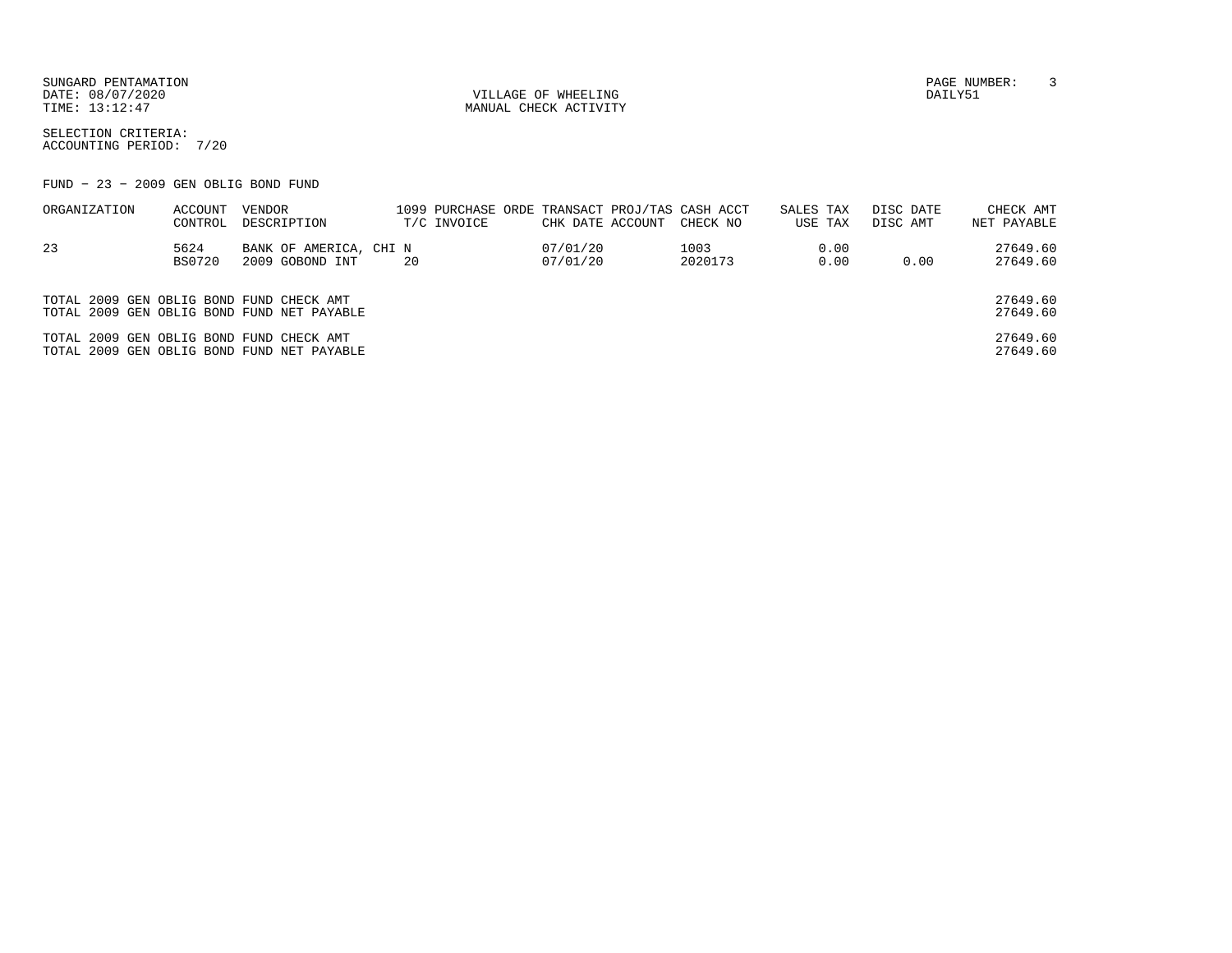SUNGARD PENTAMATION PAGE NUMBER: 4 DATE: 08/07/2020 DAILY51 TIME:  $13:12:47$  MANUAL CHECK ACTIVITY

SELECTION CRITERIA:ACCOUNTING PERIOD: 7/20

FUND − 40 − WATER AND SEWER FUND

| ORGANIZATION                                                                   | <b>ACCOUNT</b><br>CONTROL | VENDOR<br>DESCRIPTION                               |         | 1099 PURCHASE ORDE TRANSACT PROJ/TAS CASH ACCT<br>T/C INVOICE | CHK DATE ACCOUNT     | CHECK NO        |             | SALES TAX<br>USE TAX | DISC DATE<br>DISC AMT | CHECK AMT<br>NET PAYABLE |
|--------------------------------------------------------------------------------|---------------------------|-----------------------------------------------------|---------|---------------------------------------------------------------|----------------------|-----------------|-------------|----------------------|-----------------------|--------------------------|
| 40                                                                             | 2207                      | DOUG STEWART<br>UB200305 WATER BILL REFUND          | N<br>20 | 588 LONGTREE                                                  | 07/06/20<br>03/19/20 | 1003<br>42659   | $\mathbf V$ | 0.00<br>0.00         | 0.00                  | $-34.42$<br>$-34.42$     |
| 40                                                                             | 2207                      | VINCENZO DEFILIPPIS<br>UB200405 WATER BILL REFUND   | N<br>20 | 110 DEBORAH                                                   | 07/10/20<br>04/16/20 | 1003<br>42732   | $\mathbf V$ | 0.00<br>0.00         | 0.00                  | $-40.72$<br>$-40.72$     |
| TOTAL WATER AND SEWER FUND CHECK AMT<br>TOTAL WATER AND SEWER FUND NET PAYABLE |                           |                                                     |         |                                                               |                      |                 |             |                      |                       | $-75.14$<br>$-75.14$     |
| 4100                                                                           | 5227<br><b>BS0720</b>     | POSTMASTER<br>PERMIT 3 N<br>JULY WATER BILL POST 20 |         |                                                               | 07/27/20<br>07/27/20 | 1003<br>2020193 |             | 0.00<br>0.00         | 0.00                  | 1146.99<br>1146.99       |
| TOTAL WATER DIVISION CHECK AMT<br>TOTAL WATER DIVISION NET PAYABLE             |                           |                                                     |         |                                                               |                      |                 |             |                      |                       | 1146.99<br>1146.99       |
| 4200                                                                           | 5227<br><b>BS0720</b>     | POSTMASTER<br>PERMIT 3 N<br>JULY WATER BILL POST 20 |         |                                                               | 07/27/20<br>07/27/20 | 1003<br>2020193 |             | 0.00<br>0.00         | 0.00                  | 243.74<br>243.74         |
| TOTAL SEWER DIVISION CHECK AMT<br>TOTAL SEWER DIVISION NET PAYABLE             |                           |                                                     |         |                                                               |                      |                 |             |                      |                       | 243.74<br>243.74         |
| TOTAL WATER AND SEWER FUND CHECK AMT<br>TOTAL WATER AND SEWER FUND NET PAYABLE |                           |                                                     |         |                                                               |                      |                 |             |                      |                       | 1315.59<br>1315.59       |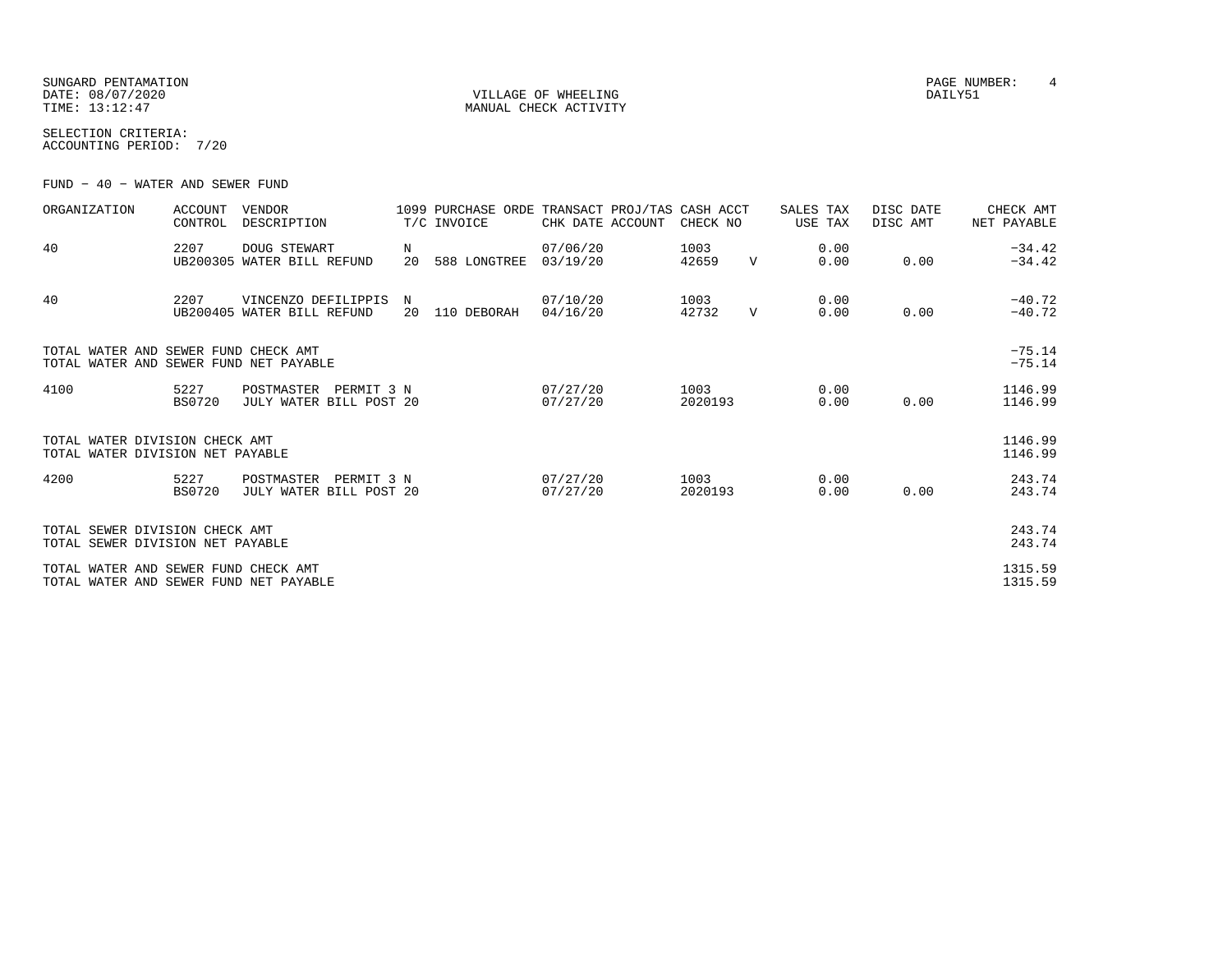### SUNGARD PENTAMATION PAGE NUMBER: 5DATE:  $08/07/2020$  DAILY51

TIME:  $13:12:47$  MANUAL CHECK ACTIVITY

SELECTION CRITERIA:ACCOUNTING PERIOD: 7/20

FUND − 50 − PAYROLL FUND

| ORGANIZATION                                       | <b>ACCOUNT</b><br>CONTROL | VENDOR<br>DESCRIPTION                             | T/C INVOICE | 1099 PURCHASE ORDE TRANSACT PROJ/TAS CASH ACCT<br>CHK DATE ACCOUNT CHECK NO |                 | SALES TAX<br>USE TAX | DISC DATE<br>DISC AMT | CHECK AMT<br>NET PAYABLE |
|----------------------------------------------------|---------------------------|---------------------------------------------------|-------------|-----------------------------------------------------------------------------|-----------------|----------------------|-----------------------|--------------------------|
| 50                                                 | 2101<br><b>BS0720</b>     | I C M A RETIREMENT T N<br>071020 457 CONTRIB      | 20          | 07/10/20<br>07/10/20                                                        | 1003<br>2020181 | 0.00<br>0.00         | 0.00                  | 33627.55<br>33627.55     |
| 50                                                 | 2101<br><b>BS0720</b>     | I C M A RETIREMENT T N<br>072420 457 CONTRIBUT 20 |             | 07/24/20<br>07/24/20                                                        | 1003<br>2020190 | 0.00<br>0.00         | 0.00                  | 33214.57<br>33214.57     |
| TOTAL VENDOR CHECK AMT<br>TOTAL VENDOR NET PAYABLE |                           |                                                   |             |                                                                             |                 |                      |                       | 66842.12<br>66842.12     |
| 50                                                 | 2101<br><b>BS0720</b>     | ICMA RETIREMENT TRUS N<br>071020 401A CONTRIB 20  |             | 07/10/20<br>07/10/20                                                        | 1003<br>2020182 | 0.00<br>0.00         | 0.00                  | 2038.17<br>2038.17       |
| 50                                                 | 2101<br><b>BS0720</b>     | ICMA RETIREMENT TRUS N<br>07240 401A CONTRIBUT 20 |             | 07/24/20<br>07/24/20                                                        | 1003<br>2020191 | 0.00<br>0.00         | 0.00                  | 2038.17<br>2038.17       |
| TOTAL VENDOR CHECK AMT<br>TOTAL VENDOR NET PAYABLE |                           |                                                   |             |                                                                             |                 |                      |                       | 4076.34<br>4076.34       |
| 50                                                 | 2136<br><b>BS0720</b>     | STATE DISBURSEMENT U N<br>STATE DISBURSE 07102 20 |             | 07/10/20<br>07/10/20                                                        | 1003<br>2020179 | 0.00<br>0.00         | 0.00                  | 1191.61<br>1191.61       |
| 50                                                 | 2136<br><b>BS0720</b>     | STATE DISBURSEMENT U N<br>STATE DISBURSE 07242 20 |             | 07/24/20<br>07/24/20                                                        | 1003<br>2020188 | 0.00<br>0.00         | 0.00                  | 1191.61<br>1191.61       |
| TOTAL VENDOR CHECK AMT<br>TOTAL VENDOR NET PAYABLE |                           |                                                   |             |                                                                             |                 |                      |                       | 2383.22<br>2383.22       |
| 50                                                 | 2102<br><b>BS0720</b>     | INTERNAL REVENUE SER N<br>FED PR TAXES 071020 20  |             | 07/10/20<br>07/10/20                                                        | 1003<br>2020177 | 0.00<br>0.00         | 0.00                  | 105662.28<br>105662.28   |
| 50                                                 | 2105<br><b>BS0720</b>     | INTERNAL REVENUE SER N<br>FED PR TAXES 071020 20  |             | 07/10/20<br>07/10/20                                                        | 1003<br>2020177 | 0.00<br>0.00         | 0.00                  | 76125.30<br>76125.30     |
| 50                                                 | 2105<br><b>BS0720</b>     | INTERNAL REVENUE SER N<br>FED PR TAXES 072420 20  |             | 07/24/20<br>07/24/20                                                        | 1003<br>2020185 | 0.00<br>0.00         | 0.00                  | 72866.78<br>72866.78     |
| 50                                                 | 2102<br><b>BS0720</b>     | INTERNAL REVENUE SER N<br>FED PR TAXES 072420 20  |             | 07/24/20<br>07/24/20                                                        | 1003<br>2020185 | 0.00<br>0.00         | 0.00                  | 99212.75<br>99212.75     |
| TOTAL VENDOR CHECK AMT<br>TOTAL VENDOR NET PAYABLE |                           |                                                   |             |                                                                             |                 |                      |                       | 353867.11<br>353867.11   |
| 50                                                 | 2103<br><b>BS0720</b>     | ILLINOIS DEPARTMENT N<br>IL PR TAXES 071020       | 20          | 07/10/20<br>07/10/20                                                        | 1003<br>2020178 | 0.00<br>0.00         | 0.00                  | 38526.17<br>38526.17     |
| 50                                                 | 2103<br><b>BS0720</b>     | ILLINOIS DEPARTMENT N<br>IL PR TAXES 072420       | 20          | 07/24/20<br>07/24/20                                                        | 1003<br>2020186 | 0.00<br>0.00         | 0.00                  | 36876.96<br>36876.96     |
| TOTAL VENDOR CHECK AMT<br>TOTAL VENDOR NET PAYABLE |                           |                                                   |             |                                                                             |                 |                      |                       | 75403.13<br>75403.13     |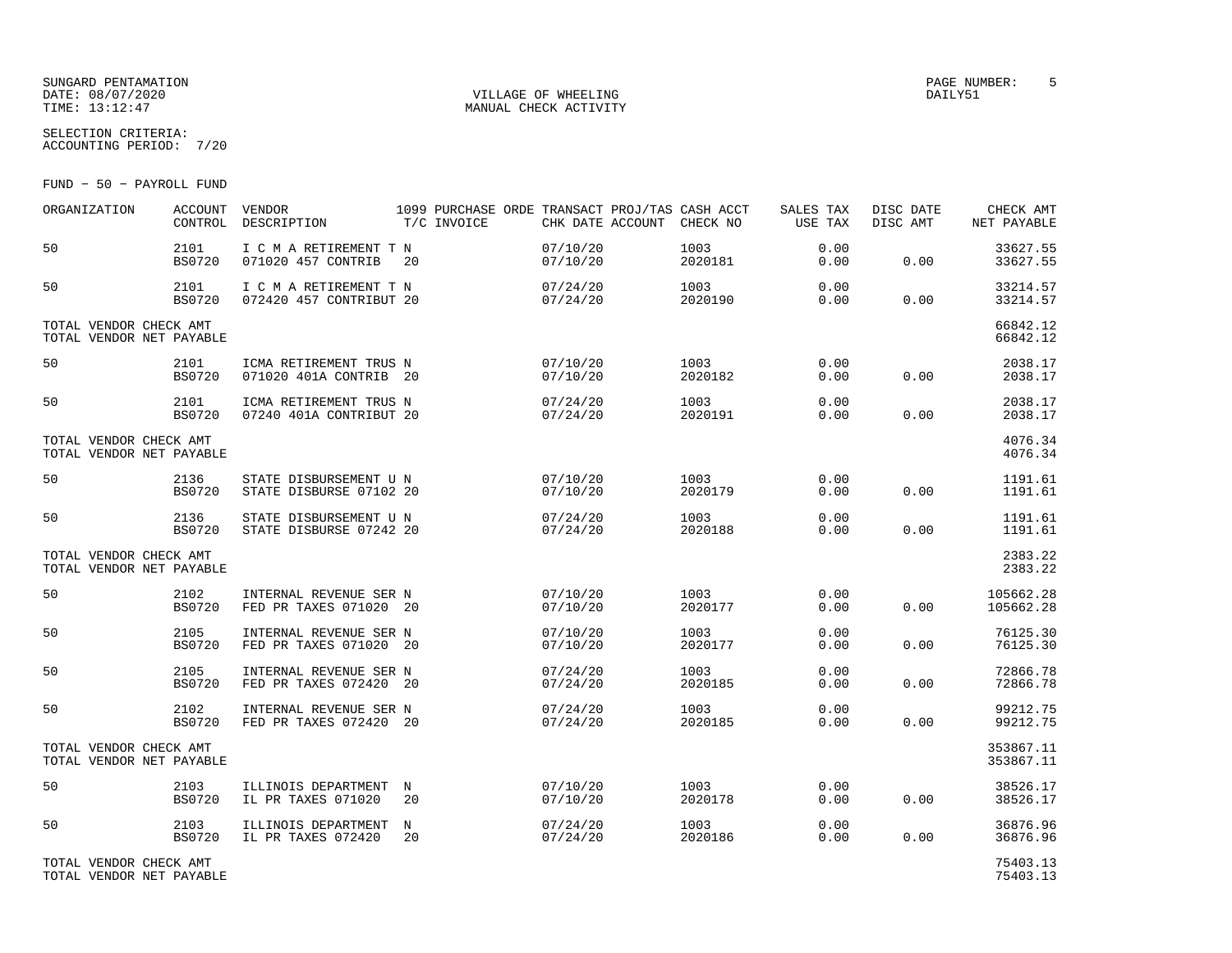#### SUNGARD PENTAMATION PAGE NUMBER: 6DATE:  $08/07/2020$  DAILY51 TIME:  $13:12:47$  MANUAL CHECK ACTIVITY

SELECTION CRITERIA:

| OLULUINUN UKIILKIA. |      |
|---------------------|------|
| ACCOUNTING PERIOD:  | 7/20 |

FUND − 50 − PAYROLL FUND

| ORGANIZATION                                                   | <b>ACCOUNT</b><br>CONTROL | <b>VENDOR</b><br>DESCRIPTION                      | 1099 PURCHASE ORDE TRANSACT PROJ/TAS CASH ACCT<br>T/C INVOICE | CHK DATE ACCOUNT     | CHECK NO        | SALES TAX<br>USE TAX | DISC DATE<br>DISC AMT | CHECK AMT<br>NET PAYABLE |
|----------------------------------------------------------------|---------------------------|---------------------------------------------------|---------------------------------------------------------------|----------------------|-----------------|----------------------|-----------------------|--------------------------|
| 50                                                             | 2117<br><b>BS0720</b>     | <b>IPBC</b><br>JULY HEALTH PREMIUMS 20            | N                                                             | 07/02/20<br>07/02/20 | 1003<br>2020174 | 0.00<br>0.00         | 0.00                  | 190684.68<br>190684.68   |
| 50                                                             | 2118<br><b>BS0720</b>     | <b>IPBC</b><br><b>JULY HEALTH PREMIUMS 20</b>     | N                                                             | 07/02/20<br>07/02/20 | 1003<br>2020174 | 0.00<br>0.00         | 0.00                  | 156224.90<br>156224.90   |
| TOTAL VENDOR CHECK AMT<br>TOTAL VENDOR NET PAYABLE             |                           |                                                   |                                                               |                      |                 |                      |                       | 346909.58<br>346909.58   |
| 50                                                             | 2119<br><b>BS0720</b>     | GUARDIAN<br>AUG DENTAL PREMIUM                    | N<br>20                                                       | 07/28/20<br>07/28/20 | 1003<br>2020194 | 0.00<br>0.00         | 0.00                  | 9103.14<br>9103.14       |
| 50                                                             | 2109<br>BS0720            | WISCONSIN DEPARTMENT N<br>JULY WI PR TAXES        | 20                                                            | 07/24/20<br>07/24/20 | 1003<br>2020187 | 0.00<br>0.00         | 0.00                  | 930.36<br>930.36         |
| 50                                                             | 2115<br><b>BS0720</b>     | DIVERSIFIED 457 INVE N<br>071020 CONTRIBUTIONS 20 |                                                               | 07/10/20<br>07/10/20 | 1003<br>2020180 | 0.00<br>0.00         | 0.00                  | 2658.92<br>2658.92       |
| 50                                                             | 2115<br><b>BS0720</b>     | DIVERSIFIED 457 INVE N<br>072420 CONTRIBUTIONS 20 |                                                               | 07/24/20<br>07/24/20 | 1003<br>2020189 | 0.00<br>0.00         | 0.00                  | 2507.61<br>2507.61       |
| TOTAL VENDOR CHECK AMT<br>TOTAL VENDOR NET PAYABLE             |                           |                                                   |                                                               |                      |                 |                      |                       | 5166.53<br>5166.53       |
| TOTAL PAYROLL FUND CHECK AMT<br>TOTAL PAYROLL FUND NET PAYABLE |                           |                                                   |                                                               |                      |                 |                      |                       | 864681.53<br>864681.53   |
| TOTAL PAYROLL FUND CHECK AMT<br>TOTAL PAYROLL FUND NET PAYABLE |                           |                                                   |                                                               |                      |                 |                      |                       | 864681.53<br>864681.53   |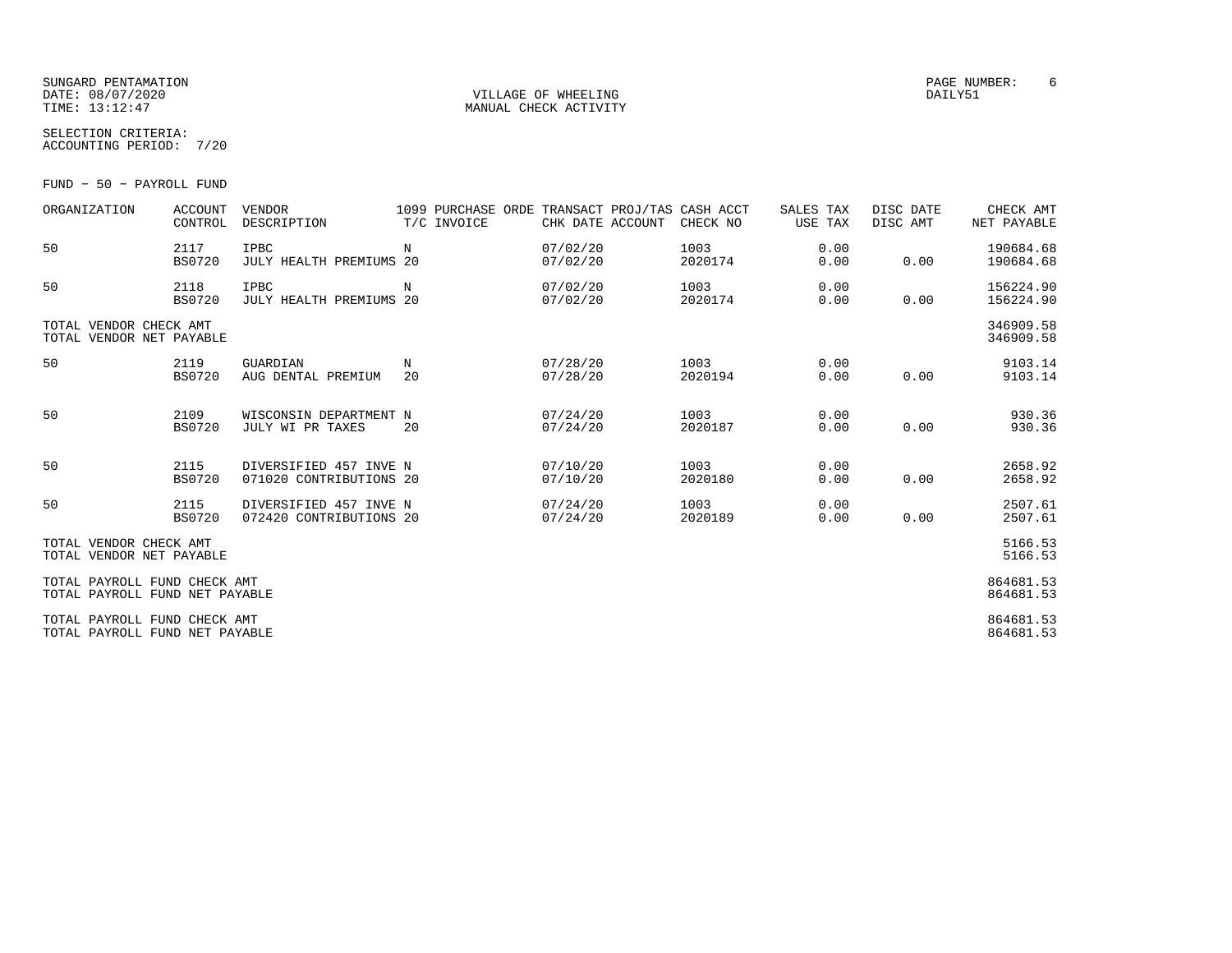SUNGARD PENTAMATION PAGE NUMBER: T DATE:  $08/07/2020$  DAILY51 TIME:  $13:12:47$  MANUAL CHECK ACTIVITY

SELECTION CRITERIA:ACCOUNTING PERIOD: 7/20

FUND − 51 − LIABILITY INSURANCE FUND

| ORGANIZATION                                       | ACCOUNT<br>CONTROL    | VENDOR<br>DESCRIPTION                      |   | T/C INVOICE | CHK DATE ACCOUNT     | 1099 PURCHASE ORDE TRANSACT PROJ/TAS CASH ACCT<br>CHECK NO | SALES TAX<br>USE TAX | DISC DATE<br>DISC AMT | CHECK AMT<br>NET PAYABLE |
|----------------------------------------------------|-----------------------|--------------------------------------------|---|-------------|----------------------|------------------------------------------------------------|----------------------|-----------------------|--------------------------|
| 51                                                 | 1008<br><b>BS0720</b> | CCMSI<br>ESCROW FUNDING - JUN 20           | Ν |             | 07/08/20<br>07/08/20 | 1003<br>2020176                                            | 0.00<br>0.00         | 0.00                  | 55104.04<br>55104.04     |
| 51                                                 | 1008<br><b>BS0720</b> | CCMSI<br>RECOVERY: 19F71J09407 20          |   |             | 07/08/20<br>07/08/20 | 1003<br>2020176                                            | 0.00<br>0.00         | 0.00                  | $-1869.81$<br>$-1869.81$ |
| TOTAL VENDOR CHECK AMT<br>TOTAL VENDOR NET PAYABLE |                       |                                            |   |             |                      |                                                            |                      |                       | 53234.23<br>53234.23     |
| TOTAL LIABILITY INSURANCE FUND CHECK AMT           |                       | TOTAL LIABILITY INSURANCE FUND NET PAYABLE |   |             |                      |                                                            |                      |                       | 53234.23<br>53234.23     |
| TOTAL LIABILITY INSURANCE FUND CHECK AMT           |                       | TOTAL LIABILITY INSURANCE FUND NET PAYABLE |   |             |                      |                                                            |                      |                       | 53234.23<br>53234.23     |
| TOTAL REPORT CHECK AMT<br>TOTAL REPORT NET PAYABLE |                       |                                            |   |             |                      |                                                            |                      |                       | 1082809.65<br>1082809.65 |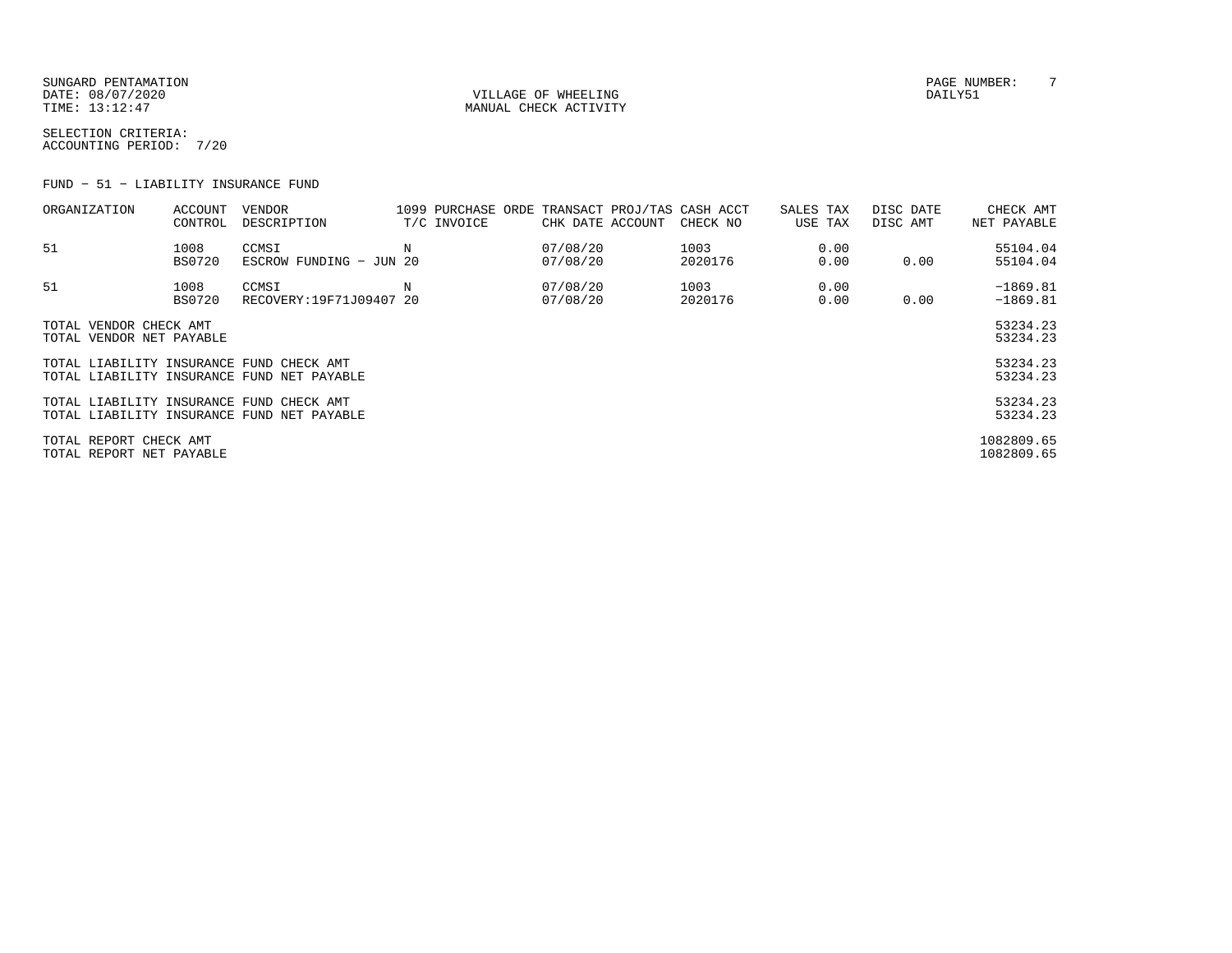# PURCHASE CARD REPORT June, 2020

**(6/05/2020 through 7/06/2020)**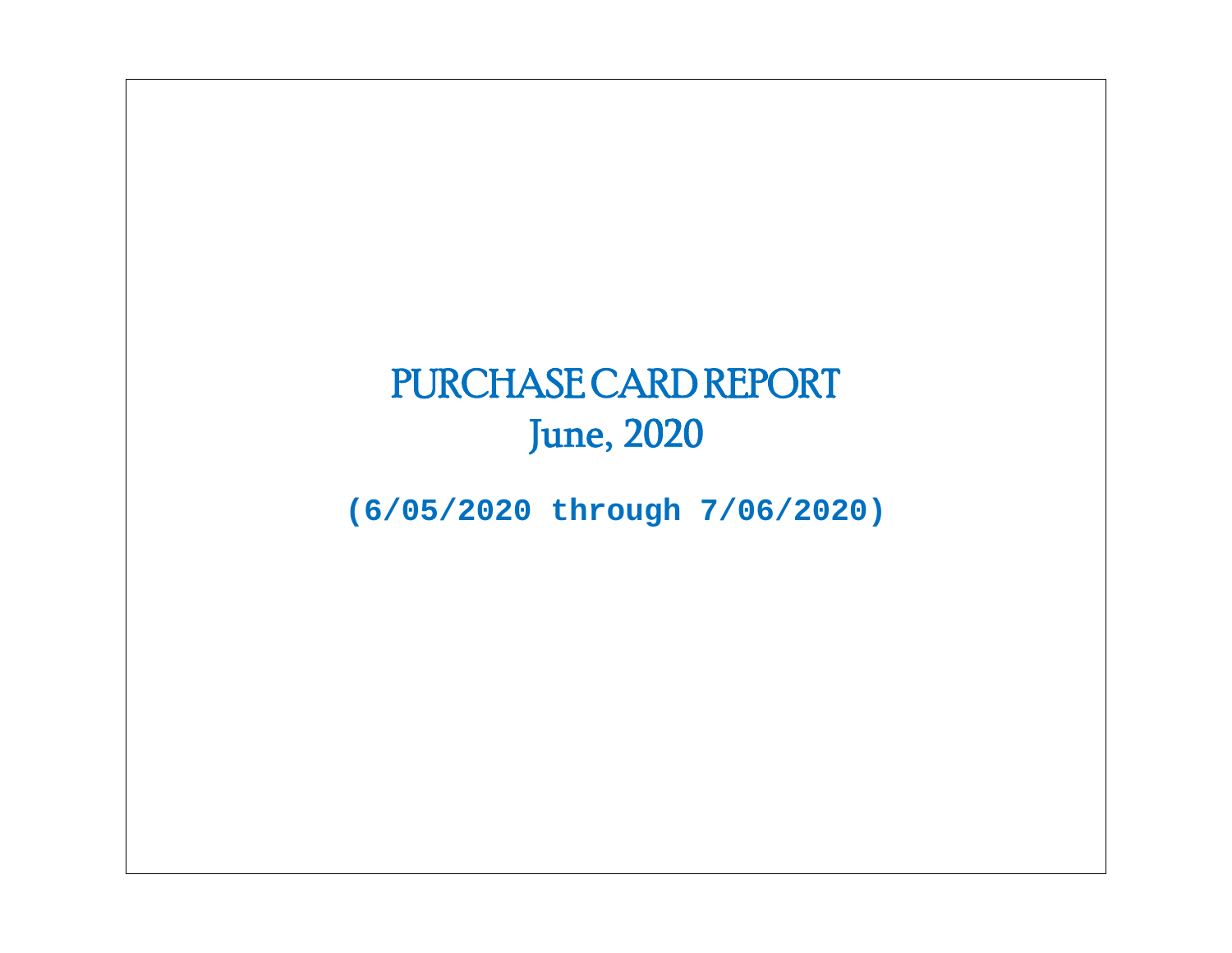### **Account Statement**

Posting Date: 06/05/2020 - 07/06/2020

|                              | Transaction     | <b>Transaction</b> |
|------------------------------|-----------------|--------------------|
| <b>Account Name</b>          | Count           | <b>Amount</b>      |
| <b>ANGELA MORRIS</b>         | 6               | 9,952.61           |
| <b>CHRISTOPHER SURDAM</b>    | $\overline{3}$  | 998.33             |
| <b>CHUCK SPRATT</b>          | 33              | 6,104.19           |
| <b>CONNIE WEBER</b>          | 1               | 153.38             |
| <b>CRAIG MILLER</b>          | 7               | 1,097.03           |
| <b>DERRYL SHAPIRO</b>        | 7               | 1,333.66           |
| <b>EDWARD WEGNER</b>         | 1               | 177.00             |
| <b>ESMERALDA MENDOZA</b>     | $\overline{3}$  | 332.92             |
| <b>ILEEN BRYER</b>           | $\overline{9}$  | 2,526.45           |
| <b>ISAAC SANTOS</b>          | $\overline{1}$  | 11.58              |
| <b>JOHNNY PEREZ</b>          | $\overline{4}$  | 4,738.71           |
| <b>JON SFONDILIS</b>         | $\overline{3}$  | 578.06             |
| <b>JOSEPH LICARI</b>         | $\overline{6}$  | 2,894.36           |
| <b>JOSEPH WARGO</b>          | $\overline{2}$  | 344.10             |
| <b>JOSHUA BERMAN</b>         | 4               | 1,068.95           |
| <b>KATHERINE WHITEHEAD</b>   | $\overline{27}$ | 7,332.66           |
| <b>LANA RUDNIK</b>           | $\overline{11}$ | 1,094.89           |
| <b>LISA LEONTEOS</b>         | 2               | 906.00             |
| <b>LUCA URSAN</b>            | 29              | 2,987.48           |
| <b>MATTHEW R BROWNING</b>    | $\overline{3}$  | 1,643.17           |
| <b>MICHAEL CROTTY</b>        | 1               | 149.99             |
| <b>MICHAEL MONDSCHAIN</b>    | $\overline{1}$  | 530.00             |
| <b>MICHAEL SCHROEDER</b>     | $\overline{4}$  | 1,194.13           |
| <b>PETER RODGERS</b>         | 7               | 2,032.61           |
| <b>ROSE LEMANIS</b>          | $\overline{13}$ | 3,712.78           |
| <b>SEAN LINDSAY</b>          | 5               | 599.37             |
| <b>SHARI MATTHEWS HUIZAR</b> | 4               | 261.87             |
| <b>TY JOHNSON</b>            | $\overline{3}$  | 496.68             |
| <b>VINCENT HOFFMAN</b>       | 8               | 3,015.88           |
| <b>Report Totals</b>         | 208             | 58,268.84          |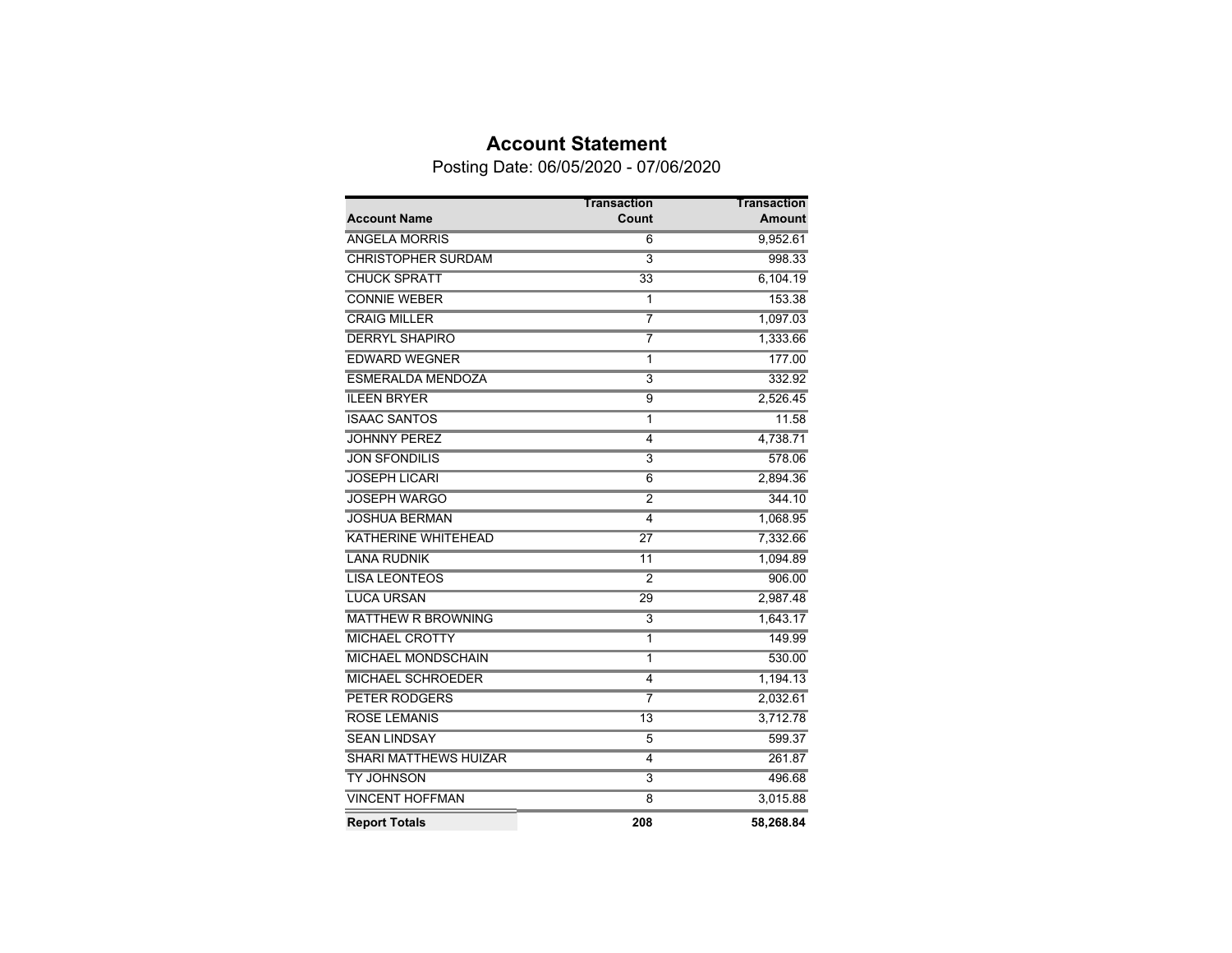#### **Expense Report**

#### Posting Date: 06/05/2020 - 07/06/2020

**ANGELA MORRIS**

**Posting DateTransactionDate Description Receipt AmountPostedAmountExpense Amount Reviewed Approved** 06/09/2020 06/08/2020 06/08/2020 COMCAST-866-511-6489,PA,19462 4,081.41 USD 4,081.41 USD 4,081.41 USD 2,040.71 USD √ **FUND/PROGRAM:** 1750 INFORMATION SYSTEMS**EXPENDITURE ACCOUNTS:** 5207 IS SERV & MAINT AGREEMENT **VENDOR** #: **PROJECT #:** 06/09/2020 06/08/2020 06/08/2020 COMCAST-866-511-6489,PA,19462 4,081.41 USD 4,081.41 USD 4,081.41 USD 2,040.70 USD √ **FUND/PROGRAM:** 0015 EMERGENCY TELEPHONE SYS (911) **EXPENDITURE ACCOUNTS:** 5207 IS SERV & MAINT AGREEMENT **VENDOR #: PROJECT #:** 2014-037 06/09/2020 06/09/2020 VZWRLSS MY VZ VB P-800-922-0204,FL,32746 5,826.68 USD 5,826.68 USD 5,826.68 USD **FUND/PROGRAM:** 1600 ADMIN & BOT**EXPENDITURE ACCOUNTS:** 5239 CELLULAR SERVICES **VENDOR #: PROJECT #:** 06/29/2020 06/28/2020 AMAZON.COM MJ0620FW1- AMZN.COM/BILL,WA,98109 13.44 USD 13.44 USD 4.48 USD **FUND/PROGRAM:** 1700 FINANCE DEPARTMENT**EXPENDITURE ACCOUNTS:** 5317 MISC OPERATING SUPPLIES **VENDOR #: PROJECT #:**06/29/2020 06/28/2020 AMAZON.COM MJ0620FW1- AMZN.COM/BILL,WA,98109 13.44 USD 13.44 USD 4.48 USD **FUND/PROGRAM:** 1300 COMMUNITY DEVELOPMENT**EXPENDITURE ACCOUNTS:** 5317 MISC OPERATING SUPPLIES **VENDOR #: PROJECT #:**06/29/2020 06/28/2020 AMAZON.COM MJ0620FW1- $\sim$  AMZN.COM/BILL,WA,98109 13.44 USD 4.48 USD 4.48 USD 4.48 USD 4.48 USD 4.48 USD 4.48 USD 4.48 USD 4.48 USD 4.48 USD 4.48 USD 4.48 USD 4.48 USD 4.48 USD 4.48 USD 4.48 USD 4.48 USD 4.48 USD 4.48 USD 4.48 USD 4.48 USD 4.4 **FUND/PROGRAM:** 1750 INFORMATION SYSTEMS **EXPENDITURE ACCOUNTS:** 5317 MISC OPERATING SUPPLIES **VENDOR #: PROJECT #:**06/29/2020 06/28/2020 AMAZON.COM MS2BM49Q0-AMZN.COM/BILL,WA,98109 5.66 USD 5.66 USD 1.88 USD **FUND/PROGRAM:** 1700 FINANCE DEPARTMENT **EXPENDITURE ACCOUNTS:** 5317 MISC OPERATING SUPPLIES **VENDOR #: PROJECT #:** 06/29/2020 06/28/2020 AMAZON.COM MS2BM49Q0- AMZN.COM/BILL,WA,98109 5.66 USD 5.66 USD 1.89 USD **FUND/PROGRAM:** 1300 COMMUNITY DEVELOPMENT **EXPENDITURE ACCOUNTS:** 5317 MISC OPERATING SUPPLIES **VENDOR #: PROJECT #:** 06/29/2020 06/28/2020 AMAZON.COM MS2BM49Q0- AMZN.COM/BILL,WA,98109 5.66 USD 5.66 USD 1.89 USD **FUND/PROGRAM:** 1750 INFORMATION SYSTEMS **EXPENDITURE ACCOUNTS:** 5317 MISC OPERATING SUPPLIES **VENDOR #: PROJECT #:**06/30/2020 06/29/2020 AMAZON.COM MS1H99UE2-AMZN.COM/BILL,WA,98109 17.94 USD 17.94 USD 5.98 USD **FUND/PROGRAM:** 1700 FINANCE DEPARTMENT**EXPENDITURE ACCOUNTS:** 5317 MISC OPERATING SUPPLIES **VENDOR #: PROJECT #:** 06/30/2020 06/29/2020 AMAZON.COM MS1H99UE2- AMZN.COM/BILL,WA,98109 17.94 USD 17.94 USD 5.98 USD **VENDOR #: Expense Description:** Hand Soap **Expense Description:** Hand Soap **Expense Description:** Hand Soap **Expense Description:** Coffee Creamer **Expense Description:** Coffee Creamer **Expense Description:** Coffee Creamer **Expense Description:** Hand Soap Card Transactions **Expense Description:** Fiber Optic Links-May **Expense Description:** Fiber Optic Links-May **Expense Description:** Cellular Service-May **Expense Description:** Hand Soap

**FUND/PROGRAM:** 1300 COMMUNITY DEVELOPMENT**EXPENDITURE ACCOUNTS:** 5317 MISC OPERATING SUPPLIES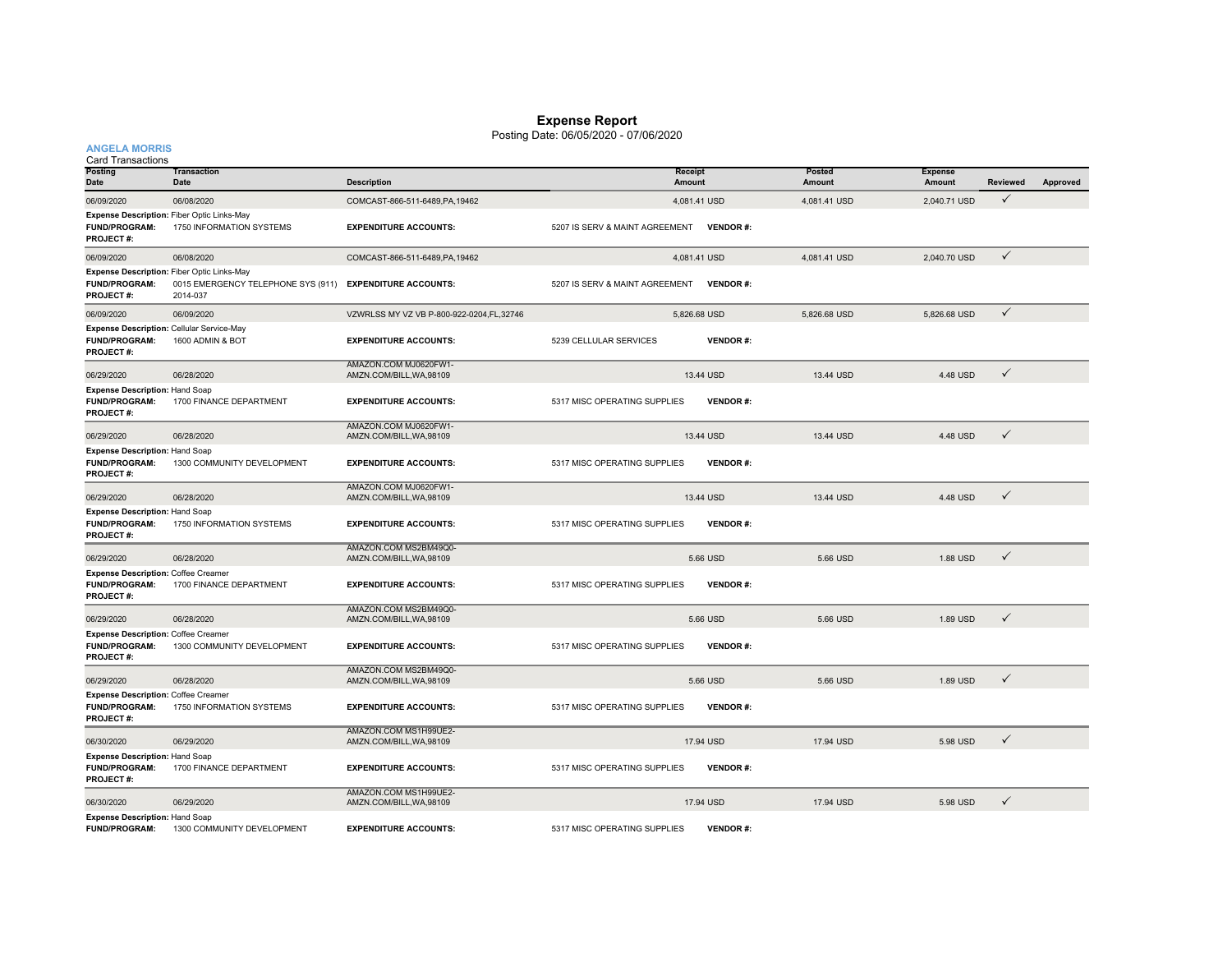#### **PROJECT #:**

| <b>Card Subtotal</b>                                                                 |                          |                                                   |                              |                 |           | 9.952.61 |              |
|--------------------------------------------------------------------------------------|--------------------------|---------------------------------------------------|------------------------------|-----------------|-----------|----------|--------------|
| <b>Expense Description: Shredder Oil</b><br><b>FUND/PROGRAM:</b><br><b>PROJECT#:</b> | 1700 FINANCE DEPARTMENT  | <b>EXPENDITURE ACCOUNTS:</b>                      | 5318 OFFICE SUPPLIES         | <b>VENDOR#:</b> |           |          |              |
| 07/06/2020                                                                           | 07/04/2020               | AMAZON.COM MJ2ED1ZH2-<br>AMZN.COM/BILL.WA.98109   |                              | 7.48 USD        | 7.48 USD  | 7.48 USD | $\mathbf{v}$ |
| <b>Expense Description: Hand Soap</b><br><b>FUND/PROGRAM:</b><br><b>PROJECT#:</b>    | 1750 INFORMATION SYSTEMS | <b>EXPENDITURE ACCOUNTS:</b>                      | 5317 MISC OPERATING SUPPLIES | <b>VENDOR#:</b> |           |          |              |
| 06/30/2020                                                                           | 06/29/2020               | AMAZON.COM MS1H99UE2-<br>AMZN.COM/BILL, WA, 98109 |                              | 17.94 USD       | 17.94 USD | 5.98 USD | $\mathbf{v}$ |

#### **CHRISTOPHER SURDAM**

| <b>Card Transactions</b>                                                                |                                                                        |                                              |                               |                   |                         |                          |              |          |
|-----------------------------------------------------------------------------------------|------------------------------------------------------------------------|----------------------------------------------|-------------------------------|-------------------|-------------------------|--------------------------|--------------|----------|
| <b>Posting</b><br>Date                                                                  | <b>Transaction</b><br>Date                                             | <b>Description</b>                           |                               | Receipt<br>Amount | <b>Posted</b><br>Amount | <b>Expense</b><br>Amount | Reviewed     | Approved |
| 06/19/2020                                                                              | 06/18/2020                                                             | ARLINGTON POWER EQUIPM-PALANTINE, IL, 60074  |                               | 561.68 USD        | 561.68 USD              | 561.68 USD               | $\checkmark$ |          |
| <b>FUND/PROGRAM:</b><br><b>PROJECT#:</b>                                                | Expense Description: blades, chains for saws<br>1430 FORESTRY DIVISION | <b>EXPENDITURE ACCOUNTS:</b>                 | 5315 SMALL TOOLS & EQUIPMENT  | <b>VENDOR#:</b>   |                         |                          |              |          |
| 06/29/2020                                                                              | 06/25/2020                                                             | MENARDS LONG GROVE IL-LONG GROVE, IL, 60047  |                               | 368.97 USD        | 368.97 USD              | 368.97 USD               | $\checkmark$ |          |
| <b>Expense Description: weed/ant killer</b><br><b>FUND/PROGRAM:</b><br><b>PROJECT#:</b> | 1430 FORESTRY DIVISION                                                 | <b>EXPENDITURE ACCOUNTS:</b>                 | 5311 BLDG/GROUNDS MAINTENANCE | <b>VENDOR</b> #:  |                         |                          |              |          |
| 07/01/2020                                                                              | 06/29/2020                                                             | THE HOME DEPOT #1927-PALATINE, IL, 600740000 |                               | 67.68 USD         | 67.68 USD               | 67.68 USD                | $\checkmark$ |          |
| <b>FUND/PROGRAM:</b><br><b>PROJECT#:</b>                                                | Expense Description: adapter for tow ball<br>1420 STREETS DIVISION     | <b>EXPENDITURE ACCOUNTS:</b>                 | 5315 SMALL TOOLS & EQUIPMENT  | <b>VENDOR#:</b>   |                         |                          |              |          |
|                                                                                         |                                                                        | <b>Card Subtotal</b>                         |                               |                   |                         | 998.33                   |              |          |

#### **CHUCK SPRATT**

Card Transactions

| <b>Posting</b><br><b>Date</b>                                                           | Transaction<br>Date                                                                                                           | <b>Description</b>                       |                          | Receipt<br>Amount | <b>Posted</b><br>Amount | <b>Expense</b><br>Amount | Reviewed     | Approved |
|-----------------------------------------------------------------------------------------|-------------------------------------------------------------------------------------------------------------------------------|------------------------------------------|--------------------------|-------------------|-------------------------|--------------------------|--------------|----------|
| 06/05/2020                                                                              | 06/04/2020                                                                                                                    | CINTAS CORP-800-2468271, OH, 45040-9151  |                          | 84,80 USD         | 84.80 USD               | 33.09 USD                | $\checkmark$ |          |
| <b>Expense Description: Mat Service</b><br><b>FUND/PROGRAM:</b><br><b>PROJECT#:</b>     | 1220 BUILDING SERVICES                                                                                                        | <b>EXPENDITURE ACCOUNTS:</b>             | 5215 JANITORIAL SERVICES | <b>VENDOR#:</b>   |                         |                          |              |          |
| 06/05/2020                                                                              | 06/04/2020                                                                                                                    | CINTAS CORP-800-2468271, OH, 45040-9151  |                          | 84.80 USD         | 84.80 USD               | 51.71 USD                | $\checkmark$ |          |
| <b>Expense Description: Uniform Service</b><br><b>FUND/PROGRAM:</b><br><b>PROJECT#:</b> | 1240 FLEET SERVICES                                                                                                           | <b>EXPENDITURE ACCOUNTS:</b>             | 5106 UNIFORM ALLOWANCE   | <b>VENDOR#:</b>   |                         |                          |              |          |
| 06/05/2020                                                                              | 06/04/2020                                                                                                                    | CINTAS CORP-800-2468271, OH, 45040-9151  |                          | 76.13 USD         | 76.13 USD               | 33.09 USD                | $\checkmark$ |          |
| <b>Expense Description: Mat Service</b><br><b>FUND/PROGRAM:</b><br><b>PROJECT#:</b>     | 1220 BUILDING SERVICES                                                                                                        | <b>EXPENDITURE ACCOUNTS:</b>             | 5215 JANITORIAL SERVICES | <b>VENDOR#:</b>   |                         |                          |              |          |
| 06/05/2020                                                                              | 06/04/2020                                                                                                                    | CINTAS CORP-800-2468271, OH, 45040-9151  |                          | 76.13 USD         | 76.13 USD               | 43.04 USD                | $\checkmark$ |          |
| <b>Expense Description: Uniform Service</b><br><b>FUND/PROGRAM:</b><br><b>PROJECT#:</b> | 1240 FLEET SERVICES                                                                                                           | <b>EXPENDITURE ACCOUNTS:</b>             | 5106 UNIFORM ALLOWANCE   | <b>VENDOR#:</b>   |                         |                          |              |          |
| 06/05/2020                                                                              | 06/04/2020<br>the contract of the contract of the contract of the contract of the contract of the contract of the contract of | ADVANCE AUTO PARTS #71-WHEELING,IL,60090 |                          | 7.64 USD          | 7.64 USD                | 7.64 USD                 | $\checkmark$ |          |

**Expense Description:** AC seal kit for amb 624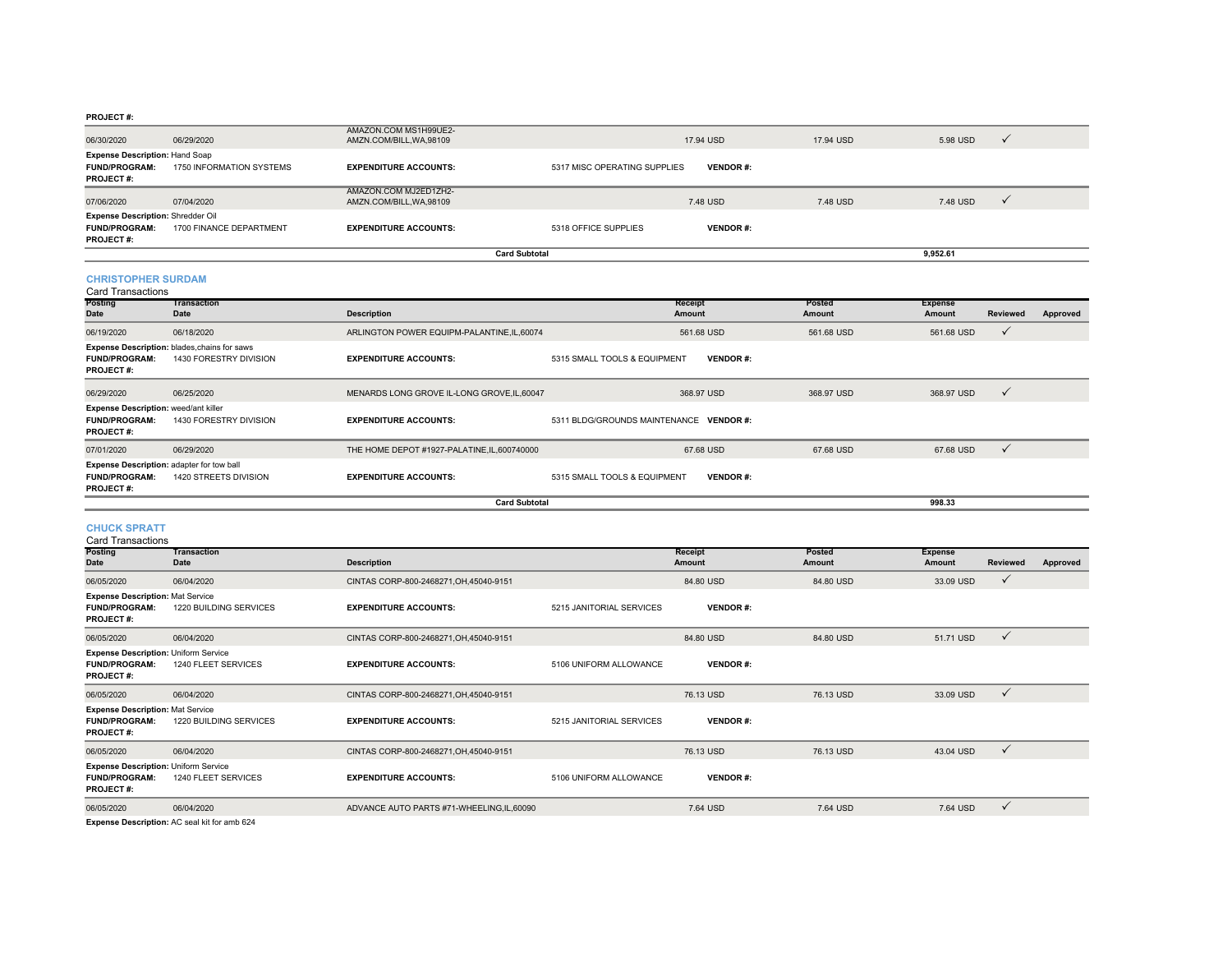| <b>FUND/PROGRAM:</b><br><b>PROJECT#:</b>                                                | 2200 FIRE DEPARTMENT                                                    | <b>EXPENDITURE ACCOUNTS:</b>                        | 5310 VEHICLE MAINTENANCE     | <b>VENDOR#:</b> |                |                |              |
|-----------------------------------------------------------------------------------------|-------------------------------------------------------------------------|-----------------------------------------------------|------------------------------|-----------------|----------------|----------------|--------------|
| 06/05/2020                                                                              | 06/04/2020                                                              | AUTOZONE #3569-WHEELING,IL,60090                    |                              | 380.13 USD      | 380.13 USD     | 380.13 USD     | $\checkmark$ |
| Expense Description: Repl brake prts #749<br><b>FUND/PROGRAM:</b><br><b>PROJECT#:</b>   | 1220 BUILDING SERVICES                                                  | <b>EXPENDITURE ACCOUNTS:</b>                        | 5310 VEHICLE MAINTENANCE     | <b>VENDOR#:</b> |                |                |              |
| 06/08/2020                                                                              | 06/04/2020                                                              | AUTOZONE #3569-WHEELING,IL,60090                    |                              | $(100.00)$ USD  | $(100.00)$ USD | $(100.00)$ USD | $\checkmark$ |
| Expense Description: Core charge refund<br><b>FUND/PROGRAM:</b><br><b>PROJECT#:</b>     | 1220 BUILDING SERVICES                                                  | <b>EXPENDITURE ACCOUNTS:</b>                        | 5310 VEHICLE MAINTENANCE     | <b>VENDOR#:</b> |                |                |              |
| 06/08/2020                                                                              | 06/05/2020                                                              | CINTAS CORP-800-2468271, OH, 45040-9151             |                              | 74.61 USD       | 74.61 USD      | 32.43 USD      | $\checkmark$ |
| <b>Expense Description: Mat Service</b><br><b>FUND/PROGRAM:</b><br><b>PROJECT#:</b>     | 1220 BUILDING SERVICES                                                  | <b>EXPENDITURE ACCOUNTS:</b>                        | 5215 JANITORIAL SERVICES     | <b>VENDOR#:</b> |                |                |              |
| 06/08/2020                                                                              | 06/05/2020                                                              | CINTAS CORP-800-2468271.OH.45040-9151               |                              | 74.61 USD       | 74.61 USD      | 42.18 USD      | $\checkmark$ |
| <b>Expense Description: Uniform Service</b><br><b>FUND/PROGRAM:</b><br><b>PROJECT#:</b> | 1240 FLEET SERVICES                                                     | <b>EXPENDITURE ACCOUNTS:</b>                        | 5106 UNIFORM ALLOWANCE       | <b>VENDOR#:</b> |                |                |              |
| 06/08/2020                                                                              | 06/05/2020                                                              | CINTAS CORP-800-2468271, OH, 45040-9151             |                              | 74.61 USD       | 74.61 USD      | 32.43 USD      | $\checkmark$ |
| <b>Expense Description: Mat Service</b><br>FUND/PROGRAM:<br><b>PROJECT#:</b>            | 1220 BUILDING SERVICES                                                  | <b>EXPENDITURE ACCOUNTS:</b>                        | 5215 JANITORIAL SERVICES     | <b>VENDOR#:</b> |                |                |              |
| 06/08/2020                                                                              | 06/05/2020                                                              | CINTAS CORP-800-2468271, OH, 45040-9151             |                              | 74.61 USD       | 74.61 USD      | 42.18 USD      | $\checkmark$ |
| Expense Description: Uniform Service<br><b>FUND/PROGRAM:</b><br>PROJECT#:               | 1240 FLEET SERVICES                                                     | <b>EXPENDITURE ACCOUNTS:</b>                        | 5106 UNIFORM ALLOWANCE       | <b>VENDOR#:</b> |                |                |              |
| 06/09/2020                                                                              | 06/08/2020                                                              | PAYPAL FIREPENNY-4029357733.IL.60448                |                              | 74.00 USD       | 74.00 USD      | 74.00 USD      | $\checkmark$ |
| Expense Description: Auto Eject covrs FD<br><b>FUND/PROGRAM:</b><br><b>PROJECT#:</b>    | 2200 FIRE DEPARTMENT                                                    | <b>EXPENDITURE ACCOUNTS:</b>                        | 5310 VEHICLE MAINTENANCE     | <b>VENDOR#:</b> |                |                |              |
| 06/09/2020                                                                              | 06/08/2020                                                              | PAYPAL FIREPENNY-4029357733,IL,60448                |                              | $(4.80)$ USD    | $(4.80)$ USD   | $(4.80)$ USD   | $\checkmark$ |
| <b>Expense Description: Refund of Tax</b><br><b>FUND/PROGRAM:</b><br><b>PROJECT#:</b>   | 2200 FIRE DEPARTMENT                                                    | <b>EXPENDITURE ACCOUNTS:</b>                        | 5310 VEHICLE MAINTENANCE     | <b>VENDOR#:</b> |                |                |              |
| 06/09/2020                                                                              | 06/08/2020                                                              | ADVANCE AUTO PARTS #71-WHEELING.IL.60090            |                              | 33.99 USD       | 33.99 USD      | 33.99 USD      | $\checkmark$ |
| <b>FUND/PROGRAM:</b><br><b>PROJECT#:</b>                                                | Expense Description: Repl AC accumulator CP56<br>2100 POLICE DEPARTMENT | <b>EXPENDITURE ACCOUNTS:</b>                        | 5310 VEHICLE MAINTENANCE     | <b>VENDOR#:</b> |                |                |              |
| 06/11/2020                                                                              | 06/10/2020                                                              | AMZN MKTP US MY4RO7SV0-<br>AMZN.COM/BILL, WA, 98109 |                              | 198.00 USD      | 198.00 USD     | 198.00 USD     | $\checkmark$ |
| Expense Description: repl filters #844<br><b>FUND/PROGRAM:</b><br><b>PROJECT#:</b>      | 4100 WATER DIVISION                                                     | <b>EXPENDITURE ACCOUNTS:</b>                        | 5310 VEHICLE MAINTENANCE     | <b>VENDOR#:</b> |                |                |              |
| 06/12/2020                                                                              | 06/12/2020                                                              | AMZN MKTP US MY6FP5990-<br>AMZN.COM/BILL, WA, 98109 |                              | 29.98 USD       | 29.98 USD      | 29.98 USD      | $\checkmark$ |
| Expense Description: Repl laptop Battery<br>FUND/PROGRAM:<br><b>PROJECT#:</b>           | 1240 FLEET SERVICES                                                     | <b>EXPENDITURE ACCOUNTS:</b>                        | 5317 MISC OPERATING SUPPLIES | <b>VENDOR#:</b> |                |                |              |
| 06/15/2020                                                                              | 06/12/2020                                                              | AMZN MKTP US MS97H8CE1-<br>AMZN.COM/BILL, WA, 98109 |                              | 179.92 USD      | 179.92 USD     | 179.92 USD     | $\checkmark$ |
| <b>FUND/PROGRAM:</b><br><b>PROJECT#:</b>                                                | Expense Description: Repl filters for sweepers<br>1420 STREETS DIVISION | <b>EXPENDITURE ACCOUNTS:</b>                        | 5310 VEHICLE MAINTENANCE     | <b>VENDOR#:</b> |                |                |              |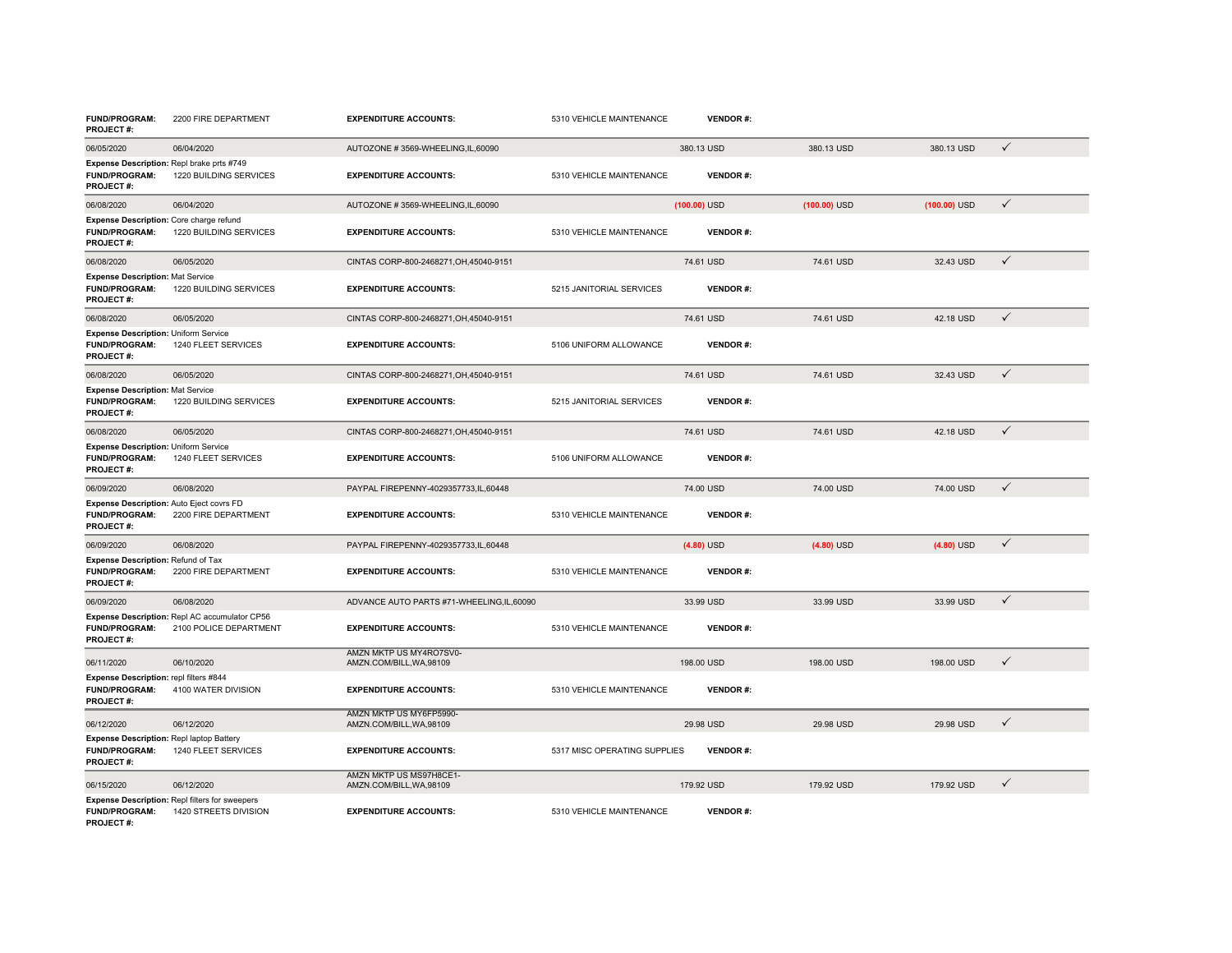|                                                                                                |                                                                               | AMZN MKTP US MY2LV2SJ2-                             |                          |                 |              |              |              |
|------------------------------------------------------------------------------------------------|-------------------------------------------------------------------------------|-----------------------------------------------------|--------------------------|-----------------|--------------|--------------|--------------|
| 06/15/2020                                                                                     | 06/12/2020                                                                    | AMZN.COM/BILL, WA, 98109                            |                          | 334.91 USD      | 334.91 USD   | 334.91 USD   | ✓            |
| Expense Description: Repl breather #135<br><b>FUND/PROGRAM:</b><br><b>PROJECT#:</b>            | 1420 STREETS DIVISION                                                         | <b>EXPENDITURE ACCOUNTS:</b>                        | 5310 VEHICLE MAINTENANCE | <b>VENDOR#:</b> |              |              |              |
| 06/15/2020                                                                                     | 06/12/2020                                                                    | ILSOS INT VEH RENEWAL-8667566041,IL,62756           |                          | 154.40 USD      | 154.40 USD   | 154.40 USD   | $\checkmark$ |
| Expense Description: Reg renewal # I-60<br>FUND/PROGRAM:<br>PROJECT#:                          | 2100 POLICE DEPARTMENT                                                        | <b>EXPENDITURE ACCOUNTS:</b>                        | 5310 VEHICLE MAINTENANCE | <b>VENDOR#:</b> |              |              |              |
| 06/16/2020                                                                                     | 06/15/2020                                                                    | RIGID HITCH-9528955001, MN, 55337                   |                          | 132.80 USD      | 132.80 USD   | 132.80 USD   | $\checkmark$ |
| <b>FUND/PROGRAM:</b><br>PROJECT#:                                                              | Expense Description: receiver hitch for #I-35<br>2100 POLICE DEPARTMENT       | <b>EXPENDITURE ACCOUNTS:</b>                        | 5310 VEHICLE MAINTENANCE | <b>VENDOR#:</b> |              |              |              |
| 06/17/2020                                                                                     | 06/16/2020                                                                    | ILSOS INT VEH RENEWAL-8667566041,IL,62756           |                          | 154.40 USD      | 154.40 USD   | 154.40 USD   | $\checkmark$ |
| Expense Description: Reg renewal #I-61<br><b>FUND/PROGRAM:</b><br>PROJECT#:                    | 2100 POLICE DEPARTMENT                                                        | <b>EXPENDITURE ACCOUNTS:</b>                        | 5310 VEHICLE MAINTENANCE | <b>VENDOR#:</b> |              |              |              |
| 06/17/2020                                                                                     | 06/16/2020                                                                    | AUTOZONE #3569-WHEELING,IL,60090                    |                          | 16.23 USD       | 16.23 USD    | 16.23 USD    | $\checkmark$ |
| Expense Description: hedlight socket #630<br><b>FUND/PROGRAM:</b><br>PROJECT#:                 | 2200 FIRE DEPARTMENT                                                          | <b>EXPENDITURE ACCOUNTS:</b>                        | 5310 VEHICLE MAINTENANCE | <b>VENDOR#:</b> |              |              |              |
| 06/18/2020                                                                                     | 06/17/2020                                                                    | IN ULTRA STROBE COMMU-815-4791717, IL, 60014        |                          | 3,485.62 USD    | 3,485.62 USD | 3,485.62 USD | $\checkmark$ |
| <b>FUND/PROGRAM:</b><br><b>PROJECT#:</b>                                                       | Expense Description: Equp. for new PD Vehicles<br>0033 CAPITAL EQPT REPL FUND | <b>EXPENDITURE ACCOUNTS:</b>                        | 5401 MOBILE EQUIPMENT    | <b>VENDOR#:</b> |              |              |              |
| 06/18/2020                                                                                     | 06/17/2020                                                                    | ADVANCE AUTO PARTS #71-WHEELING,IL,60090            |                          | 5.00 USD        | 5.00 USD     | 5.00 USD     | $\checkmark$ |
| Expense Description: Repl Oil Flt #104<br><b>FUND/PROGRAM:</b><br>PROJECT#:                    | 1420 STREETS DIVISION                                                         | <b>EXPENDITURE ACCOUNTS:</b>                        | 5310 VEHICLE MAINTENANCE | <b>VENDOR#:</b> |              |              |              |
| 06/19/2020                                                                                     | 06/18/2020                                                                    | ADVANCE AUTO PARTS #71-WHEELING,IL,60090            |                          | 26.94 USD       | 26.94 USD    | 26.94 USD    | $\checkmark$ |
| <b>Expense Description: Filtrs for sweepers</b><br><b>FUND/PROGRAM:</b><br>PROJECT#:           | 1420 STREETS DIVISION                                                         | <b>EXPENDITURE ACCOUNTS:</b>                        | 5310 VEHICLE MAINTENANCE | <b>VENDOR#:</b> |              |              |              |
| 06/19/2020                                                                                     | 06/18/2020                                                                    | ADVANCE AUTO PARTS #71-WHEELING,IL,60090            |                          | 29.22 USD       | 29.22 USD    | 29.22 USD    | $\checkmark$ |
| Expense Description: Oil filter #630<br>FUND/PROGRAM:<br><b>PROJECT#:</b>                      | 2200 FIRE DEPARTMENT                                                          | <b>EXPENDITURE ACCOUNTS:</b>                        | 5310 VEHICLE MAINTENANCE | <b>VENDOR#:</b> |              |              |              |
| 06/25/2020                                                                                     | 06/23/2020                                                                    | AUTOZONE #3569-WHEELING.IL.60090                    |                          | 99.99 USD       | 99.99 USD    | 99.99 USD    | $\checkmark$ |
| Expense Description: Repl brk prts #400<br>FUND/PROGRAM:<br><b>PROJECT#:</b>                   | 1400 CIP ENGINEERING                                                          | <b>EXPENDITURE ACCOUNTS:</b>                        | 5310 VEHICLE MAINTENANCE | <b>VENDOR#:</b> |              |              |              |
| 06/26/2020                                                                                     | 06/25/2020                                                                    | ADVANCE AUTO PARTS #71-WHEELING,IL,60090            |                          | 12.56 USD       | 12.56 USD    | 12.56 USD    | $\checkmark$ |
| Expense Description: Oil filter #400<br>FUND/PROGRAM:<br>PROJECT#:                             | 1400 CIP ENGINEERING                                                          | <b>EXPENDITURE ACCOUNTS:</b>                        | 5310 VEHICLE MAINTENANCE | <b>VENDOR#:</b> |              |              |              |
| 06/26/2020                                                                                     | 06/25/2020                                                                    | AMZN MKTP US MS3G376P0-<br>AMZN.COM/BILL, WA, 98109 |                          | 86.34 USD       | 86.34 USD    | 86.34 USD    | $\checkmark$ |
| <b>Expense Description: Repl stinger batteries</b><br><b>FUND/PROGRAM:</b><br><b>PROJECT#:</b> | 2100 POLICE DEPARTMENT                                                        | <b>EXPENDITURE ACCOUNTS:</b>                        | 5310 VEHICLE MAINTENANCE | <b>VENDOR#:</b> |              |              |              |
| 06/26/2020                                                                                     | 06/25/2020                                                                    | ADVANCE AUTO PARTS #71-WHEELING,IL,60090            |                          | 52.00 USD       | 52.00 USD    | 52.00 USD    | $\checkmark$ |
| <b>Expense Description: Repl filters sweepers</b>                                              |                                                                               |                                                     |                          |                 |              |              |              |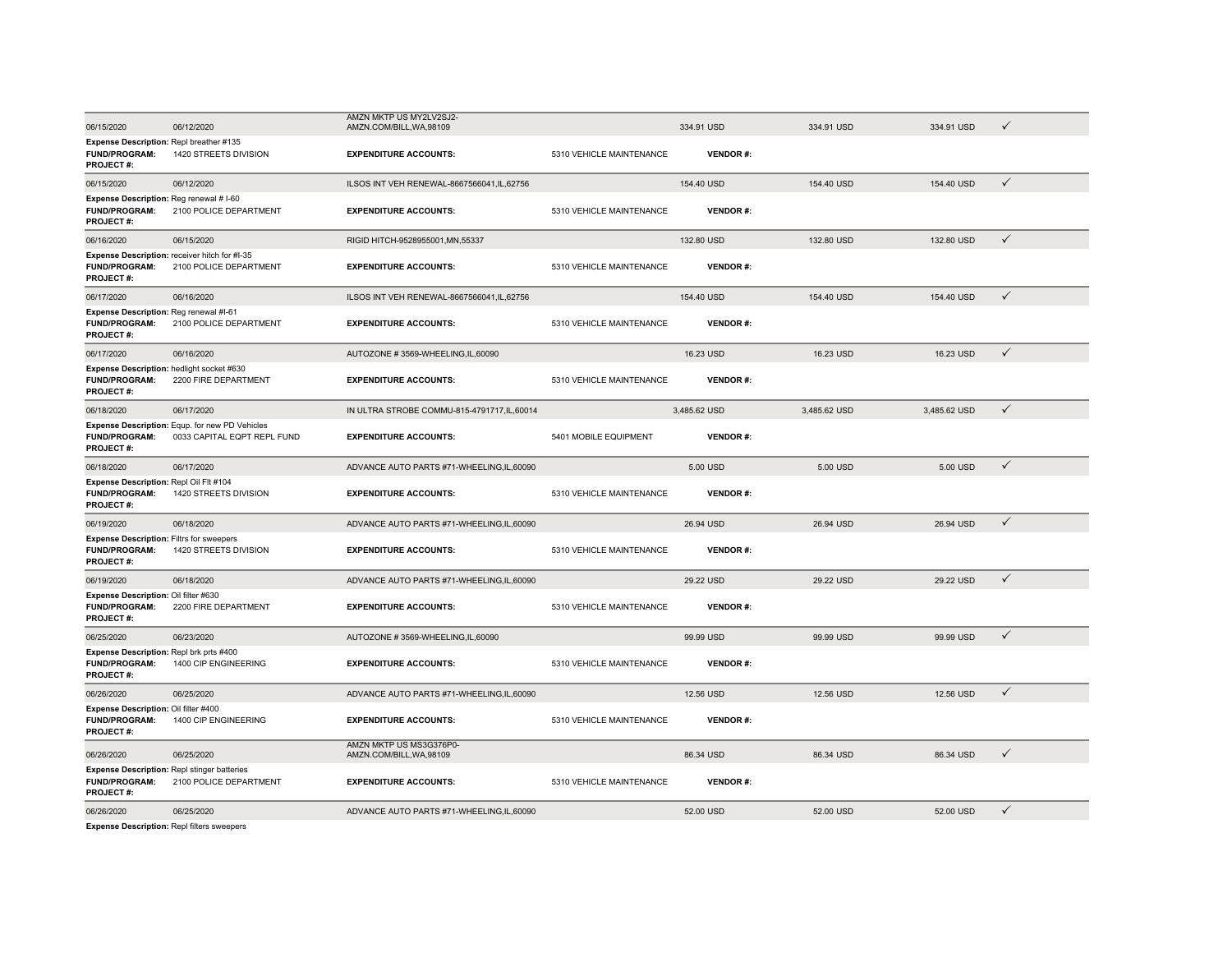| <b>FUND/PROGRAM:</b><br><b>PROJECT#:</b>                                            | 1420 STREETS DIVISION  | <b>EXPENDITURE ACCOUNTS:</b>             | 5310 VEHICLE MAINTENANCE | <b>VENDOR#:</b> |           |           |              |
|-------------------------------------------------------------------------------------|------------------------|------------------------------------------|--------------------------|-----------------|-----------|-----------|--------------|
| 06/26/2020                                                                          | 06/25/2020             | ADVANCE AUTO PARTS #71-WHEELING,IL,60090 |                          | 14.73 USD       | 14.73 USD | 14.73 USD | $\checkmark$ |
| Expense Description: Repl serp belt #P-44<br>FUND/PROGRAM:<br><b>PROJECT#:</b>      | 2100 POLICE DEPARTMENT | <b>EXPENDITURE ACCOUNTS:</b>             | 5310 VEHICLE MAINTENANCE | <b>VENDOR#:</b> |           |           |              |
| 06/29/2020                                                                          | 06/26/2020             | ADVANCE AUTO PARTS #71-WHEELING.IL.60090 |                          | 16.99 USD       | 16.99 USD | 16.99 USD | $\checkmark$ |
| Expense Description: Turn sig flasher #909<br>FUND/PROGRAM:<br><b>PROJECT#:</b>     | 4200 SEWER DIVISION    | <b>EXPENDITURE ACCOUNTS:</b>             | 5310 VEHICLE MAINTENANCE | <b>VENDOR#:</b> |           |           |              |
| 07/02/2020                                                                          | 07/01/2020             | CINTAS CORP-800-2468271, OH, 45040-9151  |                          | 74.61 USD       | 74.61 USD | 32.43 USD | $\checkmark$ |
| <b>Expense Description: Mat Service</b><br><b>FUND/PROGRAM:</b><br><b>PROJECT#:</b> | 1220 BUILDING SERVICES | <b>EXPENDITURE ACCOUNTS:</b>             | 5215 JANITORIAL SERVICES | <b>VENDOR#:</b> |           |           |              |
| 07/02/2020                                                                          | 07/01/2020             | CINTAS CORP-800-2468271, OH, 45040-9151  |                          | 74.61 USD       | 74.61 USD | 42.18 USD | $\checkmark$ |
| <b>Expense Description: Uniform Service</b><br>FUND/PROGRAM:<br>PROJECT#:           | 1240 FLEET SERVICES    | <b>EXPENDITURE ACCOUNTS:</b>             | 5106 UNIFORM ALLOWANCE   | <b>VENDOR#:</b> |           |           |              |
| 07/02/2020                                                                          | 07/01/2020             | CINTAS CORP-800-2468271, OH, 45040-9151  |                          | 74.61 USD       | 74.61 USD | 32.43 USD | $\checkmark$ |
| <b>Expense Description: Mat Service</b><br><b>FUND/PROGRAM:</b><br>PROJECT#:        | 1220 BUILDING SERVICES | <b>EXPENDITURE ACCOUNTS:</b>             | 5215 JANITORIAL SERVICES | <b>VENDOR#:</b> |           |           |              |
| 07/02/2020                                                                          | 07/01/2020             | CINTAS CORP-800-2468271, OH, 45040-9151  |                          | 74.61 USD       | 74.61 USD | 42.18 USD | $\checkmark$ |
| Expense Description: Uniform Service<br>FUND/PROGRAM:<br><b>PROJECT#:</b>           | 1240 FLEET SERVICES    | <b>EXPENDITURE ACCOUNTS:</b>             | 5106 UNIFORM ALLOWANCE   | <b>VENDOR#:</b> |           |           |              |
| 07/02/2020                                                                          | 07/01/2020             | CINTAS CORP-800-2468271, OH, 45040-9151  |                          | 74.61 USD       | 74.61 USD | 32.43 USD | $\checkmark$ |
| <b>Expense Description: Mat Service</b><br><b>FUND/PROGRAM:</b><br><b>PROJECT#:</b> | 1220 BUILDING SERVICES | <b>EXPENDITURE ACCOUNTS:</b>             | 5215 JANITORIAL SERVICES | <b>VENDOR#:</b> |           |           |              |
| 07/02/2020                                                                          | 07/01/2020             | CINTAS CORP-800-2468271, OH, 45040-9151  |                          | 74.61 USD       | 74.61 USD | 42.18 USD | $\checkmark$ |
| Expense Description: Uniform Service<br><b>FUND/PROGRAM:</b><br>PROJECT#:           | 1240 FLEET SERVICES    | <b>EXPENDITURE ACCOUNTS:</b>             | 5106 UNIFORM ALLOWANCE   | <b>VENDOR#:</b> |           |           |              |
| 07/02/2020                                                                          | 07/01/2020             | CINTAS CORP-800-2468271.OH.45040-9151    |                          | 74.61 USD       | 74.61 USD | 32.43 USD | $\checkmark$ |
| <b>Expense Description: Mat Service</b><br>FUND/PROGRAM:<br><b>PROJECT#:</b>        | 1220 BUILDING SERVICES | <b>EXPENDITURE ACCOUNTS:</b>             | 5215 JANITORIAL SERVICES | <b>VENDOR#:</b> |           |           |              |
| 07/02/2020                                                                          | 07/01/2020             | CINTAS CORP-800-2468271, OH, 45040-9151  |                          | 74.61 USD       | 74.61 USD | 42.18 USD | $\checkmark$ |
| Expense Description: Uniform Service<br><b>FUND/PROGRAM:</b><br><b>PROJECT#:</b>    | 1240 FLEET SERVICES    | <b>EXPENDITURE ACCOUNTS:</b>             | 5310 VEHICLE MAINTENANCE | <b>VENDOR#:</b> |           |           |              |
| 07/02/2020                                                                          | 07/01/2020             | CINTAS CORP-800-2468271, OH, 45040-9151  |                          | 74.61 USD       | 74.61 USD | 32.43 USD | $\checkmark$ |
| <b>Expense Description: Mat Service</b><br><b>FUND/PROGRAM:</b><br>PROJECT#:        | 1220 BUILDING SERVICES | <b>EXPENDITURE ACCOUNTS:</b>             | 5215 JANITORIAL SERVICES | <b>VENDOR#:</b> |           |           |              |
| 07/02/2020                                                                          | 07/01/2020             | CINTAS CORP-800-2468271, OH, 45040-9151  |                          | 74.61 USD       | 74.61 USD | 42.18 USD | $\checkmark$ |
| <b>Expense Description: Uniform Service</b><br>FUND/PROGRAM:<br><b>PROJECT#:</b>    | 1240 FLEET SERVICES    | <b>EXPENDITURE ACCOUNTS:</b>             | 5106 UNIFORM ALLOWANCE   | <b>VENDOR#:</b> |           |           |              |
|                                                                                     |                        | <b>Card Subtotal</b>                     |                          |                 |           | 6.104.19  |              |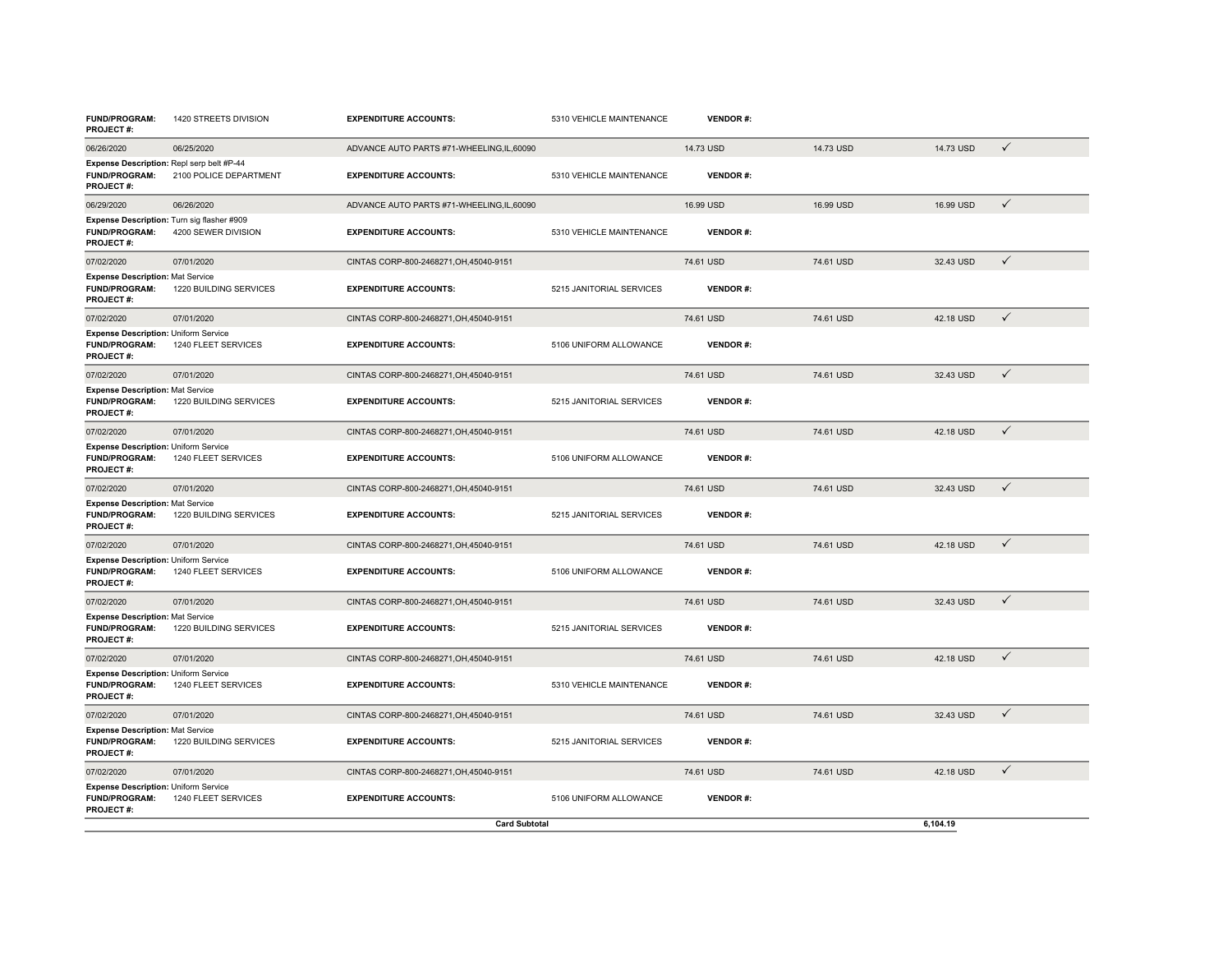#### **CONNIE WEBER**

| Card Transactions                                                                     |                                                                       |                                                   |                              |                          |                  |                                 |                 |          |
|---------------------------------------------------------------------------------------|-----------------------------------------------------------------------|---------------------------------------------------|------------------------------|--------------------------|------------------|---------------------------------|-----------------|----------|
| Posting<br><b>Date</b>                                                                | <b>Transaction</b><br>Date                                            | <b>Description</b>                                |                              | Receipt<br>Amount        | Posted<br>Amount | <b>Expense</b><br>Amount        | Reviewed        | Approved |
| 06/15/2020                                                                            | 06/12/2020                                                            | IL PROF LICENSE FEE-217-785-2115,IL,62786         |                              | 153.38 USD               | 153.38 USD       | 153.38 USD                      |                 |          |
| Expense Description: IL PROF LIC<br>FUND/PROGRAM:<br><b>PROJECT#:</b>                 | 1300 COMMUNITY DEVELOPMENT                                            | <b>EXPENDITURE ACCOUNTS:</b>                      | 5222 MEMBERSHIP DUES         | <b>VENDOR#:</b>          |                  |                                 |                 |          |
|                                                                                       |                                                                       | <b>Card Subtotal</b>                              |                              |                          |                  | 153.38                          |                 |          |
| <b>CRAIG MILLER</b><br><b>Card Transactions</b>                                       | <b>Transaction</b>                                                    |                                                   |                              |                          | <b>Posted</b>    |                                 |                 |          |
| <b>Posting</b><br>Date                                                                | Date                                                                  | <b>Description</b>                                |                              | Receipt<br><b>Amount</b> | Amount           | <b>Expense</b><br><b>Amount</b> | <b>Reviewed</b> | Approved |
| 06/05/2020                                                                            | 06/04/2020                                                            | FEDEX 393487760080-MEMPHIS, TN, 38116             |                              | 120.78 USD               | 120.78 USD       | 120.78 USD                      | $\checkmark$    |          |
| FUND/PROGRAM:<br><b>PROJECT#:</b>                                                     | Expense Description: 932 shipping control unit<br>4200 SEWER DIVISION | <b>EXPENDITURE ACCOUNTS:</b>                      | 5310 VEHICLE MAINTENANCE     | <b>VENDOR#:</b>          |                  |                                 |                 |          |
| 06/08/2020                                                                            | 06/04/2020                                                            | EL COR INDUSTRIES INC-PROSPECT HEIG, IL, 60070    |                              | 210.24 USD               | 210.24 USD       | 210.24 USD                      | $\checkmark$    |          |
| <b>Expense Description: misc supplies</b><br><b>FUND/PROGRAM:</b><br><b>PROJECT#:</b> | 1240 FLEET SERVICES                                                   | <b>EXPENDITURE ACCOUNTS:</b>                      | 5317 MISC OPERATING SUPPLIES | <b>VENDOR#:</b>          |                  |                                 |                 |          |
| 06/08/2020                                                                            | 06/04/2020                                                            | EL COR INDUSTRIES INC-PROSPECT HEIG.IL.60070      |                              | 194.95 USD               | 194.95 USD       | 194.95 USD                      | $\checkmark$    |          |
| <b>Expense Description:</b> shop supplies<br>FUND/PROGRAM:<br>PROJECT#:               | 1240 FLEET SERVICES                                                   | <b>EXPENDITURE ACCOUNTS:</b>                      | 5317 MISC OPERATING SUPPLIES | <b>VENDOR#:</b>          |                  |                                 |                 |          |
| 06/15/2020                                                                            | 06/13/2020                                                            | SPARTANCHASSIS (APA)-800-722-3025, MI, 48813      |                              | 250.48 USD               | 250.48 USD       | 250.48 USD                      | $\checkmark$    |          |
| Expense Description: 611 seat belt<br><b>FUND/PROGRAM:</b><br><b>PROJECT#:</b>        | 2200 FIRE DEPARTMENT                                                  | <b>EXPENDITURE ACCOUNTS:</b>                      | 5310 VEHICLE MAINTENANCE     | <b>VENDOR#:</b>          |                  |                                 |                 |          |
| 06/19/2020                                                                            | 06/17/2020                                                            | EL COR INDUSTRIES INC-PROSPECT HEIG, IL, 60070    |                              | 149.98 USD               | 149.98 USD       | 103.18 USD                      | $\checkmark$    |          |
| <b>FUND/PROGRAM:</b><br>PROJECT#:                                                     | Expense Description: Split - misc chemical<br>1240 FLEET SERVICES     | <b>EXPENDITURE ACCOUNTS:</b>                      | 5303 CHEMICALS               | <b>VENDOR#:</b>          |                  |                                 |                 |          |
| 06/19/2020                                                                            | 06/17/2020                                                            | EL COR INDUSTRIES INC-PROSPECT HEIG, IL, 60070    |                              | 149.98 USD               | 149.98 USD       | 46.80 USD                       | $\checkmark$    |          |
| Expense Description: Split - sorbent pads<br><b>FUND/PROGRAM:</b><br><b>PROJECT#:</b> | 1240 FLEET SERVICES                                                   | <b>EXPENDITURE ACCOUNTS:</b>                      | 5317 MISC OPERATING SUPPLIES | <b>VENDOR#:</b>          |                  |                                 |                 |          |
| 06/22/2020                                                                            | 06/20/2020                                                            | AMAZON.COM MS9D861W0-<br>AMZN.COM/BILL, WA, 98109 |                              | 13.95 USD                | 13.95 USD        | 13.95 USD                       | $\checkmark$    |          |
| Expense Description: shop tool<br><b>FUND/PROGRAM:</b><br><b>PROJECT#:</b>            | 1240 FLEET SERVICES                                                   | <b>EXPENDITURE ACCOUNTS:</b>                      | 5315 SMALL TOOLS & EQUIPMENT | <b>VENDOR#:</b>          |                  |                                 |                 |          |
| 07/01/2020                                                                            | 06/29/2020                                                            | EL COR INDUSTRIES INC-PROSPECT HEIG, IL, 60070    |                              | 156.65 USD               | 156.65 USD       | 156.65 USD                      | $\checkmark$    |          |
| <b>Expense Description:</b> shop supplies<br><b>FUND/PROGRAM:</b><br>PROJECT#:        | 1240 FLEET SERVICES                                                   | <b>EXPENDITURE ACCOUNTS:</b>                      | 5317 MISC OPERATING SUPPLIES | <b>VENDOR#:</b>          |                  |                                 |                 |          |
|                                                                                       |                                                                       | <b>Card Subtotal</b>                              |                              |                          |                  | 1,097.03                        |                 |          |

**DERRYL SHAPIRO**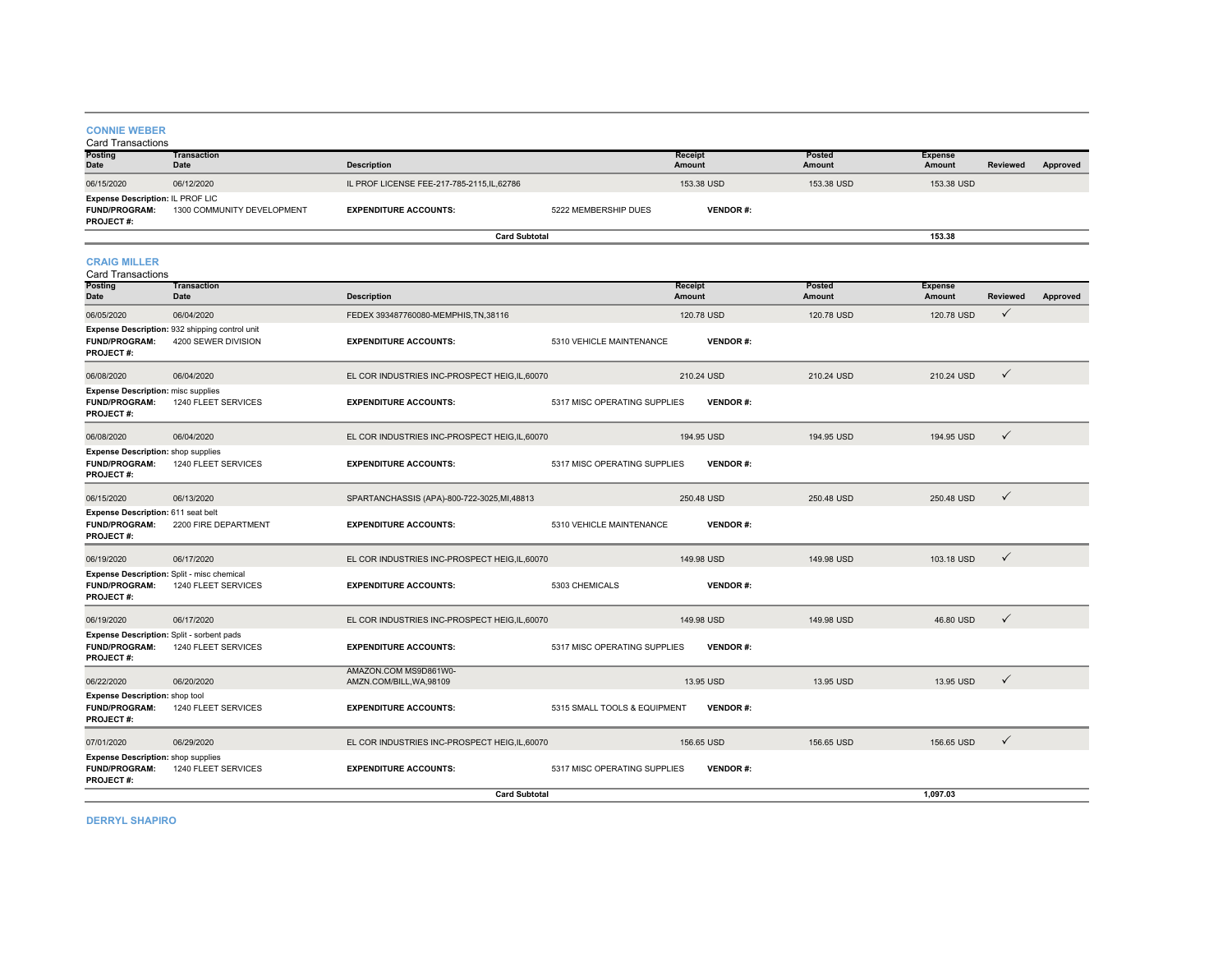Card Transactions

| Posting<br>Date                                                                          | <b>Transaction</b><br>Date                                                    | <b>Description</b>                                  | Receipt<br>Amount             |                 | Posted<br>Amount | <b>Expense</b><br>Amount | <b>Reviewed</b> | Approved |
|------------------------------------------------------------------------------------------|-------------------------------------------------------------------------------|-----------------------------------------------------|-------------------------------|-----------------|------------------|--------------------------|-----------------|----------|
| 06/09/2020                                                                               | 06/04/2020                                                                    | WAREHOUSE DIRECT-8006000065,IL,60018                |                               | 598.96 USD      | 598.96 USD       | 26.78 USD                | $\checkmark$    |          |
| FUND/PROGRAM:<br><b>PROJECT#:</b>                                                        | Expense Description: 1300-5220 Copies April<br>1300 COMMUNITY DEVELOPMENT     | <b>EXPENDITURE ACCOUNTS:</b>                        | 5220 MAINT OFF/SPEC EQUIPMENT | <b>VENDOR#:</b> |                  |                          |                 |          |
| 06/09/2020                                                                               | 06/04/2020                                                                    | WAREHOUSE DIRECT-8006000065,IL,60018                |                               | 598.96 USD      | 598.96 USD       | 46.69 USD                | $\checkmark$    |          |
| <b>FUND/PROGRAM:</b><br><b>PROJECT#:</b>                                                 | Expense Description: 1240-5220 Copies April<br>1240 FLEET SERVICES            | <b>EXPENDITURE ACCOUNTS:</b>                        | 5220 MAINT OFF/SPEC EQUIPMENT | <b>VENDOR#:</b> |                  |                          |                 |          |
| 06/09/2020                                                                               | 06/04/2020                                                                    | WAREHOUSE DIRECT-8006000065,IL,60018                |                               | 598.96 USD      | 598.96 USD       | 53.50 USD                | $\checkmark$    |          |
| <b>FUND/PROGRAM:</b><br><b>PROJECT#:</b>                                                 | Expense Description: 2100-5220 Copies April<br>2100 POLICE DEPARTMENT         | <b>EXPENDITURE ACCOUNTS:</b>                        | 5220 MAINT OFF/SPEC EQUIPMENT | <b>VENDOR#:</b> |                  |                          |                 |          |
| 06/09/2020                                                                               | 06/04/2020                                                                    | WAREHOUSE DIRECT-8006000065,IL,60018                |                               | 598.96 USD      | 598.96 USD       | 71.68 USD                | $\checkmark$    |          |
| <b>FUND/PROGRAM:</b><br><b>PROJECT#:</b>                                                 | Expense Description: 2100-5220 Copies April<br>2100 POLICE DEPARTMENT         | <b>EXPENDITURE ACCOUNTS:</b>                        | 5220 MAINT OFF/SPEC EQUIPMENT | <b>VENDOR#:</b> |                  |                          |                 |          |
| 06/09/2020                                                                               | 06/04/2020                                                                    | WAREHOUSE DIRECT-8006000065,IL,60018                |                               | 598.96 USD      | 598.96 USD       | 279.60 USD               | $\checkmark$    |          |
| <b>FUND/PROGRAM:</b><br><b>PROJECT#:</b>                                                 | Expense Description: 1700-5220 Copies April<br>1700 FINANCE DEPARTMENT        | <b>EXPENDITURE ACCOUNTS:</b>                        | 5220 MAINT OFF/SPEC EQUIPMENT | <b>VENDOR#:</b> |                  |                          |                 |          |
| 06/09/2020                                                                               | 06/04/2020                                                                    | WAREHOUSE DIRECT-8006000065,IL,60018                |                               | 598.96 USD      | 598.96 USD       | 40.23 USD                | $\checkmark$    |          |
| <b>FUND/PROGRAM:</b><br><b>PROJECT#:</b>                                                 | Expense Description: 1500-5220 Copies April<br>1500 PUBLIC WORKS ADMINISTRATI | <b>EXPENDITURE ACCOUNTS:</b>                        | 5220 MAINT OFF/SPEC EQUIPMENT | <b>VENDOR#:</b> |                  |                          |                 |          |
| 06/09/2020                                                                               | 06/04/2020                                                                    | WAREHOUSE DIRECT-8006000065,IL,60018                |                               | 598.96 USD      | 598.96 USD       | 40.24 USD                | $\checkmark$    |          |
| <b>FUND/PROGRAM:</b><br><b>PROJECT#:</b>                                                 | Expense Description: 4100-5220 Copies April<br>4100 WATER DIVISION            | <b>EXPENDITURE ACCOUNTS:</b>                        | 5220 MAINT OFF/SPEC EQUIPMENT | <b>VENDOR#:</b> |                  |                          |                 |          |
| 06/09/2020                                                                               | 06/04/2020                                                                    | WAREHOUSE DIRECT-8006000065,IL,60018                |                               | 598.96 USD      | 598.96 USD       | 40.24 USD                | $\checkmark$    |          |
| <b>FUND/PROGRAM:</b><br><b>PROJECT#:</b>                                                 | Expense Description: 4200-5220 Copies April<br>4200 SEWER DIVISION            | <b>EXPENDITURE ACCOUNTS:</b>                        | 5220 MAINT OFF/SPEC EQUIPMENT | <b>VENDOR#:</b> |                  |                          |                 |          |
| 06/11/2020                                                                               | 06/10/2020                                                                    | CDW GOVT #ZBZ4647-800-808-4239,IL,60061             |                               | 222.09 USD      | 222.09 USD       | 222.09 USD               | $\checkmark$    |          |
| Expense Description: HP Monitor<br><b>FUND/PROGRAM:</b><br><b>PROJECT#:</b>              | 1750 INFORMATION SYSTEMS                                                      | <b>EXPENDITURE ACCOUNTS:</b>                        | 5313 IS MISC EQPT & SUPPLIES  | <b>VENDOR#:</b> |                  |                          |                 |          |
| 06/11/2020                                                                               | 06/11/2020                                                                    | AMZN MKTP US MY2HX2I51-<br>AMZN.COM/BILL, WA, 98109 |                               | 20.99 USD       | 20.99 USD        | 20.99 USD                | $\checkmark$    |          |
| <b>Expense Description: Toner Cartridges</b><br><b>FUND/PROGRAM:</b><br><b>PROJECT#:</b> | 1700 FINANCE DEPARTMENT                                                       | <b>EXPENDITURE ACCOUNTS:</b>                        | 5318 OFFICE SUPPLIES          | <b>VENDOR#:</b> |                  |                          |                 |          |
| 06/12/2020                                                                               | 06/12/2020                                                                    | AMZN MKTP US MY7OP0970-<br>AMZN.COM/BILL, WA, 98109 |                               | 14.95 USD       | 14.95 USD        | 14.95 USD                | ✓               |          |
| Expense Description: Phone Case PW<br><b>FUND/PROGRAM:</b><br><b>PROJECT#:</b>           | 1500 PUBLIC WORKS ADMINISTRATI                                                | <b>EXPENDITURE ACCOUNTS:</b>                        | 5317 MISC OPERATING SUPPLIES  | <b>VENDOR#:</b> |                  |                          |                 |          |
| 06/16/2020                                                                               | 06/16/2020                                                                    | AMZN MKTP US MS0SR0NR1-<br>AMZN.COM/BILL, WA, 98109 |                               | 6.49 USD        | 6.49 USD         | 6.49 USD                 | $\checkmark$    |          |
| <b>Expense Description: ID Tag Clips</b><br><b>FUND/PROGRAM:</b>                         | 1750 INFORMATION SYSTEMS                                                      | <b>EXPENDITURE ACCOUNTS:</b>                        | 5317 MISC OPERATING SUPPLIES  | <b>VENDOR#:</b> |                  |                          |                 |          |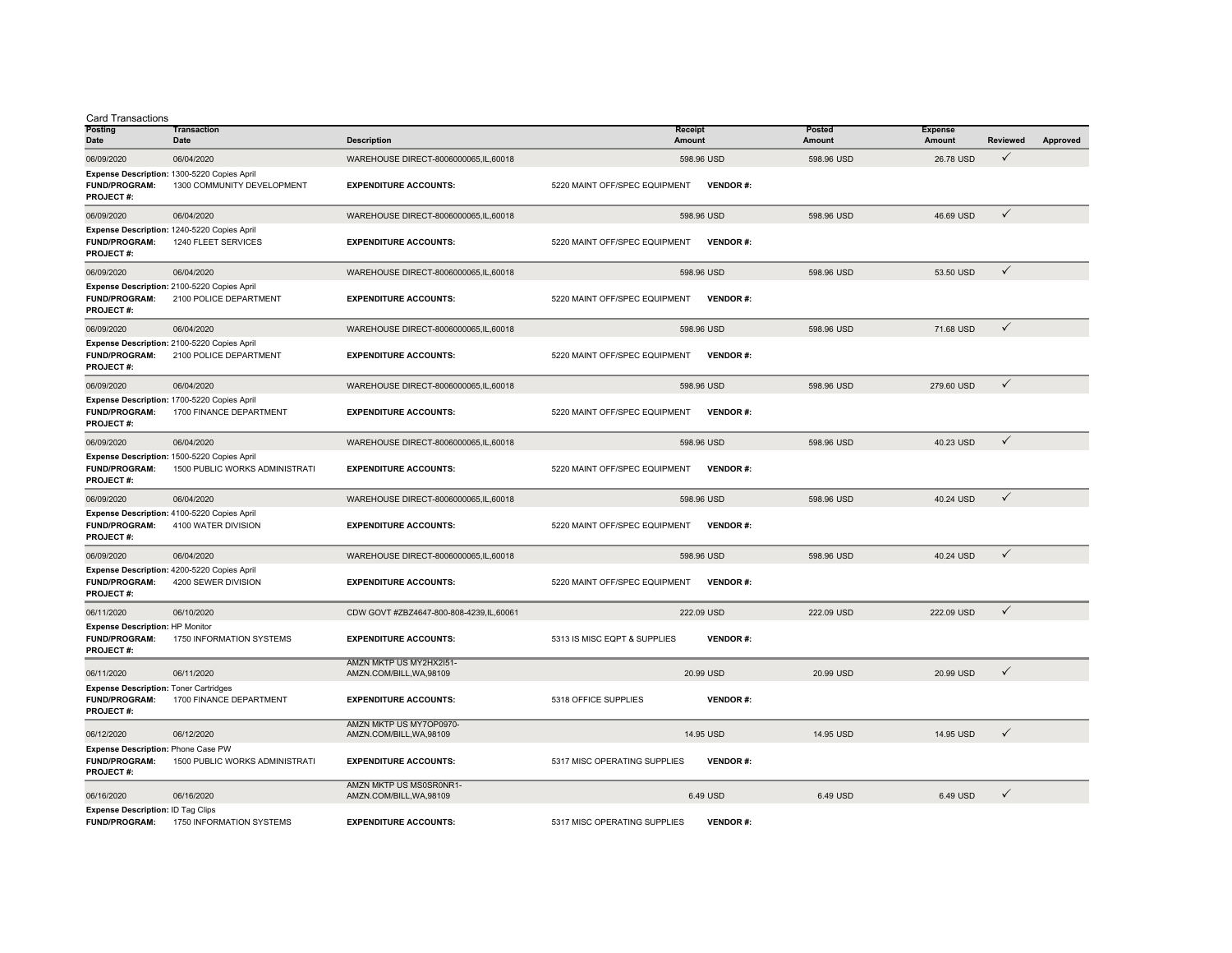#### **PROJECT #:**

|                                                                                     |                                                                                    | <b>Card Subtotal</b>                              |                              |                 |            | 1.333.66   |              |
|-------------------------------------------------------------------------------------|------------------------------------------------------------------------------------|---------------------------------------------------|------------------------------|-----------------|------------|------------|--------------|
| <b>FUND/PROGRAM:</b><br><b>PROJECT#:</b>                                            | <b>Expense Description:</b> ScanSnap - CD Inspectors<br>1300 COMMUNITY DEVELOPMENT | <b>EXPENDITURE ACCOUNTS:</b>                      | 5313 IS MISC EQPT & SUPPLIES | <b>VENDOR#:</b> |            |            |              |
| 07/01/2020                                                                          | 06/30/2020                                                                         | AMAZON.COM MJ7V57CY0-<br>AMZN.COM/BILL, WA, 98109 |                              | 399.99 USD      | 399.99 USD | 399.99 USD | $\checkmark$ |
| <b>Expense Description: ID Lanyards</b><br><b>FUND/PROGRAM:</b><br><b>PROJECT#:</b> | 1750 INFORMATION SYSTEMS                                                           | <b>EXPENDITURE ACCOUNTS:</b>                      | 5317 MISC OPERATING SUPPLIES | <b>VENDOR#:</b> |            |            |              |
| 06/18/2020                                                                          | 06/17/2020                                                                         | ID WHOLESALER-8003214405, FL, 33169               |                              | 70.19 USD       | 70.19 USD  | 70.19 USD  |              |

#### **EDWARD WEGNER**

| Card Transactions                                                                      |                                   |                                          |                             |                 |                  |                          |                 |          |
|----------------------------------------------------------------------------------------|-----------------------------------|------------------------------------------|-----------------------------|-----------------|------------------|--------------------------|-----------------|----------|
| <b>Posting</b><br><b>Date</b>                                                          | <b>Transaction</b><br><b>Date</b> | <b>Description</b>                       | Receipt<br>Amount           |                 | Posted<br>Amount | <b>Expense</b><br>Amount | <b>Reviewed</b> | Approved |
| 06/26/2020                                                                             | 06/25/2020                        | FASTENAL COMPANY 01ILW-WHEELING,IL,60090 |                             | 177,00 USD      | 177,00 USD       | 177,00 USD               |                 |          |
| <b>Expense Description: Nuts for bolts</b><br><b>FUND/PROGRAM:</b><br><b>PROJECT#:</b> | 4100 WATER DIVISION               | <b>EXPENDITURE ACCOUNTS:</b>             | 5344 WATER MAIN MAINTENANCE | <b>VENDOR#:</b> |                  |                          |                 |          |
| <b>Card Subtotal</b>                                                                   |                                   |                                          |                             |                 |                  | 177.00                   |                 |          |

#### **ESMERALDA MENDOZA**

| <b>Card Transactions</b>                                                                |                            |                                           |                      |                   |                  |                          |              |          |
|-----------------------------------------------------------------------------------------|----------------------------|-------------------------------------------|----------------------|-------------------|------------------|--------------------------|--------------|----------|
| <b>Posting</b><br>Date                                                                  | Transaction<br>Date        | <b>Description</b>                        |                      | Receipt<br>Amount | Posted<br>Amount | <b>Expense</b><br>Amount | Reviewed     | Approved |
| 06/05/2020                                                                              | 06/04/2020                 | QUILL CORPORATION-800-982-3400, SC, 29203 |                      | 62.97 USD         | 62.97 USD        | 62.97 USD                | $\checkmark$ |          |
| <b>Expense Description: Office Supplies</b><br><b>FUND/PROGRAM:</b><br><b>PROJECT#:</b> | 1300 COMMUNITY DEVELOPMENT | <b>EXPENDITURE ACCOUNTS:</b>              | 5318 OFFICE SUPPLIES | <b>VENDOR#:</b>   |                  |                          |              |          |
| 06/05/2020                                                                              | 06/04/2020                 | QUILL CORPORATION-800-982-3400, SC, 29203 |                      | 73.98 USD         | 73.98 USD        | 73.98 USD                | $\checkmark$ |          |
| <b>Expense Description: Office Supplies</b><br><b>FUND/PROGRAM:</b><br><b>PROJECT#:</b> | 1300 COMMUNITY DEVELOPMENT | <b>EXPENDITURE ACCOUNTS:</b>              | 5318 OFFICE SUPPLIES | <b>VENDOR#:</b>   |                  |                          |              |          |
| 06/22/2020                                                                              | 06/19/2020                 | QUILL CORPORATION-800-982-3400, SC, 29203 |                      | 195.97 USD        | 195.97 USD       | 195.97 USD               | $\checkmark$ |          |
| <b>Expense Description: Office Supplies</b><br><b>FUND/PROGRAM:</b><br><b>PROJECT#:</b> | 1300 COMMUNITY DEVELOPMENT | <b>EXPENDITURE ACCOUNTS:</b>              | 5318 OFFICE SUPPLIES | <b>VENDOR#:</b>   |                  |                          |              |          |
|                                                                                         |                            | <b>Card Subtotal</b>                      |                      |                   |                  | 332.92                   |              |          |

| <b>ILEEN BRYER</b><br><b>Card Transactions</b>                                            |                                                                                      |                                            |                                |                 |                  |                          |              |          |
|-------------------------------------------------------------------------------------------|--------------------------------------------------------------------------------------|--------------------------------------------|--------------------------------|-----------------|------------------|--------------------------|--------------|----------|
| <b>Posting</b><br><b>Date</b>                                                             | <b>Transaction</b><br>Date                                                           | <b>Description</b>                         | Receipt<br>Amount              |                 | Posted<br>Amount | <b>Expense</b><br>Amount | Reviewed     | Approved |
| 06/05/2020                                                                                | 06/03/2020                                                                           | OHD-HOOVER, AL, 35244                      |                                | 330.90 USD      | 330.90 USD       | 330.90 USD               |              |          |
| <b>FUND/PROGRAM:</b><br><b>PROJECT#:</b>                                                  | <b>Expense Description: N95 Mask Fit Testing</b><br>2200 FIRE DEPARTMENT<br>2020-011 | <b>EXPENDITURE ACCOUNTS:</b>               | 5220 MAINT OFF/SPEC EQUIPMENT  | <b>VENDOR#:</b> |                  |                          |              |          |
| 06/08/2020                                                                                | 06/05/2020                                                                           | JONES & BARTLETT LEARN-8008320034.MA.01803 |                                | 92.10 USD       | 92.10 USD        | 92.10 USD                | $\checkmark$ |          |
| <b>Expense Description: Book for training</b><br><b>FUND/PROGRAM:</b><br><b>PROJECT#:</b> | 2200 FIRE DEPARTMENT                                                                 | <b>EXPENDITURE ACCOUNTS:</b>               | 5105 LOCAL TRAINING & MEETINGS | <b>VENDOR#:</b> |                  |                          |              |          |
| 06/10/2020                                                                                | 06/09/2020                                                                           | OFFICE DEPOT #340-DOWNERS GROVE, IL, 60515 |                                | 50.00 USD       | 50.00 USD        | 50.00 USD                |              |          |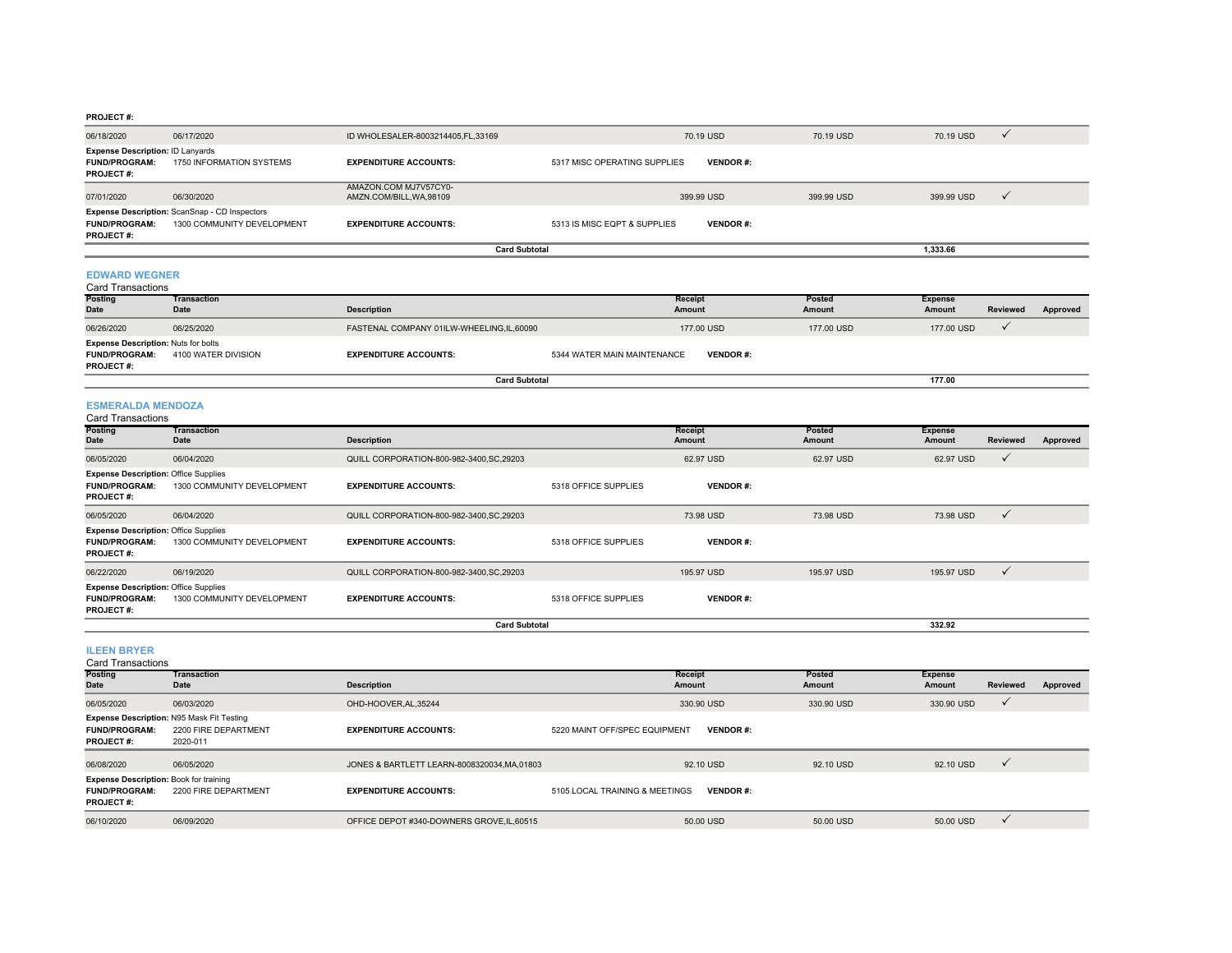| <b>FUND/PROGRAM:</b><br><b>PROJECT#:</b>                                                  | Expense Description: Cabinet for new BC van<br>2200 FIRE DEPARTMENT                    | <b>EXPENDITURE ACCOUNTS:</b>                           | 5310 VEHICLE MAINTENANCE       | <b>VENDOR#:</b> |                  |                          |                 |          |
|-------------------------------------------------------------------------------------------|----------------------------------------------------------------------------------------|--------------------------------------------------------|--------------------------------|-----------------|------------------|--------------------------|-----------------|----------|
| 06/15/2020                                                                                | 06/12/2020                                                                             | SAMSCLUB.COM-888-746-7726,AR,72712                     |                                | 347.99 USD      | 347.99 USD       | 347.99 USD               | $\checkmark$    |          |
| <b>FUND/PROGRAM:</b><br><b>PROJECT#:</b>                                                  | Expense Description: TV/Monitor for BC's offic<br>2200 FIRE DEPARTMENT                 | <b>EXPENDITURE ACCOUNTS:</b>                           | 5105 LOCAL TRAINING & MEETINGS | <b>VENDOR#:</b> |                  |                          |                 |          |
| 06/17/2020                                                                                | 06/16/2020                                                                             | JONES & BARTLETT LEARN-8008320034, MA, 01803           |                                | 89.10 USD       | 89.10 USD        | 89.10 USD                | $\checkmark$    |          |
| <b>Expense Description: Book for Training</b><br><b>FUND/PROGRAM:</b><br><b>PROJECT#:</b> | 2200 FIRE DEPARTMENT                                                                   | <b>EXPENDITURE ACCOUNTS:</b>                           | 5105 LOCAL TRAINING & MEETINGS | <b>VENDOR#:</b> |                  |                          |                 |          |
| 06/18/2020                                                                                | 06/17/2020                                                                             | WWWNATIONALFIREFIGHTER-800-<br>4238347, OR, 97402-4421 |                                | 153.70 USD      | 153.70 USD       | 153.70 USD               | $\checkmark$    |          |
| <b>FUND/PROGRAM:</b><br><b>PROJECT#:</b>                                                  | <b>Expense Description: Cooling Bands for heat</b><br>2200 FIRE DEPARTMENT<br>2020-011 | <b>EXPENDITURE ACCOUNTS:</b>                           | 5319 PROTECTIVE CLOTHING       | <b>VENDOR#:</b> |                  |                          |                 |          |
| 06/26/2020                                                                                | 06/25/2020                                                                             | GMESUPPLY.COM-7182103913,MO,65233                      |                                | 599.99 USD      | 599.99 USD       | 599.99 USD               | $\checkmark$    |          |
| <b>FUND/PROGRAM:</b><br><b>PROJECT#:</b>                                                  | Expense Description: RF Monitor for rescues<br>2200 FIRE DEPARTMENT                    | <b>EXPENDITURE ACCOUNTS:</b>                           | 5305 FIREFIGHTING SUPPLIES     | <b>VENDOR#:</b> |                  |                          |                 |          |
| 07/02/2020                                                                                | 06/30/2020                                                                             | THE HOME DEPOT 1913-MOUNT PROSPEC.IL.60056             |                                | 481.57 USD      | 481.57 USD       | 481.57 USD               | $\checkmark$    |          |
| <b>Expense Description:</b> Equip Replacement<br><b>FUND/PROGRAM:</b><br><b>PROJECT#:</b> | 2200 FIRE DEPARTMENT                                                                   | <b>EXPENDITURE ACCOUNTS:</b>                           | 5305 FIREFIGHTING SUPPLIES     | <b>VENDOR#:</b> |                  |                          |                 |          |
| 07/06/2020                                                                                | 07/03/2020                                                                             | THE HOME DEPOT 1940-ALGONQUIN.IL.60102                 |                                | 381.10 USD      | 381.10 USD       | 381.10 USD               | $\checkmark$    |          |
| <b>FUND/PROGRAM:</b><br><b>PROJECT#:</b>                                                  | Expense Description: Equip for EOC and PPE<br>2200 FIRE DEPARTMENT                     | <b>EXPENDITURE ACCOUNTS:</b>                           | 5305 FIREFIGHTING SUPPLIES     | <b>VENDOR#:</b> |                  |                          |                 |          |
|                                                                                           |                                                                                        | <b>Card Subtotal</b>                                   |                                |                 |                  | 2,526.45                 |                 |          |
| <b>ISAAC SANTOS</b><br><b>Card Transactions</b>                                           |                                                                                        |                                                        |                                |                 |                  |                          |                 |          |
| Posting<br>Date                                                                           | <b>Transaction</b><br><b>Date</b>                                                      | <b>Description</b>                                     | Receipt<br><b>Amount</b>       |                 | Posted<br>Amount | <b>Expense</b><br>Amount | <b>Reviewed</b> | Approved |
| 06/15/2020                                                                                | 06/12/2020                                                                             | THE HOME DEPOT #1913-MT<br>PROSPECT, IL, 600560000     |                                | 11.58 USD       | 11.58 USD        | 11.58 USD                | $\checkmark$    |          |
| <b>Accounting Codes</b><br><b>FUND/PROGRAM:</b>                                           | Expense Description: Pop up emitter w/flex 90.<br>4200 SEWER DIVISION                  | <b>EXPENDITURE ACCOUNTS:</b>                           | 5342 SEWER LINE MAINTENANCE    | <b>VENDOR#:</b> |                  |                          |                 |          |
| <b>PROJECT#:</b>                                                                          |                                                                                        | <b>Card Subtotal</b>                                   |                                |                 |                  | 11.58                    |                 |          |

**JOHNNY PEREZ**

| <b>Card Transactions</b>                 |                                                                         |                                          |                            |                 |              |                |          |          |
|------------------------------------------|-------------------------------------------------------------------------|------------------------------------------|----------------------------|-----------------|--------------|----------------|----------|----------|
| <b>Posting</b>                           | Transaction                                                             |                                          |                            | Receipt         | Posted       | <b>Expense</b> |          |          |
| Date                                     | Date                                                                    | <b>Description</b>                       |                            | Amount          | Amount       | Amount         | Reviewed | Approved |
| 06/11/2020                               | 06/10/2020                                                              | HENRICHSENS FIRE AND S-WHEELING.IL.60090 |                            | 3.811.23 USD    | 3.811.23 USD | 101.95 USD     |          |          |
| <b>FUND/PROGRAM:</b><br><b>PROJECT#:</b> | <b>Expense Description: Extinguisher testing</b><br>4100 WATER DIVISION | <b>EXPENDITURE ACCOUNTS:</b>             | 5310 VEHICLE MAINTENANCE   | <b>VENDOR#:</b> |              |                |          |          |
| 06/11/2020                               | 06/10/2020                                                              | HENRICHSENS FIRE AND S-WHEELING.IL.60090 |                            | 3.811.23 USD    | 3.811.23 USD | 213.88 USD     |          |          |
| <b>FUND/PROGRAM:</b><br>PROJECT#:        | <b>Expense Description: Extinguisher testing</b><br>4100 WATER DIVISION | <b>EXPENDITURE ACCOUNTS:</b>             | 5243 PUMPHOUSE MAINTENANCE | <b>VENDOR#:</b> |              |                |          |          |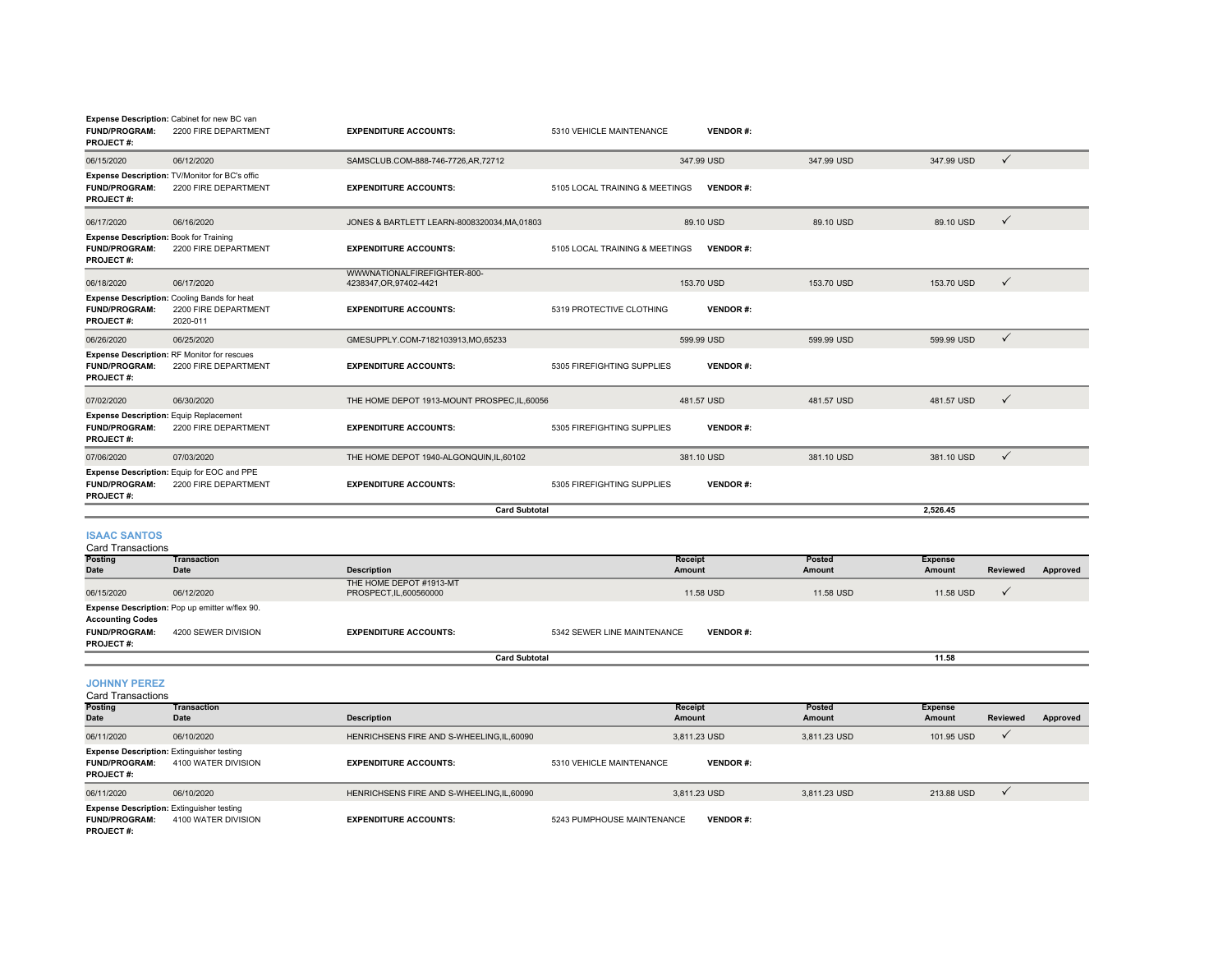|                                                                                                            |                        | <b>Card Subtotal</b>                                                     |                                                  |              | 4.738.71     |              |
|------------------------------------------------------------------------------------------------------------|------------------------|--------------------------------------------------------------------------|--------------------------------------------------|--------------|--------------|--------------|
| <b>Expense Description: LED bulbs</b><br><b>FUND/PROGRAM:</b><br>PROJECT#:                                 | 1170 COMMUTER PARKING  | <b>EXPENDITURE ACCOUNTS:</b>                                             | 5311 BLDG/GROUNDS MAINTENANCE VENDOR #:          |              |              |              |
| 06/29/2020                                                                                                 | 06/26/2020             | SPOT LIGHTING SUPPL-8669502852.CA.90813                                  | 474.72 USD                                       | 474.72 USD   | 474.72 USD   | $\checkmark$ |
| <b>Expense Description: LED bulbs</b><br><b>FUND/PROGRAM:</b><br><b>PROJECT#:</b>                          | 1430 FORESTRY DIVISION | <b>EXPENDITURE ACCOUNTS:</b>                                             | 5311 BLDG/GROUNDS MAINTENANCE VENDOR #:          |              |              |              |
| 06/25/2020                                                                                                 | 06/25/2020             | LEDLIGHT.COM-602-997-0366,AZ,85029                                       | 111.06 USD                                       | 111.06 USD   | 111.06 USD   | $\checkmark$ |
| <b>Expense Description: LED Bulbs</b><br><b>FUND/PROGRAM:</b><br><b>PROJECT#:</b>                          | 1170 COMMUTER PARKING  | <b>EXPENDITURE ACCOUNTS:</b>                                             | 5311 BLDG/GROUNDS MAINTENANCE VENDOR #:          |              |              |              |
| 06/25/2020                                                                                                 | 06/24/2020             | SPOT LIGHTING SUPPL-8669502852, CA, 90813                                | 341.70 USD                                       | 341.70 USD   | 341.70 USD   | $\checkmark$ |
| 06/11/2020<br><b>Expense Description: Extinguisher testing</b><br><b>FUND/PROGRAM:</b><br><b>PROJECT#:</b> | 1220 BUILDING SERVICES | HENRICHSENS FIRE AND S-WHEELING.IL.60090<br><b>EXPENDITURE ACCOUNTS:</b> | 5220 MAINT OFF/SPEC EQUIPMENT<br><b>VENDOR#:</b> |              |              |              |
|                                                                                                            | 06/10/2020             |                                                                          | 3.811.23 USD                                     | 3.811.23 USD | 1.633.90 USD | $\checkmark$ |
| <b>Expense Description: Extinguisher testing</b><br><b>FUND/PROGRAM:</b><br>PROJECT#:                      | 1400 CIP ENGINEERING   | <b>EXPENDITURE ACCOUNTS:</b>                                             | 5310 VEHICLE MAINTENANCE<br><b>VENDOR#:</b>      |              |              |              |
| 06/11/2020                                                                                                 | 06/10/2020             | HENRICHSENS FIRE AND S-WHEELING.IL.60090                                 | 3.811.23 USD                                     | 3.811.23 USD | 35.90 USD    | $\checkmark$ |
| <b>Expense Description: Extinguisher testing</b><br>FUND/PROGRAM:<br><b>PROJECT#:</b>                      | 2200 FIRE DEPARTMENT   | <b>EXPENDITURE ACCOUNTS:</b>                                             | 5211 EXTINGUISHER SERVICE<br><b>VENDOR#:</b>     |              |              |              |
| 06/11/2020                                                                                                 | 06/10/2020             | HENRICHSENS FIRE AND S-WHEELING.IL.60090                                 | 3.811.23 USD                                     | 3.811.23 USD | 1.364.90 USD | $\checkmark$ |
| <b>Expense Description: Extinguisher testing</b><br><b>FUND/PROGRAM:</b><br><b>PROJECT#:</b>               | 2100 POLICE DEPARTMENT | <b>EXPENDITURE ACCOUNTS:</b>                                             | 5310 VEHICLE MAINTENANCE<br><b>VENDOR#:</b>      |              |              |              |
| 06/11/2020                                                                                                 | 06/10/2020             | HENRICHSENS FIRE AND S-WHEELING.IL.60090                                 | 3,811.23 USD                                     | 3.811.23 USD | 401.90 USD   | $\checkmark$ |
| <b>Expense Description: Extinguisher testing</b><br><b>FUND/PROGRAM:</b><br><b>PROJECT#:</b>               | 1420 STREETS DIVISION  | <b>EXPENDITURE ACCOUNTS:</b>                                             | 5310 VEHICLE MAINTENANCE<br><b>VENDOR#:</b>      |              |              |              |
| 06/11/2020                                                                                                 | 06/10/2020             | HENRICHSENS FIRE AND S-WHEELING,IL,60090                                 | 3,811.23 USD                                     | 3,811.23 USD | 58.80 USD    | $\checkmark$ |

### **JON SFONDILIS**

| <b>Card Transactions</b>                 |                                                                          |                                              |                            |                          |                         |                          |              |          |
|------------------------------------------|--------------------------------------------------------------------------|----------------------------------------------|----------------------------|--------------------------|-------------------------|--------------------------|--------------|----------|
| <b>Posting</b><br>Date                   | Transaction<br>Date                                                      | <b>Description</b>                           |                            | <b>Receipt</b><br>Amount | <b>Posted</b><br>Amount | <b>Expense</b><br>Amount | Reviewed     | Approved |
| 06/08/2020                               | 06/05/2020                                                               | ILLINOIS CITY COUNTY M-DEKALB, IL, 60115     |                            | 480.75 USD               | 480.75 USD              | 240.38 USD               | $\checkmark$ |          |
| <b>FUND/PROGRAM:</b><br><b>PROJECT#:</b> | <b>Expense Description: ILCMA annual membership</b><br>1600 ADMIN & BOT  | <b>EXPENDITURE ACCOUNTS:</b>                 | 5222 MEMBERSHIP DUES       | <b>VENDOR#:</b>          |                         |                          |              |          |
| 06/08/2020                               | 06/05/2020                                                               | ILLINOIS CITY COUNTY M-DEKALB, IL, 60115     |                            | 480.75 USD               | 480.75 USD              | 240.37 USD               | $\checkmark$ |          |
| <b>FUND/PROGRAM:</b><br><b>PROJECT#:</b> | Expense Description: ILCMA annual membership<br>1600 ADMIN & BOT         | <b>EXPENDITURE ACCOUNTS:</b>                 | 5222 MEMBERSHIP DUES       | <b>VENDOR#:</b>          |                         |                          |              |          |
| 06/11/2020                               | 06/10/2020                                                               | CHICAGO TRIB SUBSCRIPT-3125467900, TX, 75067 |                            | 48.51 USD                | 48.51 USD               | 48.51 USD                | $\checkmark$ |          |
| <b>FUND/PROGRAM:</b><br><b>PROJECT#:</b> | <b>Expense Description:</b> Tribune online subscript<br>1600 ADMIN & BOT | <b>EXPENDITURE ACCOUNTS:</b>                 | 5302 BOOKS & SUBSCRIPTIONS | <b>VENDOR#:</b>          |                         |                          |              |          |
| 06/16/2020                               | 06/15/2020                                                               | DAILY HERALD/REFLEJOS-847-427-4300,IL,60005  |                            | 48.80 USD                | 48.80 USD               | 48.80 USD                | $\checkmark$ |          |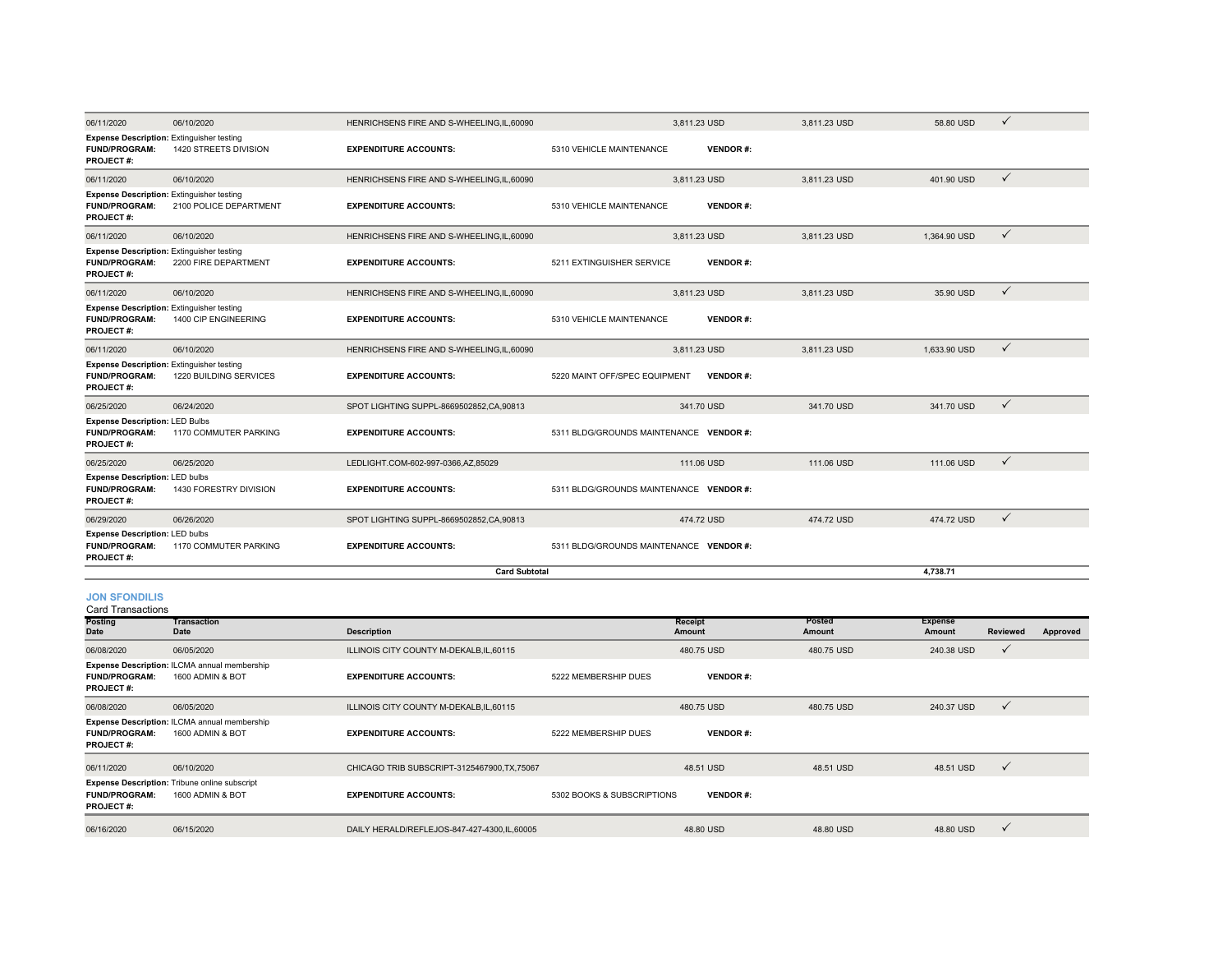#### **FUND/PROGRAM:** 1600 ADMIN & BOT**Expense Description:** Herald subscription

|                                                                                          |                                                                                        | <b>Card Subtotal</b>                                |                                |                  | 578.06                   |                             |
|------------------------------------------------------------------------------------------|----------------------------------------------------------------------------------------|-----------------------------------------------------|--------------------------------|------------------|--------------------------|-----------------------------|
| <b>JOSEPH LICARI</b><br><b>Card Transactions</b>                                         |                                                                                        |                                                     |                                |                  |                          |                             |
| Posting<br>Date                                                                          | <b>Transaction</b><br>Date                                                             | <b>Description</b>                                  | Receipt<br><b>Amount</b>       | Posted<br>Amount | <b>Expense</b><br>Amount | <b>Reviewed</b><br>Approved |
| 06/25/2020                                                                               | 06/24/2020                                                                             | NINO S PIZZERIA-(847) 947-911, IL, 60089            | 64.33 USD                      | 64.33 USD        | 64.33 USD                | $\checkmark$                |
| <b>FUND/PROGRAM:</b><br><b>PROJECT#:</b>                                                 | Expense Description: Food for Police Test<br>2100 POLICE DEPARTMENT                    | <b>EXPENDITURE ACCOUNTS:</b>                        | 5105 LOCAL TRAINING & MEETINGS | <b>VENDOR#:</b>  |                          |                             |
| 06/26/2020                                                                               | 06/24/2020                                                                             | NINO S PIZZERIA-BUFFALO GROVE, IL, 60089            | 27.08 USD                      | 27.08 USD        | 27.08 USD                | $\checkmark$                |
| <b>FUND/PROGRAM:</b><br>PROJECT#:                                                        | Expense Description: Food for Police Test<br>2100 POLICE DEPARTMENT                    | <b>EXPENDITURE ACCOUNTS:</b>                        | 5105 LOCAL TRAINING & MEETINGS | <b>VENDOR#:</b>  |                          |                             |
| 06/29/2020                                                                               | 06/26/2020                                                                             | AMZN MKTP US MS9GD4W01-<br>AMZN.COM/BILL, WA, 98109 | 229.97 USD                     | 229.97 USD       | 229.97 USD               | $\checkmark$                |
| <b>FUND/PROGRAM:</b><br>PROJECT#:                                                        | <b>Expense Description: Medical Thermometers</b><br>2100 POLICE DEPARTMENT<br>2020-011 | <b>EXPENDITURE ACCOUNTS:</b>                        | 5317 MISC OPERATING SUPPLIES   | <b>VENDOR#:</b>  |                          |                             |
| 07/03/2020                                                                               | 07/02/2020                                                                             | AMZN MKTP US MJ1T73FH2-<br>AMZN.COM/BILL, WA, 98109 | 999.98 USD                     | 999.98 USD       | 999.98 USD               | $\checkmark$                |
| Expense Description: GoPro Cameras<br><b>FUND/PROGRAM:</b><br><b>PROJECT#:</b>           | 2100 POLICE DEPARTMENT                                                                 | <b>EXPENDITURE ACCOUNTS:</b>                        | 5317 MISC OPERATING SUPPLIES   | <b>VENDOR#:</b>  |                          |                             |
| 07/03/2020                                                                               | 07/02/2020                                                                             | AMZN MKTP US MJ26R8Z80-<br>AMZN.COM/BILL, WA, 98109 | 1.261.06 USD                   | 1.261.06 USD     | 1.261.06 USD             | $\checkmark$                |
| <b>FUND/PROGRAM:</b><br>PROJECT#:                                                        | <b>Expense Description:</b> Camera and accessories<br>2100 POLICE DEPARTMENT           | <b>EXPENDITURE ACCOUNTS:</b>                        | 5317 MISC OPERATING SUPPLIES   | <b>VENDOR#:</b>  |                          |                             |
| 07/06/2020                                                                               | 07/05/2020                                                                             | AMZN MKTP US MJ8599JS2-<br>AMZN.COM/BILL, WA, 98109 | 311.94 USD                     | 311.94 USD       | 311.94 USD               | $\checkmark$                |
| <b>Expense Description: Camera equipment</b><br><b>FUND/PROGRAM:</b><br><b>PROJECT#:</b> | 2100 POLICE DEPARTMENT                                                                 | <b>EXPENDITURE ACCOUNTS:</b>                        | 5317 MISC OPERATING SUPPLIES   | <b>VENDOR#:</b>  |                          |                             |
|                                                                                          |                                                                                        | <b>Card Subtotal</b>                                |                                |                  | 2.894.36                 |                             |

#### **JOSEPH WARGO**

| <b>Card Transactions</b>                                                                |                                                                           |                                                 |                                                |                  |                          |                 |          |
|-----------------------------------------------------------------------------------------|---------------------------------------------------------------------------|-------------------------------------------------|------------------------------------------------|------------------|--------------------------|-----------------|----------|
| <b>Posting</b><br>Date                                                                  | <b>Transaction</b><br>Date                                                | <b>Description</b>                              | Receipt<br>Amount                              | Posted<br>Amount | <b>Expense</b><br>Amount | <b>Reviewed</b> | Approved |
| 06/25/2020                                                                              | 06/24/2020                                                                | SITEONE LANDSCAPE SUPP-WHEELING.IL.60090        | 42.10 USD                                      | 42.10 USD        | 42.10 USD                | $\checkmark$    |          |
| <b>Expense Description: Sprinkler heads</b><br><b>FUND/PROGRAM:</b><br><b>PROJECT#:</b> | 1430 FORESTRY DIVISION<br>2007-007                                        | <b>EXPENDITURE ACCOUNTS:</b>                    | 5311 BLDG/GROUNDS MAINTENANCE VENDOR #:        |                  |                          |                 |          |
| 07/02/2020                                                                              | 07/01/2020                                                                | ARTHUR CLESEN-LINCOLN-<br>LINCOLNSHIRE.IL.60069 | 302.00 USD                                     | 302.00 USD       | 302.00 USD               | $\checkmark$    |          |
| <b>FUND/PROGRAM:</b><br><b>PROJECT#:</b>                                                | <b>Expense Description: Grass seed, Penn Mulch</b><br>4100 WATER DIVISION | <b>EXPENDITURE ACCOUNTS:</b>                    | 5344 WATER MAIN MAINTENANCE<br><b>VENDOR#:</b> |                  |                          |                 |          |
|                                                                                         |                                                                           | <b>Card Subtotal</b>                            |                                                |                  | 344.10                   |                 |          |

#### **JOSHUA BERMAN**

Card Transactions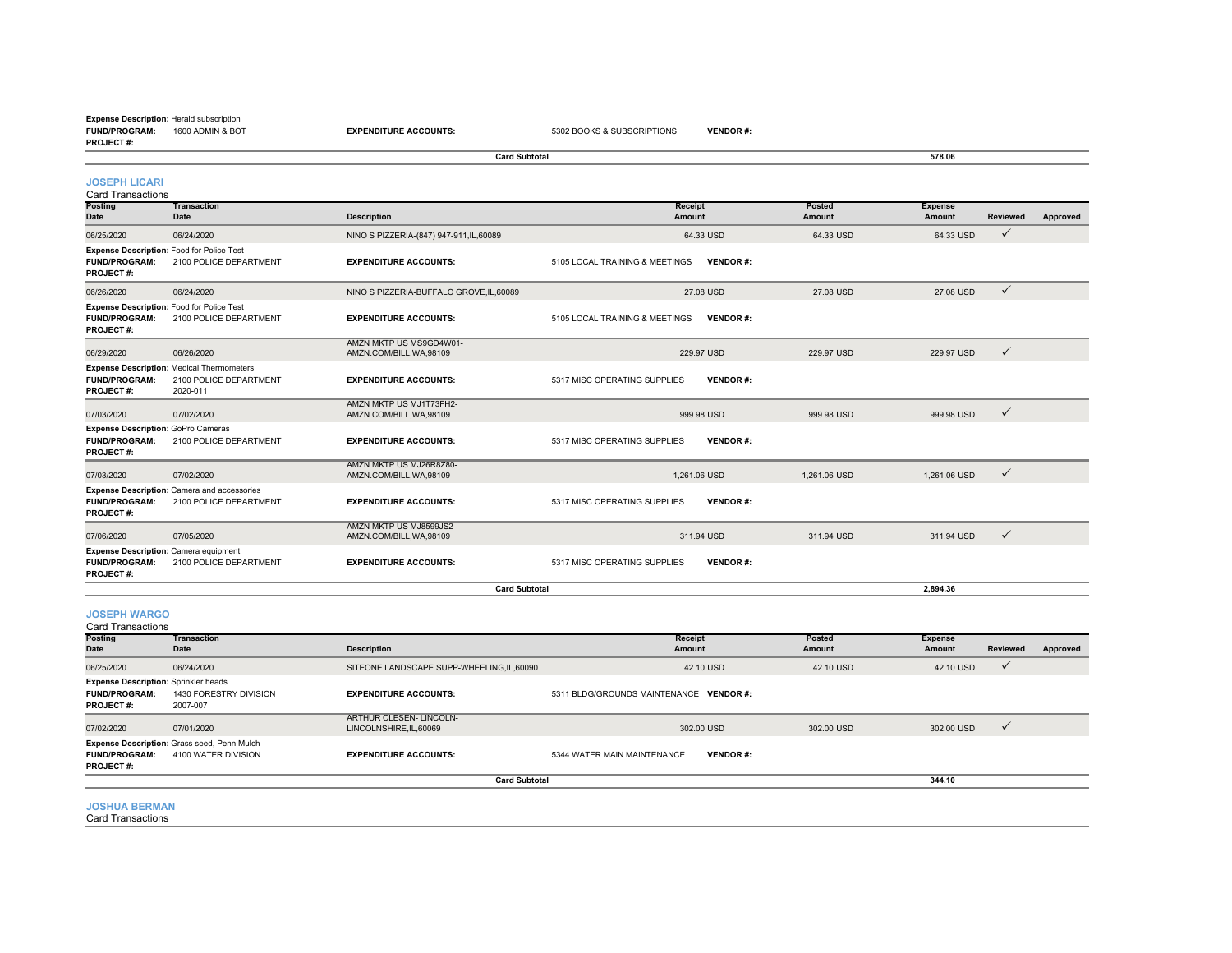| <b>Posting</b><br><b>Date</b>                                                              | <b>Transaction</b><br>Date | <b>Description</b>                          | <b>Receipt</b><br>Amount                        | Posted<br><b>Amount</b> | <b>Expense</b><br>Amount | <b>Reviewed</b> | Approved |
|--------------------------------------------------------------------------------------------|----------------------------|---------------------------------------------|-------------------------------------------------|-------------------------|--------------------------|-----------------|----------|
| 06/15/2020                                                                                 | 06/13/2020                 | NOR NORTHERN TOOL-800-222-5381, MN, 55306   | 701.81 USD                                      | 701.81 USD              | 350.91 USD               | $\checkmark$    |          |
| Expense Description: Split - Hand Tools<br><b>FUND/PROGRAM:</b><br><b>PROJECT#:</b>        | 4100 WATER DIVISION        | <b>EXPENDITURE ACCOUNTS:</b>                | 5315 SMALL TOOLS & EQUIPMENT<br><b>VENDOR#:</b> |                         |                          |                 |          |
| 06/15/2020                                                                                 | 06/13/2020                 | NOR NORTHERN TOOL-800-222-5381.MN.55306     | 701.81 USD                                      | 701.81 USD              | 350.90 USD               | $\checkmark$    |          |
| <b>Expense Description: Split - Hand Tools</b><br><b>FUND/PROGRAM:</b><br><b>PROJECT#:</b> | 4200 SEWER DIVISION        | <b>EXPENDITURE ACCOUNTS:</b>                | 5315 SMALL TOOLS & EQUIPMENT<br><b>VENDOR#:</b> |                         |                          |                 |          |
| 06/22/2020                                                                                 | 06/19/2020                 | GRAINGER-877-2022594,IL,60045-5202          | 87.15 USD                                       | 87.15 USD               | 87.15 USD                | $\checkmark$    |          |
| <b>Expense Description: Cotter Pins</b><br><b>FUND/PROGRAM:</b><br><b>PROJECT#:</b>        | 4100 WATER DIVISION        | <b>EXPENDITURE ACCOUNTS:</b>                | <b>VENDOR#:</b><br>5214 HYDRANT MAINTENANCE     |                         |                          |                 |          |
| 06/26/2020                                                                                 | 06/25/2020                 | NOR NORTHERN TOOL-800-222-5381, MN, 55306   | 273.00 USD                                      | 273.00 USD              | 136.50 USD               | $\checkmark$    |          |
| Expense Description: Split - Trash Pump<br><b>FUND/PROGRAM:</b><br><b>PROJECT#:</b>        | 4100 WATER DIVISION        | <b>EXPENDITURE ACCOUNTS:</b>                | <b>VENDOR#:</b><br>5315 SMALL TOOLS & EQUIPMENT |                         |                          |                 |          |
| 06/26/2020                                                                                 | 06/25/2020                 | NOR NORTHERN TOOL-800-222-5381, MN, 55306   | 273.00 USD                                      | 273.00 USD              | 136,50 USD               | $\checkmark$    |          |
| Expense Description: Split - Trash Pump<br><b>FUND/PROGRAM:</b><br><b>PROJECT#:</b>        | 4200 SEWER DIVISION        | <b>EXPENDITURE ACCOUNTS:</b>                | 5315 SMALL TOOLS & EQUIPMENT<br><b>VENDOR#:</b> |                         |                          |                 |          |
| 07/01/2020                                                                                 | 06/30/2020                 | LEN'S ACE HARDWARE-BUFFALO GROVE, IL, 60089 | 6.99 USD                                        | 6.99 USD                | 6.99 USD                 | ✓               |          |
| <b>Expense Description: Sample Bags</b><br><b>FUND/PROGRAM:</b><br><b>PROJECT#:</b>        | 4100 WATER DIVISION        | <b>EXPENDITURE ACCOUNTS:</b>                | <b>VENDOR#:</b><br>5315 SMALL TOOLS & EQUIPMENT |                         |                          |                 |          |
|                                                                                            |                            | <b>Card Subtotal</b>                        |                                                 |                         | 1.068.95                 |                 |          |

#### **KATHERINE WHITEHEAD**

| Card Transactions                                                                       |                                                                      |                                                     |                               |                 |              |                |                 |          |
|-----------------------------------------------------------------------------------------|----------------------------------------------------------------------|-----------------------------------------------------|-------------------------------|-----------------|--------------|----------------|-----------------|----------|
| <b>Posting</b>                                                                          | <b>Transaction</b>                                                   |                                                     |                               | Receipt         | Posted       | <b>Expense</b> |                 |          |
| <b>Date</b>                                                                             | Date                                                                 | <b>Description</b>                                  |                               | <b>Amount</b>   | Amount       | Amount         | <b>Reviewed</b> | Approved |
| 06/05/2020                                                                              | 06/04/2020                                                           | AMZN MKTP US MY7MH4Z42-<br>AMZN.COM/BILL, WA, 98109 |                               | 59.99 USD       | 59.99 USD    | 59.99 USD      | $\checkmark$    |          |
| <b>Expense Description: Eimer Uniform</b><br><b>FUND/PROGRAM:</b><br><b>PROJECT#:</b>   | 2100 POLICE DEPARTMENT                                               | <b>EXPENDITURE ACCOUNTS:</b>                        | 5106 UNIFORM ALLOWANCE        | <b>VENDOR#:</b> |              |                |                 |          |
| 06/08/2020                                                                              | 06/05/2020                                                           | THOMSON WEST TCD-800-328-4880.MN.55123              |                               | 243.11 USD      | 243.11 USD   | 243.11 USD     | $\checkmark$    |          |
| <b>FUND/PROGRAM:</b><br><b>PROJECT#:</b>                                                | Expense Description: May ILCS Subscription<br>2100 POLICE DEPARTMENT | <b>EXPENDITURE ACCOUNTS:</b>                        | 5231 REG & SPCL AGENCY ASSESS | <b>VENDOR#:</b> |              |                |                 |          |
| 06/08/2020                                                                              | 06/07/2020                                                           | AMZN MKTP US MY88Q0ET2-<br>AMZN.COM/BILL, WA, 98109 |                               | 26.79 USD       | 26.79 USD    | 26.79 USD      | $\checkmark$    |          |
| <b>Expense Description: Office Supplies</b><br><b>FUND/PROGRAM:</b><br><b>PROJECT#:</b> | 2100 POLICE DEPARTMENT                                               | <b>EXPENDITURE ACCOUNTS:</b>                        | 5318 OFFICE SUPPLIES          | <b>VENDOR#:</b> |              |                |                 |          |
| 06/10/2020                                                                              | 06/09/2020                                                           | VILLAGE CYCLE SPORT-ARLINGTON HEI, IL, 60004        |                               | 71.03 USD       | 71.03 USD    | 71.03 USD      | $\checkmark$    |          |
| <b>Expense Description: Bike Equipt</b><br><b>FUND/PROGRAM:</b><br><b>PROJECT#:</b>     | 2100 POLICE DEPARTMENT                                               | <b>EXPENDITURE ACCOUNTS:</b>                        | 5317 MISC OPERATING SUPPLIES  | <b>VENDOR#:</b> |              |                |                 |          |
| 06/11/2020                                                                              | 06/11/2020                                                           | VZWRLSS MY VZ VB P-800-922-0204.FL.32746            |                               | 1.064.28 USD    | 1.064.28 USD | 1.064.28 USD   | $\checkmark$    |          |
| <b>Expense Description: May Broadband</b><br><b>FUND/PROGRAM:</b>                       | 1600 ADMIN & BOT                                                     | <b>EXPENDITURE ACCOUNTS:</b>                        | 5239 CELLULAR SERVICES        | <b>VENDOR#:</b> |              |                |                 |          |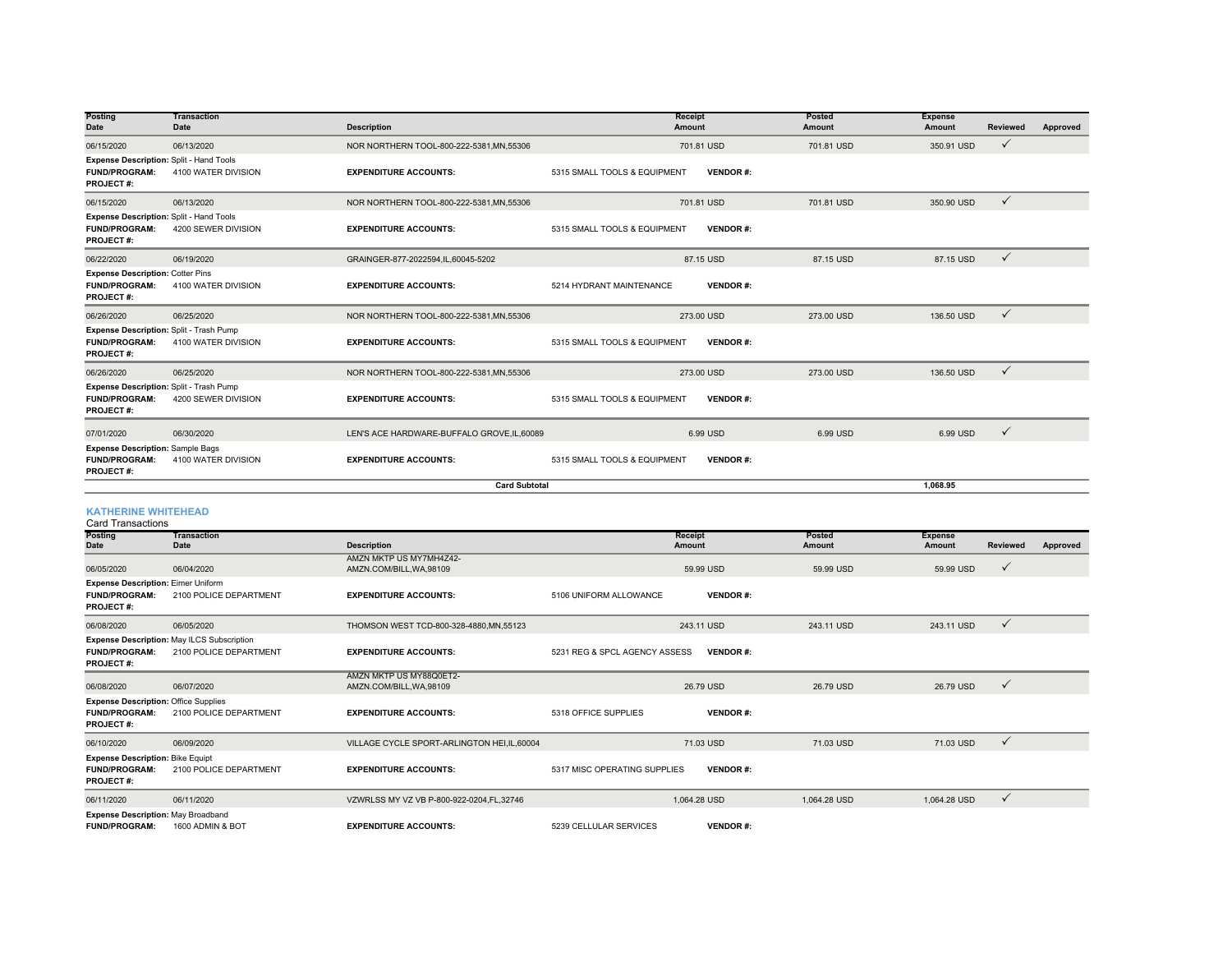#### **PROJECT #:**

| 06/12/2020                                                                                   | 06/10/2020               | AXON-SCOTTSDALE, AZ, 85255                          |                                | 3,847.80 USD    | 3,847.80 USD | 3,847.80 USD | ✓            |  |
|----------------------------------------------------------------------------------------------|--------------------------|-----------------------------------------------------|--------------------------------|-----------------|--------------|--------------|--------------|--|
| <b>Expense Description: Taser Supplies</b><br><b>FUND/PROGRAM:</b><br><b>PROJECT#:</b>       | 2100 POLICE DEPARTMENT   | <b>EXPENDITURE ACCOUNTS:</b>                        | 5316 RANGE SUPPLIES            | <b>VENDOR#:</b> |              |              |              |  |
| 06/18/2020                                                                                   | 06/17/2020               | TYCOINTEGRATEDSECURITY-800-289-<br>2647, IN, 46256  |                                | 67.60 USD       | 67.60 USD    | 67.60 USD    | $\checkmark$ |  |
| Expense Description: May Alarm PD<br><b>FUND/PROGRAM:</b><br><b>PROJECT#:</b>                | 2100 POLICE DEPARTMENT   | <b>EXPENDITURE ACCOUNTS:</b>                        | 5317 MISC OPERATING SUPPLIES   | <b>VENDOR#:</b> |              |              |              |  |
| 06/19/2020                                                                                   | 06/19/2020               | COMCAST CHICAGO-800-COMCAST, IL, 60173              |                                | 16.43 USD       | 16.43 USD    | 16.43 USD    | $\checkmark$ |  |
| Expense Description: June Internet for PD<br><b>FUND/PROGRAM:</b><br><b>PROJECT#:</b>        | 1750 INFORMATION SYSTEMS | <b>EXPENDITURE ACCOUNTS:</b>                        | 5207 IS SERV & MAINT AGREEMENT | <b>VENDOR#:</b> |              |              |              |  |
| 06/22/2020                                                                                   | 06/19/2020               | AMZN MKTP US MS2IL6VZ1-<br>AMZN.COM/BILL, WA, 98109 |                                | 96.97 USD       | 96.97 USD    | 96.97 USD    | ✓            |  |
| Expense Description: Higham Uniform<br><b>FUND/PROGRAM:</b><br><b>PROJECT#:</b>              | 2100 POLICE DEPARTMENT   | <b>EXPENDITURE ACCOUNTS:</b>                        | 5106 UNIFORM ALLOWANCE         | <b>VENDOR#:</b> |              |              |              |  |
| 06/22/2020                                                                                   | 06/19/2020               | TYCOINTEGRATEDSECURITY-800-289-<br>2647, IN, 46256  |                                | 78.00 USD       | 78.00 USD    | 78,00 USD    | $\checkmark$ |  |
| Expense Description: May Alarm PD<br><b>FUND/PROGRAM:</b><br><b>PROJECT#:</b>                | 2100 POLICE DEPARTMENT   | <b>EXPENDITURE ACCOUNTS:</b>                        | 5317 MISC OPERATING SUPPLIES   | <b>VENDOR#:</b> |              |              |              |  |
| 06/22/2020                                                                                   | 06/19/2020               | TYCOINTEGRATEDSECURITY-800-289-<br>2647, IN, 46256  |                                | 78.00 USD       | 78.00 USD    | 78.00 USD    | ✓            |  |
| Expense Description: June Alarm PD<br><b>FUND/PROGRAM:</b><br><b>PROJECT#:</b>               | 2100 POLICE DEPARTMENT   | <b>EXPENDITURE ACCOUNTS:</b>                        | 5317 MISC OPERATING SUPPLIES   | <b>VENDOR#:</b> |              |              |              |  |
| 06/22/2020                                                                                   | 06/19/2020               | STATE GRAPHICS-WHEELING,IL,60090                    |                                | 426.53 USD      | 426.53 USD   | 426.53 USD   | $\checkmark$ |  |
| <b>Expense Description: Misc Office Supplies</b><br><b>FUND/PROGRAM:</b><br><b>PROJECT#:</b> | 2100 POLICE DEPARTMENT   | <b>EXPENDITURE ACCOUNTS:</b>                        | 5318 OFFICE SUPPLIES           | <b>VENDOR#:</b> |              |              |              |  |
| 06/22/2020                                                                                   | 06/20/2020               | AMAZON.COM MS1AO4P80-<br>AMZN.COM/BILL, WA, 98109   |                                | 18.75 USD       | 18.75 USD    | 18.75 USD    | $\checkmark$ |  |
| <b>Expense Description: Higham Uniform</b><br><b>FUND/PROGRAM:</b><br><b>PROJECT#:</b>       | 2100 POLICE DEPARTMENT   | <b>EXPENDITURE ACCOUNTS:</b>                        | 5106 UNIFORM ALLOWANCE         | <b>VENDOR#:</b> |              |              |              |  |
| 06/22/2020                                                                                   | 06/20/2020               | AMAZON.COM MS1Y86PM0-<br>AMZN.COM/BILL, WA, 98109   |                                | 18.75 USD       | 18.75 USD    | 18.75 USD    | ✓            |  |
| <b>Expense Description: Higham Uniform</b><br><b>FUND/PROGRAM:</b><br><b>PROJECT#:</b>       | 2100 POLICE DEPARTMENT   | <b>EXPENDITURE ACCOUNTS:</b>                        | 5106 UNIFORM ALLOWANCE         | <b>VENDOR#:</b> |              |              |              |  |
| 06/22/2020                                                                                   | 06/20/2020               | AMAZON.COM MS44F25C1 A-<br>AMZN.COM/BILL.WA.98109   |                                | 18.75 USD       | 18.75 USD    | 18,75 USD    | $\checkmark$ |  |
| Expense Description: Higham Uniform<br><b>FUND/PROGRAM:</b><br><b>PROJECT#:</b>              | 2100 POLICE DEPARTMENT   | <b>EXPENDITURE ACCOUNTS:</b>                        | 5106 UNIFORM ALLOWANCE         | <b>VENDOR#:</b> |              |              |              |  |
| 06/22/2020                                                                                   | 06/21/2020               | AMAZON.COM MS2Z198D1-<br>AMZN.COM/BILL, WA, 98109   |                                | 10.00 USD       | 10.00 USD    | 10.00 USD    | $\checkmark$ |  |
| <b>Expense Description: Office Supply</b><br><b>FUND/PROGRAM:</b><br><b>PROJECT#:</b>        | 2100 POLICE DEPARTMENT   | <b>EXPENDITURE ACCOUNTS:</b>                        | 5318 OFFICE SUPPLIES           | <b>VENDOR#:</b> |              |              |              |  |
| 06/22/2020                                                                                   | 06/21/2020               | AMZN MKTP US MS6FQ70Y2-<br>AMZN.COM/BILL, WA, 98109 |                                | 13.25 USD       | 13.25 USD    | 13.25 USD    | $\checkmark$ |  |
| <b>Expense Description: Swanson Uniform</b><br><b>FUND/PROGRAM:</b>                          | 2100 POLICE DEPARTMENT   | <b>EXPENDITURE ACCOUNTS:</b>                        | 5106 UNIFORM ALLOWANCE         | <b>VENDOR#:</b> |              |              |              |  |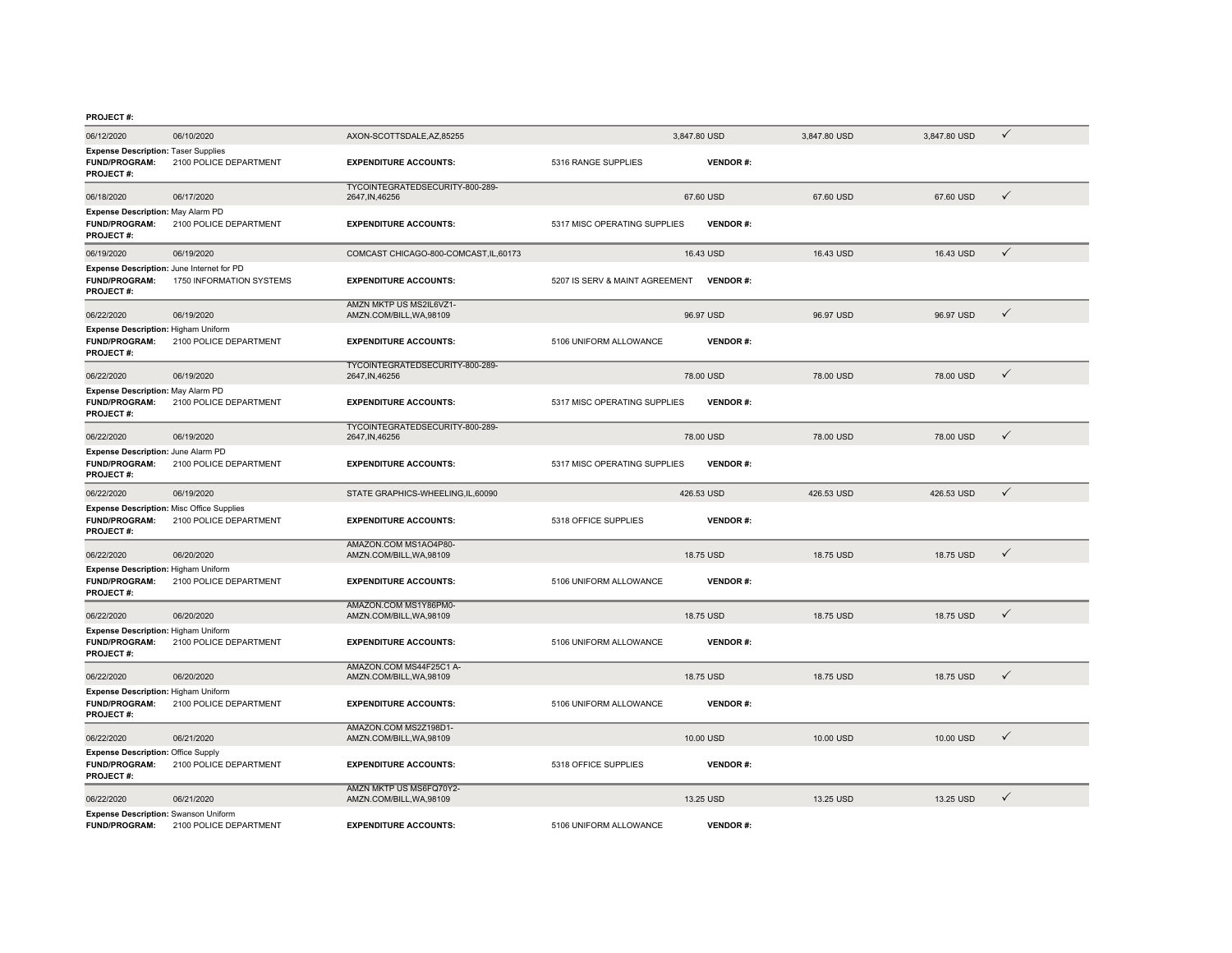**PROJECT #:**

| 06/23/2020                                                                                                        | 06/23/2020               | AMZN MKTP US MS2444DG1-<br>AMZN.COM/BILL, WA, 98109 |                                | 124.99 USD      | 124.99 USD | 124.99 USD | $\checkmark$ |
|-------------------------------------------------------------------------------------------------------------------|--------------------------|-----------------------------------------------------|--------------------------------|-----------------|------------|------------|--------------|
| <b>Expense Description: Courtney Uniform</b><br><b>FUND/PROGRAM:</b><br><b>PROJECT#:</b>                          | 2100 POLICE DEPARTMENT   | <b>EXPENDITURE ACCOUNTS:</b>                        | 5106 UNIFORM ALLOWANCE         | <b>VENDOR#:</b> |            |            |              |
| 06/23/2020                                                                                                        | 06/23/2020               | AMZN MKTP US MS94P7DZ1-<br>AMZN.COM/BILL, WA, 98109 |                                | 15.11 USD       | 15.11 USD  | 15.11 USD  | $\checkmark$ |
| <b>Expense Description: Swanson Uniform</b><br><b>FUND/PROGRAM:</b><br><b>PROJECT#:</b>                           | 2100 POLICE DEPARTMENT   | <b>EXPENDITURE ACCOUNTS:</b>                        | 5106 UNIFORM ALLOWANCE         | <b>VENDOR#:</b> |            |            |              |
| 06/24/2020                                                                                                        | 06/22/2020               | PARTNERS AND PAWS-LISLE, IL, 60532                  |                                | 437.55 USD      | 437.55 USD | 437.55 USD | $\checkmark$ |
| <b>Expense Description: K9 Riggs Vet</b><br><b>FUND/PROGRAM:</b><br>PROJECT#:                                     | 2100 POLICE DEPARTMENT   | <b>EXPENDITURE ACCOUNTS:</b>                        | 5317 MISC OPERATING SUPPLIES   | <b>VENDOR#:</b> |            |            |              |
| 06/24/2020                                                                                                        | 06/23/2020               | AMZN MKTP US MS9980H00-<br>AMZN.COM/BILL, WA, 98109 |                                | 154.90 USD      | 154.90 USD | 154.90 USD | $\checkmark$ |
| <b>Expense Description: Maurer Uniform</b><br><b>FUND/PROGRAM:</b><br><b>PROJECT#:</b>                            | 2100 POLICE DEPARTMENT   | <b>EXPENDITURE ACCOUNTS:</b>                        | 5106 UNIFORM ALLOWANCE         | <b>VENDOR#:</b> |            |            |              |
| 06/26/2020                                                                                                        | 06/26/2020               | COMCAST CHICAGO-800-266-2278, IL, 60173             |                                | 206.91 USD      | 206.91 USD | 206.91 USD | $\checkmark$ |
| Expense Description: Internet for PD<br>FUND/PROGRAM:<br><b>PROJECT#:</b>                                         | 1750 INFORMATION SYSTEMS | <b>EXPENDITURE ACCOUNTS:</b>                        | 5207 IS SERV & MAINT AGREEMENT | <b>VENDOR#:</b> |            |            |              |
| 06/29/2020                                                                                                        | 06/26/2020               | AMZN MKTP US MS19D1D02-<br>AMZN.COM/BILL, WA, 98109 |                                | 12.72 USD       | 12.72 USD  | 12.72 USD  | $\checkmark$ |
| <b>Expense Description: Cooper Uniform</b><br><b>FUND/PROGRAM:</b><br><b>PROJECT#:</b>                            | 2100 POLICE DEPARTMENT   | <b>EXPENDITURE ACCOUNTS:</b>                        | 5106 UNIFORM ALLOWANCE         | <b>VENDOR#:</b> |            |            |              |
| 06/29/2020                                                                                                        | 06/27/2020               | AMZN MKTP US MS2V86D12-<br>AMZN.COM/BILL, WA, 98109 |                                | 37.45 USD       | 37.45 USD  | 37.45 USD  | $\checkmark$ |
| <b>Expense Description: Cooper Uniform</b><br><b>FUND/PROGRAM:</b><br><b>PROJECT#:</b>                            | 2100 POLICE DEPARTMENT   | <b>EXPENDITURE ACCOUNTS:</b>                        | 5106 UNIFORM ALLOWANCE         | <b>VENDOR#:</b> |            |            |              |
| 06/29/2020                                                                                                        | 06/27/2020               | AMZN MKTP US MS79T32C2-<br>AMZN.COM/BILL, WA, 98109 |                                | 12.71 USD       | 12.71 USD  | 12.71 USD  | $\checkmark$ |
| <b>Expense Description: Cooper Uniform</b><br><b>Accounting Codes</b><br><b>FUND/PROGRAM:</b><br><b>PROJECT#:</b> | 2100 POLICE DEPARTMENT   | <b>EXPENDITURE ACCOUNTS:</b>                        | 5106 UNIFORM ALLOWANCE         | <b>VENDOR#:</b> |            |            |              |
| 06/30/2020                                                                                                        | 06/29/2020               | ATT BILL PAYMENT-800-288-2020, TX, 75202            |                                | 99.47 USD       | 99.47 USD  | 99.47 USD  | $\checkmark$ |
| Expense Description: Internet 6/20-7/19<br><b>FUND/PROGRAM:</b><br><b>PROJECT#:</b>                               | 2110 DISPATCHERS         | <b>EXPENDITURE ACCOUNTS:</b>                        | 5207 IS SERV & MAINT AGREEMENT | <b>VENDOR#:</b> |            |            |              |
| 07/01/2020                                                                                                        | 06/30/2020               | AMAZON.COM MJ7525J31 A-<br>AMZN.COM/BILL, WA, 98109 |                                | 74.82 USD       | 74.82 USD  | 74.82 USD  | $\checkmark$ |
| Expense Description: Sherman Uniform<br><b>FUND/PROGRAM:</b><br><b>PROJECT#:</b>                                  | 2100 POLICE DEPARTMENT   | <b>EXPENDITURE ACCOUNTS:</b>                        | 5106 UNIFORM ALLOWANCE         | <b>VENDOR#:</b> |            |            |              |
|                                                                                                                   |                          | <b>Card Subtotal</b>                                |                                |                 |            | 7,332.66   |              |
| <b>LANA RUDNIK</b><br><b>Card Transactions</b>                                                                    |                          |                                                     |                                |                 |            |            |              |

| Posting<br><b>Date</b> | Transaction<br><b>Date</b> | <b>Description</b>           | Receipt<br>Amount | Posted<br>Amount | Expense<br>Amount | Reviewed | Approved |
|------------------------|----------------------------|------------------------------|-------------------|------------------|-------------------|----------|----------|
| 06/05/2020             | 06/04/2020                 | IAFSM-ST. CHARLES, IL, 60175 | 25.00 USD         | 25,00 USD        | 14.58 USD         |          |          |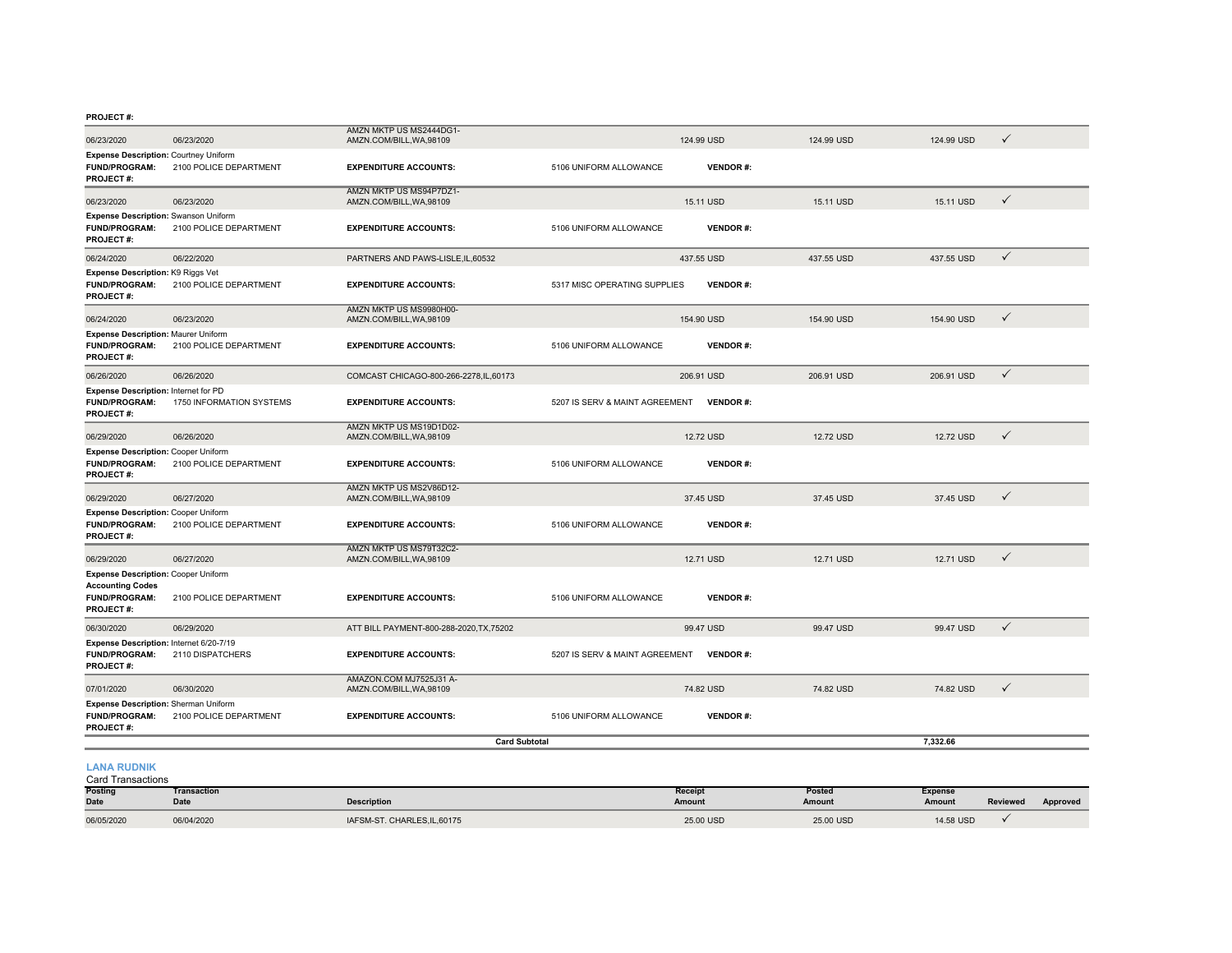| Expense Description: IAFSMA - KG<br><b>FUND/PROGRAM:</b><br><b>PROJECT#:</b>           | 1400 CIP ENGINEERING                                                           | <b>EXPENDITURE ACCOUNTS:</b>                        | 5222 MEMBERSHIP DUES           | <b>VENDOR#:</b> |            |            |              |  |
|----------------------------------------------------------------------------------------|--------------------------------------------------------------------------------|-----------------------------------------------------|--------------------------------|-----------------|------------|------------|--------------|--|
| 06/05/2020                                                                             | 06/04/2020                                                                     | IAFSM-ST. CHARLES, IL, 60175                        |                                | 25.00 USD       | 25.00 USD  | 10.42 USD  | $\checkmark$ |  |
| Expense Description: IAFSMA - KG<br><b>FUND/PROGRAM:</b><br>PROJECT#:                  | 1400 CIP ENGINEERING                                                           | <b>EXPENDITURE ACCOUNTS:</b>                        | 5222 MEMBERSHIP DUES           | <b>VENDOR#:</b> |            |            |              |  |
| 06/15/2020                                                                             | 06/14/2020                                                                     | AMAZON.COM MS5Z91441 A-<br>AMZN.COM/BILL, WA, 98109 |                                | 19.13 USD       | 19.13 USD  | 19.13 USD  | $\checkmark$ |  |
| <b>FUND/PROGRAM:</b><br>PROJECT#:                                                      | Expense Description: Hand sanitizing wipes<br>1400 CIP ENGINEERING<br>2020-011 | <b>EXPENDITURE ACCOUNTS:</b>                        | 5317 MISC OPERATING SUPPLIES   | <b>VENDOR#:</b> |            |            |              |  |
| 06/16/2020                                                                             | 06/15/2020                                                                     | AMZN MKTP US MY6UY5R82-<br>AMZN.COM/BILL, WA, 98109 |                                | 66.53 USD       | 66.53 USD  | 26.98 USD  | $\checkmark$ |  |
| <b>Expense Description: Split - power strip</b><br><b>FUND/PROGRAM:</b><br>PROJECT#:   | 1400 CIP ENGINEERING                                                           | <b>EXPENDITURE ACCOUNTS:</b>                        | 5317 MISC OPERATING SUPPLIES   | <b>VENDOR#:</b> |            |            |              |  |
| 06/16/2020                                                                             | 06/15/2020                                                                     | AMZN MKTP US MY6UY5R82-<br>AMZN.COM/BILL, WA, 98109 |                                | 66.53 USD       | 66.53 USD  | 39.55 USD  | $\checkmark$ |  |
| Expense Description: Split - sanitizer<br><b>FUND/PROGRAM:</b><br><b>PROJECT#:</b>     | 1400 CIP ENGINEERING<br>2020-011                                               | <b>EXPENDITURE ACCOUNTS:</b>                        | 5317 MISC OPERATING SUPPLIES   | <b>VENDOR#:</b> |            |            |              |  |
| 06/19/2020                                                                             | 06/18/2020                                                                     | VISTAPR VISTAPRINT.COM-866-8936743,MA,02451         |                                | 67.99 USD       | 67.99 USD  | 67.99 USD  | $\checkmark$ |  |
| Expense Description: Printed post-it notes<br><b>FUND/PROGRAM:</b><br>PROJECT#:        | 1400 CIP ENGINEERING                                                           | <b>EXPENDITURE ACCOUNTS:</b>                        | 5228 PRINTING & BINDING        | <b>VENDOR#:</b> |            |            |              |  |
| 06/23/2020                                                                             | 06/22/2020                                                                     | GRAINGER-877-2022594,IL,60045-5202                  |                                | 26.61 USD       | 26.61 USD  | 26.61 USD  | $\checkmark$ |  |
| <b>Expense Description: Safety glasses</b><br><b>FUND/PROGRAM:</b><br>PROJECT#:        | 1400 CIP ENGINEERING                                                           | <b>EXPENDITURE ACCOUNTS:</b>                        | 5319 PROTECTIVE CLOTHING       | <b>VENDOR#:</b> |            |            |              |  |
| 06/23/2020                                                                             | 06/23/2020                                                                     | AMZN MKTP US MS0680500-<br>AMZN.COM/BILL.WA.98109   |                                | 49.40 USD       | 49.40 USD  | 49.40 USD  | $\checkmark$ |  |
| <b>Expense Description: Calculator</b><br><b>FUND/PROGRAM:</b><br>PROJECT#:            | 1400 CIP ENGINEERING                                                           | <b>EXPENDITURE ACCOUNTS:</b>                        | 5315 SMALL TOOLS & EQUIPMENT   | <b>VENDOR#:</b> |            |            |              |  |
| 06/24/2020                                                                             | 06/24/2020                                                                     | AMZN MKTP US MS0782B00-<br>AMZN.COM/BILL, WA, 98109 |                                | 6.98 USD        | 6.98 USD   | 6.98 USD   | $\checkmark$ |  |
| <b>Expense Description: Calculator ink</b><br><b>FUND/PROGRAM:</b><br><b>PROJECT#:</b> | 1400 CIP ENGINEERING                                                           | <b>EXPENDITURE ACCOUNTS:</b>                        | 5317 MISC OPERATING SUPPLIES   | <b>VENDOR#:</b> |            |            |              |  |
| 06/25/2020                                                                             | 06/23/2020                                                                     | TRANSOFT SOLUTIONS INC-RICHMOND, BC, V6B2L1         |                                | 750,00 USD      | 750,00 USD | 437.50 USD | $\checkmark$ |  |
| <b>FUND/PROGRAM:</b><br>PROJECT#:                                                      | Expense Description: Split - 2020 Auto Turn<br>1400 CIP ENGINEERING            | <b>EXPENDITURE ACCOUNTS:</b>                        | 5207 IS SERV & MAINT AGREEMENT | <b>VENDOR#:</b> |            |            |              |  |
| 06/25/2020                                                                             | 06/23/2020                                                                     | TRANSOFT SOLUTIONS INC-RICHMOND.BC.V6B2L1           |                                | 750.00 USD      | 750,00 USD | 312.50 USD | $\checkmark$ |  |
| <b>FUND/PROGRAM:</b><br><b>PROJECT#:</b>                                               | Expense Description: Split - 2021 Auto Turn<br>1400 CIP ENGINEERING            | <b>EXPENDITURE ACCOUNTS:</b>                        | 5207 IS SERV & MAINT AGREEMENT | <b>VENDOR#:</b> |            |            |              |  |
| 07/01/2020                                                                             | 06/30/2020                                                                     | AMZN MKTP US MS7YC5Y42-<br>AMZN.COM/BILL, WA, 98109 |                                | 14.99 USD       | 14.99 USD  | 14.99 USD  | $\checkmark$ |  |
| <b>Expense Description: Desk organizer</b><br><b>FUND/PROGRAM:</b><br><b>PROJECT#:</b> | 1400 CIP ENGINEERING                                                           | <b>EXPENDITURE ACCOUNTS:</b>                        | 5317 MISC OPERATING SUPPLIES   | <b>VENDOR#:</b> |            |            |              |  |
| 07/02/2020                                                                             | 07/01/2020                                                                     | OFFICEMAX/DEPOT 6869-800-463-3768,IL,60143          |                                | 38.27 USD       | 38.27 USD  | 38.27 USD  | $\checkmark$ |  |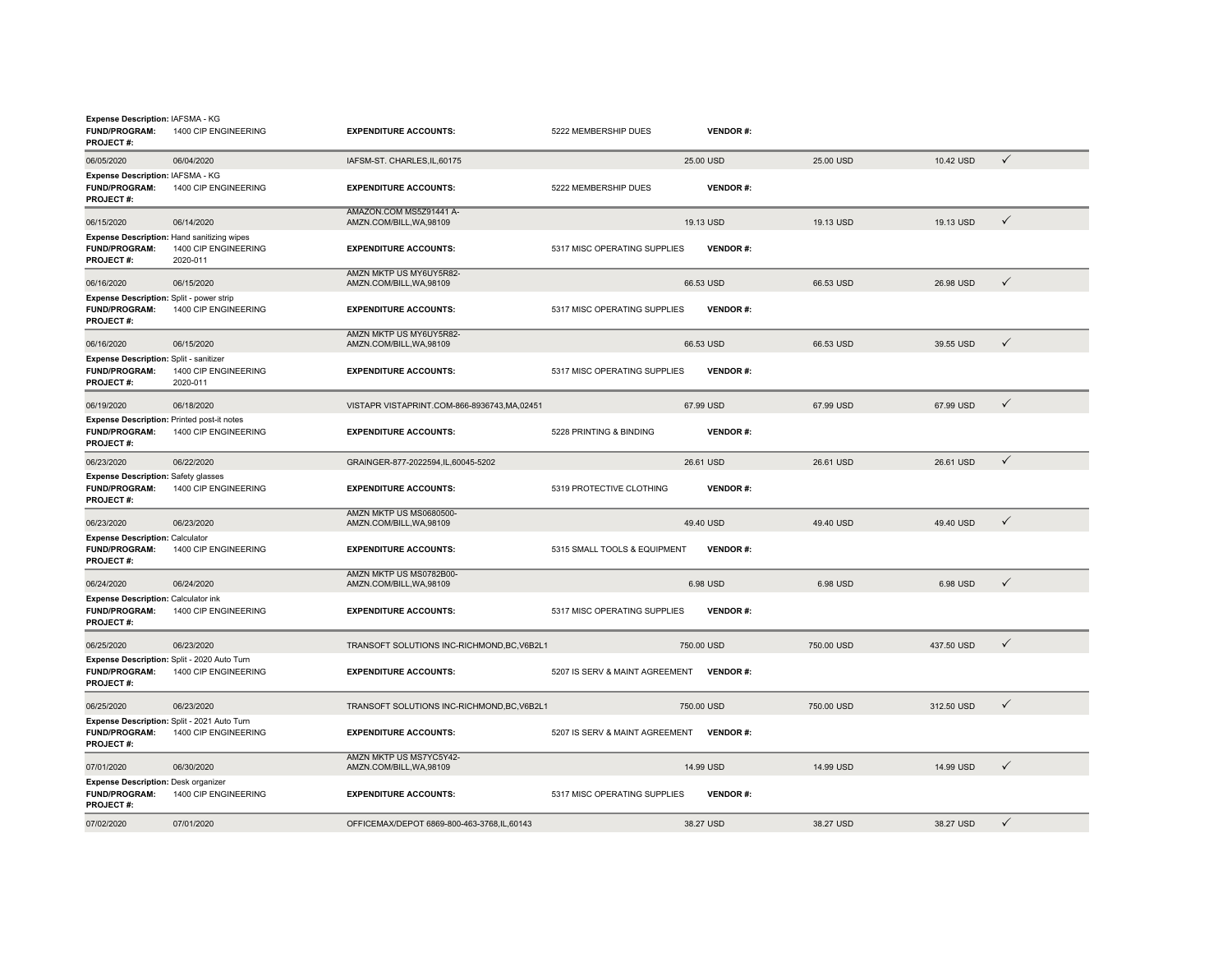| <b>Expense Description: Mailing envelopes</b>                                             |                                  |                                            |                      |                 |           |           |  |  |  |
|-------------------------------------------------------------------------------------------|----------------------------------|--------------------------------------------|----------------------|-----------------|-----------|-----------|--|--|--|
| <b>Accounting Codes</b><br><b>FUND/PROGRAM:</b><br><b>PROJECT#:</b>                       | 1400 CIP ENGINEERING             | <b>EXPENDITURE ACCOUNTS:</b>               | 5318 OFFICE SUPPLIES | <b>VENDOR#:</b> |           |           |  |  |  |
| 07/02/2020                                                                                | 07/01/2020                       | OFFICEMAX/DEPOT 6869-800-463-3768,IL,60143 |                      | 29.99 USD       | 29.99 USD | 29.99 USD |  |  |  |
| <b>Expense Description: Mailing envelopes</b><br><b>FUND/PROGRAM:</b><br><b>PROJECT#:</b> | 1400 CIP ENGINEERING             | <b>EXPENDITURE ACCOUNTS:</b>               | 5318 OFFICE SUPPLIES | <b>VENDOR#:</b> |           |           |  |  |  |
|                                                                                           | <b>Card Subtotal</b><br>1.094.89 |                                            |                      |                 |           |           |  |  |  |

#### **LISA LEONTEOS**

Card Transactions

| <b>Posting</b><br><b>Date</b>            | <b>Transaction</b><br>Date                                                           | <b>Description</b>                      | Receipt<br>Amount                               | Posted<br>Amount | <b>Expense</b><br>Amount | <b>Reviewed</b> | Approved |
|------------------------------------------|--------------------------------------------------------------------------------------|-----------------------------------------|-------------------------------------------------|------------------|--------------------------|-----------------|----------|
| 06/22/2020                               | 06/19/2020                                                                           | SOCK FANCY-4704403591, GA, 30312        | 540.00 USD                                      | 540.00 USD       | 540.00 USD               |                 |          |
| <b>FUND/PROGRAM:</b><br><b>PROJECT#:</b> | <b>Expense Description:</b> Face masks for employees<br>1600 ADMIN & BOT<br>2020-011 | <b>EXPENDITURE ACCOUNTS:</b>            | 5317 MISC OPERATING SUPPLIES<br><b>VENDOR#:</b> |                  |                          |                 |          |
| 07/02/2020                               | 07/01/2020                                                                           | ASCAP LICENSE FEE-800-505-4052,NY,10023 | 366.00 USD                                      | 366,00 USD       | 183.00 USD               |                 |          |
| <b>FUND/PROGRAM:</b><br><b>PROJECT#:</b> | <b>Expense Description: Annual License Fee</b><br>1600 ADMIN & BOT                   | <b>EXPENDITURE ACCOUNTS:</b>            | 5299 MISC CONTRACTUAL SERVICES VENDOR #:        |                  |                          |                 |          |
| 07/02/2020                               | 07/01/2020                                                                           | ASCAP LICENSE FEE-800-505-4052,NY,10023 | 366,00 USD                                      | 366,00 USD       | 183.00 USD               | ٧               |          |
| <b>FUND/PROGRAM:</b><br><b>PROJECT#:</b> | <b>Expense Description: Annual License Fee</b><br>1600 ADMIN & BOT                   | <b>EXPENDITURE ACCOUNTS:</b>            | 5299 MISC CONTRACTUAL SERVICES VENDOR #:        |                  |                          |                 |          |
|                                          |                                                                                      | <b>Card Subtotal</b>                    |                                                 |                  | 906.00                   |                 |          |

### **LUCA URSAN** Card Transactions

| Card Transactions                                                                |                                                                          |                                                 |                                |                   |                         |                          |                 |          |
|----------------------------------------------------------------------------------|--------------------------------------------------------------------------|-------------------------------------------------|--------------------------------|-------------------|-------------------------|--------------------------|-----------------|----------|
| Posting<br>Date                                                                  | Transaction<br><b>Date</b>                                               | <b>Description</b>                              |                                | Receipt<br>Amount | <b>Posted</b><br>Amount | <b>Expense</b><br>Amount | <b>Reviewed</b> | Approved |
| 06/05/2020                                                                       | 06/03/2020                                                               | AT&T DATA-8003310500.GA.30004                   |                                | 19.99 USD         | 19.99 USD               | 19.99 USD                | $\checkmark$    |          |
| <b>FUND/PROGRAM:</b><br>PROJECT#:                                                | Expense Description: Wireless Data Svcs<br>1600 ADMIN & BOT              | <b>EXPENDITURE ACCOUNTS:</b>                    | 5239 CELLULAR SERVICES         | <b>VENDOR#:</b>   |                         |                          |                 |          |
| 06/05/2020                                                                       | 06/04/2020                                                               | AMAZON.COM MY6MA30E0-<br>AMZN.COM/BILL.WA.98109 |                                | 319.96 USD        | 319.96 USD              | 319.96 USD               | $\checkmark$    |          |
| Expense Description: SSD Hard Drives<br><b>FUND/PROGRAM:</b><br><b>PROJECT#:</b> | 1750 INFORMATION SYSTEMS                                                 | <b>EXPENDITURE ACCOUNTS:</b>                    | 5313 IS MISC EQPT & SUPPLIES   | <b>VENDOR#:</b>   |                         |                          |                 |          |
| 06/05/2020                                                                       | 06/04/2020                                                               | B&H PHOTO 800-606-6969-800-2215743,NY,10001     |                                | 85.99 USD         | 85.99 USD               | 85.99 USD                | $\checkmark$    |          |
| <b>FUND/PROGRAM:</b><br><b>PROJECT#:</b>                                         | Expense Description: PC Memory Upgrade<br>1750 INFORMATION SYSTEMS       | <b>EXPENDITURE ACCOUNTS:</b>                    | 5313 IS MISC EQPT & SUPPLIES   | <b>VENDOR#:</b>   |                         |                          |                 |          |
| 06/08/2020                                                                       | 06/05/2020                                                               | AT&T DATA-8003310500, GA, 30004                 |                                | 19.99 USD         | 19.99 USD               | 19.99 USD                | $\checkmark$    |          |
| <b>FUND/PROGRAM:</b><br><b>PROJECT#:</b>                                         | Expense Description: Wireless Data Svcs<br>1600 ADMIN & BOT              | <b>EXPENDITURE ACCOUNTS:</b>                    | 5239 CELLULAR SERVICES         | <b>VENDOR#:</b>   |                         |                          |                 |          |
| 06/08/2020                                                                       | 06/06/2020                                                               | COMCAST CHICAGO-800-COMCAST.IL.60173            |                                | 258.35 USD        | 258.35 USD              | 258.35 USD               | $\checkmark$    |          |
| <b>FUND/PROGRAM:</b><br><b>PROJECT#:</b>                                         | Expense Description: HighSpeed Internet Svcs<br>1750 INFORMATION SYSTEMS | <b>EXPENDITURE ACCOUNTS:</b>                    | 5207 IS SERV & MAINT AGREEMENT | <b>VENDOR#:</b>   |                         |                          |                 |          |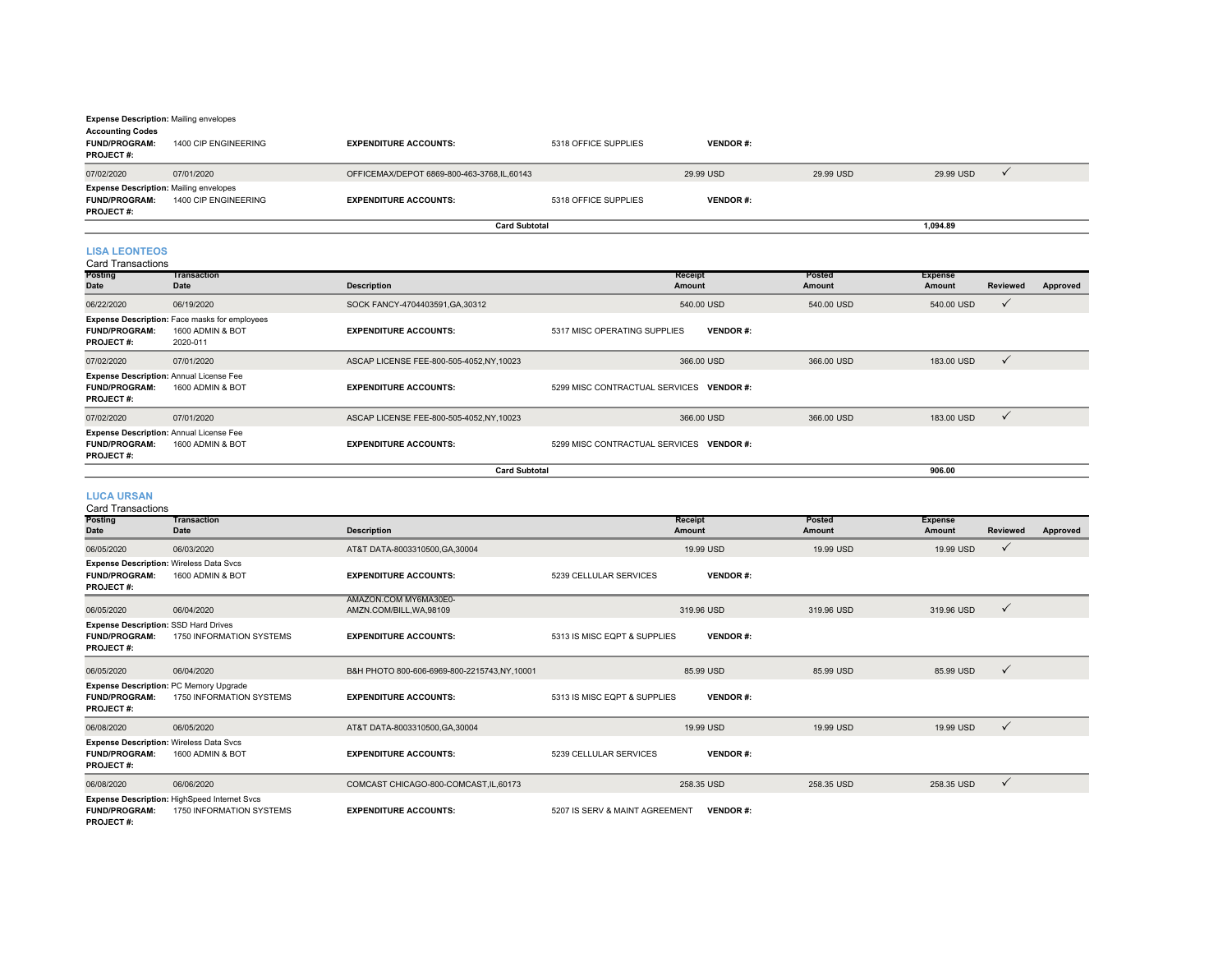| 06/12/2020                                                                                | 06/11/2020                                                                  | AMZN MKTP US MY1HD1Q22-<br>AMZN.COM/BILL, WA, 98109 |                                | 6.59 USD        | 6.59 USD   | 6.59 USD   | $\checkmark$ |  |
|-------------------------------------------------------------------------------------------|-----------------------------------------------------------------------------|-----------------------------------------------------|--------------------------------|-----------------|------------|------------|--------------|--|
| Expense Description: PC audio cable<br><b>FUND/PROGRAM:</b><br><b>PROJECT#:</b>           | 1750 INFORMATION SYSTEMS                                                    | <b>EXPENDITURE ACCOUNTS:</b>                        | 5317 MISC OPERATING SUPPLIES   | <b>VENDOR#:</b> |            |            |              |  |
| 06/12/2020                                                                                | 06/11/2020                                                                  | B&H PHOTO 800-606-6969-800-2215743,NY,10001         |                                | 67.98 USD       | 67.98 USD  | 67.98 USD  | $\checkmark$ |  |
| <b>FUND/PROGRAM:</b><br><b>PROJECT#:</b>                                                  | <b>Expense Description: Memory Card Readers</b><br>1750 INFORMATION SYSTEMS | <b>EXPENDITURE ACCOUNTS:</b>                        | 5313 IS MISC EQPT & SUPPLIES   | <b>VENDOR#:</b> |            |            |              |  |
| 06/15/2020                                                                                | 06/14/2020                                                                  | AMZN MKTP US MY2W057E2-<br>AMZN.COM/BILL, WA, 98109 |                                | 98.24 USD       | 98.24 USD  | 98.24 USD  | $\checkmark$ |  |
| <b>Expense Description: IT Misc Equipment</b><br><b>FUND/PROGRAM:</b><br><b>PROJECT#:</b> | 1750 INFORMATION SYSTEMS                                                    | <b>EXPENDITURE ACCOUNTS:</b>                        | 5313 IS MISC EQPT & SUPPLIES   | <b>VENDOR#:</b> |            |            |              |  |
| 06/15/2020                                                                                | 06/14/2020                                                                  | AMZN MKTP US MY74K8W90-<br>AMZN.COM/BILL, WA, 98109 |                                | 45.48 USD       | 45.48 USD  | 45.48 USD  | $\checkmark$ |  |
| <b>Expense Description: Video Cables</b><br><b>FUND/PROGRAM:</b><br>PROJECT#:             | 1750 INFORMATION SYSTEMS                                                    | <b>EXPENDITURE ACCOUNTS:</b>                        | 5313 IS MISC EQPT & SUPPLIES   | <b>VENDOR#:</b> |            |            |              |  |
| 06/17/2020                                                                                | 06/17/2020                                                                  | COMCAST CHICAGO-800-COMCAST, IL, 60173              |                                | 178.35 USD      | 178.35 USD | 178.35 USD | $\checkmark$ |  |
| <b>FUND/PROGRAM:</b><br><b>PROJECT#:</b>                                                  | Expense Description: HighSpeed Internet Svcs<br>1750 INFORMATION SYSTEMS    | <b>EXPENDITURE ACCOUNTS:</b>                        | 5207 IS SERV & MAINT AGREEMENT | <b>VENDOR#:</b> |            |            |              |  |
| 06/19/2020                                                                                | 06/19/2020                                                                  | VZWRLSS MW M5761-01-800-922-0204,FL,32746           |                                | 45.48 USD       | 45.48 USD  | 45.48 USD  | $\checkmark$ |  |
| <b>Expense Description: IT Equipment</b><br><b>FUND/PROGRAM:</b><br>PROJECT#:             | 2200 FIRE DEPARTMENT                                                        | <b>EXPENDITURE ACCOUNTS:</b>                        | 5313 IS MISC EQPT & SUPPLIES   | <b>VENDOR#:</b> |            |            |              |  |
| 06/19/2020                                                                                | 06/19/2020                                                                  | VZWRLSS MW M5761-01-800-922-0204,FL,32746           |                                | 427.97 USD      | 427.97 USD | 427.97 USD | $\checkmark$ |  |
| <b>Expense Description: Cellphones FPB</b><br><b>FUND/PROGRAM:</b><br>PROJECT#:           | 2200 FIRE DEPARTMENT                                                        | <b>EXPENDITURE ACCOUNTS:</b>                        | 5313 IS MISC EQPT & SUPPLIES   | <b>VENDOR#:</b> |            |            |              |  |
| 06/22/2020                                                                                | 06/19/2020                                                                  | CISCO SYSTEMS INC-9193922254, CA, 95134             |                                | 106.92 USD      | 106.92 USD | 106.92 USD | $\checkmark$ |  |
| <b>FUND/PROGRAM:</b><br><b>PROJECT#:</b>                                                  | Expense Description: Webex Software License<br>1750 INFORMATION SYSTEMS     | <b>EXPENDITURE ACCOUNTS:</b>                        | 5327 IS MISC SOFTWARE          | <b>VENDOR#:</b> |            |            |              |  |
| 06/22/2020                                                                                | 06/19/2020                                                                  | CISCO SYSTEMS INC-9193922254, CA, 95134             |                                | 106.92 USD      | 106.92 USD | 106.92 USD | $\checkmark$ |  |
| <b>FUND/PROGRAM:</b><br><b>PROJECT#:</b>                                                  | Expense Description: Webex Software License<br>1750 INFORMATION SYSTEMS     | <b>EXPENDITURE ACCOUNTS:</b>                        | 5327 IS MISC SOFTWARE          | <b>VENDOR#:</b> |            |            |              |  |
| 06/22/2020                                                                                | 06/19/2020                                                                  | CISCO SYSTEMS INC-9193922254, CA, 95134             |                                | 106.92 USD      | 106.92 USD | 106.92 USD | $\checkmark$ |  |
| <b>FUND/PROGRAM:</b><br><b>PROJECT#:</b>                                                  | Expense Description: Webex Software License<br>1750 INFORMATION SYSTEMS     | <b>EXPENDITURE ACCOUNTS:</b>                        | 5327 IS MISC SOFTWARE          | <b>VENDOR#:</b> |            |            |              |  |
| 06/22/2020                                                                                | 06/19/2020                                                                  | CISCO SYSTEMS INC-9193922254, CA, 95134             |                                | 106.92 USD      | 106.92 USD | 106.92 USD | $\checkmark$ |  |
| FUND/PROGRAM:<br>PROJECT#:                                                                | Expense Description: Webex Software License<br>1750 INFORMATION SYSTEMS     | <b>EXPENDITURE ACCOUNTS:</b>                        | 5327 IS MISC SOFTWARE          | <b>VENDOR#:</b> |            |            |              |  |
| 06/22/2020                                                                                | 06/19/2020                                                                  | CISCO SYSTEMS INC-9193922254, CA, 95134             |                                | 106.92 USD      | 106.92 USD | 106.92 USD | $\checkmark$ |  |
| <b>FUND/PROGRAM:</b><br><b>PROJECT#:</b>                                                  | Expense Description: Webex Software License<br>1750 INFORMATION SYSTEMS     | <b>EXPENDITURE ACCOUNTS:</b>                        | 5327 IS MISC SOFTWARE          | <b>VENDOR#:</b> |            |            |              |  |
| 06/22/2020                                                                                | 06/19/2020                                                                  | CISCO SYSTEMS INC-9193922254.CA.95134               |                                | 106.92 USD      | 106.92 USD | 106.92 USD | $\checkmark$ |  |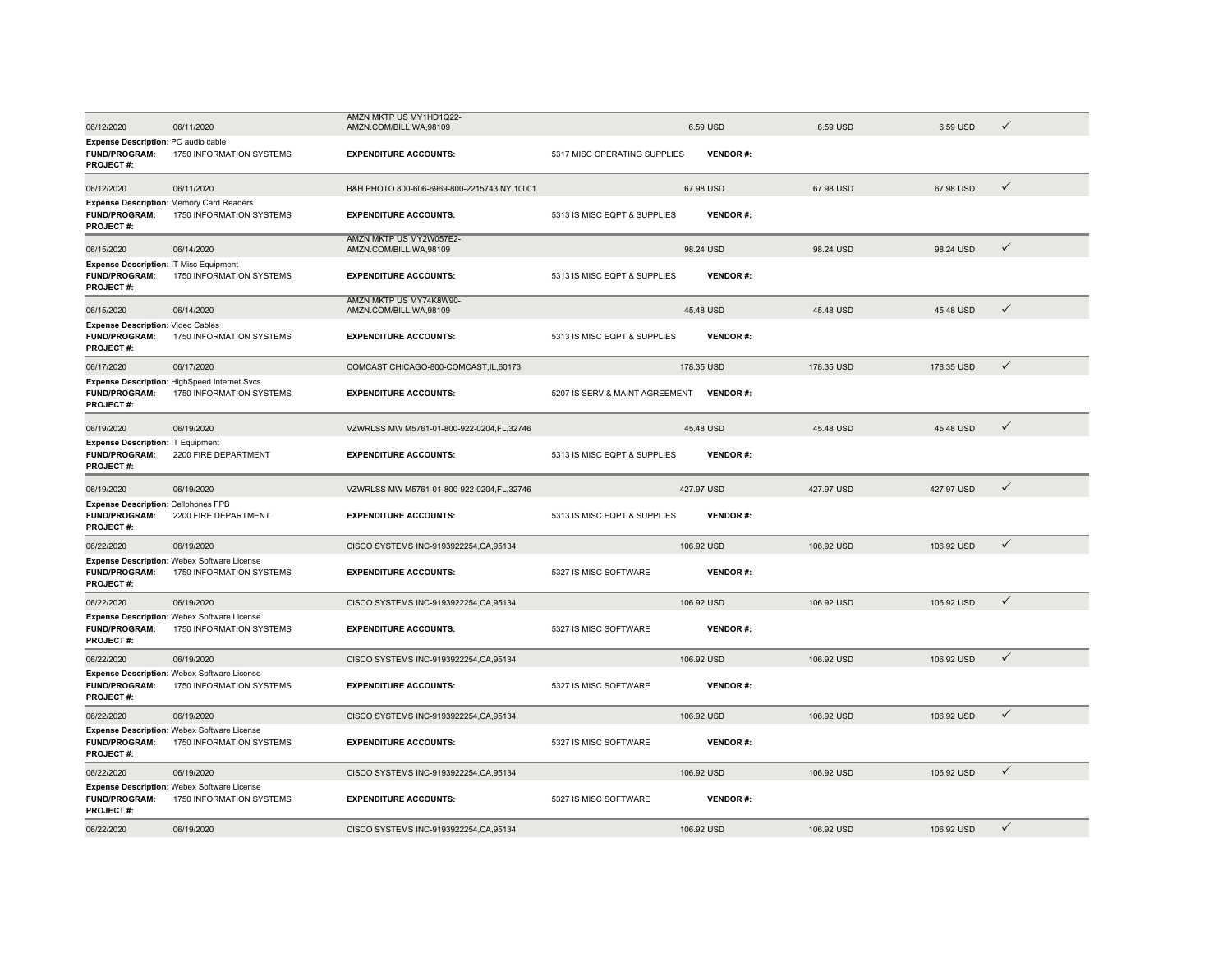| <b>FUND/PROGRAM:</b><br><b>PROJECT#:</b>                                                   | <b>Expense Description: Webex Software License</b><br>1750 INFORMATION SYSTEMS | <b>EXPENDITURE ACCOUNTS:</b>                        | 5327 IS MISC SOFTWARE          | <b>VENDOR#:</b> |            |            |              |
|--------------------------------------------------------------------------------------------|--------------------------------------------------------------------------------|-----------------------------------------------------|--------------------------------|-----------------|------------|------------|--------------|
| 06/22/2020                                                                                 | 06/19/2020                                                                     | CISCO SYSTEMS INC-9193922254, CA, 95134             |                                | 106.92 USD      | 106.92 USD | 106.92 USD | $\checkmark$ |
| <b>FUND/PROGRAM:</b><br><b>PROJECT#:</b>                                                   | Expense Description: Webex Software License<br>1750 INFORMATION SYSTEMS        | <b>EXPENDITURE ACCOUNTS:</b>                        | 5327 IS MISC SOFTWARE          | <b>VENDOR#:</b> |            |            |              |
| 06/22/2020                                                                                 | 06/19/2020                                                                     | CISCO SYSTEMS INC-9193922254, CA, 95134             |                                | 106.92 USD      | 106.92 USD | 106.92 USD | $\checkmark$ |
| <b>FUND/PROGRAM:</b><br><b>PROJECT#:</b>                                                   | Expense Description: Webex Software License<br>1750 INFORMATION SYSTEMS        | <b>EXPENDITURE ACCOUNTS:</b>                        | 5327 IS MISC SOFTWARE          | <b>VENDOR#:</b> |            |            |              |
| 06/25/2020                                                                                 | 06/24/2020                                                                     | AMZN MKTP US MS8TX58V0-<br>AMZN.COM/BILL, WA, 98109 |                                | 44.96 USD       | 44.96 USD  | 44.96 USD  | $\checkmark$ |
| <b>Expense Description: Computer Cables</b><br><b>FUND/PROGRAM:</b><br><b>PROJECT#:</b>    | 1750 INFORMATION SYSTEMS                                                       | <b>EXPENDITURE ACCOUNTS:</b>                        | 5313 IS MISC EQPT & SUPPLIES   | <b>VENDOR#:</b> |            |            |              |
| 06/29/2020                                                                                 | 06/27/2020                                                                     | AT&T DATA-8003310500.GA.30004                       |                                | 19.99 USD       | 19.99 USD  | 19.99 USD  | $\checkmark$ |
| <b>Expense Description: Wireless Data Svcs</b><br><b>FUND/PROGRAM:</b><br><b>PROJECT#:</b> | 1600 ADMIN & BOT                                                               | <b>EXPENDITURE ACCOUNTS:</b>                        | 5239 CELLULAR SERVICES         | <b>VENDOR#:</b> |            |            |              |
| 06/29/2020                                                                                 | 06/27/2020                                                                     | AT&T DATA-8003310500, GA, 30004                     |                                | 19.99 USD       | 19.99 USD  | 19.99 USD  | $\checkmark$ |
| <b>Expense Description: Wireless Data Svcs</b><br><b>FUND/PROGRAM:</b><br><b>PROJECT#:</b> | 1600 ADMIN & BOT                                                               | <b>EXPENDITURE ACCOUNTS:</b>                        | 5239 CELLULAR SERVICES         | <b>VENDOR#:</b> |            |            |              |
| 06/29/2020                                                                                 | 06/28/2020                                                                     | COMCAST CHICAGO-800-COMCAST, IL, 60173              |                                | 243.35 USD      | 243.35 USD | 243.35 USD | $\checkmark$ |
| <b>FUND/PROGRAM:</b><br><b>PROJECT#:</b>                                                   | Expense Description: HighSpeed Internet Svcs<br>1750 INFORMATION SYSTEMS       | <b>EXPENDITURE ACCOUNTS:</b>                        | 5207 IS SERV & MAINT AGREEMENT | <b>VENDOR#:</b> |            |            |              |
| 07/02/2020                                                                                 | 07/01/2020                                                                     | MEDIASERVE INC MEDIASE-6153456600, TN, 37031        |                                | 60.00 USD       | 60.00 USD  | 60.00 USD  | $\checkmark$ |
| <b>Expense Description: Webcasting Fees</b><br><b>FUND/PROGRAM:</b><br><b>PROJECT#:</b>    | 1750 INFORMATION SYSTEMS                                                       | <b>EXPENDITURE ACCOUNTS:</b>                        | 5207 IS SERV & MAINT AGREEMENT | <b>VENDOR#:</b> |            |            |              |
| 07/02/2020                                                                                 | 07/02/2020                                                                     | AMZN MKTP US MJ64L14J0-<br>AMZN.COM/BILL, WA, 98109 |                                | 24.99 USD       | 24.99 USD  | 24.99 USD  | $\checkmark$ |
| <b>Expense Description: IT Misc Supplies</b><br><b>FUND/PROGRAM:</b><br><b>PROJECT#:</b>   | 1750 INFORMATION SYSTEMS                                                       | <b>EXPENDITURE ACCOUNTS:</b>                        | 5317 MISC OPERATING SUPPLIES   | <b>VENDOR#:</b> |            |            |              |
| 07/02/2020                                                                                 | 07/02/2020                                                                     | AMZN MKTP US MJ7I34EX1-<br>AMZN.COM/BILL, WA, 98109 |                                | 104.49 USD      | 104.49 USD | 104.49 USD | $\checkmark$ |
| Expense Description: IT Misc Equipment<br><b>FUND/PROGRAM:</b><br><b>PROJECT#:</b>         | 1750 INFORMATION SYSTEMS                                                       | <b>EXPENDITURE ACCOUNTS:</b>                        | 5313 IS MISC EQPT & SUPPLIES   | <b>VENDOR#:</b> |            |            |              |
| 07/03/2020                                                                                 | 07/01/2020                                                                     | AT&T DATA-8003310500, GA, 30004                     |                                | 19.99 USD       | 19.99 USD  | 19.99 USD  | $\checkmark$ |
| <b>Expense Description: Wireless Data Svcs</b><br><b>FUND/PROGRAM:</b><br><b>PROJECT#:</b> | 1600 ADMIN & BOT                                                               | <b>EXPENDITURE ACCOUNTS:</b>                        | 5239 CELLULAR SERVICES         | <b>VENDOR#:</b> |            |            |              |
| 07/06/2020                                                                                 | 07/03/2020                                                                     | AMZN MKTP US MJ2RR23C0-<br>AMZN.COM/BILL, WA, 98109 |                                | 19.99 USD       | 19.99 USD  | 19.99 USD  | $\checkmark$ |
| <b>Expense Description: IT Misc Supplies</b><br><b>FUND/PROGRAM:</b><br><b>PROJECT#:</b>   | 1750 INFORMATION SYSTEMS                                                       | <b>EXPENDITURE ACCOUNTS:</b>                        | 5317 MISC OPERATING SUPPLIES   | <b>VENDOR#:</b> |            |            |              |
|                                                                                            |                                                                                | <b>Card Subtotal</b>                                |                                |                 |            | 2,987.48   |              |

**MATTHEW R BROWNING**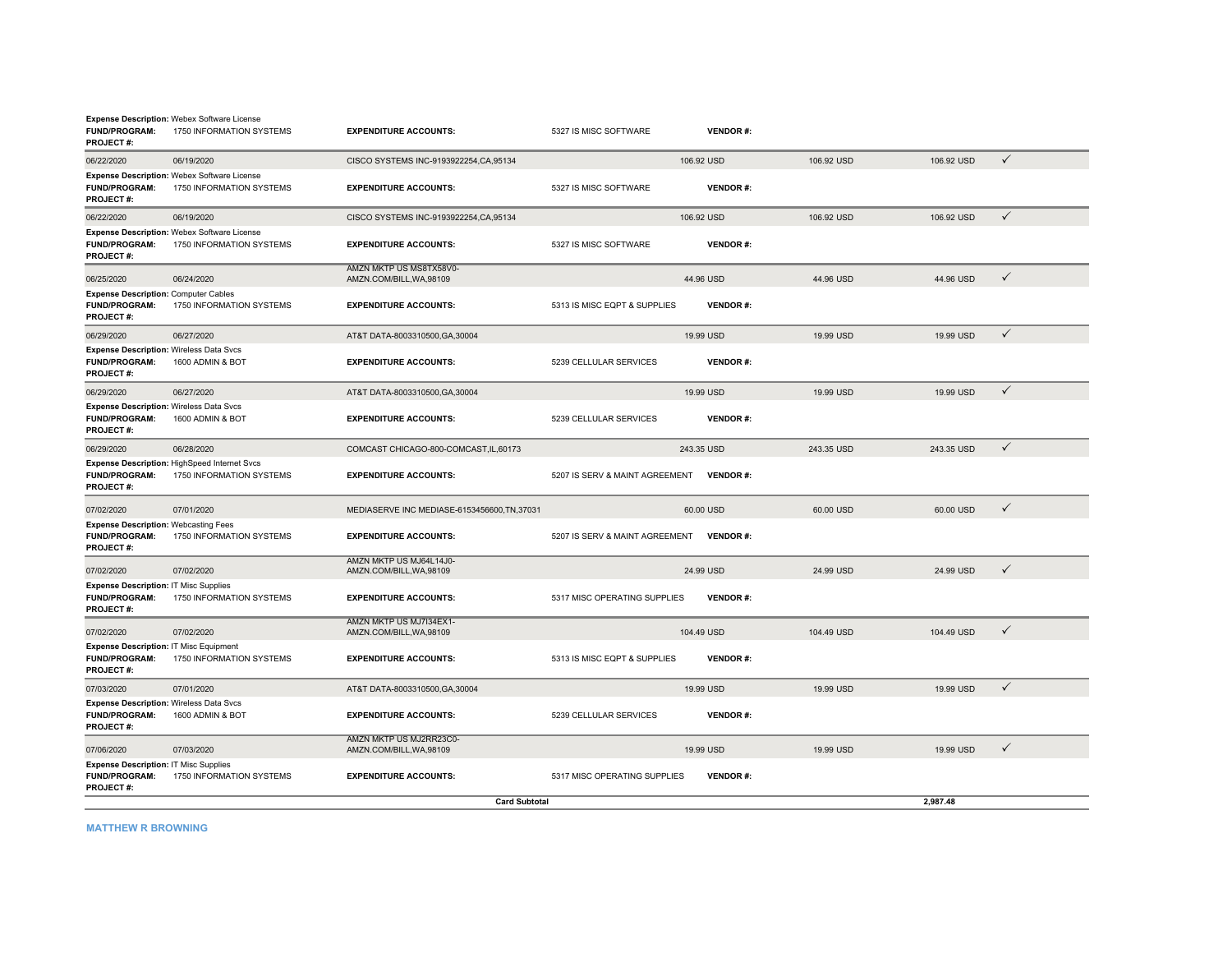|  | <b>Card Transactions</b> |
|--|--------------------------|

| Posting<br><b>Date</b>                                                                      | <b>Transaction</b><br><b>Date</b>                                                    | <b>Description</b>                                      |                                         | <b>Receipt</b><br><b>Amount</b> | Posted<br><b>Amount</b> | <b>Expense</b><br><b>Amount</b> | <b>Reviewed</b> | Approved |
|---------------------------------------------------------------------------------------------|--------------------------------------------------------------------------------------|---------------------------------------------------------|-----------------------------------------|---------------------------------|-------------------------|---------------------------------|-----------------|----------|
| 06/18/2020                                                                                  | 06/16/2020                                                                           | <b>MENARDS MOUNT PROSPECT-MT</b><br>PROSPECT, IL, 60056 |                                         | 48.20 USD                       | 48.20 USD               | 4.29 USD                        | $\checkmark$    |          |
| Expense Description: Split - ant spray<br>FUND/PROGRAM:<br><b>PROJECT#:</b>                 | 1220 BUILDING SERVICES                                                               | <b>EXPENDITURE ACCOUNTS:</b>                            | 5303 CHEMICALS                          | <b>VENDOR#:</b>                 |                         |                                 |                 |          |
| 06/18/2020                                                                                  | 06/16/2020                                                                           | <b>MENARDS MOUNT PROSPECT-MT</b><br>PROSPECT, IL, 60056 |                                         | 48.20 USD                       | 48.20 USD               | 11.97 USD                       | $\checkmark$    |          |
| <b>FUND/PROGRAM:</b><br><b>PROJECT#:</b>                                                    | Expense Description: Split - electrical plugs<br>1220 BUILDING SERVICES              | <b>EXPENDITURE ACCOUNTS:</b>                            | 5311 BLDG/GROUNDS MAINTENANCE VENDOR #: |                                 |                         |                                 |                 |          |
| 06/18/2020                                                                                  | 06/16/2020                                                                           | <b>MENARDS MOUNT PROSPECT-MT</b><br>PROSPECT, IL, 60056 |                                         | 48.20 USD                       | 48.20 USD               | 31.94 USD                       | $\checkmark$    |          |
| <b>FUND/PROGRAM:</b><br><b>PROJECT#:</b>                                                    | Expense Description: Split - paper towels<br>1220 BUILDING SERVICES                  | <b>EXPENDITURE ACCOUNTS:</b>                            | 5309 JANITORIAL SUPPLIES                | <b>VENDOR#:</b>                 |                         |                                 |                 |          |
| 06/26/2020                                                                                  | 06/25/2020                                                                           | 1000BULBS.COM-800-624-4488,TX,75041                     |                                         | 1,482.86 USD                    | 1.482.86 USD            | 1,482.86 USD                    | $\checkmark$    |          |
| <b>Expense Description: electrical supplies</b><br><b>FUND/PROGRAM:</b><br><b>PROJECT#:</b> | 1170 COMMUTER PARKING                                                                | <b>EXPENDITURE ACCOUNTS:</b>                            | 5311 BLDG/GROUNDS MAINTENANCE VENDOR #: |                                 |                         |                                 |                 |          |
| 07/01/2020                                                                                  | 06/29/2020                                                                           | <b>MENARDS MOUNT PROSPECT-MT</b><br>PROSPECT, IL, 60056 |                                         | 112.11 USD                      | 112.11 USD              | 53.94 USD                       | $\checkmark$    |          |
| <b>FUND/PROGRAM:</b><br><b>PROJECT#:</b>                                                    | <b>Expense Description: Split - paper towels</b><br>1220 BUILDING SERVICES           | <b>EXPENDITURE ACCOUNTS:</b>                            | 5309 JANITORIAL SUPPLIES                | <b>VENDOR#:</b>                 |                         |                                 |                 |          |
| 07/01/2020                                                                                  | 06/29/2020                                                                           | <b>MENARDS MOUNT PROSPECT-MT</b><br>PROSPECT, IL, 60056 |                                         | 112.11 USD                      | 112.11 USD              | 6.71 USD                        | $\checkmark$    |          |
| <b>Expense Description: Split - screws</b><br><b>FUND/PROGRAM:</b><br><b>PROJECT#:</b>      | 1420 STREETS DIVISION                                                                | <b>EXPENDITURE ACCOUNTS:</b>                            | 5311 BLDG/GROUNDS MAINTENANCE VENDOR #: |                                 |                         |                                 |                 |          |
| 07/01/2020                                                                                  | 06/29/2020                                                                           | <b>MENARDS MOUNT PROSPECT-MT</b><br>PROSPECT, IL, 60056 |                                         | 112.11 USD                      | 112.11 USD              | 44.47 USD                       | $\checkmark$    |          |
| <b>FUND/PROGRAM:</b><br>PROJECT#:                                                           | Expense Description: Split - bd rm divider mat<br>1220 BUILDING SERVICES<br>2020-011 | <b>EXPENDITURE ACCOUNTS:</b>                            | 5311 BLDG/GROUNDS MAINTENANCE VENDOR #: |                                 |                         |                                 |                 |          |
| 07/01/2020                                                                                  | 06/29/2020                                                                           | <b>MENARDS MOUNT PROSPECT-MT</b><br>PROSPECT, IL, 60056 |                                         | 112.11 USD                      | 112.11 USD              | 6.99 USD                        | $\checkmark$    |          |
| <b>FUND/PROGRAM:</b><br><b>PROJECT#:</b>                                                    | Expense Description: Split - outlet tester<br>1220 BUILDING SERVICES                 | <b>EXPENDITURE ACCOUNTS:</b>                            | 5315 SMALL TOOLS & EQUIPMENT            | <b>VENDOR#:</b>                 |                         |                                 |                 |          |
|                                                                                             |                                                                                      | <b>Card Subtotal</b>                                    |                                         |                                 |                         | 1.643.17                        |                 |          |
|                                                                                             |                                                                                      |                                                         |                                         |                                 |                         |                                 |                 |          |

**MICHAEL CROTTY**

| <b>Card Transactions</b>                 |                                                                                 |                                              |                                |                 |            |                |                 |          |  |  |  |
|------------------------------------------|---------------------------------------------------------------------------------|----------------------------------------------|--------------------------------|-----------------|------------|----------------|-----------------|----------|--|--|--|
| <b>Posting</b>                           | Transaction                                                                     |                                              | <b>Receipt</b>                 |                 | Posted     | <b>Expense</b> |                 |          |  |  |  |
| <b>Date</b>                              | <b>Date</b>                                                                     | <b>Description</b>                           | Amount                         |                 | Amount     | Amount         | <b>Reviewed</b> | Approved |  |  |  |
| 06/25/2020                               | 06/25/2020                                                                      | WPY ILLINOIS PUBLIC EM-855-469-3729.IL.60018 |                                | 149.99 USD      | 149.99 USD | 149.99 USD     |                 |          |  |  |  |
| <b>FUND/PROGRAM:</b><br><b>PROJECT#:</b> | <b>Expense Description: Harassmt Prev Training</b><br>1800 HUMAN RESOURCES DEPT | <b>EXPENDITURE ACCOUNTS:</b>                 | 5105 LOCAL TRAINING & MEETINGS | <b>VENDOR#:</b> |            |                |                 |          |  |  |  |
|                                          | <b>Card Subtotal</b>                                                            |                                              |                                |                 |            | 149.99         |                 |          |  |  |  |

#### **MICHAEL MONDSCHAIN**

|  | <b>Card Transactions</b> |
|--|--------------------------|
|--|--------------------------|

| <b>Posting</b> | Transaction |                    | Receipt | Posteo | Expense |          |          |
|----------------|-------------|--------------------|---------|--------|---------|----------|----------|
| <b>Date</b>    | $2$ ate     | <b>Description</b> | Amount  | Amount | Amount  | Reviewed | Approved |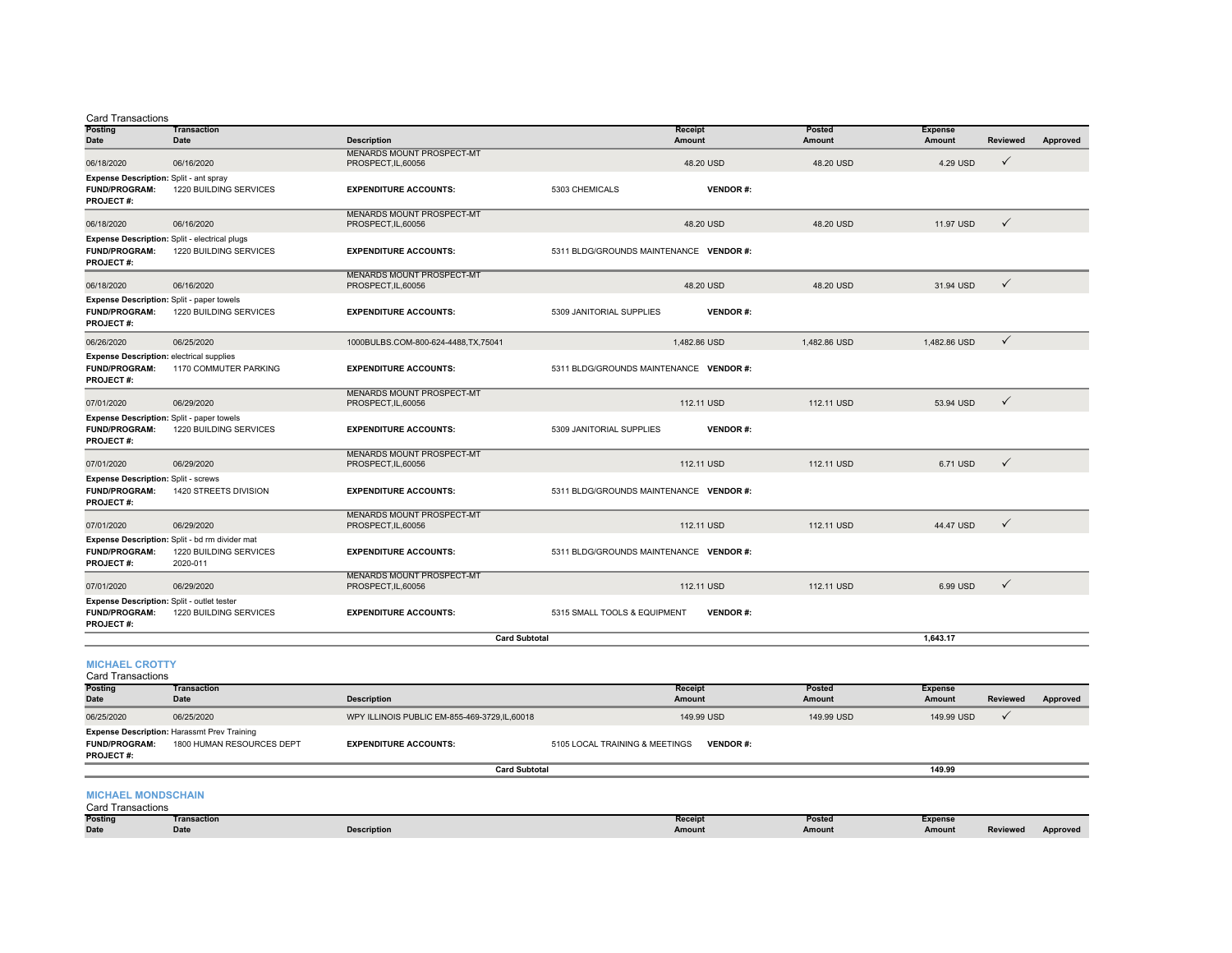| 06/17/2020                                                                              | 06/16/2020                                                                           | GOVERNMENT FINANCE OFF-3129779700,IL,60601              |                                         | 530.00 USD               | 530.00 USD              | 530.00 USD               | ✓            |          |
|-----------------------------------------------------------------------------------------|--------------------------------------------------------------------------------------|---------------------------------------------------------|-----------------------------------------|--------------------------|-------------------------|--------------------------|--------------|----------|
| <b>FUND/PROGRAM:</b><br><b>PROJECT#:</b>                                                | Expense Description: CAFR Award/Review Fee<br>1700 FINANCE DEPARTMENT                | <b>EXPENDITURE ACCOUNTS:</b>                            | 5323 AWARDS/DECORATIONS                 | <b>VENDOR#:</b>          |                         |                          |              |          |
|                                                                                         |                                                                                      | <b>Card Subtotal</b>                                    |                                         |                          |                         | 530.00                   |              |          |
| <b>MICHAEL SCHROEDER</b><br><b>Card Transactions</b>                                    |                                                                                      |                                                         |                                         |                          |                         |                          |              |          |
| <b>Posting</b><br>Date                                                                  | <b>Transaction</b><br>Date                                                           | <b>Description</b>                                      |                                         | <b>Receipt</b><br>Amount | <b>Posted</b><br>Amount | <b>Expense</b><br>Amount | Reviewed     | Approved |
| 06/26/2020                                                                              | 06/26/2020                                                                           | PIEDMONT PLASTICS-7045978200.NC.28269                   |                                         | 1.031.90 USD             | 1.031.90 USD            | 1,031.90 USD             | $\checkmark$ |          |
| Expense Description: acrylic for shields<br><b>FUND/PROGRAM:</b><br><b>PROJECT#:</b>    | 1220 BUILDING SERVICES<br>2020-011                                                   | <b>EXPENDITURE ACCOUNTS:</b>                            | 5311 BLDG/GROUNDS MAINTENANCE VENDOR #: |                          |                         |                          |              |          |
| 06/29/2020                                                                              | 06/26/2020                                                                           | ZORO TOOLS INC-855-2899676, IL, 60089                   |                                         | 52.29 USD                | 52.29 USD               | 33.30 USD                | $\checkmark$ |          |
| <b>FUND/PROGRAM:</b><br><b>PROJECT#:</b>                                                | Expense Description: Split -mounting hardware<br>1220 BUILDING SERVICES<br>2020-011  | <b>EXPENDITURE ACCOUNTS:</b>                            | 5311 BLDG/GROUNDS MAINTENANCE VENDOR #: |                          |                         |                          |              |          |
| 06/29/2020                                                                              | 06/26/2020                                                                           | ZORO TOOLS INC-855-2899676, IL, 60089                   |                                         | 52.29 USD                | 52.29 USD               | 18.99 USD                | $\checkmark$ |          |
| <b>FUND/PROGRAM:</b><br><b>PROJECT#:</b>                                                | Expense Description: Split - acrylic saw blade<br>1220 BUILDING SERVICES<br>2020-011 | <b>EXPENDITURE ACCOUNTS:</b>                            | 5315 SMALL TOOLS & EQUIPMENT            | <b>VENDOR#:</b>          |                         |                          |              |          |
| 06/29/2020                                                                              | 06/26/2020                                                                           | <b>MENARDS MOUNT PROSPECT-MT</b><br>PROSPECT, IL, 60056 |                                         | 101.96 USD               | 101.96 USD              | 31.94 USD                | $\checkmark$ |          |
| Expense Description: Split - bounty towels<br><b>FUND/PROGRAM:</b><br><b>PROJECT#:</b>  | 1220 BUILDING SERVICES                                                               | <b>EXPENDITURE ACCOUNTS:</b>                            | 5309 JANITORIAL SUPPLIES                | <b>VENDOR#:</b>          |                         |                          |              |          |
| 06/29/2020                                                                              | 06/26/2020                                                                           | <b>MENARDS MOUNT PROSPECT-MT</b><br>PROSPECT, IL, 60056 |                                         | 101.96 USD               | 101.96 USD              | 19.19 USD                | $\checkmark$ |          |
| <b>FUND/PROGRAM:</b><br><b>PROJECT#:</b>                                                | Expense Description: Split-packng tape/washers<br>1220 BUILDING SERVICES             | <b>EXPENDITURE ACCOUNTS:</b>                            | 5311 BLDG/GROUNDS MAINTENANCE VENDOR #: |                          |                         |                          |              |          |
| 06/29/2020                                                                              | 06/26/2020                                                                           | MENARDS MOUNT PROSPECT-MT<br>PROSPECT, IL, 60056        |                                         | 101.96 USD               | 101.96 USD              | 8.58 USD                 | $\checkmark$ |          |
| Expense Description: Split - ant spray<br><b>FUND/PROGRAM:</b><br><b>PROJECT#:</b>      | 1220 BUILDING SERVICES                                                               | <b>EXPENDITURE ACCOUNTS:</b>                            | 5303 CHEMICALS                          | <b>VENDOR#:</b>          |                         |                          |              |          |
| 06/29/2020                                                                              | 06/26/2020                                                                           | <b>MENARDS MOUNT PROSPECT-MT</b><br>PROSPECT, IL, 60056 |                                         | 101.96 USD               | 101.96 USD              | 42.25 USD                | $\checkmark$ |          |
| <b>FUND/PROGRAM:</b><br><b>PROJECT#:</b>                                                | Expense Description: Split -blade&hardware<br>1220 BUILDING SERVICES<br>2020-011     | <b>EXPENDITURE ACCOUNTS:</b>                            | 5311 BLDG/GROUNDS MAINTENANCE VENDOR #: |                          |                         |                          |              |          |
| 07/01/2020                                                                              | 06/30/2020                                                                           | GRAINGER-877-2022594,IL,60045-5202                      |                                         | 7.98 USD                 | 7.98 USD                | 7.98 USD                 | $\checkmark$ |          |
| <b>Expense Description: motor capacitor</b><br><b>FUND/PROGRAM:</b><br><b>PROJECT#:</b> | 1220 BUILDING SERVICES                                                               | <b>EXPENDITURE ACCOUNTS:</b>                            | 5311 BLDG/GROUNDS MAINTENANCE VENDOR #: |                          |                         |                          |              |          |
|                                                                                         |                                                                                      | <b>Card Subtotal</b>                                    |                                         |                          |                         | 1,194.13                 |              |          |

#### **PETER RODGERS**

Card Transactions

| <b>Posting</b>                             | Transaction |                                    | <b>Receipt</b> | Posted   | <b>Expense</b> |          |          |
|--------------------------------------------|-------------|------------------------------------|----------------|----------|----------------|----------|----------|
| <b>Date</b>                                | Date        | Description                        | <b>Amount</b>  | Amount   | <b>Amount</b>  | Reviewed | Approved |
| 06/08/2020                                 | 06/05/2020  | SAMSCLUB.COM-888-746-7726,AR,72712 | 8.98 USD       | 8.98 USD | 8.98 USD       |          |          |
| <b>Expense Description: Department tea</b> |             |                                    |                |          |                |          |          |

**Expense Description:** Department tea<br>FUND/PROGRAM: 2100 POLICE DEPARTMENT

**EXPENDITURE ACCOUNTS:** 5317 MISC OPERATING SUPPLIES **VENDOR #:**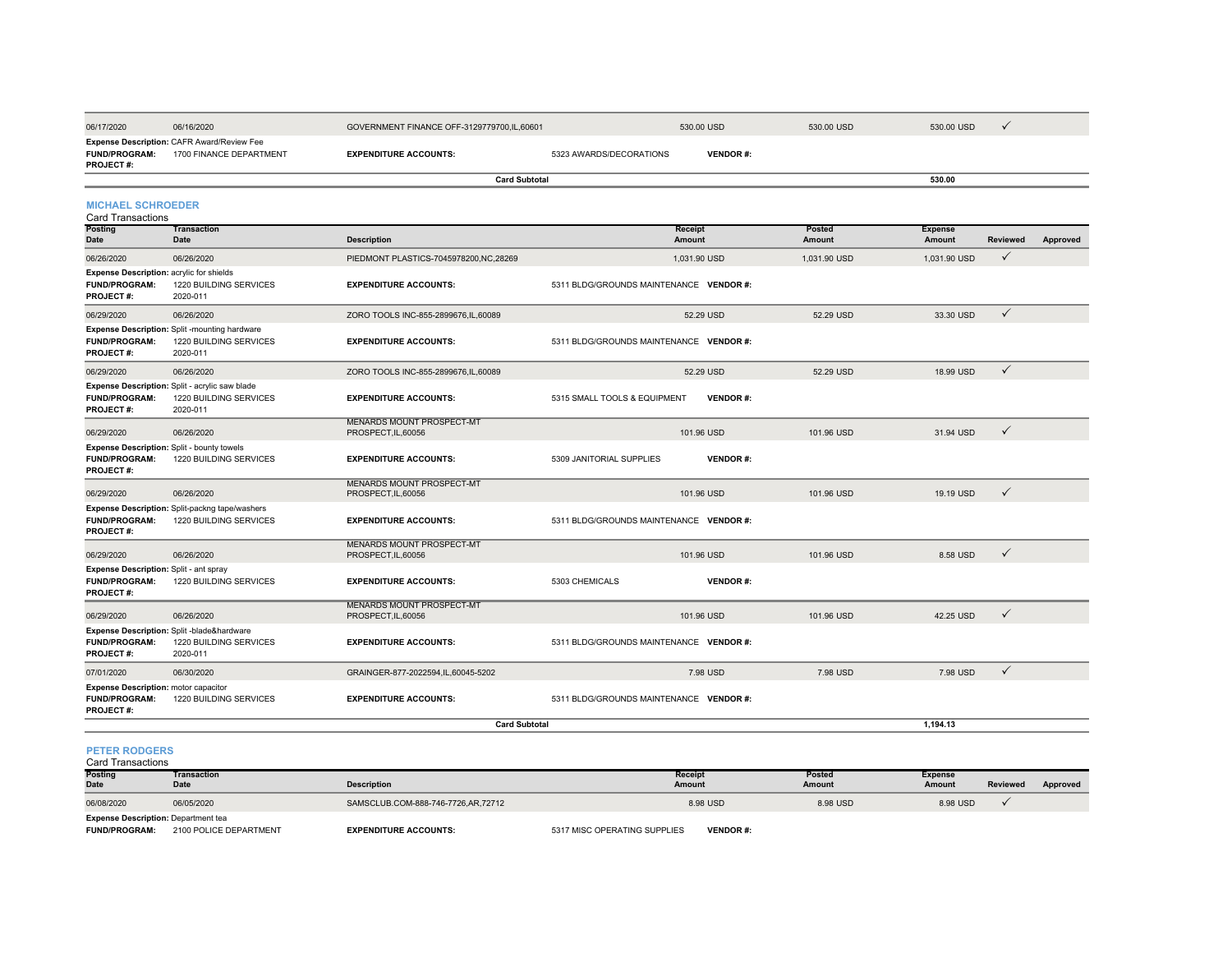#### **PROJECT #:**

| 06/08/2020                                                                                 | 06/05/2020                                                                      | DASH MEDICAL GLOVES-FRANKLIN.WI.53132     |                              | 135,80 USD |                 | 135,80 USD | 135,80 USD | $\checkmark$ |
|--------------------------------------------------------------------------------------------|---------------------------------------------------------------------------------|-------------------------------------------|------------------------------|------------|-----------------|------------|------------|--------------|
| <b>FUND/PROGRAM:</b><br><b>PROJECT#:</b>                                                   | <b>Expense Description:</b> department nitrile gloves<br>2100 POLICE DEPARTMENT | <b>EXPENDITURE ACCOUNTS:</b>              | 5317 MISC OPERATING SUPPLIES |            | <b>VENDOR#:</b> |            |            |              |
| 06/22/2020                                                                                 | 06/21/2020                                                                      | DOJES COM-407-8808149, FL, 32703          |                              | 136.53 USD |                 | 136.53 USD | 136.53 USD | $\checkmark$ |
| <b>Expense Description:</b> forensic supplies<br><b>FUND/PROGRAM:</b><br><b>PROJECT#:</b>  | 2100 POLICE DEPARTMENT                                                          | <b>EXPENDITURE ACCOUNTS:</b>              | 5317 MISC OPERATING SUPPLIES |            | <b>VENDOR#:</b> |            |            |              |
| 06/23/2020                                                                                 | 06/22/2020                                                                      | SWABTEK-4039918543,NV,89701               |                              | 240.00 USD |                 | 240.00 USD | 240.00 USD | $\checkmark$ |
| <b>Expense Description: cannabis test kits</b><br><b>FUND/PROGRAM:</b><br><b>PROJECT#:</b> | 2100 POLICE DEPARTMENT                                                          | <b>EXPENDITURE ACCOUNTS:</b>              | 5317 MISC OPERATING SUPPLIES |            | <b>VENDOR#:</b> |            |            |              |
| 06/26/2020                                                                                 | 06/23/2020                                                                      | SAMSCLUB.COM-888-746-7726,AR,72712        |                              | 59.76 USD  |                 | 59.76 USD  | 59.76 USD  | $\checkmark$ |
| <b>Expense Description: department water</b><br><b>FUND/PROGRAM:</b><br><b>PROJECT#:</b>   | 2100 POLICE DEPARTMENT                                                          | <b>EXPENDITURE ACCOUNTS:</b>              | 5317 MISC OPERATING SUPPLIES |            | <b>VENDOR#:</b> |            |            |              |
| 06/29/2020                                                                                 | 06/26/2020                                                                      | ORION SAFETY PRODUCTS-4108330318.MD.21601 |                              | 526.35 USD |                 | 526.35 USD | 526.35 USD | $\checkmark$ |
| <b>Expense Description: department flares</b><br><b>FUND/PROGRAM:</b><br><b>PROJECT#:</b>  | 2100 POLICE DEPARTMENT                                                          | <b>EXPENDITURE ACCOUNTS:</b>              | 5317 MISC OPERATING SUPPLIES |            | <b>VENDOR#:</b> |            |            |              |
| 07/03/2020                                                                                 | 07/01/2020                                                                      | ORION SAFETY PRODUCTS-4108330318,MD,21601 |                              | 925.19 USD |                 | 925.19 USD | 925.19 USD | $\checkmark$ |
| <b>Expense Description: department flares</b><br><b>FUND/PROGRAM:</b><br><b>PROJECT#:</b>  | 2100 POLICE DEPARTMENT                                                          | <b>EXPENDITURE ACCOUNTS:</b>              | 5317 MISC OPERATING SUPPLIES |            | <b>VENDOR#:</b> |            |            |              |
|                                                                                            | <b>Card Subtotal</b>                                                            |                                           |                              |            |                 |            | 2.032.61   |              |

### ROSE LEMANIS<br>Card Transactions

**PROJECT #:**

| Card Transactions                                                                      |                                                                      |                                         |                          |                 |              |                |              |          |
|----------------------------------------------------------------------------------------|----------------------------------------------------------------------|-----------------------------------------|--------------------------|-----------------|--------------|----------------|--------------|----------|
| <b>Posting</b>                                                                         | Transaction                                                          |                                         |                          | Receipt         | Posted       | <b>Expense</b> |              |          |
| Date                                                                                   | Date                                                                 | <b>Description</b>                      |                          | Amount          | Amount       | Amount         | Reviewed     | Approved |
| 06/15/2020                                                                             | 06/12/2020                                                           | LECHNER AND SONS-MT PROSPECT, IL, 60056 |                          | 40.00 USD       | 40.00 USD    | 40.00 USD      | $\checkmark$ |          |
| <b>FUND/PROGRAM:</b><br><b>PROJECT#:</b>                                               | Expense Description: uniform item embroidery<br>1400 CIP ENGINEERING | <b>EXPENDITURE ACCOUNTS:</b>            | 5319 PROTECTIVE CLOTHING | <b>VENDOR#:</b> |              |                |              |          |
| 06/15/2020                                                                             | 06/12/2020                                                           | LECHNER AND SONS-MT PROSPECT.IL.60056   |                          | 2.992.41 USD    | 2.992.41 USD | 373.58 USD     | $\checkmark$ |          |
| Expense Description: Split - uniform items<br><b>FUND/PROGRAM:</b><br><b>PROJECT#:</b> | 1240 FLEET SERVICES                                                  | <b>EXPENDITURE ACCOUNTS:</b>            | 5106 UNIFORM ALLOWANCE   | <b>VENDOR#:</b> |              |                |              |          |
| 06/15/2020                                                                             | 06/12/2020                                                           | LECHNER AND SONS-MT PROSPECT.IL.60056   |                          | 2.992.41 USD    | 2.992.41 USD | 45.98 USD      | $\checkmark$ |          |
| Expense Description: Split - uniform items<br><b>FUND/PROGRAM:</b><br><b>PROJECT#:</b> | 1220 BUILDING SERVICES                                               | <b>EXPENDITURE ACCOUNTS:</b>            | 5319 PROTECTIVE CLOTHING | <b>VENDOR#:</b> |              |                |              |          |
| 06/15/2020                                                                             | 06/12/2020                                                           | LECHNER AND SONS-MT PROSPECT.IL.60056   |                          | 2.992.41 USD    | 2,992.41 USD | 373.57 USD     | $\checkmark$ |          |
| Expense Description: Split - uniform items<br><b>FUND/PROGRAM:</b><br><b>PROJECT#:</b> | 1220 BUILDING SERVICES                                               | <b>EXPENDITURE ACCOUNTS:</b>            | 5106 UNIFORM ALLOWANCE   | <b>VENDOR#:</b> |              |                |              |          |
| 06/15/2020                                                                             | 06/12/2020                                                           | LECHNER AND SONS-MT PROSPECT.IL.60056   |                          | 2.992.41 USD    | 2.992.41 USD | 326.87 USD     | $\checkmark$ |          |
| Expense Description: Split - uniform items<br><b>FUND/PROGRAM:</b>                     | 1420 STREETS DIVISION                                                | <b>EXPENDITURE ACCOUNTS:</b>            | 5106 UNIFORM ALLOWANCE   | <b>VENDOR#:</b> |              |                |              |          |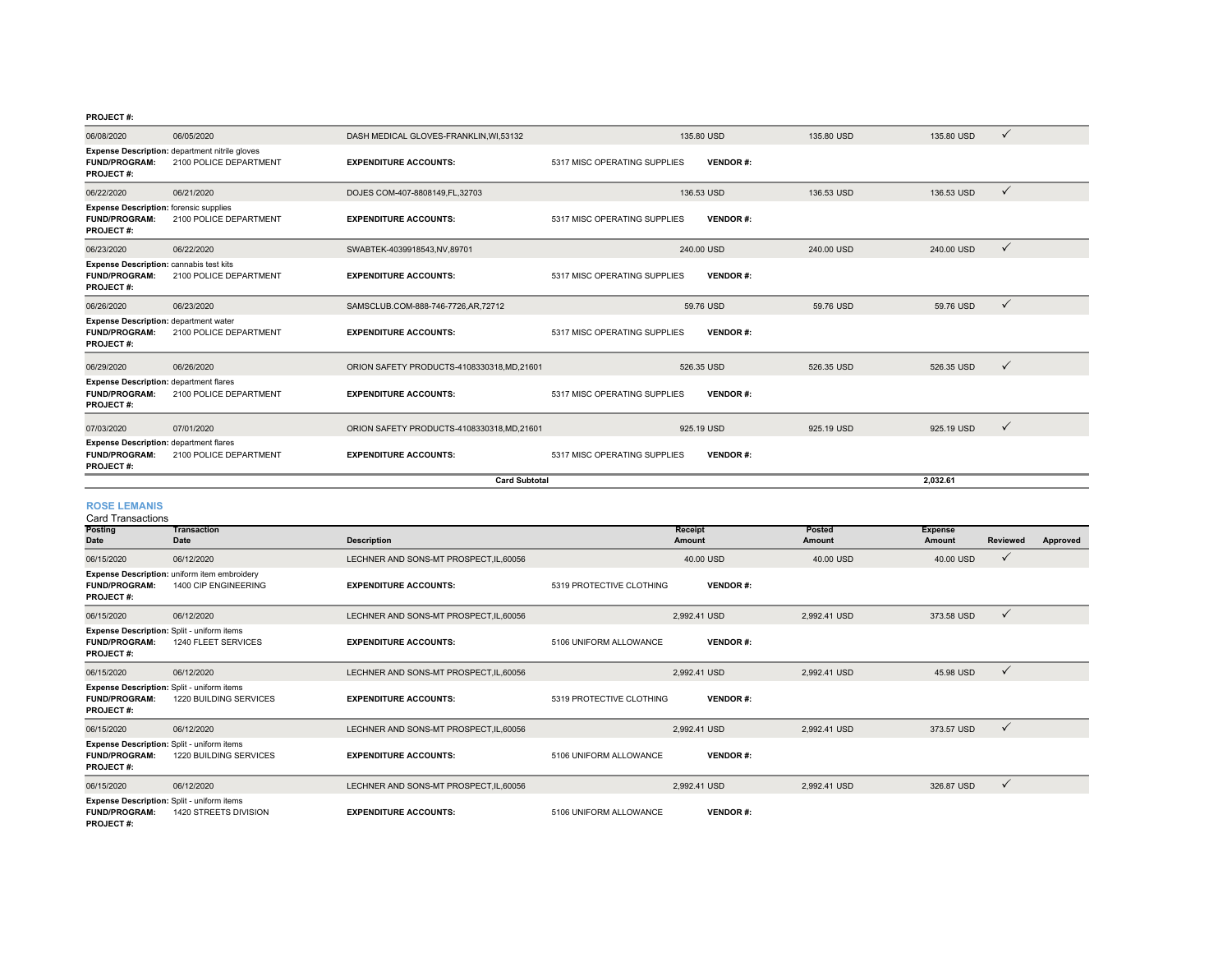| 06/15/2020                                                                             | 06/12/2020                         | LECHNER AND SONS-MT PROSPECT, IL, 60056             |                                         | 2,992.41 USD |                 | 2,992.41 USD | 326.87 USD   | $\checkmark$ |
|----------------------------------------------------------------------------------------|------------------------------------|-----------------------------------------------------|-----------------------------------------|--------------|-----------------|--------------|--------------|--------------|
| Expense Description: Split - uniform items<br><b>FUND/PROGRAM:</b><br><b>PROJECT#:</b> | 1430 FORESTRY DIVISION             | <b>EXPENDITURE ACCOUNTS:</b>                        | 5106 UNIFORM ALLOWANCE                  |              | <b>VENDOR#:</b> |              |              |              |
| 06/15/2020                                                                             | 06/12/2020                         | LECHNER AND SONS-MT PROSPECT, IL, 60056             |                                         | 2,992.41 USD |                 | 2,992.41 USD | 76.06 USD    | $\checkmark$ |
| Expense Description: Split - uniform items<br><b>FUND/PROGRAM:</b><br><b>PROJECT#:</b> | 1420 STREETS DIVISION              | <b>EXPENDITURE ACCOUNTS:</b>                        | 5319 PROTECTIVE CLOTHING                |              | <b>VENDOR#:</b> |              |              |              |
| 06/15/2020                                                                             | 06/12/2020                         | LECHNER AND SONS-MT PROSPECT, IL, 60056             |                                         | 2.992.41 USD |                 | 2.992.41 USD | 76.06 USD    | $\checkmark$ |
| Expense Description: Split - uniform items<br><b>FUND/PROGRAM:</b><br><b>PROJECT#:</b> | 1430 FORESTRY DIVISION             | <b>EXPENDITURE ACCOUNTS:</b>                        | 5319 PROTECTIVE CLOTHING                |              | <b>VENDOR#:</b> |              |              |              |
| 06/15/2020                                                                             | 06/12/2020                         | LECHNER AND SONS-MT PROSPECT, IL, 60056             |                                         | 2.992.41 USD |                 | 2.992.41 USD | 653.73 USD   | $\checkmark$ |
| Expense Description: Split - uniform items<br><b>FUND/PROGRAM:</b><br><b>PROJECT#:</b> | 4100 WATER DIVISION                | <b>EXPENDITURE ACCOUNTS:</b>                        | 5106 UNIFORM ALLOWANCE                  |              | <b>VENDOR#:</b> |              |              |              |
| 06/15/2020                                                                             | 06/12/2020                         | LECHNER AND SONS-MT PROSPECT, IL, 60056             |                                         | 2,992.41 USD |                 | 2,992.41 USD | 42.98 USD    | $\checkmark$ |
| Expense Description: Split - uniform items<br><b>FUND/PROGRAM:</b><br><b>PROJECT#:</b> | 4100 WATER DIVISION                | <b>EXPENDITURE ACCOUNTS:</b>                        | 5319 PROTECTIVE CLOTHING                |              | <b>VENDOR#:</b> |              |              |              |
| 06/15/2020                                                                             | 06/12/2020                         | LECHNER AND SONS-MT PROSPECT.IL.60056               |                                         | 2.992.41 USD |                 | 2.992.41 USD | 653.73 USD   | $\checkmark$ |
| Expense Description: Split - uniform items<br><b>FUND/PROGRAM:</b><br><b>PROJECT#:</b> | 4200 SEWER DIVISION                | <b>EXPENDITURE ACCOUNTS:</b>                        | 5106 UNIFORM ALLOWANCE                  |              | <b>VENDOR#:</b> |              |              |              |
| 06/15/2020                                                                             | 06/12/2020                         | LECHNER AND SONS-MT PROSPECT.IL.60056               |                                         | 2.992.41 USD |                 | 2.992.41 USD | 42.98 USD    | $\checkmark$ |
| Expense Description: Split - uniform items<br><b>FUND/PROGRAM:</b><br>PROJECT#:        | 4200 SEWER DIVISION                | <b>EXPENDITURE ACCOUNTS:</b>                        | 5319 PROTECTIVE CLOTHING                |              | <b>VENDOR#:</b> |              |              |              |
| 06/16/2020                                                                             | 06/15/2020                         | AMZN MKTP US-AMZN.COM/BILL.WA.98109                 |                                         | (323.82) USD |                 | (323.82) USD | (323.82) USD | $\checkmark$ |
| Expense Description: refund - paper towels<br><b>FUND/PROGRAM:</b><br><b>PROJECT#:</b> | 1220 BUILDING SERVICES             | <b>EXPENDITURE ACCOUNTS:</b>                        | 5215 JANITORIAL SERVICES                |              | <b>VENDOR#:</b> |              |              |              |
| 06/18/2020                                                                             | 06/17/2020                         | MODERN OFFICE-800-443-5117, MN, 55344               |                                         | 299.00 USD   |                 | 299.00 USD   | 299.00 USD   | $\checkmark$ |
| Expense Description: cough/sneeze guard<br><b>FUND/PROGRAM:</b><br><b>PROJECT#:</b>    | 1220 BUILDING SERVICES<br>2020-011 | <b>EXPENDITURE ACCOUNTS:</b>                        | 5317 MISC OPERATING SUPPLIES            |              | <b>VENDOR#:</b> |              |              |              |
| 06/18/2020                                                                             | 06/17/2020                         | PAYPAL MECI EBAY MECI-4029357733,CA,95131           |                                         | 26.31 USD    |                 | 26.31 USD    | 26.31 USD    | $\checkmark$ |
| Expense Description: porcelain lamp holder<br><b>FUND/PROGRAM:</b><br><b>PROJECT#:</b> | 1220 BUILDING SERVICES             | <b>EXPENDITURE ACCOUNTS:</b>                        | 5311 BLDG/GROUNDS MAINTENANCE VENDOR #: |              |                 |              |              |              |
| 06/22/2020                                                                             | 06/19/2020                         | AMERIGAS-847-359-6450, PA, 19406                    |                                         | 153.86 USD   |                 | 153.86 USD   | 153.86 USD   | $\checkmark$ |
| <b>Expense Description: propane</b><br><b>FUND/PROGRAM:</b><br><b>PROJECT#:</b>        | 1220 BUILDING SERVICES             | <b>EXPENDITURE ACCOUNTS:</b>                        | 5301 AUTO PETROL PRODUCTS               |              | <b>VENDOR#:</b> |              |              |              |
| 06/22/2020                                                                             | 06/20/2020                         | AMAZON.COM MS6957PU0 A-<br>AMZN.COM/BILL, WA, 98109 |                                         | 37.60 USD    |                 | 37.60 USD    | 37.60 USD    | $\checkmark$ |
| Expense Description: dept. coffee supplies<br><b>FUND/PROGRAM:</b><br><b>PROJECT#:</b> | 1500 PUBLIC WORKS ADMINISTRATI     | <b>EXPENDITURE ACCOUNTS:</b>                        | 5317 MISC OPERATING SUPPLIES            |              | <b>VENDOR#:</b> |              |              |              |
| 06/24/2020                                                                             | 06/23/2020                         | MODERN OFFICE-800-443-5117.MN.55344                 |                                         | 299.00 USD   |                 | 299.00 USD   | 299.00 USD   | $\checkmark$ |

**Expense Description:** cough/sneeze guard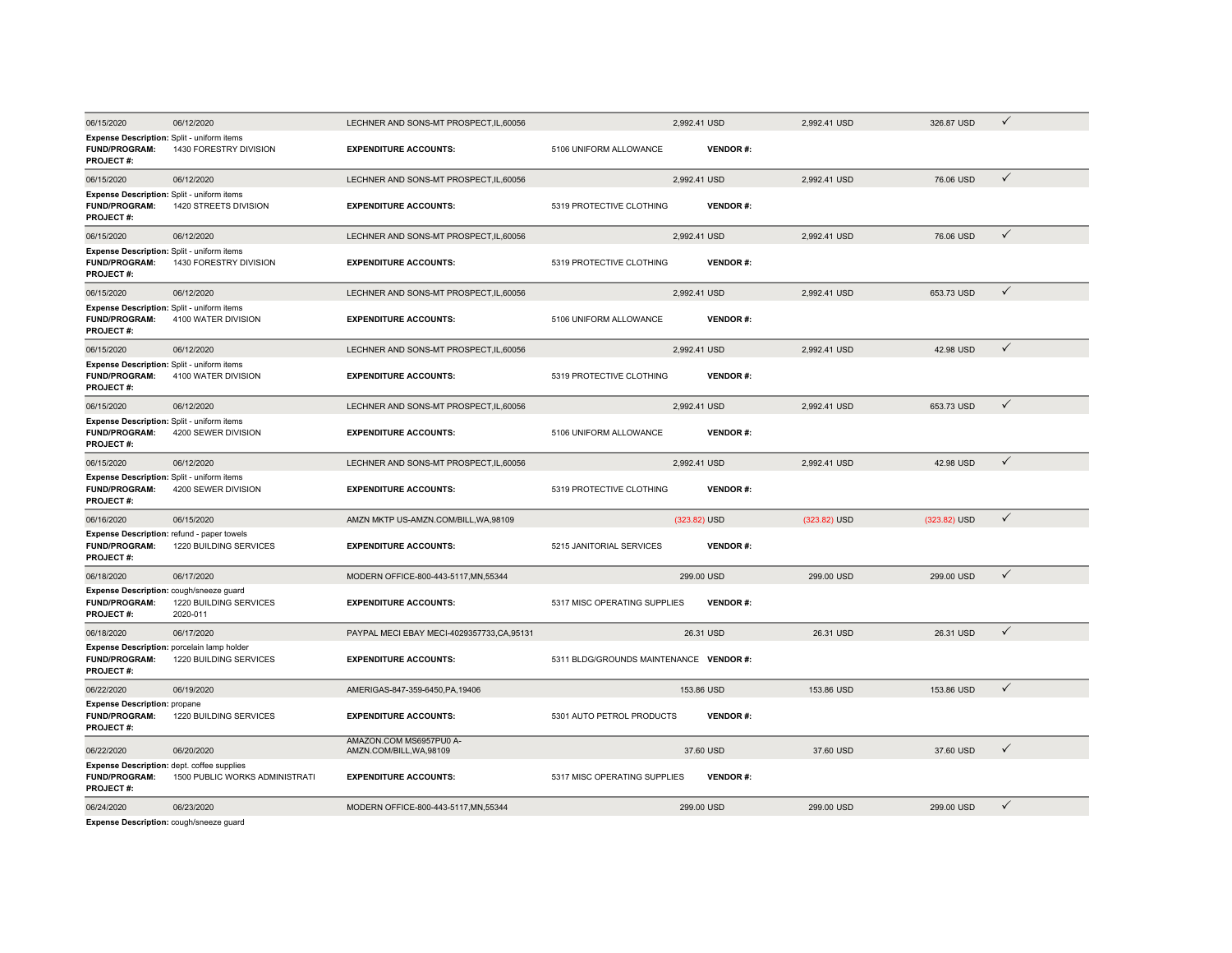| <b>FUND/PROGRAM:</b><br><b>PROJECT#:</b>                                                      | 1220 BUILDING SERVICES<br>2020-011                                | <b>EXPENDITURE ACCOUNTS:</b>                      | 5317 MISC OPERATING SUPPLIES             | <b>VENDOR#:</b> |           |           |              |
|-----------------------------------------------------------------------------------------------|-------------------------------------------------------------------|---------------------------------------------------|------------------------------------------|-----------------|-----------|-----------|--------------|
| 06/26/2020                                                                                    | 06/25/2020                                                        | AMZN MKTP US MS6WA48M2-<br>AMZN.COM/BILL.WA.98109 |                                          | 31.77 USD       | 31.77 USD | 31.77 USD | $\checkmark$ |
| <b>Expense Description: batteries</b><br><b>FUND/PROGRAM:</b><br><b>PROJECT#:</b>             | 1420 STREETS DIVISION                                             | <b>EXPENDITURE ACCOUNTS:</b>                      | 5311 BLDG/GROUNDS MAINTENANCE VENDOR #:  |                 |           |           |              |
| 06/26/2020                                                                                    | 06/25/2020                                                        | OFFICEMAX/DEPOT 6869-800-463-3768.IL.60143        |                                          | 23.06 USD       | 23.06 USD | 23.06 USD | $\checkmark$ |
| <b>Expense Description:</b> misc. office supplies<br><b>FUND/PROGRAM:</b><br><b>PROJECT#:</b> | <b>1500 PUBLIC WORKS ADMINISTRATI</b>                             | <b>EXPENDITURE ACCOUNTS:</b>                      | 5318 OFFICE SUPPLIES                     | <b>VENDOR#:</b> |           |           |              |
| 06/29/2020                                                                                    | 06/26/2020                                                        | STERICYCLE-8667837422,IL,60045                    |                                          | 36.37 USD       | 36.37 USD | 36.37 USD | $\checkmark$ |
| <b>FUND/PROGRAM:</b><br><b>PROJECT#:</b>                                                      | Expense Description: medical waste pick up<br>4200 SEWER DIVISION | <b>EXPENDITURE ACCOUNTS:</b>                      | 5299 MISC CONTRACTUAL SERVICES VENDOR #: |                 |           |           |              |
| 06/29/2020                                                                                    | 06/26/2020                                                        | OFFICE DEPOT #1214-800-463-3768.GA.30518          |                                          | 23.72 USD       | 23.72 USD | 23.72 USD | $\checkmark$ |
| <b>Expense Description:</b> misc. office supplies<br><b>FUND/PROGRAM:</b><br><b>PROJECT#:</b> | <b>1500 PUBLIC WORKS ADMINISTRATI</b>                             | <b>EXPENDITURE ACCOUNTS:</b>                      | 5318 OFFICE SUPPLIES                     | <b>VENDOR#:</b> |           |           |              |
| 07/03/2020                                                                                    | 07/03/2020                                                        | AWWA.ORG-303-347-6197.CO.80235                    |                                          | 73.50 USD       | 73.50 USD | 73.50 USD | $\checkmark$ |
| <b>Expense Description: AWWA manual</b><br><b>FUND/PROGRAM:</b><br><b>PROJECT#:</b>           | 4100 WATER DIVISION                                               | <b>EXPENDITURE ACCOUNTS:</b>                      | 5302 BOOKS & SUBSCRIPTIONS               | <b>VENDOR#:</b> |           |           |              |
|                                                                                               |                                                                   |                                                   | 3.712.78                                 |                 |           |           |              |

#### **SEAN LINDSAY**

| <b>Card Transactions</b>                                                                |                                                                     |                                                     |                                          |                  |                                 |                 |          |
|-----------------------------------------------------------------------------------------|---------------------------------------------------------------------|-----------------------------------------------------|------------------------------------------|------------------|---------------------------------|-----------------|----------|
| <b>Posting</b><br>Date                                                                  | Transaction<br>Date                                                 | <b>Description</b>                                  | <b>Receipt</b><br>Amount                 | Posted<br>Amount | <b>Expense</b><br><b>Amount</b> | <b>Reviewed</b> | Approved |
| 06/24/2020                                                                              | 06/23/2020                                                          | SQ INTERNATIONAL FIRE-LAKE ZURICH.IL.60047          | 243.50 USD                               | 243.50 USD       | 243.50 USD                      | $\checkmark$    |          |
| <b>FUND/PROGRAM:</b><br><b>PROJECT#:</b>                                                | Expense Description: Duct detector repair<br>1220 BUILDING SERVICES | <b>EXPENDITURE ACCOUNTS:</b>                        | 5299 MISC CONTRACTUAL SERVICES VENDOR #: |                  |                                 |                 |          |
| 06/24/2020                                                                              | 06/23/2020                                                          | IN ARCO MECHANICAL EQ-630-3501770,IL,60106-<br>1264 | 300.00 USD                               | 300,00 USD       | 300.00 USD                      | $\checkmark$    |          |
| <b>FUND/PROGRAM:</b><br><b>PROJECT#:</b>                                                | Expense Description: o2 sensor repair #24<br>1220 BUILDING SERVICES | <b>EXPENDITURE ACCOUNTS:</b>                        | 5311 BLDG/GROUNDS MAINTENANCE VENDOR #:  |                  |                                 |                 |          |
| 06/25/2020                                                                              | 06/24/2020                                                          | AMZN MKTP US MS2WB6711-<br>AMZN.COM/BILL, WA, 98109 | 20.94 USD                                | 20.94 USD        | 20.94 USD                       | $\checkmark$    |          |
| <b>Expense Description: Fuses</b><br><b>FUND/PROGRAM:</b><br><b>PROJECT#:</b>           | 1220 BUILDING SERVICES                                              | <b>EXPENDITURE ACCOUNTS:</b>                        | 5311 BLDG/GROUNDS MAINTENANCE VENDOR #:  |                  |                                 |                 |          |
| 06/25/2020                                                                              | 06/24/2020                                                          | AMZN MKTP US MS5Q26830-<br>AMZN.COM/BILL, WA, 98109 | 14.95 USD                                | 14.95 USD        | 14.95 USD                       | $\checkmark$    |          |
| <b>Expense Description: Pressure switch</b><br><b>FUND/PROGRAM:</b><br><b>PROJECT#:</b> | 1220 BUILDING SERVICES                                              | <b>EXPENDITURE ACCOUNTS:</b>                        | 5311 BLDG/GROUNDS MAINTENANCE VENDOR #:  |                  |                                 |                 |          |
| 06/29/2020                                                                              | 06/27/2020                                                          | AMZN MKTP US MS7LL27Q0-<br>AMZN.COM/BILL, WA, 98109 | 19.98 USD                                | 19.98 USD        | 19.98 USD                       | $\checkmark$    |          |
| <b>Expense Description: Socket adaptors</b><br><b>FUND/PROGRAM:</b><br><b>PROJECT#:</b> | 1220 BUILDING SERVICES                                              | <b>EXPENDITURE ACCOUNTS:</b>                        | 5311 BLDG/GROUNDS MAINTENANCE VENDOR #:  |                  |                                 |                 |          |
|                                                                                         |                                                                     |                                                     | 599.37                                   |                  |                                 |                 |          |

**SHARI MATTHEWS HUIZAR**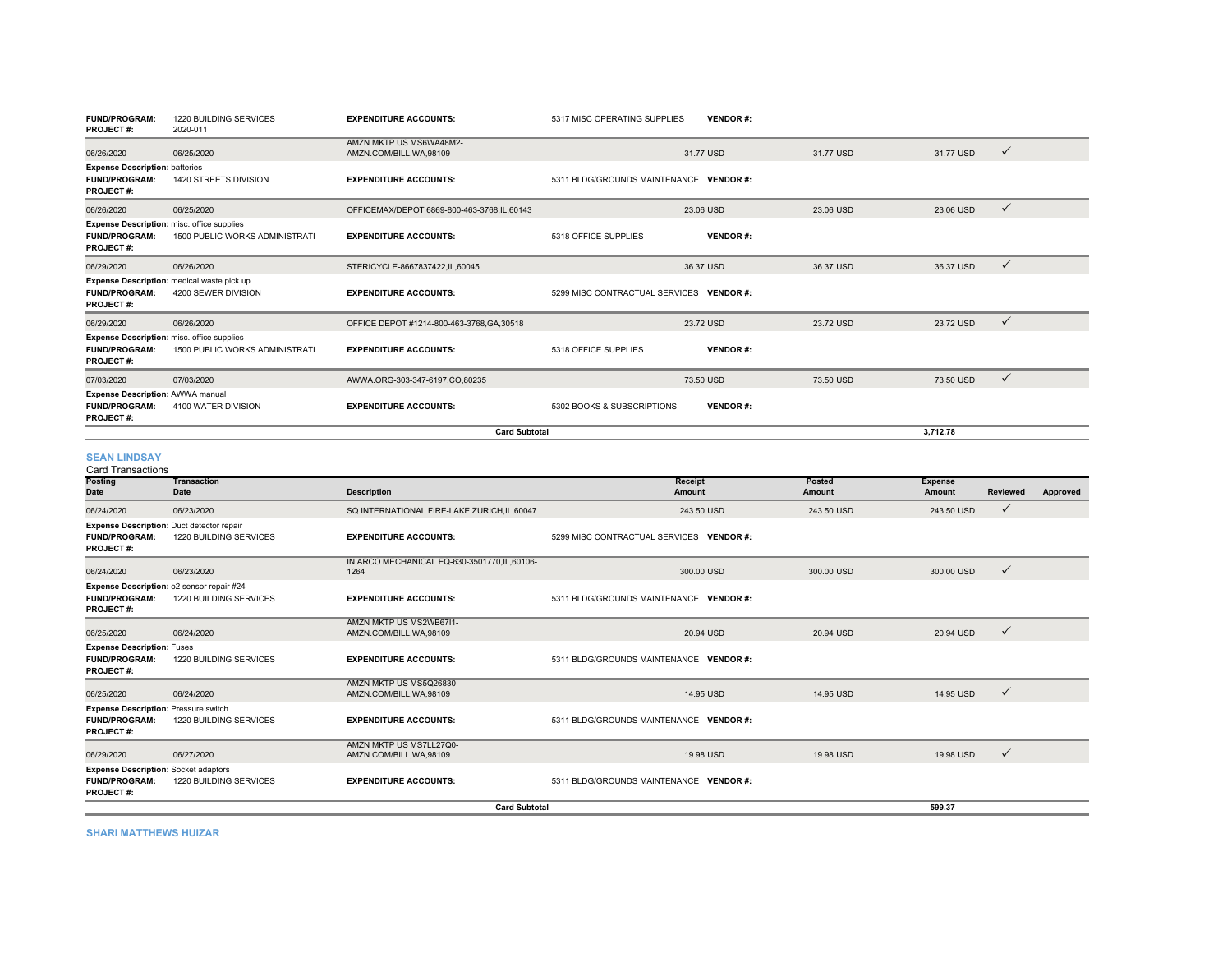#### Card Transactions

| Posting<br>Date                                                                           | <b>Transaction</b><br><b>Date</b>                                            | <b>Description</b>                                  |                             | Receipt<br><b>Amount</b> | Posted<br>Amount | <b>Expense</b><br>Amount | <b>Reviewed</b> | Approved |
|-------------------------------------------------------------------------------------------|------------------------------------------------------------------------------|-----------------------------------------------------|-----------------------------|--------------------------|------------------|--------------------------|-----------------|----------|
|                                                                                           |                                                                              |                                                     |                             | 190.00 USD               | 190.00 USD       | 95.00 USD                | $\checkmark$    |          |
| 06/08/2020                                                                                | 06/05/2020                                                                   | JOTFORM INC.-4154154154.CA.94111                    |                             |                          |                  |                          |                 |          |
| Expense Description: Membership 20/21<br><b>FUND/PROGRAM:</b><br><b>PROJECT#:</b>         | 1315 SOCIAL SERVICES                                                         | <b>EXPENDITURE ACCOUNTS:</b>                        | 5222 MEMBERSHIP DUES        | <b>VENDOR#:</b>          |                  |                          |                 |          |
| 06/08/2020                                                                                | 06/05/2020                                                                   | JOTFORM INC.-4154154154.CA.94111                    |                             | 190.00 USD               | 190,00 USD       | 95.00 USD                | $\checkmark$    |          |
| Expense Description: Membership 20/21<br><b>FUND/PROGRAM:</b><br><b>PROJECT#:</b>         | 1315 SOCIAL SERVICES                                                         | <b>EXPENDITURE ACCOUNTS:</b>                        | 5222 MEMBERSHIP DUES        | <b>VENDOR#:</b>          |                  |                          |                 |          |
| 06/11/2020                                                                                | 06/09/2020                                                                   | HILTON INTERNATIONAL-202-4833000,DC,20009-<br>5701  |                             | (286.23) USD             | (286.23) USD     | (286.23) USD             | $\checkmark$    |          |
| <b>FUND/PROGRAM:</b><br>PROJECT#:                                                         | <b>Expense Description: Reservation cancellation</b><br>1315 SOCIAL SERVICES | <b>EXPENDITURE ACCOUNTS:</b>                        | 5205 CONFERENCES & MEETINGS | <b>VENDOR#:</b>          |                  |                          |                 |          |
| 06/12/2020                                                                                | 06/11/2020                                                                   | AMZN MKTP US MY0XR0QK2-<br>AMZN.COM/BILL, WA, 98109 |                             | 52.97 USD                | 52.97 USD        | 52.97 USD                | $\checkmark$    |          |
| <b>Expense Description: Office Supplies</b><br><b>FUND/PROGRAM:</b><br>PROJECT#:          | 1315 SOCIAL SERVICES                                                         | <b>EXPENDITURE ACCOUNTS:</b>                        | 5318 OFFICE SUPPLIES        | <b>VENDOR#:</b>          |                  |                          |                 |          |
| 06/30/2020                                                                                | 06/29/2020                                                                   | VISTAPR VISTAPRINT.COM-866-8936743.MA.02451         |                             | 305.13 USD               | 305.13 USD       | 305.13 USD               | $\checkmark$    |          |
| <b>Expense Description: Tri-fold Brochure</b><br><b>FUND/PROGRAM:</b><br><b>PROJECT#:</b> | 1315 SOCIAL SERVICES                                                         | <b>EXPENDITURE ACCOUNTS:</b>                        | 5228 PRINTING & BINDING     | <b>VENDOR#:</b>          |                  |                          |                 |          |
| <b>Card Subtotal</b><br>261.87                                                            |                                                                              |                                                     |                             |                          |                  |                          |                 |          |

#### **TY JOHNSON**

| <b>Card Transactions</b>                                                       |                                                                                      |                                               |                                                  |                  |                          |              |          |
|--------------------------------------------------------------------------------|--------------------------------------------------------------------------------------|-----------------------------------------------|--------------------------------------------------|------------------|--------------------------|--------------|----------|
| <b>Posting</b><br>Date                                                         | <b>Transaction</b><br>Date                                                           | <b>Description</b>                            | Receipt<br>Amount                                | Posted<br>Amount | <b>Expense</b><br>Amount | Reviewed     | Approved |
| 06/12/2020                                                                     | 06/11/2020                                                                           | LAYSTROM-BUESCHER INC-WHEELING, IL, 60090     | 475.00 USD                                       | 475.00 USD       | 475.00 USD               | $\checkmark$ |          |
| <b>FUND/PROGRAM:</b><br><b>PROJECT#:</b>                                       | <b>Expense Description:</b> panic bar hardware<br>1220 BUILDING SERVICES<br>2020-011 | <b>EXPENDITURE ACCOUNTS:</b>                  | 5311 BLDG/GROUNDS MAINTENANCE<br><b>VENDOR#:</b> |                  |                          |              |          |
| 06/24/2020                                                                     | 06/22/2020                                                                           | H.L. FLAKE COMPANY-TEL8002314105, TX, 77081   | 13.93 USD                                        | 13.93 USD        | 13.93 USD                | $\checkmark$ |          |
| <b>Expense Description: hinges</b><br><b>FUND/PROGRAM:</b><br><b>PROJECT#:</b> | 1220 BUILDING SERVICES                                                               | <b>EXPENDITURE ACCOUNTS:</b>                  | 5311 BLDG/GROUNDS MAINTENANCE<br><b>VENDOR#:</b> |                  |                          |              |          |
| 07/01/2020                                                                     | 06/30/2020                                                                           | BANNER PLUMBING SUPPLY-847-5206100, IL, 60089 | 7.75 USD                                         | 7.75 USD         | 7.75 USD                 | $\checkmark$ |          |
| <b>FUND/PROGRAM:</b><br><b>PROJECT#:</b>                                       | <b>Expense Description: plumbing supplies</b><br>1220 BUILDING SERVICES              | <b>EXPENDITURE ACCOUNTS:</b>                  | 5311 BLDG/GROUNDS MAINTENANCE<br><b>VENDOR#:</b> |                  |                          |              |          |
|                                                                                | <b>Card Subtotal</b><br>496.68                                                       |                                               |                                                  |                  |                          |              |          |

### **VINCENT HOFFMAN** Card Transactions

| <b>Posting</b>                              | <b>Transaction</b>    |                                        | Receipt                                  | Posted     | <b>Expense</b> |          |          |
|---------------------------------------------|-----------------------|----------------------------------------|------------------------------------------|------------|----------------|----------|----------|
| <b>Date</b>                                 | Date                  | <b>Description</b>                     | Amount                                   | Amount     | <b>Amount</b>  | Reviewed | Approved |
| 06/05/2020                                  | 06/03/2020            | SAINT FRANCIS GROUP-WOOD DALE.IL.60191 | 360,00 USD                               | 360,00 USD | 360,00 USD     |          |          |
| <b>Expense Description: Animal Disposal</b> |                       |                                        |                                          |            |                |          |          |
| <b>FUND/PROGRAM:</b><br><b>PROJECT#:</b>    | 1420 STREETS DIVISION | <b>EXPENDITURE ACCOUNTS:</b>           | 5299 MISC CONTRACTUAL SERVICES VENDOR #: |            |                |          |          |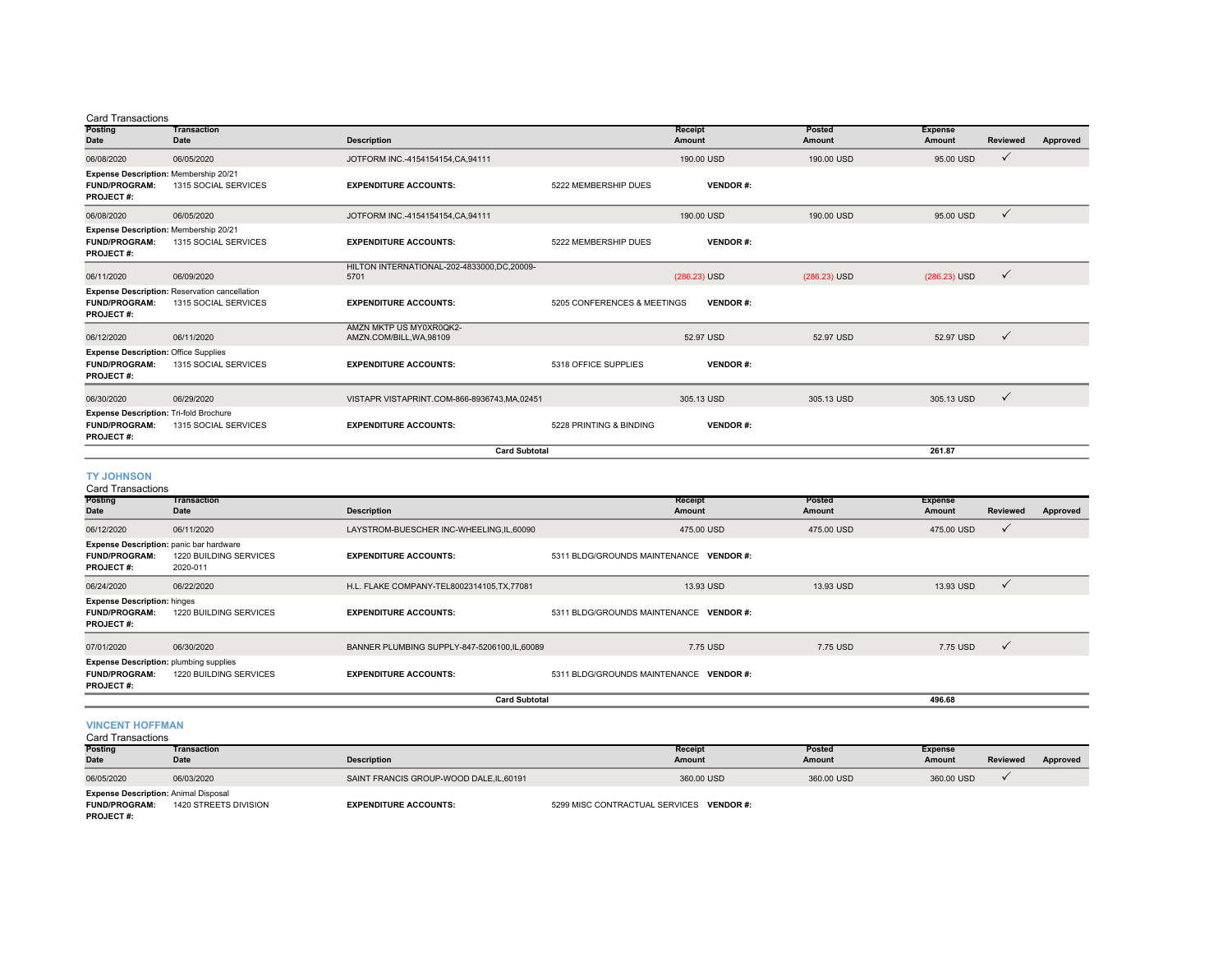| 06/09/2020                                                                                       | 06/08/2020             | CENTRAL TURF & IRRIGAT-ELMSFORD, NY, 10523           |                                         | 254.19 USD      | 254.19 USD | 254.19 USD | ✓            |
|--------------------------------------------------------------------------------------------------|------------------------|------------------------------------------------------|-----------------------------------------|-----------------|------------|------------|--------------|
| <b>Expense Description: Grass Seed</b><br><b>FUND/PROGRAM:</b><br>PROJECT#:                      | 1430 FORESTRY DIVISION | <b>EXPENDITURE ACCOUNTS:</b>                         | 5311 BLDG/GROUNDS MAINTENANCE VENDOR #: |                 |            |            |              |
| 06/10/2020                                                                                       | 06/09/2020             | IN THE MULCH CENTER L-847-4597200.IL.60015           |                                         | 137,50 USD      | 137,50 USD | 137,50 USD | $\checkmark$ |
| <b>Expense Description: Log Disposal</b><br><b>FUND/PROGRAM:</b><br><b>PROJECT#:</b>             | 1430 FORESTRY DIVISION | <b>EXPENDITURE ACCOUNTS:</b>                         | 5208 DEBRIS DUMP CHARGES                | <b>VENDOR#:</b> |            |            |              |
| 06/22/2020                                                                                       | 06/19/2020             | IN THE MULCH CENTER L-847-4597200.IL.60015           |                                         | 290.00 USD      | 290.00 USD | 290.00 USD | $\checkmark$ |
| <b>Expense Description: Top Soil</b><br><b>FUND/PROGRAM:</b><br><b>PROJECT#:</b>                 | 1430 FORESTRY DIVISION | <b>EXPENDITURE ACCOUNTS:</b>                         | 5311 BLDG/GROUNDS MAINTENANCE VENDOR #: |                 |            |            |              |
| 06/23/2020                                                                                       | 06/22/2020             | CENTRAL TURF & IRRIGAT-ELMSFORD, NY, 10523           |                                         | 254.19 USD      | 254.19 USD | 254.19 USD | $\checkmark$ |
| <b>Expense Description: Grass Seed</b><br><b>FUND/PROGRAM:</b><br><b>PROJECT#:</b>               | 1430 FORESTRY DIVISION | <b>EXPENDITURE ACCOUNTS:</b>                         | 5311 BLDG/GROUNDS MAINTENANCE VENDOR #: |                 |            |            |              |
| 06/25/2020                                                                                       | 06/24/2020             | IN THE MULCH CENTER L-847-4597200.IL.60015           |                                         | 970.00 USD      | 970.00 USD | 870.00 USD | $\checkmark$ |
| Expense Description: Split - Top Soil<br><b>FUND/PROGRAM:</b><br><b>PROJECT#:</b>                | 1430 FORESTRY DIVISION | <b>EXPENDITURE ACCOUNTS:</b>                         | 5311 BLDG/GROUNDS MAINTENANCE VENDOR #: |                 |            |            |              |
| 06/25/2020                                                                                       | 06/24/2020             | IN THE MULCH CENTER L-847-4597200, IL, 60015         |                                         | 970.00 USD      | 970.00 USD | 100.00 USD | $\checkmark$ |
| Expense Description: Split - Log Disposal<br><b>FUND/PROGRAM:</b><br>PROJECT#:                   | 1430 FORESTRY DIVISION | <b>EXPENDITURE ACCOUNTS:</b>                         | 5208 DEBRIS DUMP CHARGES                | <b>VENDOR#:</b> |            |            |              |
| 06/30/2020                                                                                       | 06/29/2020             | ISA-6783670981, GA, 30303                            |                                         | 120.00 USD      | 120.00 USD | 120.00 USD | $\checkmark$ |
| <b>Expense Description: Arborist Recertification</b><br><b>FUND/PROGRAM:</b><br><b>PROJECT#:</b> | 1430 FORESTRY DIVISION | <b>EXPENDITURE ACCOUNTS:</b>                         | 5105 LOCAL TRAINING & MEETINGS          | <b>VENDOR#:</b> |            |            |              |
| 07/03/2020                                                                                       | 07/02/2020             | IN THE MULCH CENTER L-847-4597200, IL, 60015         |                                         | 630.00 USD      | 630.00 USD | 580.00 USD | $\checkmark$ |
| Expense Description: Split - Top Soil<br><b>FUND/PROGRAM:</b><br><b>PROJECT#:</b>                | 1430 FORESTRY DIVISION | <b>EXPENDITURE ACCOUNTS:</b>                         | 5311 BLDG/GROUNDS MAINTENANCE VENDOR #: |                 |            |            |              |
| 07/03/2020                                                                                       | 07/02/2020             | IN THE MULCH CENTER L-847-4597200.IL.60015           |                                         | 630.00 USD      | 630.00 USD | 50.00 USD  | $\checkmark$ |
| <b>Expense Description: Split - Logs</b><br><b>FUND/PROGRAM:</b><br><b>PROJECT#:</b>             | 1430 FORESTRY DIVISION | <b>EXPENDITURE ACCOUNTS:</b><br><b>Card Subtotal</b> | 5208 DEBRIS DUMP CHARGES                | <b>VENDOR#:</b> |            | 3,015.88   |              |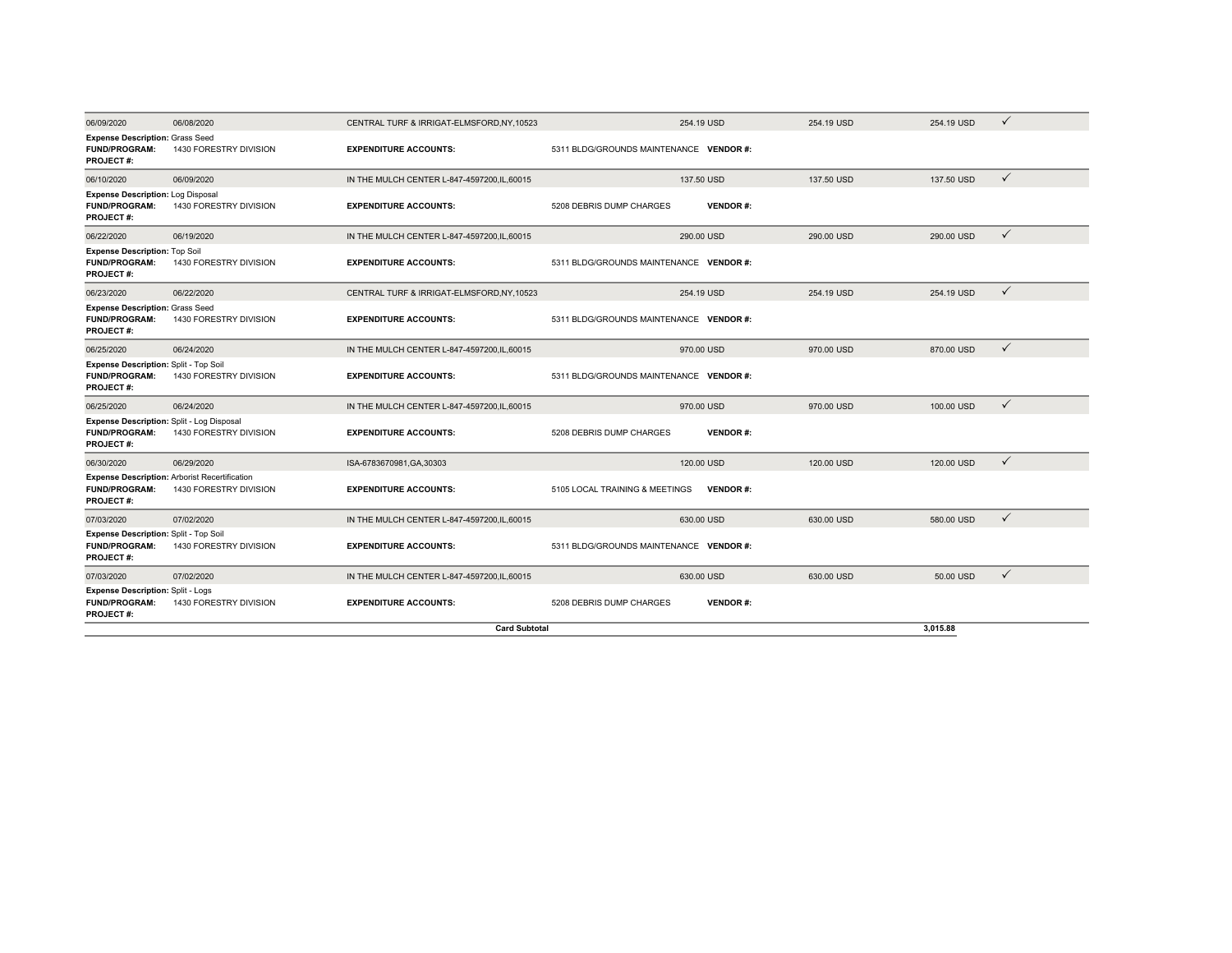# Village of Wheeling Payroll Summary Pay Period Ended 07/24/2020

| <b>Fund Number</b> | Fund                            | <b>Salaries</b> | <b>Benefits</b> | <b>Total Payroll</b> |
|--------------------|---------------------------------|-----------------|-----------------|----------------------|
|                    |                                 |                 |                 |                      |
| 01                 | <b>General Fund</b>             | 818,920.57      | 335,071.31      | 1,153,991.88         |
| 32                 | So Milwaukee TIF                | 909.46          | 643.43          | 1,552.89             |
| 34                 | Capital Projects                | 7,020.18        | 4,209.92        | 11,230.10            |
| 35                 | Town Center II TIF              | 909.46          | 643.43          | 1,552.89             |
| 36                 | Southeast II TIF                | 909.46          | 643.43          | 1,552.89             |
| 39                 | Lake Cook/Milwaukee TIF         | 909.43          | 643.41          | 1,552.84             |
| 40                 | Water & Sewer Fund              | 62,444.20       | 36,047.08       | 98,491.28            |
| 55                 | <b>Grant Fund</b>               | 13,524.28       | 3,057.09        | 16,581.37            |
|                    |                                 |                 |                 |                      |
|                    | <b>Total Gross Payroll</b>      | 905,547.04      | 380,959.10      | 1,286,506.14         |
|                    |                                 |                 |                 |                      |
|                    | <b>Total Payroll Deductions</b> | 353,001.60      | 380,959.10      | 733,960.70           |
|                    |                                 |                 |                 |                      |
|                    | <b>Total Net Payroll</b>        | 552,545.44      | 0.00            | 552,545.44           |
|                    |                                 |                 |                 |                      |
|                    |                                 |                 |                 |                      |
|                    | Payroll Checks                  | 0.00            |                 |                      |
|                    |                                 |                 |                 |                      |
|                    | <b>Direct Deposits</b>          | 552,545.44      |                 |                      |
|                    |                                 |                 |                 |                      |
|                    | <b>Total Net Payroll</b>        | 552,545.44      |                 |                      |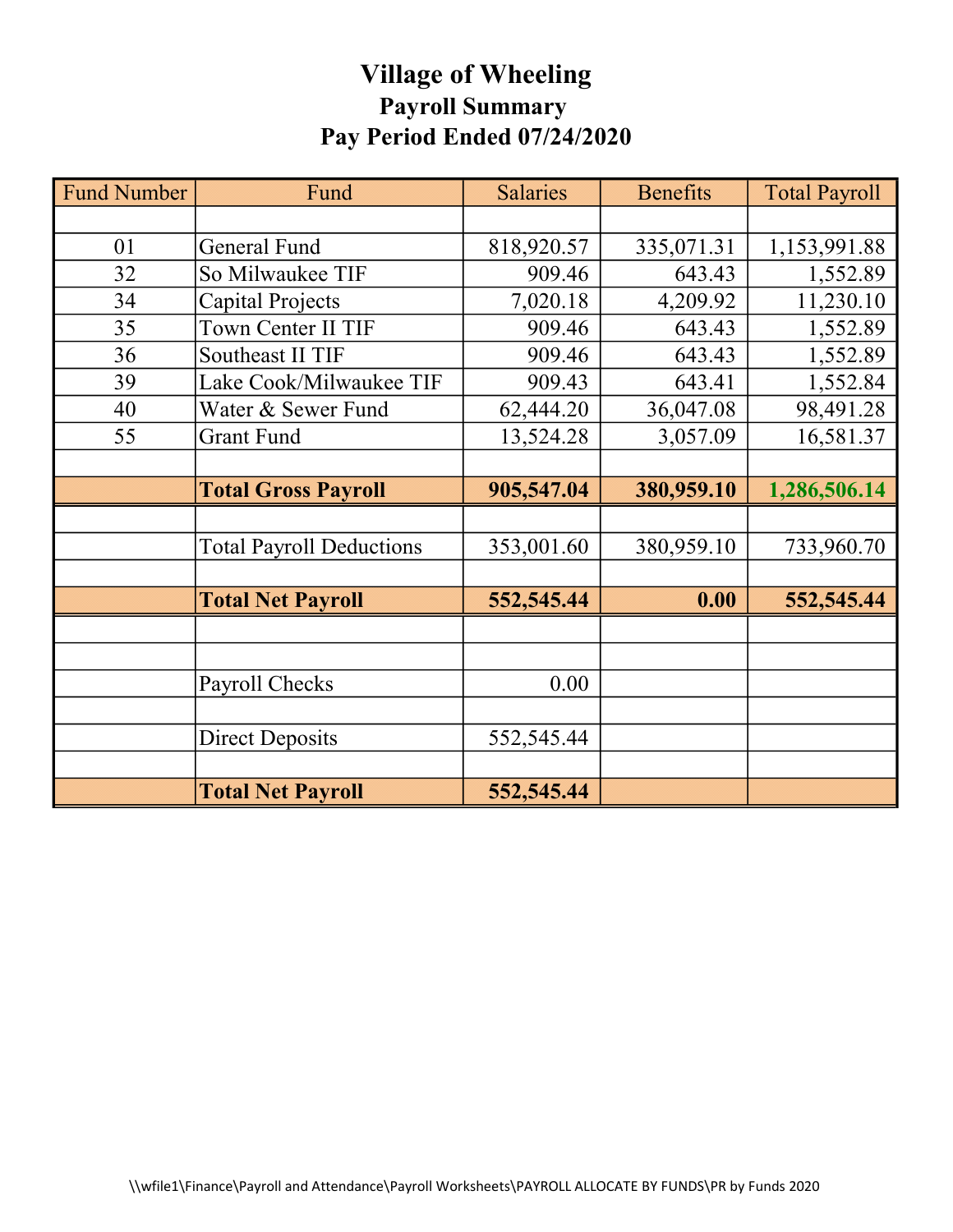# Village of Wheeling Payroll Summary Pay Period Ended 08/07/2020

| <b>Fund Number</b> | Fund                            | <b>Salaries</b> | <b>Benefits</b> | <b>Total Payroll</b> |
|--------------------|---------------------------------|-----------------|-----------------|----------------------|
|                    |                                 |                 |                 |                      |
| 01                 | <b>General Fund</b>             | 828,620.75      | 74,623.97       | 903,244.72           |
| 32                 | So Milwaukee TIF                | 866.15          | 160.97          | 1,027.12             |
| 34                 | <b>Capital Projects</b>         | 6,854.07        | 1,510.72        | 8,364.79             |
| 35                 | Town Center II TIF              | 866.15          | 160.97          | 1,027.12             |
| 36                 | Southeast II TIF                | 866.15          | 160.97          | 1,027.12             |
| 39                 | Lake Cook/Milwaukee TIF         | 866.13          | 160.96          | 1,027.09             |
| 40                 | Water & Sewer Fund              | 61,327.86       | 12,352.44       | 73,680.30            |
| 55                 | <b>Grant Fund</b>               | 14,245.28       | 992.08          | 15,237.36            |
|                    |                                 |                 |                 |                      |
|                    | <b>Total Gross Payroll</b>      | 914,512.54      | 90,123.08       | 1,004,635.62         |
|                    |                                 |                 |                 |                      |
|                    | <b>Total Payroll Deductions</b> | 314,444.44      | 90,123.08       | 404,567.52           |
|                    |                                 |                 |                 |                      |
|                    | <b>Total Net Payroll</b>        | 600,068.10      | 0.00            | 600,068.10           |
|                    |                                 |                 |                 |                      |
|                    |                                 |                 |                 |                      |
|                    | Payroll Checks                  | 0.00            |                 |                      |
|                    |                                 |                 |                 |                      |
|                    | <b>Direct Deposits</b>          | 600,068.10      |                 |                      |
|                    |                                 |                 |                 |                      |
|                    | <b>Total Net Payroll</b>        | 600,068.10      |                 |                      |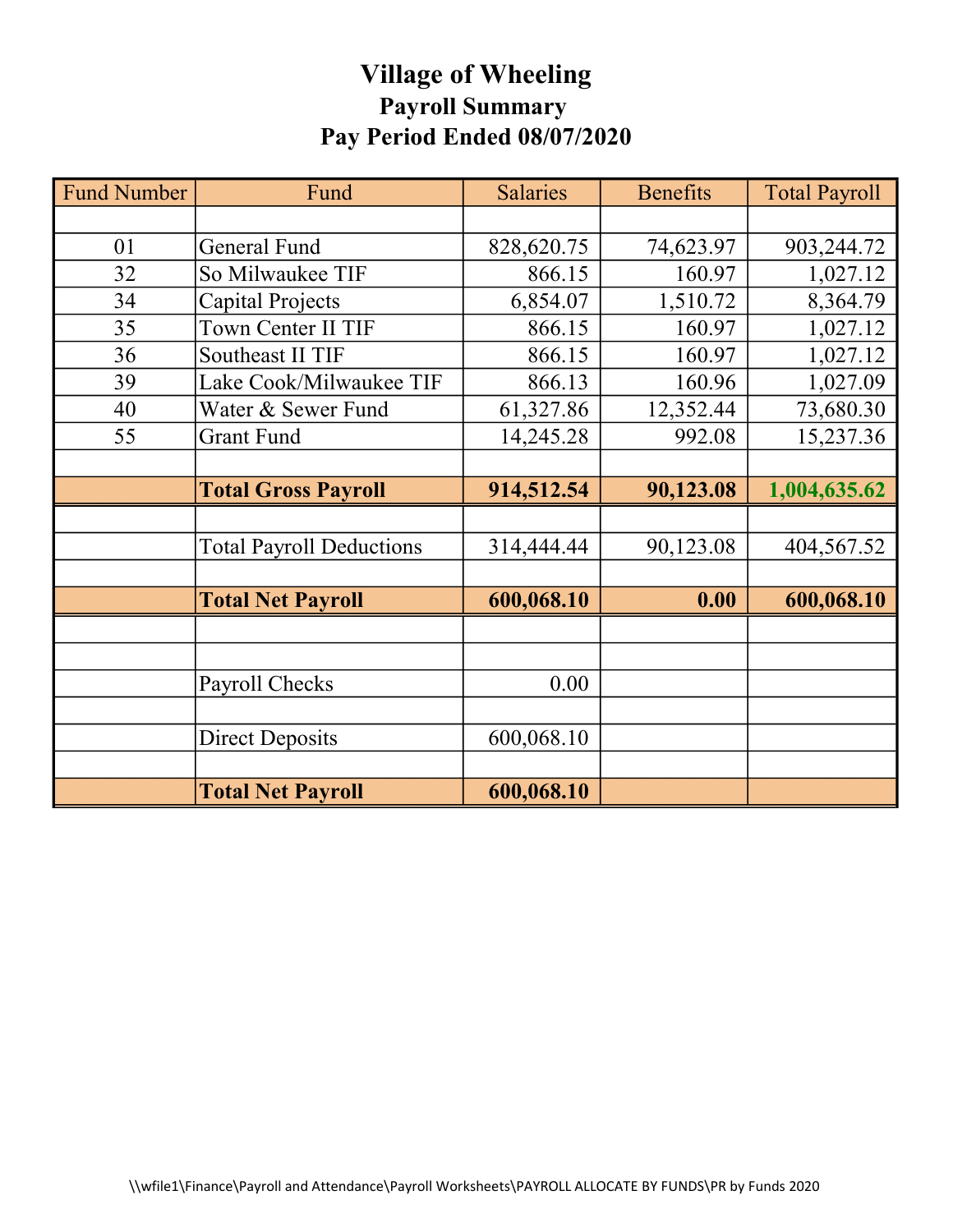SUNGARD PENTAMATION PAGE NUMBER: 1DATE: 08/12/2020 VILLAGE OF WHEELING ACCTPA51CASH REQUIREMENTS - CHECK FORMAT - DUE DATE: 08/18/2020

ACCOUNTING PERIOD: 8/20

| VENDOR                                                  | ORGANIZATION                                                                                         | ACCOUNT                                                                                                      | PURCHASE OR                                                                                                                                                          | INVOICE                                                                                                                      | AMOUNT                                                                                                                                                       | DESCRIPTION                                                                                                                                                                                                                                                                                                     |
|---------------------------------------------------------|------------------------------------------------------------------------------------------------------|--------------------------------------------------------------------------------------------------------------|----------------------------------------------------------------------------------------------------------------------------------------------------------------------|------------------------------------------------------------------------------------------------------------------------------|--------------------------------------------------------------------------------------------------------------------------------------------------------------|-----------------------------------------------------------------------------------------------------------------------------------------------------------------------------------------------------------------------------------------------------------------------------------------------------------------|
| 9236<br>ABSOLUTE VENDING SERVICE<br>TOTAL VOUCHER       | 1300<br>1600<br>1700<br>1500<br>1300<br>1700                                                         | 5317<br>5317<br>5317<br>5317<br>5317<br>5317                                                                 | 20001378<br>20001378<br>20001378<br>20001446<br>20001468<br>20001468                                                                                                 | 4107<br>4107<br>4107<br>4198<br>4252<br>4252                                                                                 | 105.00<br>105.00<br>105.00<br>520.85<br>33.25<br>33.25<br>902.35                                                                                             | WATER COOLER JUL-SEPT<br>WATER COOLER JUL-SEPT<br>WATER COOLER JUL-SEPT<br>DEPT. COFFEE SUPPLY<br>COFFEE (2 CASES)<br>COFFEE (2 CASES)                                                                                                                                                                          |
|                                                         |                                                                                                      |                                                                                                              |                                                                                                                                                                      |                                                                                                                              |                                                                                                                                                              |                                                                                                                                                                                                                                                                                                                 |
| 84<br>AIR ONE EQUIPMENT, INC<br>TOTAL VOUCHER           | 2200<br>2200                                                                                         | 5319<br>5305                                                                                                 | 20001145<br>20001228                                                                                                                                                 | 158300<br>158734                                                                                                             | 544.50<br>2,375.00<br>2,919.50                                                                                                                               | LED ORANGE LIGHT<br>NEW HIGH RISE PACKS                                                                                                                                                                                                                                                                         |
| 12378<br>AM CONCRETE LLC                                | 4100                                                                                                 | 5299                                                                                                         | 20001382                                                                                                                                                             | 1008                                                                                                                         | 3,280.00                                                                                                                                                     | RESTORE SIDEWALK                                                                                                                                                                                                                                                                                                |
| TOTAL CHECK                                             |                                                                                                      |                                                                                                              |                                                                                                                                                                      |                                                                                                                              | 3,280.00                                                                                                                                                     |                                                                                                                                                                                                                                                                                                                 |
| 8662<br>AMERICAN TAXI DISPATCH INC                      | 1315                                                                                                 | 5297                                                                                                         | 20001429                                                                                                                                                             | 204377N                                                                                                                      | 2.00                                                                                                                                                         | SENIOR TAXI SERVICE                                                                                                                                                                                                                                                                                             |
| TOTAL CHECK                                             |                                                                                                      |                                                                                                              |                                                                                                                                                                      |                                                                                                                              | 2.00                                                                                                                                                         |                                                                                                                                                                                                                                                                                                                 |
| 4175<br>ARLINGTON HEIGHTS FORD<br>TOTAL CHECK           | 2100<br>2100                                                                                         | 5310<br>5310                                                                                                 | 20001512<br>20001457                                                                                                                                                 | 899518<br>C22806                                                                                                             | 33.27<br>20.49<br>53.76                                                                                                                                      | WASHER KIT #P-51<br>SEAT HANDLE #P-43                                                                                                                                                                                                                                                                           |
| 263                                                     | 1300                                                                                                 | 5310                                                                                                         | 20001499                                                                                                                                                             | 304970                                                                                                                       | 281.48                                                                                                                                                       | NEW TIRES                                                                                                                                                                                                                                                                                                       |
| AUTO TECH CENTERS INC                                   | 1500<br>2100<br>2200<br>2100<br>2200                                                                 | 5310<br>5310<br>5310<br>5310<br>5310                                                                         | 20001499<br>20001499<br>20001499<br>20001499<br>20001499                                                                                                             | 304970<br>304970<br>304970<br>304999<br>304999                                                                               | 140.74<br>2,392.58<br>562.96<br>114.50<br>30.00                                                                                                              | NEW TIRES<br>NEW TIRES<br>NEW TIRES<br>TIRE DISPOSAL<br>TIRE DISPOSAL                                                                                                                                                                                                                                           |
| TOTAL CHECK                                             | 4200                                                                                                 | 5310                                                                                                         | 20001499                                                                                                                                                             | 304999                                                                                                                       | 45.00<br>3,567.26                                                                                                                                            | TIRE DISPOSAL                                                                                                                                                                                                                                                                                                   |
|                                                         |                                                                                                      |                                                                                                              |                                                                                                                                                                      |                                                                                                                              |                                                                                                                                                              |                                                                                                                                                                                                                                                                                                                 |
| 274<br>B&F CONSTRUCTION CODE SERVIC 4100<br>TOTAL CHECK | 1300<br>1300<br>1300<br>1300<br>1300<br>4100<br>1300<br>1300<br>1300<br>1300<br>4100<br>1300<br>4100 | 5299<br>5299<br>5299<br>5299<br>5299<br>5299<br>5299<br>5299<br>5299<br>5299<br>5299<br>5299<br>5299<br>5299 | 20000459<br>20000459<br>20000459<br>20000459<br>20000459<br>20000459<br>20000459<br>20000459<br>20000459<br>20000459<br>20000459<br>20000459<br>20000459<br>20000459 | 13008<br>13008<br>54106<br>54108<br>54127<br>54134<br>54134<br>54154<br>54159<br>5420108<br>54226<br>54226<br>54245<br>54245 | 3,282.50<br>1,852.50<br>150.00<br>225.00<br>200.00<br>1,434.88<br>222.48<br>225.00<br>225.00<br>200.00<br>3,736.02<br>387.34<br>808.56<br>86.94<br>13,036.22 | INSPECTIONS-JUN<br>INSPECTIONS-JUN<br>SOLAR PLAN REVIEW<br>BUILD/ELEC REVIEW<br>ADDITION PLAN REVIEW<br>BUILD/ELEC REVIEW<br>PLUMBING PLAN REVIEW<br>ENERGY/ELEC REVIEW<br>SOLAR PANEL REVIEW<br>ADDITION PLAN REVIEW<br>BUILD/ELEC REVIEW<br>PLUMBING PLAN REVIEW<br>BUILD/ELEC REVIEW<br>PLUMBING PLAN REVIEW |
| 12399<br>VLADIMIR BOLOVINOV<br>TOTAL CHECK              | 40                                                                                                   | 2207                                                                                                         |                                                                                                                                                                      | 706 RIVER MI                                                                                                                 | 45.22<br>45.22                                                                                                                                               | WATER BILL REFUND                                                                                                                                                                                                                                                                                               |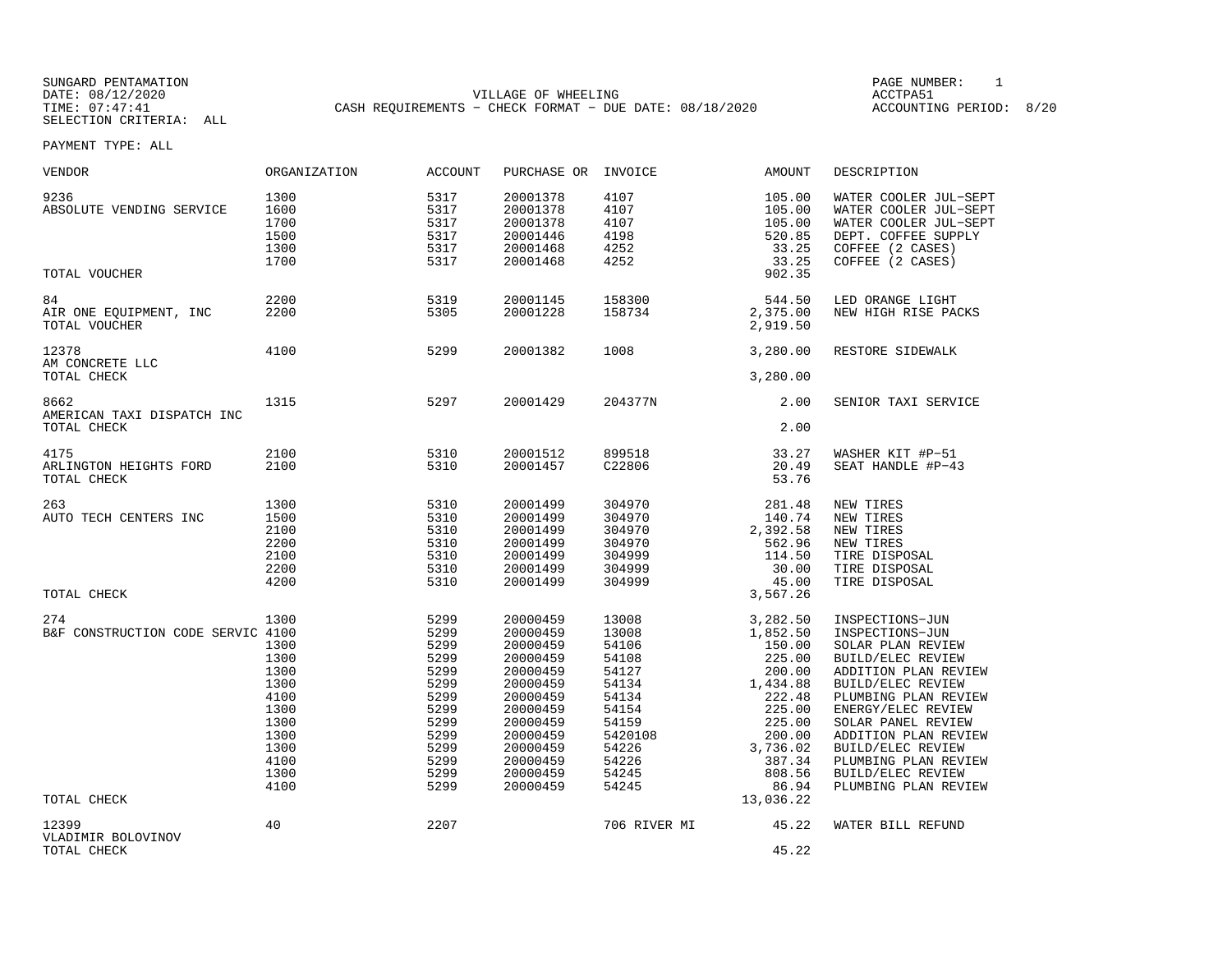SUNGARD PENTAMATION PAGE NUMBER: 2DATE: 08/12/2020 VILLAGE OF WHEELING ACCTPA51CASH REQUIREMENTS - CHECK FORMAT - DUE DATE: 08/18/2020

ACCOUNTING PERIOD: 8/20

| VENDOR                                               | ORGANIZATION         | <b>ACCOUNT</b>       | PURCHASE OR                      | INVOICE                 | AMOUNT                               | DESCRIPTION                          |
|------------------------------------------------------|----------------------|----------------------|----------------------------------|-------------------------|--------------------------------------|--------------------------------------|
| 345<br>BOUND TREE MEDICAL, LLC<br>TOTAL CHECK        | 2200<br>2200         | 5312<br>5312         | 20001451<br>20001451             | 83699978<br>83701752    | 4,777.05<br>204.48<br>4,981.53       | N95 MASKS/GLOVES<br><b>GLOVES</b>    |
| 10876<br>BUILDERS ASPHALT LLC<br>TOTAL CHECK         | 1420<br>1420<br>1420 | 5314<br>5314<br>5314 | 20001381<br>20001387<br>20001508 | 62278<br>62387<br>63737 | 135.54<br>138.24<br>147.90<br>421.68 | ASPHALT<br>ASPHALT<br><b>ASPHALT</b> |
| 6560<br>CAMIC JOHNSON, LTD<br>TOTAL CHECK            | 1900                 | 5218                 | 20000411                         | 182                     | 630.00<br>630.00                     | ADMIN HEARINGS-JUL                   |
| 8479<br>CHARGEPOINT INC<br>TOTAL CHECK               | 1170                 | 5220                 | 20001412                         | IN78543                 | 2,188.00<br>2,188.00                 | SOFTWARE SUPPORT                     |
| 9029<br>CHRIS ELECTRIC CORP<br>TOTAL CHECK           | 4100<br>4100         | 5237<br>5243         | 20001444<br>20001510             | 4467<br>4522            | 447.83<br>383.85<br>831.68           | SCADA REPAIR<br>PUMP REPAIR          |
| 11031<br>CITY OF CRYSTAL LAKE<br>TOTAL CHECK         | 2200                 | 5105                 | 20001433                         | 0024814                 | 70.00<br>70.00                       | SCUBA DIVING                         |
| 5814<br>COBAN<br>TOTAL VOUCHER                       | 2100                 | 5207                 | 20001430                         | 32509                   | 490.00<br>490.00                     | COBAN REPAIRS                        |
| 2047<br>CONWAY SHIELD<br>TOTAL CHECK                 | 2200                 | 5319                 | 20001426                         | 0460233-IN              | 25.49<br>25.49                       | REPLACEMENT SHIELD                   |
| 5842<br>COOK COUNTY RECORDER OF DEED<br>TOTAL CHECK  | 1900                 | 5230                 | 20001463                         | 3493312020              | 266.00<br>266.00                     | RECORDING FEES                       |
| 5717<br>COSTAR REALTY INFORMATION IN<br>TOTAL CHECK  | 1600                 | 5302                 | 20000098                         | 111997460-1             | 685.76<br>685.76                     | PROPERTY SEARCH-AUG                  |
| 610<br>COUNTY OF COOK, ILLINOIS<br>TOTAL CHECK       | 2100                 | 5207                 | 20001359                         | $6 - 18 - 20$           | 5,229.00<br>5,229.00                 | WAN/CABS DATA LINE                   |
| 623<br>CRIME ANALYSTS OF ILLINOIS A<br>TOTAL CHECK   | 2100                 | 5222                 | 20001492                         |                         | 35.00<br>35.00                       | MEMBERSHIP DUES                      |
| 11159<br>CRYSTAL MAINTENANCE SERVICES<br>TOTAL CHECK | 1220                 | 5215                 | 20000171                         | 26917                   | 6,635.00<br>6,635.00                 | CLEANING SERVICE-AUG                 |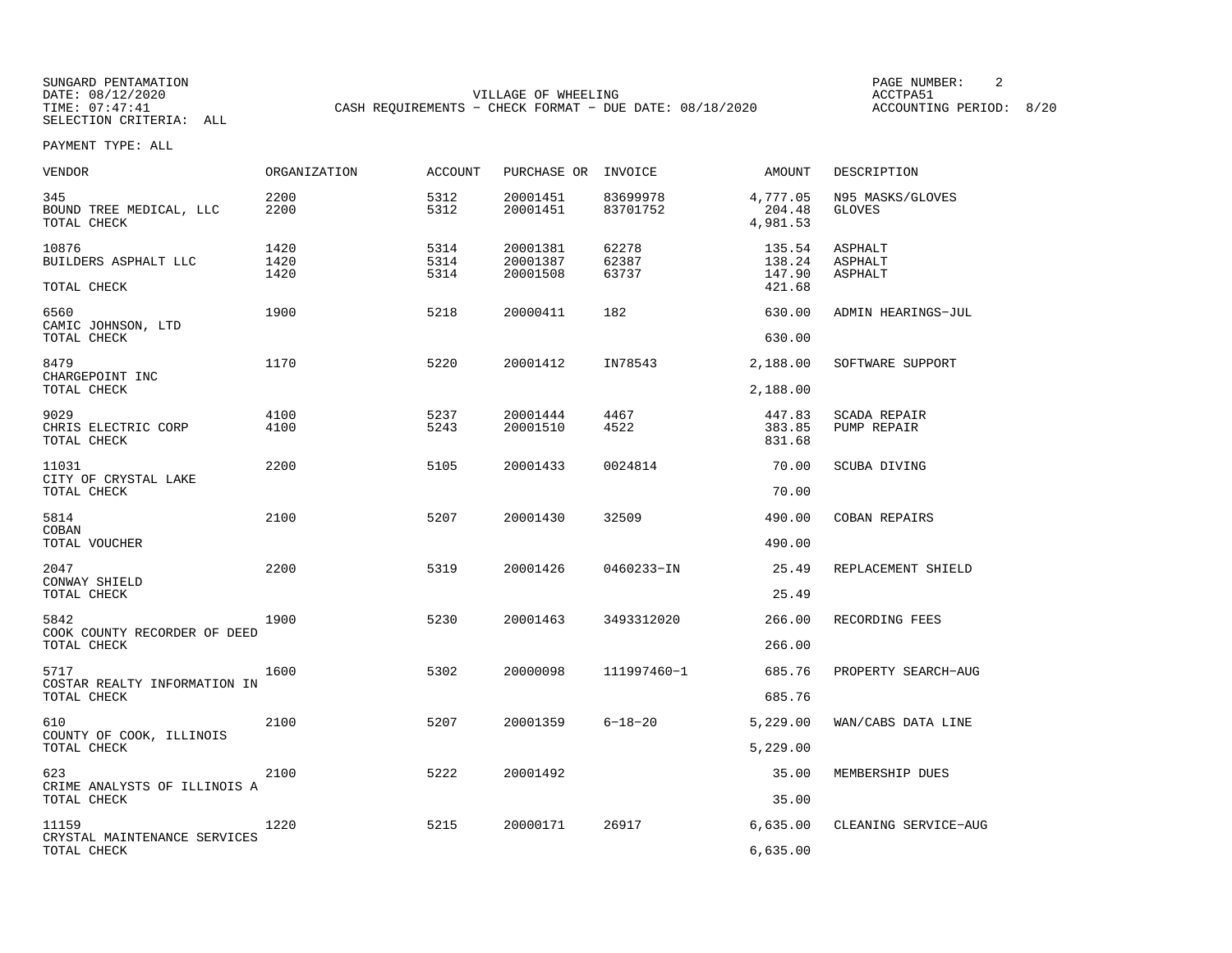SUNGARD PENTAMATION<br>
SATE: 08/12/2020<br>
DATE: 08/12/2020 DATE: 08/12/2020 VILLAGE OF WHEELING ACCTPA51CASH REQUIREMENTS - CHECK FORMAT - DUE DATE: 08/18/2020

ACCOUNTING PERIOD: 8/20

| <b>VENDOR</b>                                    | <b>ORGANIZATION</b>          | <b>ACCOUNT</b>               | PURCHASE OR                                  | INVOICE                                          | <b>AMOUNT</b>                                    | DESCRIPTION                                                              |
|--------------------------------------------------|------------------------------|------------------------------|----------------------------------------------|--------------------------------------------------|--------------------------------------------------|--------------------------------------------------------------------------|
| 10452<br>DINGES FIRE COMPANY<br>TOTAL CHECK      | 2200<br>2200                 | 5105<br>5105                 | 20001305<br>20001305                         | 12162<br>12193                                   | 450.00<br>1,262.88<br>1,712.88                   | N95 MASKS<br>COVERALLS                                                   |
| 11454<br><b>DURACLEAN</b><br>TOTAL CHECK         | 2100<br>2100<br>2100         | 5317<br>5317<br>5317         | 20001491<br>20001490<br>20001489             | 108212<br>108340<br>108455                       | 875.00<br>875.00<br>875.00<br>2,625.00           | FOG $PD-7/20$<br>FOG PD-7/27<br>FOG $PD-8/3$                             |
| 7931<br>EJ USA INC                               | 4200                         | 5342                         | 20001409                                     | 110200046371                                     | 194.00                                           | MASTIC FOR MANHOLE                                                       |
| TOTAL VOUCHER<br>9480<br>ELEVATED SAFETY, INC.   | 2200                         | 5305                         | 20001231                                     | INV000000568                                     | 194.00<br>880.00                                 | TRT SUPPLIES                                                             |
| TOTAL CHECK<br>807<br>ENCAP INC<br>TOTAL VOUCHER | 4200<br>4200                 | 5217<br>5217                 | 20000173<br>20000173                         | 6365<br>6406                                     | 880.00<br>1,295.00<br>500.00<br>1,795.00         | BUFFALO CREEK MAINT.<br>2020 CREEK ASSESSMENT                            |
| 4984<br>FOSTER COACH SALES INC<br>TOTAL VOUCHER  | 2200                         | 5310                         | 20001411                                     | 19997                                            | 34.72<br>34.72                                   | REPLACE LIGHT #622                                                       |
| 935<br>GALLS LLC<br>TOTAL CHECK                  | 2100<br>2100<br>2100<br>2110 | 5106<br>5106<br>5106<br>5106 | 20001358<br>20001358<br>20001358<br>20001517 | 015704141<br>015850702<br>015925873<br>016065023 | 154.68<br>40.99<br>$-112.50$<br>131.26<br>214.43 | UNIFORM<br>UNIFORM<br>UNIFORM<br>UNIFORM                                 |
| 2752<br><b>GRAINGER</b><br>TOTAL CHECK           | 1240                         | 5317                         | 20001500                                     | 9598592187                                       | 66.30<br>66.30                                   | CRANE SLINGS                                                             |
| 8528<br>THOMAS GREY<br>TOTAL CHECK               | 1220<br>1240<br>1430<br>4200 | 5105<br>5105<br>5105<br>5105 | 20001507<br>20001507<br>20001507<br>20001507 | 1103716<br>1103716<br>1103716<br>1103716         | 600.00<br>600.00<br>600.00<br>600.00<br>2,400.00 | SAFETY TRAINING<br>SAFETY TRAINING<br>SAFETY TRAINING<br>SAFETY TRAINING |
| 1031<br>HBK WATER METER SERVICE<br>TOTAL VOUCHER | 4100<br>4100                 | 5341<br>5341                 | 20001445<br>20001459                         | 200305<br>200313                                 | 2,802.00<br>28.00<br>2,830.00                    | METER TESTING<br>METER GASKETS                                           |
| 4542<br>HEALTH ENDEAVORS, SC<br>TOTAL VOUCHER    | 2200                         | 5246                         | 20001333                                     | 7729                                             | 85.00<br>85.00                                   | RETURN TO WORK EXAM                                                      |
| 1268<br>IBS NORTH CHICAGO<br>TOTAL CHECK         | 2200                         | 5310                         | 20001438                                     | 49922742                                         | 127.95<br>127.95                                 | BATTERY #650                                                             |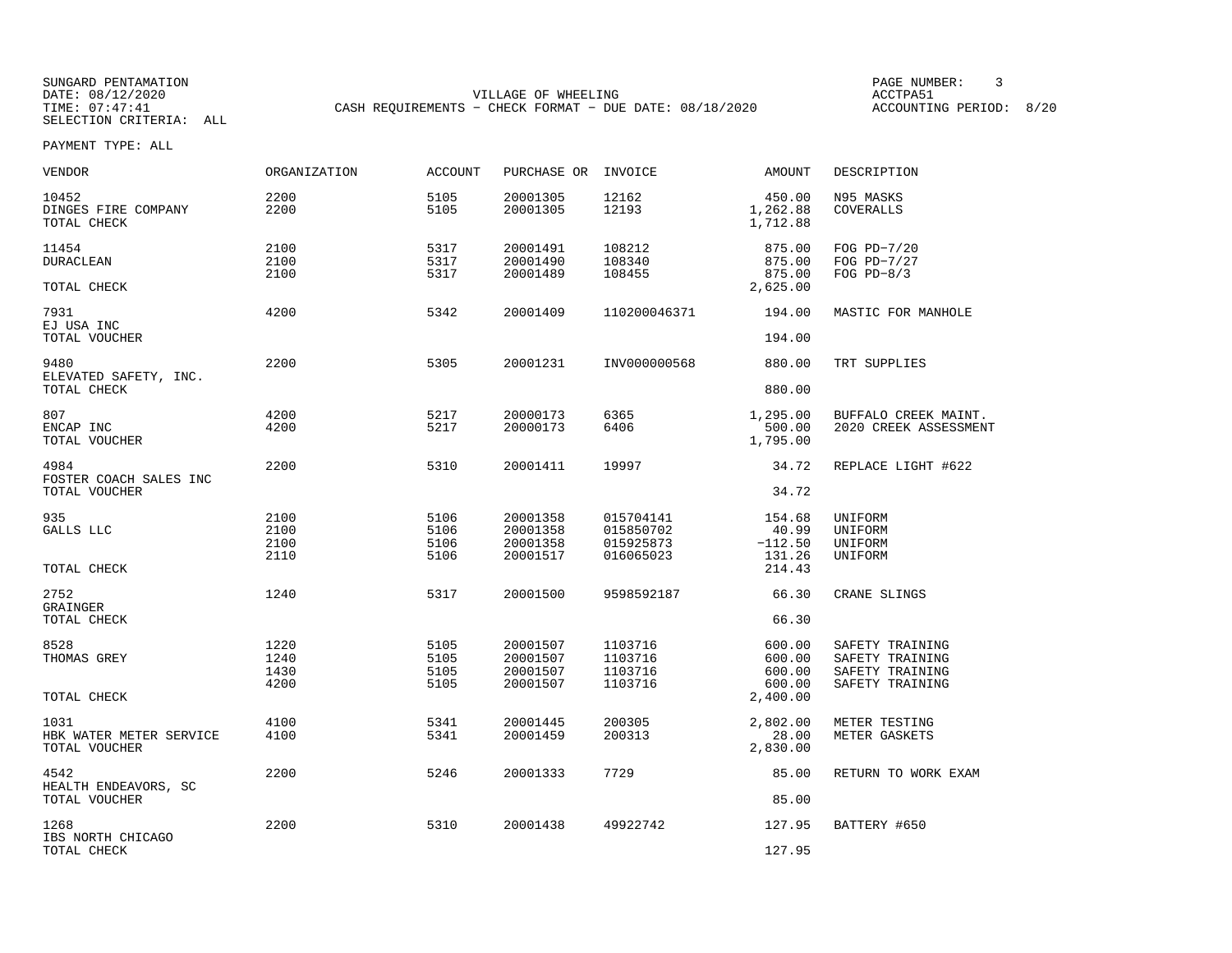SUNGARD PENTAMATION PAGE NUMBER: 4DATE: 08/12/2020 VILLAGE OF WHEELING ACCTPA51CASH REQUIREMENTS - CHECK FORMAT - DUE DATE: 08/18/2020

ACCOUNTING PERIOD: 8/20

| VENDOR                                              | <b>ORGANIZATION</b> | <b>ACCOUNT</b> | PURCHASE OR          | INVOICE                            | <b>AMOUNT</b>              | DESCRIPTION                                   |
|-----------------------------------------------------|---------------------|----------------|----------------------|------------------------------------|----------------------------|-----------------------------------------------|
| 1145<br>IL CITY/COUNTY MANAGEMENT AS                | 1800                | 5201           | 20001478             | 2209                               | 50.00                      | JOB AD POSTING                                |
| TOTAL CHECK                                         |                     |                |                      |                                    | 50.00                      |                                               |
| 4786<br><b>ILEAS</b><br>TOTAL CHECK                 | 01<br>2100          | 1501<br>5222   | 20001373<br>20001373 | <b>DUES9789</b><br><b>DUES9789</b> | 120.00<br>120.00<br>240.00 | MEMBERSHIP DUES<br>MEMBERSHIP DUES            |
| 1236<br>INTERSTATE POWER SYSTEMS INC                | 2200                | 5310           | 20001376             | C04204414001                       | 17.26                      | COOLANT SENSOR #611                           |
| TOTAL VOUCHER                                       |                     |                |                      |                                    | 17.26                      |                                               |
| 4285<br>J.G. UNIFORMS INC                           | 2100                | 5106           | 20001520             |                                    | 800.85                     | UNIFORM                                       |
| TOTAL CHECK                                         |                     |                |                      |                                    | 800.85                     |                                               |
| 10598<br><b>JOHN WAGNER</b><br>TOTAL CHECK          | 1500<br>1600        | 5228<br>5228   | 20001460<br>20001471 | 64689<br>64694                     | 886.00<br>55.00<br>941.00  | LETTERHEAD/ENVELOPES<br><b>BUSINESS CARDS</b> |
| 8133<br>JUMP START WEB SOLUTIONS INC<br>TOTAL CHECK | 1315                | 5313           | 20001428             | 200720                             | 4,000.00<br>4,000.00       | HS DATABASE CHANGE                            |
|                                                     |                     |                |                      |                                    |                            |                                               |
| 6502<br>KIESLER'S POLICE SUPPLY INC                 | 2100<br>2100        | 5316<br>5316   | 20001357<br>20001496 | IN139402<br>IN139654               | 327.75<br>512.00           | RANGE EOUIPMENT<br>RANGE EOUIPMENT            |
|                                                     | 2100                | 5316           | 20001497             | IN141167                           | 3,850.00                   | RANGE EOUIPMENT                               |
| TOTAL VOUCHER                                       |                     |                |                      |                                    | 4,689.75                   |                                               |
| 1455                                                | 1900                | 5218           | 20001522             |                                    | 19, 133.54                 | LEGAL SERVICE-JUN                             |
| KLEIN THORPE & JENKINS LTD                          | 3100                | 5218           | 20001522             |                                    | 255.00                     | LEGAL SERVICE-JUN                             |
| TOTAL VOUCHER                                       | 3500                | 5218           | 20001522             |                                    | 1,909.50<br>21,298.04      | LEGAL SERVICE-JUN                             |
| 4023<br>KNOX SWAN & DOG LLC                         | 1220                | 5299           | 20001506             | 613279                             | 750.00                     | <b>GOOSE CONTROL-AUG</b>                      |
| TOTAL VOUCHER                                       |                     |                |                      |                                    | 750.00                     |                                               |
| 11384<br>LOOP CLERKING SERVICE INC                  | 1400                | 5206           | 20001513             | 57731                              | 120.00                     | RECORDING FEES                                |
| TOTAL CHECK                                         |                     |                |                      |                                    | 120.00                     |                                               |
| 1704                                                | 4200                | 5340           | 20001384             | INV018770                          | 1,452.50                   | LIFT STATION REPAIR                           |
| METROPOLITAN INDUSTRIES<br>TOTAL CHECK              | 4200                | 5340           | 20001458             | INV019158                          | 1,399.00<br>2,851.50       | LIFT STATION REPAIR                           |
| 5989                                                | 1600                | 5207           | 20000351             | 5308                               | 4,878.40                   | GIS STAFFING-JUL                              |
| MGP INC                                             | 4100<br>4200        | 5207<br>5207   | 20000351<br>20000351 | 5308<br>5308                       | 2,439.20<br>2,439.20       | GIS STAFFING-JUL<br>GIS STAFFING-JUL          |
| TOTAL VOUCHER                                       |                     |                |                      |                                    | 9,756.80                   |                                               |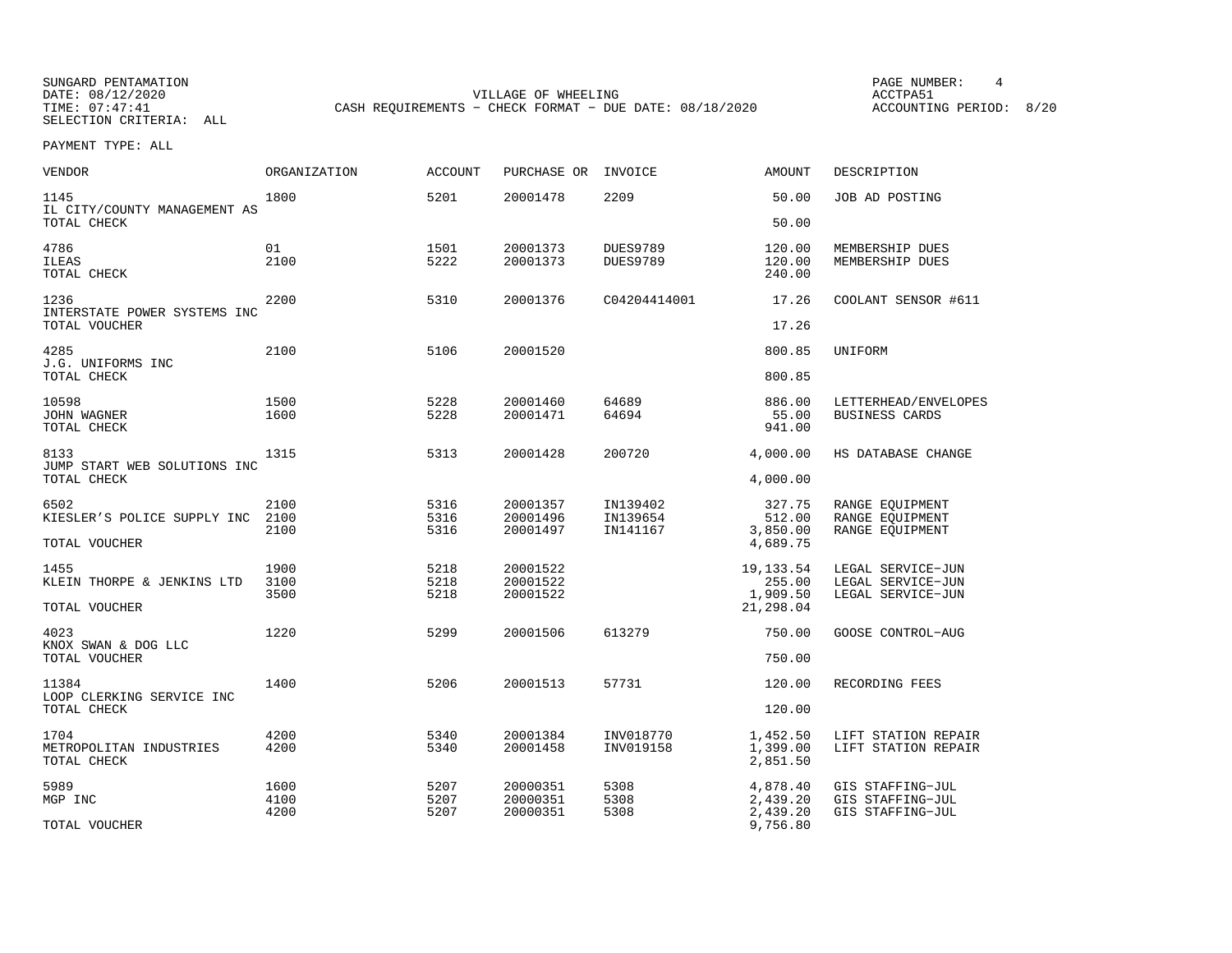SUNGARD PENTAMATION PAGE NUMBER: 5DATE: 08/12/2020 VILLAGE OF WHEELING ACCTPA51 TIME: 07:47:41 CASH REQUIREMENTS − CHECK FORMAT − DUE DATE: 08/18/2020 ACCOUNTING PERIOD: 8/20

| VENDOR                                                   | ORGANIZATION                                                                                                                 | <b>ACCOUNT</b>                                                                                                               | PURCHASE OR                                                                                                                                                                                  | INVOICE                                                                                                                                                      | AMOUNT                                                                                                                                                                                  | DESCRIPTION                                                                                                                                                                                                                                                                                                  |
|----------------------------------------------------------|------------------------------------------------------------------------------------------------------------------------------|------------------------------------------------------------------------------------------------------------------------------|----------------------------------------------------------------------------------------------------------------------------------------------------------------------------------------------|--------------------------------------------------------------------------------------------------------------------------------------------------------------|-----------------------------------------------------------------------------------------------------------------------------------------------------------------------------------------|--------------------------------------------------------------------------------------------------------------------------------------------------------------------------------------------------------------------------------------------------------------------------------------------------------------|
| 8444<br>MILIEU DESIGN LLC                                | 1430<br>1430<br>1430<br>1430<br>1430<br>1430<br>1430<br>1430<br>1430<br>1430<br>1430<br>1430<br>1430<br>1430<br>1430<br>1430 | 5311<br>5217<br>5217<br>5217<br>5217<br>5217<br>5217<br>5217<br>5217<br>5217<br>5217<br>5217<br>5217<br>5217<br>5217<br>5217 | 20001386<br>20000824<br>20000824<br>20000824<br>20000824<br>20000824<br>20000824<br>20000824<br>20000824<br>20000824<br>20000824<br>20000824<br>20000824<br>20000824<br>20000824<br>20001505 | 145543<br>145679<br>145680<br>145693<br>145694<br>145699<br>145771<br>145772<br>145823<br>145824<br>145826<br>145830<br>145867<br>145892<br>145894<br>146083 | 3,350.00<br>1,951.25<br>3,191.33<br>364.01<br>268.51<br>1,020.10<br>3, 191.33<br>11,795.22<br>295.80<br>3, 191.33<br>1,169.52<br>1,450.00<br>400.00<br>1,169.52<br>3, 191. 33<br>400.00 | IRRIGATION REPAIRS<br>WEEDING-6/29<br>MOWING-6/29<br>MOW VIOLATIONS-6/23<br>MOW VIOLATIONS-6/30<br>EARLY SUMMER CARE<br>MOWING-7/6<br>ROADWAY WEED CONTROL<br>MOW VIOLATIONS-7/14<br>MOWING-7/13<br>WEEDING-7/13<br>573 S. MILW-SPRAYING<br>MOWING-7/16<br>WEEDING-7/20<br>MOWING-7/20<br>MOVE TREE-LONGTREE |
| TOTAL CHECK                                              | 1430                                                                                                                         | 5217                                                                                                                         | 20000824                                                                                                                                                                                     | 146090                                                                                                                                                       | 260.00<br>36,659.25                                                                                                                                                                     | MOW VIOLATIONS-7/23                                                                                                                                                                                                                                                                                          |
| 1783<br>MONROE TRUCK EQUIPMENT<br>TOTAL VOUCHER          | 1420                                                                                                                         | 5310                                                                                                                         | 20001501                                                                                                                                                                                     | 5434987                                                                                                                                                      | 284.46<br>284.46                                                                                                                                                                        | FLOW SENSOR #143                                                                                                                                                                                                                                                                                             |
| 1788<br>MORTON GROVE AUTOMOTIVE WEST<br>TOTAL CHECK      | 2200                                                                                                                         | 5310                                                                                                                         | 20001400                                                                                                                                                                                     | 59725                                                                                                                                                        | 395.00<br>395.00                                                                                                                                                                        | PRIMER PUMP #612                                                                                                                                                                                                                                                                                             |
| 1792<br>MOTOROLA SOLUTIONS INC<br>TOTAL CHECK            | 2100<br>2100<br>2100                                                                                                         | 5106<br>5106<br>5313                                                                                                         | 20001493<br>20001494<br>20001516                                                                                                                                                             | 8280989492<br>8280989819<br>8280992515                                                                                                                       | 219.00<br>233.60<br>120.45<br>573.05                                                                                                                                                    | WIRELESS RADIO EQUIP<br>CARRY HOLSTERS<br>CHARGER                                                                                                                                                                                                                                                            |
| 6625<br>MUNICIPAL CODE CORP<br>TOTAL VOUCHER             | 1600                                                                                                                         | 5204                                                                                                                         | 20001475                                                                                                                                                                                     | 00346091                                                                                                                                                     | 350.04<br>350.04                                                                                                                                                                        | CODIFICATION                                                                                                                                                                                                                                                                                                 |
| 1821<br>NAFA<br>TOTAL CHECK                              | 1240                                                                                                                         | 5222                                                                                                                         | 20001439                                                                                                                                                                                     | 23072                                                                                                                                                        | 499.00<br>499.00                                                                                                                                                                        | ANNUAL MEMBERSHIP FEE                                                                                                                                                                                                                                                                                        |
| 5590<br>NAPA AUTO PARTS-WHEELING<br>TOTAL CHECK          | 2200                                                                                                                         | 5310                                                                                                                         | 20001375                                                                                                                                                                                     | 572023                                                                                                                                                       | 6.37<br>6.37                                                                                                                                                                            | RADIATOR CAP #611                                                                                                                                                                                                                                                                                            |
| 5819<br>NFPA NATL FIRE PROTECT<br>TOTAL CHECK            | 01<br>2200                                                                                                                   | 1501<br>5302                                                                                                                 | 20001436<br>20001436                                                                                                                                                                         | 7754323X<br>7754323X                                                                                                                                         | 1,047.35<br>748.15<br>1,795.50                                                                                                                                                          | CODE SUBSCRIPTION<br>CODE SUBSCRIPTION                                                                                                                                                                                                                                                                       |
| 1915<br>NORTH EAST MULTI REGIONAL TR 2100<br>TOTAL CHECK | 2100                                                                                                                         | 5105<br>5105                                                                                                                 | 20001360<br>20001495                                                                                                                                                                         | 272608<br>272724                                                                                                                                             | 75.00<br>125.00<br>200.00                                                                                                                                                               | TRAINING<br>TRAINING                                                                                                                                                                                                                                                                                         |
| 1947<br>NORTHWEST COMMUNITY HOSPITAL<br>TOTAL CHECK      | 1500                                                                                                                         | 5246                                                                                                                         | 20001440                                                                                                                                                                                     | 20760                                                                                                                                                        | 285.00<br>285.00                                                                                                                                                                        | RANDOM D&A TESTING                                                                                                                                                                                                                                                                                           |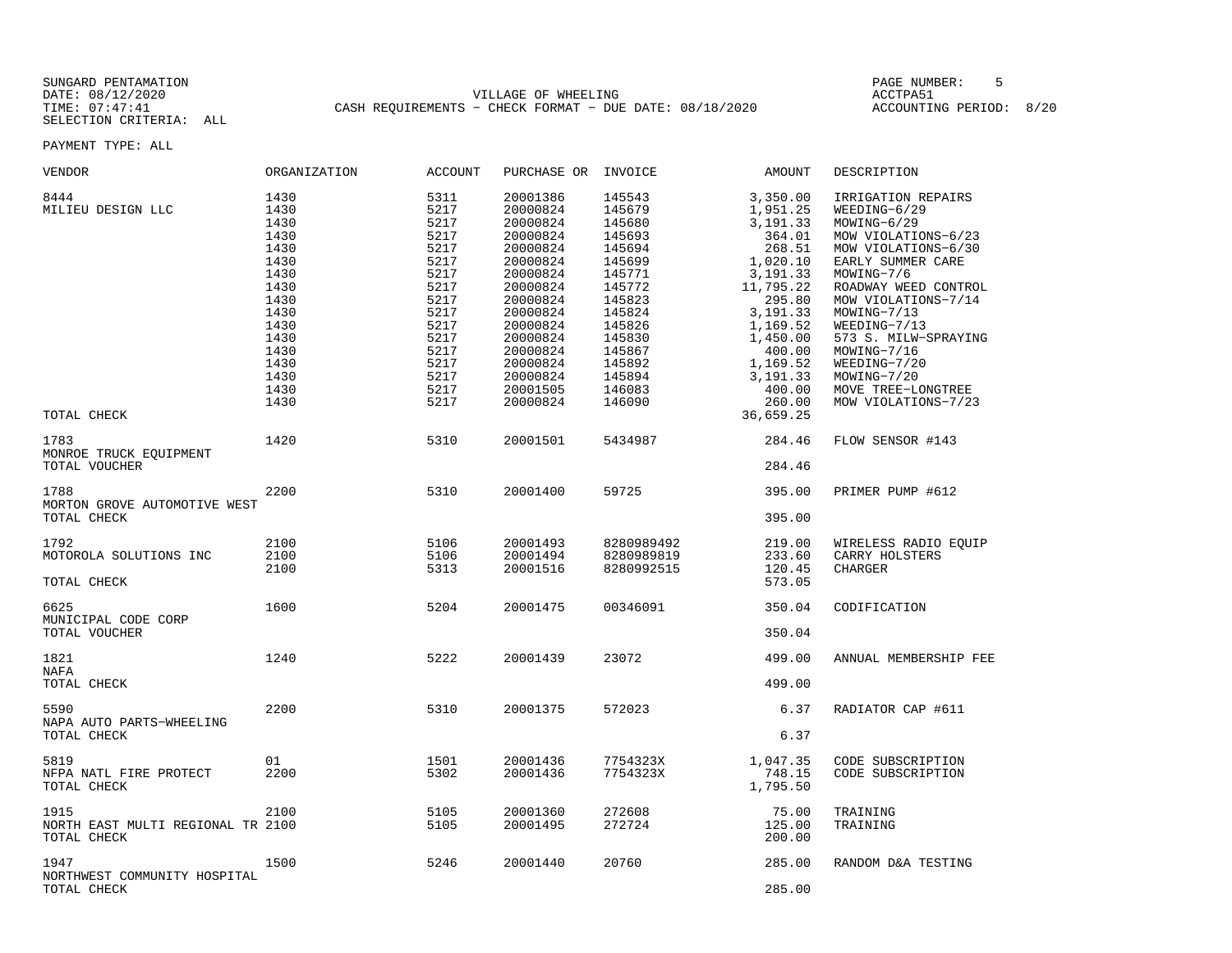SUNGARD PENTAMATION<br>
SUNGARD PENTAMATION<br>
DATE: 08/12/2020 DATE: 08/12/2020 VILLAGE OF WHEELING ACCTPA51CASH REQUIREMENTS - CHECK FORMAT - DUE DATE: 08/18/2020

ACCOUNTING PERIOD: 8/20

| VENDOR                                                     | ORGANIZATION                                 | <b>ACCOUNT</b>                               | PURCHASE OR INVOICE                                                  |                                                                                              | AMOUNT                                                       | DESCRIPTION                                                                      |
|------------------------------------------------------------|----------------------------------------------|----------------------------------------------|----------------------------------------------------------------------|----------------------------------------------------------------------------------------------|--------------------------------------------------------------|----------------------------------------------------------------------------------|
| 7094<br>NORTHWEST TRUCKS INC<br>TOTAL CHECK                | 2200                                         | 5310                                         | 20001452                                                             | X10100541901                                                                                 | 6.90<br>6.90                                                 | BRAKE PEDAL #A-23                                                                |
| 3092<br>OFFICE DEPOT<br>TOTAL CHECK                        | 2200<br>2200<br>2200<br>2200<br>2200<br>2100 | 5318<br>5319<br>5319<br>5318<br>5318<br>5317 | 20001427<br>20001427<br>20001427<br>20001432<br>20001427<br>20001422 | 101068266001<br>102967655001<br>102990317001<br>103852444001<br>103852643001<br>104397726001 | 18.00<br>95.88<br>303.62<br>74.71<br>.88<br>399.50<br>892.59 | OFFICE SUPPLIES<br>WIPES<br>WIPES<br>OFFICE SUPPLIES<br>OFFICE SUPPLIES<br>WIPES |
| 2176<br>RAY O'HERRON CO., INC<br>TOTAL CHECK               | 2100<br>2100<br>2110                         | 5106<br>5106<br>5106                         | 20001364<br>20001521<br>20001521                                     |                                                                                              | 1,052.51<br>796.92<br>331.88<br>2,181.31                     | UNIFORMS<br>UNIFORM<br>UNIFORM                                                   |
| 6711<br>O'REILLY AUTO PARTS<br>TOTAL VOUCHER               | 2100<br>1220                                 | 5310<br>5310                                 | 20001413<br>20001498                                                 | 3415-192547<br>3415-193375                                                                   | 40.38<br>68.72<br>109.10                                     | BELT/TIE ROD #C-55<br>OIL/FUEL FILTERS #771                                      |
| 8919<br>OVERHEAD MATERIAL HANDLING I<br>TOTAL VOUCHER      | 1240                                         | 5220                                         | 20001511                                                             | 25334                                                                                        | 485.00<br>485.00                                             | CRANE INSPECTION                                                                 |
| 8988<br>OZINGA READY MIX CONCRETE IN 1420<br>TOTAL VOUCHER | 1420<br>1420                                 | 5314<br>5314<br>5314                         | 20001441<br>20001442<br>20001509                                     | 1469553<br>1469554<br>1478511                                                                | 815.50<br>1,022.25<br>1,128.00<br>2,965.75                   | READY MIX CONCRETE<br>READY MIX CONCRETE<br>READY MIX CONCRETE                   |
| 2018<br>PADDOCK PUBLICATIONS<br>TOTAL CHECK                | 1300                                         | 5201                                         | 20001448                                                             | 151248                                                                                       | 23.25<br>23.25                                               | PUBLIC HEARING NOTICES                                                           |
| 2090<br>PIRTEK OHARE<br>TOTAL CHECK                        | 4100                                         | 5310                                         | 20001369                                                             | OH-T00004493                                                                                 | 178.50<br>178.50                                             | COUPLINGS #843                                                                   |
| 4629<br>POSITIVE PACKAGING & GRAPHIC<br>TOTAL VOUCHER      | 1300                                         | 5228                                         | 20001393                                                             | 8732                                                                                         | 178.00<br>178.00                                             | BUSINESS CARDS                                                                   |
| 10568<br>OUEST INTERNATIONAL INC<br>TOTAL CHECK            | 1750                                         | 5207                                         | 20001339                                                             | 1230                                                                                         | 809.48<br>809.48                                             | SERVER SUPPORT                                                                   |
| 7260<br>RADICOM<br>TOTAL VOUCHER                           | 2200<br>2200                                 | 5221<br>5221                                 | 20001431<br>20001099                                                 | 105772<br>105783                                                                             | 83.89<br>363.48<br>447.37                                    | ANTENNA/RADIO REPAIR<br>REPLACE ANTENNA                                          |
| 4129<br>RONDOUT SERVICE CENTER<br>TOTAL CHECK              | 4200                                         | 5310                                         | 20001367                                                             | 17608                                                                                        | 23.50<br>23.50                                               | INSPECTION #930                                                                  |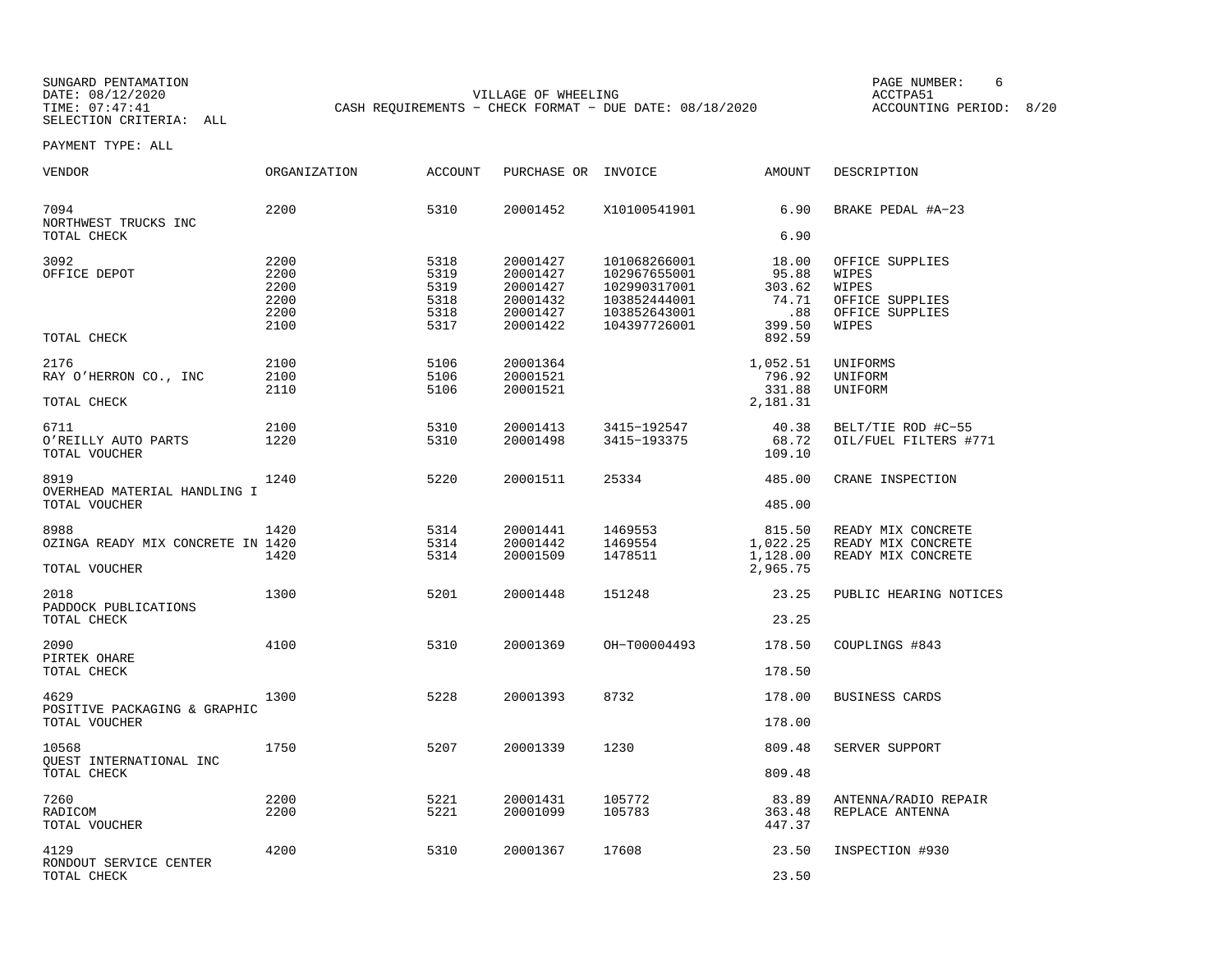SUNGARD PENTAMATION PAGE NUMBER: 7DATE: 08/12/2020 VILLAGE OF WHEELING ACCTPA51CASH REQUIREMENTS - CHECK FORMAT - DUE DATE: 08/18/2020

ACCOUNTING PERIOD: 8/20

| VENDOR                                     | ORGANIZATION         | ACCOUNT              | PURCHASE OR                      | INVOICE                       | AMOUNT                 | DESCRIPTION                                                             |
|--------------------------------------------|----------------------|----------------------|----------------------------------|-------------------------------|------------------------|-------------------------------------------------------------------------|
| 10410<br>SHRED FIRST INC                   | 2100                 | 5228                 | 20001343                         | 128154                        | 535.00                 | SHREDDING SERVICES                                                      |
| TOTAL CHECK                                |                      |                      |                                  |                               | 535.00                 |                                                                         |
| 2370<br>SIDWELL COMPANY                    | 1400                 | 5228                 | 20001514                         | XT00002774                    | 150.00                 | SIDWELL PAGES 2020                                                      |
| TOTAL CHECK                                |                      |                      |                                  |                               | 150.00                 |                                                                         |
| 5415<br><b>STAPLES</b>                     | 2100                 | 5318                 | 20001518                         | 1630187166                    | 324.63                 | OFFICE SUPPLIES                                                         |
| TOTAL CHECK                                |                      |                      |                                  |                               | 324.63                 |                                                                         |
| 10855<br>STENSTROM PETROLEUM SERVICES 1220 | 4100<br>1240         | 5243<br>5310<br>5310 | 20001456<br>20001455<br>20001455 | S154638<br>S154827<br>S154827 | 232.00<br>6.68<br>3.34 | MONITOR TANK WELL #7<br>REPLACEMENT FUEL KEYS<br>REPLACEMENT FUEL KEYS  |
|                                            | 1300<br>1315<br>1400 | 5310<br>5310<br>5310 | 20001455<br>20001455<br>20001455 | S154827<br>S154827<br>S154827 | 15.03<br>1.67<br>6.68  | REPLACEMENT FUEL KEYS<br>REPLACEMENT FUEL KEYS<br>REPLACEMENT FUEL KEYS |
|                                            | 1420<br>1430         | 5310<br>5310         | 20001455<br>20001455             | S154827<br>S154827            | 23.38<br>5.01          | REPLACEMENT FUEL KEYS<br>REPLACEMENT FUEL KEYS                          |
|                                            | 1500<br>1750<br>2100 | 5310<br>5310<br>5310 | 20001455<br>20001455<br>20001455 | S154827<br>S154827<br>S154827 | 1.67<br>1.67<br>51.77  | REPLACEMENT FUEL KEYS<br>REPLACEMENT FUEL KEYS<br>REPLACEMENT FUEL KEYS |
|                                            | 2200<br>4100         | 5310<br>5310         | 20001455<br>20001455             | S154827<br>S154827            | 26.72<br>11.69         | REPLACEMENT FUEL KEYS<br>REPLACEMENT FUEL KEYS                          |
| TOTAL CHECK                                | 4200                 | 5310                 | 20001455                         | S154827                       | 11.69<br>399.00        | REPLACEMENT FUEL KEYS                                                   |
| 5209<br>STRYKER SALES CORP                 | 2200                 | 5312                 | 20001230                         | 3079384M                      | 806.82                 | COT REPLACEMENT (2)                                                     |
| TOTAL CHECK                                |                      |                      |                                  |                               | 806.82                 |                                                                         |
| 10514<br>SUBURBAN LABORATORIES INC         | 4100<br>4100         | 5308<br>5308         | 20001503<br>20001504             | 178548<br>178793              | 1,908.00<br>480.00     | WATER SAMPLES<br>WATER SAMPLES                                          |
| TOTAL VOUCHER                              |                      |                      |                                  |                               | 2,388.00               |                                                                         |
| 2509<br>T O P S IN DOG TRAINING CORP       | 2100                 | 5317                 | 20000251                         | 22547                         | 300.00                 | K9 TRAINING-JUL                                                         |
| TOTAL CHECK                                |                      |                      |                                  |                               | 300.00                 |                                                                         |
| 2573<br>THIRD MILLENNIUM ASSOCIATES        | 1160<br>4100         | 5228<br>5228         | 20000005<br>20000005             | 25090<br>25090                | 29.88<br>796.72        | PRINT WATER BILLS-JUL<br>PRINT WATER BILLS-JUL                          |
|                                            | 4200                 | 5228                 | 20000005                         | 25090                         | 169.30                 | PRINT WATER BILLS-JUL                                                   |
|                                            | 1160<br>4100         | 5227<br>5227         | 20000006<br>20000006             | 25090<br>25090                | 2.79<br>74.40          | WATER BILL POSTAGE<br>WATER BILL POSTAGE                                |
| TOTAL CHECK                                | 4200                 | 5227                 | 20000006                         | 25090                         | 15.81<br>1,088.90      | WATER BILL POSTAGE                                                      |
| 2590<br>THOMPSON ELEVATOR INSPECTION 1300  | 1300                 | 5299<br>5299         | 20001447<br>20001469             | $20 - 1798$<br>$20 - 1905$    | 100.00<br>100.00       | ELEVATOR PLAN REVIEW<br>ELEVATOR PLAN REVIEW                            |
| TOTAL CHECK                                |                      |                      |                                  |                               | 200.00                 |                                                                         |